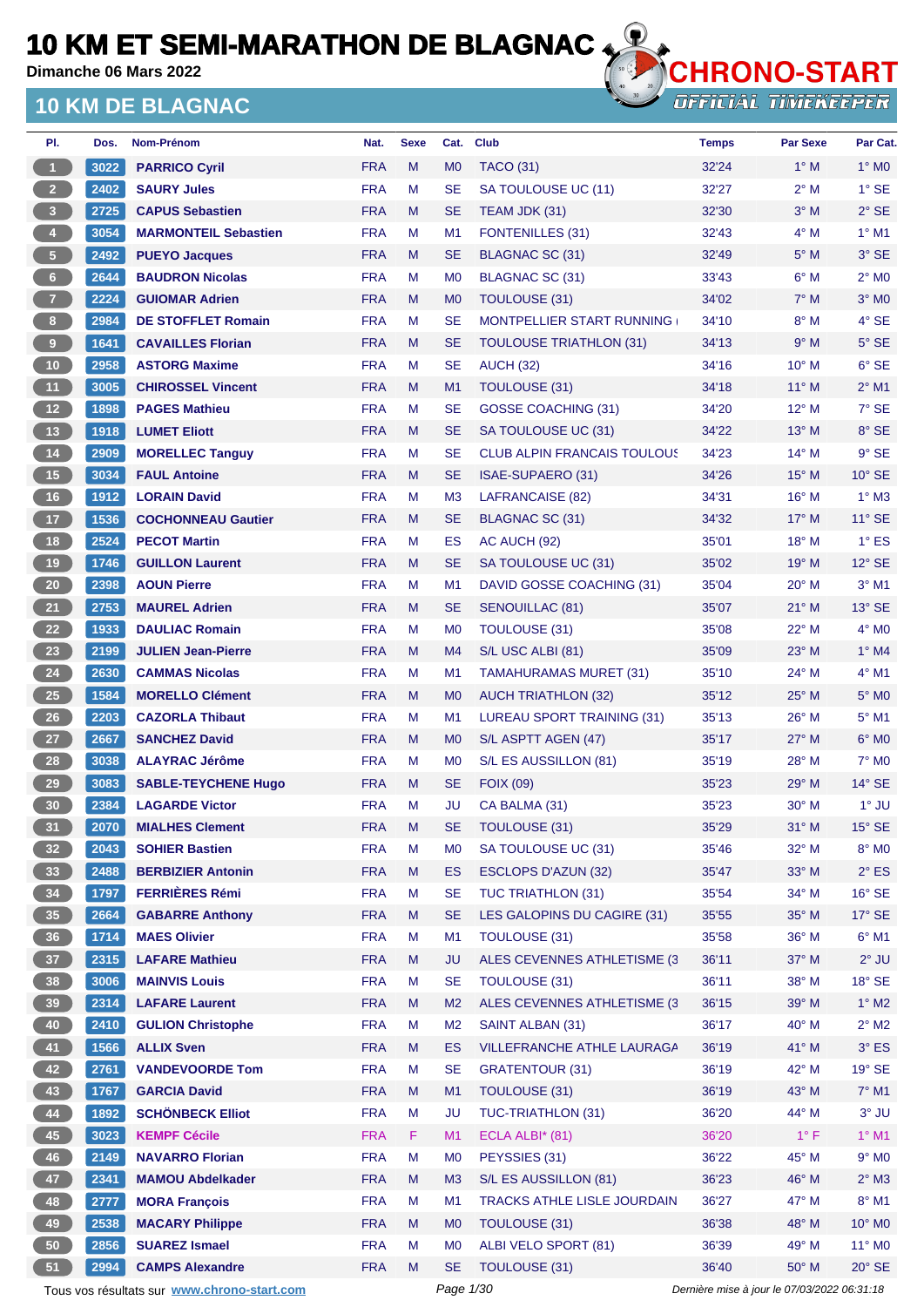**Dimanche 06 Mars 2022**

## **10 KM DE BLAGNAC**



| PI.             | Dos.                 | <b>Nom-Prénom</b>               | Nat.       | <b>Sexe</b> | Cat.           | <b>Club</b>                         | <b>Temps</b> | <b>Par Sexe</b> | Par Cat.                    |
|-----------------|----------------------|---------------------------------|------------|-------------|----------------|-------------------------------------|--------------|-----------------|-----------------------------|
| 52              | 1997                 | <b>DI MURRO Libero</b>          | <b>FRA</b> | M           | M <sub>2</sub> | <b>DALOU (09)</b>                   | 36'41        | $51^\circ$ M    | $3^\circ$ M2                |
| 53              | 3077                 | <b>THIBAULT Clement</b>         | <b>FRA</b> | M           | ES             | TOULOUSE (31)                       | 36'45        | $52^{\circ}$ M  | $4^{\circ}$ ES              |
| 54              | 2333                 | <b>BOYER Benjamin</b>           | <b>FRA</b> | M           | <b>SE</b>      | <b>CORNEBARRIEU (31)</b>            | 36'45        | $53^\circ$ M    | $21^\circ$ SE               |
| 55              | 2429                 | <b>STRATTA Florian</b>          | <b>FRA</b> | м           | <b>SE</b>      | <b>S/L ALES AGGLOMERATION TERI</b>  | 36'46        | $54^{\circ}$ M  | $22^{\circ}$ SE             |
| 56              | 3145                 | <b>GUILLET Olivier</b>          | <b>FRA</b> | M           | M <sub>1</sub> | VILLENEUVE LES BOUBE (31)           | 36'48        | $55^{\circ}$ M  | $9°$ M1                     |
| 57              | 1973                 | <b>RAZAT Arnaud</b>             | <b>FRA</b> | М           | <b>SE</b>      | SA TOULOUSE UC (31)                 | 36'50        | $56^{\circ}$ M  | $23^\circ$ SE               |
| 58              | 2749                 | <b>BONNEMORT Stephane</b>       | <b>FRA</b> | M           | M <sub>1</sub> | TARAHUMARAS (31)                    | 36'51        | $57^\circ$ M    | $10^{\circ}$ M1             |
| 59              | 2393                 | <b>TAHIRI Chakib</b>            | <b>FRA</b> | м           | M <sub>0</sub> | DRISS COACHING 82 (82)              | 36'52        | $58^{\circ}$ M  | $12^{\circ}$ M <sub>0</sub> |
| 60              | 2426                 | <b>GUYOMAR Cervin</b>           | <b>FRA</b> | M           | <b>SE</b>      | <b>TRIATHLON TOULOUSE METROP</b>    | 36'54        | 59° M           | 24° SE                      |
| 61              | 2324                 | <b>GERMAIN Jean David</b>       | <b>FRA</b> | М           | M1             | VILLEMOUSTAUSSOU (11)               | 37'11        | $60^{\circ}$ M  | $11^{\circ}$ M1             |
| 62              | 2557                 | <b>BOURREAU TIREL Guillaume</b> | <b>FRA</b> | м           | <b>SE</b>      | SA TOULOUSE UC (31)                 | 37'12        | $61^\circ$ M    | $25^\circ$ SE               |
| 63              | 2120                 | <b>LALANNE Arthur</b>           | <b>FRA</b> | M           | <b>SE</b>      | TOULOUSE (31)                       | 37'12        | $62^{\circ}$ M  | $26^\circ$ SE               |
| 64              | 2804                 | <b>MARCHE Anthony</b>           | <b>FRA</b> | M           | <b>SE</b>      | <b>CLUB NAUTIQUE DE LIBOURNE (:</b> | 37'13        | $63^\circ$ M    | $27^\circ$ SE               |
| 65              | 3033                 | <b>AUDOUIN Noam</b>             | <b>FRA</b> | М           | ES             | SA TOULOUSE UC (31)                 | 37'14        | 64° M           | $5^{\circ}$ ES              |
| 66              | 2913                 | <b>KOSYDAR Armand</b>           | <b>FRA</b> | M           | <b>SE</b>      | <b>TRIATHLON TOULOUSE METROP</b>    | 37'18        | $65^\circ$ M    | $28^\circ$ SE               |
| 67              | 3039                 | <b>COLOMBO Mathieu</b>          | <b>FRA</b> | м           | <b>SE</b>      | SAINT-CERE ATHLETISME CLUB          | 37'20        | $66^{\circ}$ M  | $29^{\circ}$ SE             |
| 68              | 2746                 | <b>GALAUP Bertrand</b>          | <b>FRA</b> | M           | <b>SE</b>      | <b>ASSOCIATION SPORTIVE AYGUE</b>   | 37'20        | $67^\circ$ M    | $30^\circ$ SE               |
| 69              | 2654                 | <b>HEINRICH Lucas</b>           | <b>FRA</b> | М           | JU             | <b>AVENIR AIRE SUR ADOUR (32)</b>   | 37'21        | $68^{\circ}$ M  | $4^\circ$ JU                |
| 70              | 2707                 | <b>SHAH Dawlat</b>              | <b>AFG</b> | м           | ES             | <b>TOULOUSE (31)</b>                | 37'21        | $69^\circ$ M    | $6^{\circ}$ ES              |
| 71              | 3205                 | <b>AHMADI Mabbobullah</b>       | <b>FRA</b> | М           | <b>SE</b>      | <b>MONTANS</b>                      | 37'22        | $70^\circ$ M    | 31° SE                      |
| 72              | 1633                 | <b>LECELLIER Adrien</b>         | <b>FRA</b> | M           | <b>SE</b>      | PORTET ATHLETIC CLUB (31)           | 37'22        | $71^\circ$ M    | $32^\circ$ SE               |
| 73              | 1601                 | <b>TIPHAIGNE Romain</b>         | <b>FRA</b> | м           | ES             | <b>TOURNEFEUILLE (31)</b>           | 37'23        | $72^{\circ}$ M  | $7^\circ$ ES                |
| 74              | 1890                 | <b>POINT Pierre</b>             | <b>FRA</b> | M           | <b>SE</b>      | AUSSONNE (31)                       | 37'24        | 73° M           | $33^\circ$ SE               |
| 75              | 2412                 | <b>CARTANA Jeremy</b>           | <b>FRA</b> | M           | M <sub>0</sub> | S/L ATHLE 632 PLAISANCE DU TC       | 37'24        | 74° M           | $13^\circ$ M <sub>0</sub>   |
| 76              | 2347                 | <b>BARTHEZ Olivier</b>          | <b>FRA</b> | M           | M <sub>0</sub> | ASSOCIATION MULTISPORTS MC          | 37'25        | $75^\circ$ M    | 14° MO                      |
| $\overline{77}$ | 2733                 | <b>RICHET Mathieu</b>           | <b>FRA</b> | М           | <b>SE</b>      | S/L ESA WITRY (31)                  | 37'25        | 76° M           | $34^\circ$ SE               |
| 78              | 2820                 | <b>ABADIE Paul</b>              | <b>FRA</b> | M           | <b>SE</b>      | SA TOULOUSE UC (31)                 | 37'26        | $77^\circ$ M    | $35^\circ$ SE               |
| 79              | 2793                 | <b>ROCHETTE Rémy</b>            | <b>FRA</b> | М           | <b>SE</b>      | FROUZINS (31)                       | 37'27        | 78° M           | $36^\circ$ SE               |
| 80              | 2768                 | <b>AUBRETON Mathieu</b>         | <b>FRA</b> | M           | M <sub>0</sub> | <b>FOULAYRONNES (47)</b>            | 37'28        | $79^\circ$ M    | $15^\circ$ MO               |
| 81              | 2113                 | <b>LUCEAU Jean-Michel</b>       | <b>FRA</b> | M           | M1             | CA BALMA (31)                       | 37'29        | $80^\circ$ M    | $12^{\circ}$ M1             |
| 82)             | $\vert$ 2812 $\vert$ | <b>BEYT Joris</b>               | <b>FRA</b> | M           | <b>SE</b>      | BLAGNAC SC (31)                     | 37'31        | 81° M           | 37° SE                      |
| 83              | <b>2200</b>          | <b>LE FLECH Ghislain</b>        | <b>FRA</b> | M           | M <sub>2</sub> | <b>UCR SAINT JUSTIN (40)</b>        | 37'32        | $82^{\circ}$ M  | $4^\circ$ M2                |
| 84              | 2677                 | <b>PESCHOUD Clément</b>         | <b>FRA</b> | M           | <b>SE</b>      | <b>CYCLO CLUB CASTANET SECTIO</b>   | 37'33        | 83° M           | 38° SE                      |
| 85              | 1613                 | <b>THIRIET Yann</b>             | <b>FRA</b> | M           | <b>SE</b>      | PORTET ATHLETIC CLUB (31)           | 37'34        | 84° M           | 39° SE                      |
| 86              | 1617                 | <b>PIRARD Jérémy</b>            | <b>FRA</b> | Μ           | <b>SE</b>      | <b>FRELONS ATHLETIQUES (31)</b>     | 37'37        | 85° M           | $40^\circ$ SE               |
| 87              | 2795                 | <b>FRIEDRICH Corentin</b>       | <b>FRA</b> | М           | <b>SE</b>      | <b>TOULOUSE TRIATHLON (31)</b>      | 37'39        | 86° M           | 41° SE                      |
| 88              | 1677                 | <b>LAURETTE Valentin</b>        | <b>FRA</b> | Μ           | <b>SE</b>      | TOULOUSE (31)                       | 37'39        | 87° M           | $42^\circ$ SE               |
| 89              | 3065                 | <b>PROCESSE Jean Michel</b>     | <b>FRA</b> | M           | M <sub>2</sub> | BEAUZELLE (31)                      | 37'40        | 88° M           | $5^\circ$ M2                |
| 90 <sub>o</sub> | 2857                 | <b>BARTHE Nicolas</b>           | <b>FRA</b> | M           | M <sub>3</sub> | <b>ALBI TRIATHLON (81)</b>          | 37'41        | 89° M           | $3^\circ$ M3                |
| 91              | 2163                 | <b>CROSNIER Aurelien</b>        | <b>FRA</b> | M           | M1             | SA TOULOUSE UC (31)                 | 37'42        | $90^\circ$ M    | 13° M1                      |
| 92              | 2098                 | <b>DJEBLI Abderrahim</b>        | <b>FRA</b> | Μ           | M4             | S/L ES AUSSILLON (81)               | 37'43        | $91^\circ$ M    | $2^\circ$ M4                |
| 93              | 3175                 | <b>MARRE Christophe</b>         | <b>FRA</b> | M           | M <sub>3</sub> | <b>MONTANS</b>                      | 37'44        | 92° M           | $4^\circ$ M3                |
| 94              | 1848                 | <b>SENAC Lyndsay</b>            | <b>CAN</b> | F           | M <sub>1</sub> | BLAGNAC SC (31)                     | 37'47        | $2^{\circ}$ F   | $2^{\circ}$ M1              |
| 95              | 1941                 | <b>BOISDRON Valentin</b>        | <b>FRA</b> | M           | <b>SE</b>      | TOULOUSE (31)                       | 37'57        | $93^\circ$ M    | 43° SE                      |
| 96              | 1646                 | <b>LORBER Christian</b>         | <b>FRA</b> | M           | M4             | <b>BLAGNAC SC (31)</b>              | 38'07        | 94° M           | $3^\circ$ M4                |
| 97              | 1764                 | <b>BAROLLO Jules</b>            | <b>FRA</b> | М           | JU             | AS MURET TRIATHLON (31)             | 38'08        | $95^\circ$ M    | $5^\circ$ JU                |
| 98              | 1822                 | <b>BOSSARD Yannael</b>          | <b>FRA</b> | Μ           | ES             | <b>BLAGNAC SC (31)</b>              | 38'08        | 96° M           | $8^\circ$ ES                |
| 99              | 2251                 | <b>MACHUT Hippolyte</b>         | <b>FRA</b> | M           | <b>SE</b>      | SA TOULOUSE UC (31)                 | 38'15        | $97^\circ$ M    | 44° SE                      |
| (100)           | 2062                 | <b>LIEBAUX Samuel</b>           | <b>FRA</b> | M           | M <sub>2</sub> | S/L ATHLE 632 TOURNEFEUILLE         | 38'20        | 98° M           | $6^\circ$ M2                |
| $101$           | 2454                 | <b>AVIGNON Florian</b>          | <b>FRA</b> | M           | <b>SE</b>      | MURET AC (31)                       | 38'21        | 99° M           | $45^{\circ}$ SE             |
| (102)           | 2325                 | <b>ZANDERIGO Romain</b>         | <b>FRA</b> | M           | M <sub>1</sub> | <b>GOSSE COACHING / TARAHUMAI</b>   | 38'27        | 100° M          | 14° M1                      |

Tous vos résultats sur **[www.chrono-start.com](https://www.chrono-start.com/)** Page 2/30 Page 2/30 Dernière mise à jour le 07/03/2022 06:31:18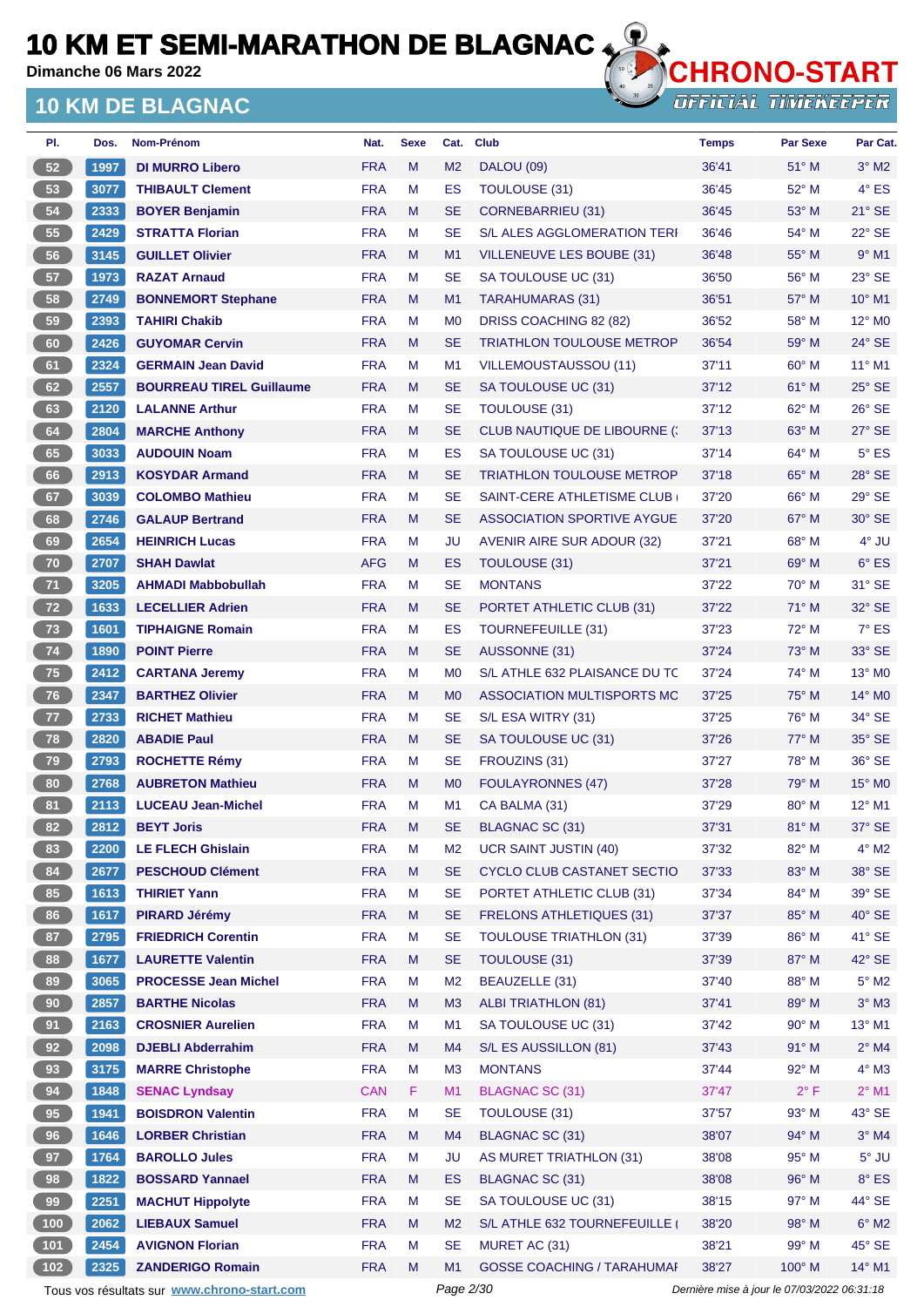**Dimanche 06 Mars 2022**

## **10 KM DE BLAGNAC**



| PI.                                              | Dos. | Nom-Prénom                                  | Nat.       | <b>Sexe</b> | Cat.           | <b>Club</b>                                           | <b>Temps</b> | <b>Par Sexe</b>                             | Par Cat.           |
|--------------------------------------------------|------|---------------------------------------------|------------|-------------|----------------|-------------------------------------------------------|--------------|---------------------------------------------|--------------------|
| (103)                                            | 2020 | <b>LARTIGUE Pierre</b>                      | <b>FRA</b> | M           | M <sub>0</sub> | AUZIELLE (31)                                         | 38'28        | 101° M                                      | $16^{\circ}$ MO    |
| $\begin{array}{c} \hline 104 \end{array}$        | 1567 | <b>ALLIX David</b>                          | <b>FRA</b> | M           | M <sub>4</sub> | <b>VILLEFRANCHE ATHLE LAURAGA</b>                     | 38'28        | 102° M                                      | $4^\circ$ M4       |
| (105)                                            | 2235 | <b>ZOLADEK Cedric</b>                       | <b>FRA</b> | M           | <b>SE</b>      | TOULOUSE (31)                                         | 38'32        | 103° M                                      | $46^{\circ}$ SE    |
| 106                                              | 2421 | <b>GARCIA Laurent</b>                       | <b>FRA</b> | М           | <b>SE</b>      | S/L ATHLE 632 TOURNEFEUILLE                           | 38'34        | $104^\circ$ M                               | 47° SE             |
| (107)                                            | 1979 | <b>LARROUTIS Laurent</b>                    | <b>FRA</b> | M           | M <sub>3</sub> | SA TOULOUSE UC (31)                                   | 38'34        | $105^\circ$ M                               | $5^\circ$ M3       |
| 108                                              | 2612 | <b>BIDART Marie-Helene</b>                  | <b>FRA</b> | F           | M1             | SA TOULOUSE UC (31)                                   | 38'34        | $3^{\circ}$ F                               | $3°$ M1            |
| (109                                             | 2624 | <b>DELHOUME Florian</b>                     | <b>FRA</b> | M           | <b>SE</b>      | ATHLETIC CLUB AUTERIVAIN (31)                         | 38'35        | $106^\circ$ M                               | 48° SE             |
| $\boxed{110}$                                    | 2539 | <b>MERCADAL Vincent</b>                     | <b>FRA</b> | М           | <b>SE</b>      | S/L ANGLET OLYMPIQUE (64)                             | 38'39        | 107° M                                      | 49° SE             |
| (111)                                            | 2497 | <b>AUTRET Laurent</b>                       | <b>FRA</b> | M           | M1             | DURAN (32)                                            | 38'41        | 108° M                                      | $15^{\circ}$ M1    |
| $112$                                            | 1629 | <b>TRAP Jeremy</b>                          | <b>FRA</b> | M           | M <sub>0</sub> | <b>AUCH TRIHATLON (32)</b>                            | 38'47        | $109^\circ$ M                               | 17° M0             |
| (113)                                            | 2789 | <b>MELLE Julien</b>                         | <b>FRA</b> | M           | M1             | TOULOUSE (31)                                         | 38'51        | $110^\circ$ M                               | 16° M1             |
| (114)                                            | 1581 | <b>DESPAS Romain</b>                        | <b>FRA</b> | М           | M <sub>0</sub> | LARRAZET (82)                                         | 38'55        | $111^\circ$ M                               | 18° M0             |
| (115)                                            | 2237 | <b>BOURON William</b>                       | <b>FRA</b> | M           | M <sub>0</sub> | PUILBOREAU (17)                                       | 38'57        | $112^{\circ}$ M                             | 19° M <sub>0</sub> |
| (116)                                            | 3182 | <b>PRUVOST Valentin</b>                     | <b>FRA</b> | М           | ES             | <b>TOULOUSE</b>                                       | 39'01        | $113^\circ$ M                               | $9°$ ES            |
| (117                                             | 2922 | <b>FELIERS Leo</b>                          | <b>FRA</b> | M           | ES             | <b>TOULOUSE TRIATHLON METROP</b>                      | 39'02        | $114^{\circ}$ M                             | $10^{\circ}$ ES    |
| $\begin{array}{c} \n \textbf{118}\n \end{array}$ | 2242 | <b>VERA Jean-Christophe</b>                 | <b>FRA</b> | M           | <b>SE</b>      | PORTET-SUR-GARONNE (31)                               | 39'03        | $115^\circ$ M                               | $50^\circ$ SE      |
| (119                                             | 3004 | <b>RAMBAUD Augustin</b>                     | <b>FRA</b> | M           | ES             | <b>TOULOUSE (31)</b>                                  | 39'04        | $116^\circ$ M                               | $11^{\circ}$ ES    |
| 120                                              | 2578 | <b>DIRAN Remi</b>                           | <b>FRA</b> | М           | M <sub>0</sub> | <b>TREBES (11)</b>                                    | 39'04        | $117^\circ$ M                               | $20^\circ$ MO      |
| (121)                                            | 2929 | ** Anonymat du Participant **               | <b>FRA</b> | M           | M <sub>0</sub> | <b>TOULOUSE (31)</b>                                  | 39'05        | $118^\circ$ M                               | $21^\circ$ MO      |
| 122                                              | 1777 | <b>MOTYL Bastien</b>                        | <b>FRA</b> | М           | <b>SE</b>      | SAINT JEAN (31)                                       | 39'06        | $119^\circ$ M                               | $51^\circ$ SE      |
| 123                                              | 2918 | <b>FAVRE Christophe</b>                     | <b>FRA</b> | M           | M1             | RAZENGUES (32)                                        | 39'07        | $120^\circ$ M                               | 17° M1             |
| $124$                                            | 1600 | <b>RIVIÈRE Caroline</b>                     | <b>FRA</b> | F           | M1             | CLUB SIMON (32)                                       | 39'08        | 4° F                                        | $4^{\circ}$ M1     |
| (125)                                            | 1599 | <b>DURAND Simon</b>                         | <b>FRA</b> | M           | M1             | CLUB SIMON (32)                                       | 39'09        | $121^\circ$ M                               | 18° M1             |
| $126$                                            | 2499 | <b>BRUGEL Thomas</b>                        | <b>FRA</b> | М           | CA             | S/L ATHLE 632 PLAISANCE DU TC                         | 39'11        | 122° M                                      | 1° CA              |
| (127)                                            | 2178 | <b>VALERO Quentin</b>                       | <b>FRA</b> | M           | <b>SE</b>      | BLAGNAC (31)                                          | 39'11        | $123^\circ$ M                               | 52° SE             |
| $128$                                            | 2558 | <b>PLANTIER Nelly</b>                       | <b>FRA</b> | F           | M <sub>0</sub> | <b>EYRES MONCUBE (40)</b>                             | 39'12        | $5^{\circ}$ F                               | $1^\circ$ MO       |
| (129)                                            | 2042 | <b>CALMEJANE Jerome</b>                     | <b>FRA</b> | M           | <b>SE</b>      | SAINT CLAR DE RIVIERE (91)                            | 39'13        | $124^\circ$ M                               | 53° SE             |
| $\boxed{130}$                                    | 2535 | <b>MOILLARD Emmanuelle</b>                  | <b>FRA</b> | F           | <b>SE</b>      |                                                       | 39'16        | $6^{\circ}$ F                               | $1°$ SE            |
| (131)                                            | 1982 | <b>RODGER Martin</b>                        | <b>FRA</b> | M           | <b>SE</b>      | SA TOULOUSE UC (31)<br><b>TOULOUSE TRIATHLON (31)</b> | 39'19        | $125^\circ$ M                               | 54° SE             |
| $\boxed{132}$                                    |      |                                             | <b>FRA</b> | М           | M <sub>3</sub> | S/L CA BRIVE (32)                                     | 39'27        | 126° M                                      | $6^\circ$ M3       |
|                                                  | 1647 | <b>BERTRAND Christophe</b>                  |            |             |                |                                                       |              |                                             |                    |
| (133)                                            | 1948 | <b>DUFOUR Thomas</b>                        | <b>FRA</b> | M           | SE             | <b>TOULOUSE (31)</b>                                  | 39'27        | $127^\circ$ M                               | 55° SE             |
| $134$                                            | 1505 | <b>DELFAU Boris</b>                         | <b>FRA</b> | M           | M <sub>2</sub> | <b>TEAM BOUCONNE (31)</b>                             | 39'28        | 128° M                                      | $7^\circ$ M2       |
| (135)                                            | 1828 | <b>FRIARD Maxime</b>                        | <b>FRA</b> | M           | ES             | <b>COLOMIERS (31)</b>                                 | 39'29        | 129° M                                      | $12^\circ$ ES      |
| $136$                                            | 2250 | <b>SORIANO Hugo</b>                         | <b>FRA</b> | M           | <b>SE</b>      | TOULOUSE (31)                                         | 39'29        | 130° M                                      | 56° SE             |
| (137)                                            | 2986 | <b>AZOUGHLI Saïd</b>                        | <b>FRA</b> | M           | M1             | <b>US COLOMIERS (31)</b>                              | 39'31        | $131^\circ$ M                               | 19° M1             |
| (138)                                            | 2305 | <b>DELBOUYS Vincent</b>                     | <b>FRA</b> | M           | M <sub>0</sub> | <b>TOULOUSE TRIATHLON (31)</b>                        | 39'33        | 132° M                                      | 22° MO             |
| (139)                                            | 2485 | <b>THELU Victor</b>                         | <b>FRA</b> | Μ           | <b>SE</b>      | TOULOUSE (31)                                         | 39'34        | 133° M                                      | $57^\circ$ SE      |
| $140$                                            | 2832 | <b>DURAND Regis</b>                         | <b>FRA</b> | M           | M4             | <b>TEAM PAPYCOACH (11)</b>                            | 39'34        | 134° M                                      | $5^\circ$ M4       |
| (141)                                            | 1662 | <b>POINSOT Marie</b>                        | <b>FRA</b> | F           | <b>SE</b>      | SA TOULOUSE UC (31)                                   | 39'36        | $7^\circ$ F                                 | $2^{\circ}$ SE     |
| $142$                                            | 2561 | <b>BAYE Jeremy</b>                          | <b>FRA</b> | M           | M <sub>0</sub> | CA BALMA (31)                                         | 39'38        | 135° M                                      | 23° MO             |
| (143)                                            | 2286 | <b>ELARICH Imad</b>                         | <b>FRA</b> | M           | <b>SE</b>      | US COLOMIERS (31)                                     | 39'38        | 136° M                                      | 58° SE             |
|                                                  | 2400 | <b>RUBIO Bernadette</b>                     | <b>FRA</b> | F           | <b>SE</b>      | CA VILLENAVE D'ORNON (33)                             | 39'41        | $8^{\circ}$ F                               | $3^\circ$ SE       |
| (145)                                            | 1864 | <b>LEFEVRE Andréas</b>                      | <b>FRA</b> | M           | <b>SE</b>      | PORTET ATHLETIC CLUB (31)                             | 39'41        | 137° M                                      | 59° SE             |
| (146)                                            | 1688 | <b>MALRIC Thomas</b>                        | <b>FRA</b> | M           | <b>SE</b>      | <b>TOULOUSE TRIATHLON (31)</b>                        | 39'43        | 138° M                                      | $60^\circ$ SE      |
| (147)                                            | 2870 | <b>DUCROUX Paul</b>                         | <b>FRA</b> | M           | <b>JU</b>      | S/L ATHLE 632 TOURNEFEUILLE                           | 39'44        | 139° M                                      | $6^{\circ}$ JU     |
| $148$                                            | 3105 | <b>BRAGEUL David</b>                        | <b>FRA</b> | M           | M1             | S/L ATHLE 632 TOURNEFEUILLE (                         | 39'45        | $140^\circ$ M                               | 20° M1             |
| (149)                                            | 1906 | <b>DJENDOUBI Djedil</b>                     | <b>FRA</b> | M           | M3             | <b>ETOILE AUSSONNE (31)</b>                           | 39'47        | $141^\circ$ M                               | $7^\circ$ M3       |
| $150$                                            | 2486 | <b>MIRANDE Pierre-Adrien</b>                | <b>FRA</b> | M           | <b>SE</b>      | TOULOUSE TRIATHLON METROP                             | 39'50        | 142° M                                      | $61^\circ$ SE      |
| (151)                                            | 2794 | <b>PERRUCHOUD Martin</b>                    | <b>FRA</b> | M           | <b>SE</b>      | <b>TOURNEFEUILLE (31)</b>                             | 39'52        | 143° M                                      | 62° SE             |
| $152$                                            | 2728 | <b>DELSARTE Néo</b>                         | <b>FRA</b> | M           | <b>JU</b>      | TOULOUSE (31)                                         | 39'53        | 144° M                                      | $7^\circ$ JU       |
| 153                                              | 2434 | <b>DELUGIN Laurent</b>                      | <b>FRA</b> | M           | M1             | CA BALMA (31)                                         | 39'56        | 145° M                                      | 21° M1             |
|                                                  |      | Tous vos résultats sur www.chrono-start.com |            |             | Page 3/30      |                                                       |              | Dernière mise à jour le 07/03/2022 06:31:18 |                    |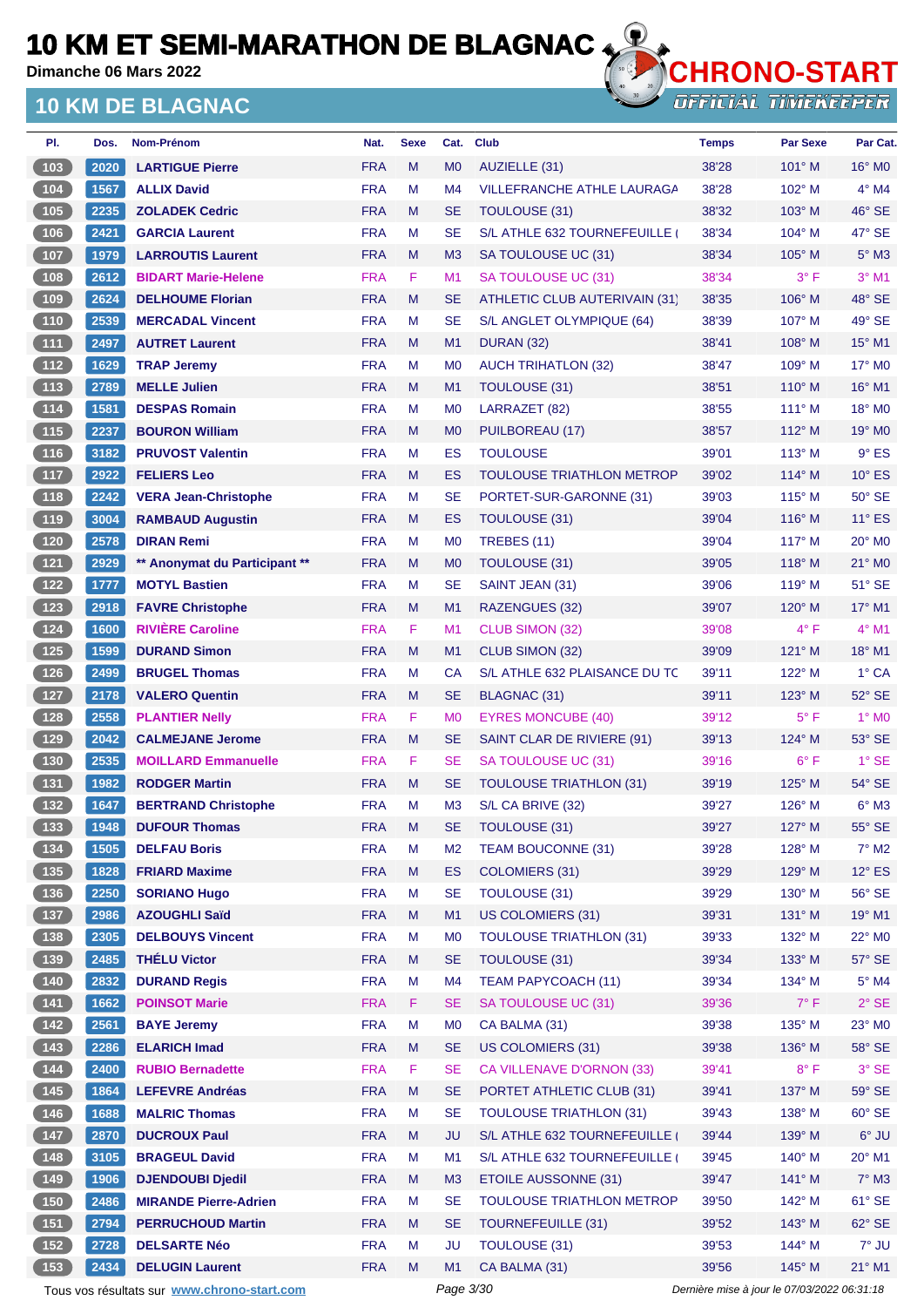**Dimanche 06 Mars 2022**

## **10 KM DE BLAGNAC**



OTHLOTTO OTHLUM

| PI.                                               | Dos. | Nom-Prénom                                  | Nat.       | <b>Sexe</b> | Cat.           | <b>Club</b>                        | <b>Temps</b>                                | <b>Par Sexe</b> | Par Cat.                 |
|---------------------------------------------------|------|---------------------------------------------|------------|-------------|----------------|------------------------------------|---------------------------------------------|-----------------|--------------------------|
| (154)                                             | 1762 | <b>BOUILLET Nora</b>                        | <b>FRA</b> | F           | M <sub>2</sub> | <b>MONTAUBAN ATHLETISME (82)</b>   | 39'57                                       | 9° F            | $1^\circ$ M2             |
| $\boxed{155}$                                     | 3088 | <b>GACHIES Clement</b>                      | <b>FRA</b> | M           | ES             | <b>AUCH (03)</b>                   | 39'57                                       | 146° M          | $13^\circ$ ES            |
| 156                                               | 1558 | <b>HERVÉ Jean-Lou</b>                       | <b>FRA</b> | M           | <b>SE</b>      | BALMA (31)                         | 40'00                                       | 147° M          | $63^\circ$ SE            |
| 157                                               | 1579 | <b>GIRARD Loïc</b>                          | <b>FRA</b> | М           | M <sub>1</sub> | <b>TOULOUSE (31)</b>               | 40'03                                       | $148^\circ$ M   | $22^{\circ}$ M1          |
| (158)                                             | 1580 | <b>PUJOL Bertrand</b>                       | <b>FRA</b> | M           | M <sub>3</sub> | <b>TOULOUSE (31)</b>               | 40'03                                       | $149^\circ$ M   | 8° M3                    |
| 159                                               | 2077 | <b>GARCIA David</b>                         | <b>FRA</b> | М           | M <sub>3</sub> | CA BALMA (31)                      | 40'04                                       | $150^\circ$ M   | $9°$ M3                  |
| (160                                              | 2213 | <b>WILLEMET Hugo</b>                        | <b>FRA</b> | M           | ES             | S/L ATHLE 632 PLAISANCE DU TC      | 40'06                                       | $151^\circ$ M   | $14^{\circ}$ ES          |
| $\boxed{161}$                                     | 1771 | <b>GARCIA MOYANO Daniel</b>                 | <b>ESP</b> | М           | M <sub>0</sub> | <b>TOULOUSE (31)</b>               | 40'08                                       | $152^{\circ}$ M | $24^{\circ}$ MO          |
| (162)                                             | 2680 | <b>LARRUE Jimmy</b>                         | <b>FRA</b> | M           | ES             | <b>BURLATS (81)</b>                | 40'09                                       | 153° M          | $15^\circ$ ES            |
| 163                                               | 2896 | <b>GAUTIER Laura</b>                        | <b>FRA</b> | F           | <b>SE</b>      | <b>TUC TRIATHLON (31)</b>          | 40'10                                       | $10^{\circ}$ F  | 4° SE                    |
| 164                                               | 3129 | <b>HAUDEBERT Philippe</b>                   | <b>FRA</b> | M           | M <sub>2</sub> | CA BALMA (31)                      | 40'10                                       | 154° M          | $8^\circ$ M2             |
| 165                                               | 3026 | <b>VISTE Eric-Jean</b>                      | <b>FRA</b> | М           | M <sub>3</sub> | SA TOULOUSE UC (31)                | 40'15                                       | 155° M          | $10^{\circ}$ M3          |
| 166                                               | 1716 | <b>RICHARD Myriam</b>                       | <b>FRA</b> | F.          | <b>SE</b>      | BLAGNAC SC (31)                    | 40'18                                       | $11^{\circ}$ F  | $5^\circ$ SE             |
| $167$                                             | 2898 | <b>MARTIN Fanny</b>                         | <b>FRA</b> | F           | <b>SE</b>      | CA BALMA (31)                      | 40'19                                       | $12^{\circ}$ F  | $6°$ SE                  |
| (168)                                             | 1586 | <b>CRATTELET Jonathan</b>                   | <b>FRA</b> | M           | M <sub>0</sub> | <b>TUC TRIATHLON (31)</b>          | 40'21                                       | $156^\circ$ M   | 25° MO                   |
| $169$                                             | 2222 | <b>LAFFONT Bertrand</b>                     | <b>FRA</b> | M           | M <sub>0</sub> | <b>TRACKS ATHLE LISLE JOURDAIN</b> | 40'21                                       | $157^\circ$ M   | 26° M0                   |
| (170)                                             | 1582 | <b>CLÉMENT Laura</b>                        | <b>FRA</b> | F.          | <b>SE</b>      | SA TOULOUSE UC (31)                | 40'22                                       | $13^{\circ}$ F  | 7° SE                    |
| $\begin{array}{c} \boxed{171} \end{array}$        | 2985 | <b>CLÉMENT Florian</b>                      | <b>FRA</b> | M           | <b>SE</b>      | <b>TOULOUSE TRIATHLON (31)</b>     | 40'22                                       | 158° M          | 64° SE                   |
| (172)                                             | 2506 | <b>CAUNES Christophe</b>                    | <b>FRA</b> | M           | M <sub>2</sub> | TOAC TRIATHLON (31)                | 40'23                                       | $159^\circ$ M   | $9°$ M2                  |
| $\begin{array}{c} \boxed{173} \end{array}$        | 1963 | <b>DOUARD Cedric</b>                        | <b>FRA</b> | М           | <b>SE</b>      | <b>BRUGUIERES (31)</b>             | 40'24                                       | $160^\circ$ M   | 65° SE                   |
| $-174$                                            | 2500 | <b>NEUMAN David</b>                         | <b>FRA</b> | M           | M <sub>1</sub> |                                    | 40'29                                       | $161^\circ$ M   | 23° M1                   |
|                                                   |      |                                             | <b>FRA</b> |             | <b>SE</b>      | TOULOUSE (31)                      | 40'31                                       |                 | 66° SE                   |
| $\boxed{175}$                                     | 1937 | <b>PODDA Grégoire</b>                       |            | М           |                | <b>BLAGNAC (31)</b>                |                                             | $162^\circ$ M   |                          |
| (176)                                             | 1660 | <b>DUCLAUD Romain</b>                       | <b>FRA</b> | M           | <b>SE</b>      | PORTET ATHLETIC CLUB (31)          | 40'35                                       | 163° M          | 67° SE                   |
| $\begin{array}{c} \hline 177 \end{array}$         | 2766 | <b>TAILHADES Loïc</b>                       | <b>FRA</b> | М           | <b>SE</b>      | <b>SAINT LOUP CAMMAS (31)</b>      | 40'36                                       | 164° M          | 68° SE                   |
| (178)                                             | 3052 | <b>ROUSSILLON Hugo</b>                      | <b>FRA</b> | M           | <b>ES</b>      | <b>ALBI</b> (81)                   | 40'38                                       | 165° M          | $16^\circ$ ES            |
| 179                                               | 1608 | <b>BARNIER William</b>                      | <b>FRA</b> | М           | <b>SE</b>      | <b>TOULOUSE (31)</b>               | 40'40                                       | $166^\circ$ M   | 69° SE                   |
| (180)                                             | 2877 | <b>TOILLIEZ Cyril</b>                       | <b>FRA</b> | M           | <b>SE</b>      | <b>PAU (64)</b>                    | 40'40                                       | 167° M          | 70° SE                   |
| 181                                               | 2599 | <b>SIBRA Franck</b>                         | <b>FRA</b> | М           | M <sub>3</sub> | RUNNINGSEYSSES (31)                | 40'42                                       | $168^\circ$ M   | $11^{\circ}$ M3          |
| (182)                                             | 3141 | <b>BONTEMPS Benjamin</b>                    | <b>FRA</b> | M           | M <sub>0</sub> | <b>FONTENILLES (31)</b>            | 40'43                                       | $169^\circ$ M   | $27^\circ$ MO            |
| $\boxed{183}$                                     | 2711 | <b>VALIERE Lilian</b>                       | <b>FRA</b> | М           | <b>SE</b>      | SAINT-LYS (31)                     | 40'43                                       | $170^\circ$ M   | 71° SE                   |
| 184                                               | 2564 | <b>MULLER Tom</b>                           | <b>FRA</b> | M           | SE             | DAVID GOSSE COACHING (82)          | 40'44                                       | $171^\circ$ M   | 72° SE                   |
| 185                                               | 2643 | <b>LEMAIRE David</b>                        | <b>FRA</b> | M           | M1             | S/L ATHLE 632 TOURNEFEUILLE (      | 40'49                                       | 172° M          | 24° M1                   |
| (186)                                             | 2518 | <b>MORGAN Trevor</b>                        | <b>GBR</b> | M           | M <sub>5</sub> | LACROIX-FALGARDE (31)              | 40'49                                       | 173° M          | $1^\circ$ M <sub>5</sub> |
| $\begin{array}{c} \n \textbf{187} \\ \end{array}$ | 1816 | <b>LASSALLE Guillaume</b>                   | <b>FRA</b> | M           | <b>SE</b>      | <b>TOURNEFEUILLE (31)</b>          | 40'49                                       | 174° M          | 73° SE                   |
| (188)                                             | 2924 | <b>TOSOLINI Francis</b>                     | <b>FRA</b> | M           | <b>SE</b>      | <b>TUC TRIATHLON (31)</b>          | 40'52                                       | 175° M          | 74° SE                   |
| $\begin{array}{c} \n \text{189}\n \end{array}$    | 3137 | <b>VILLA Jerome</b>                         | <b>FRA</b> | M           | M1             | EAUNES (31)                        | 40'52                                       | 176° M          | 25° M1                   |
| (190)                                             | 2844 | <b>FAVAREU Julien</b>                       | <b>FRA</b> | Μ           | <b>SE</b>      | LES FADAS DU PLANTAUREL (09)       | 40'53                                       | $177^\circ$ M   | 75° SE                   |
| (191)                                             | 1732 | <b>DHALLUIN Gauthier</b>                    | <b>FRA</b> | M           | M <sub>0</sub> | <b>BLAGNAC (31)</b>                | 40'53                                       | 178° M          | 28° MO                   |
| (192)                                             | 2279 | <b>DURAND Bastien</b>                       | <b>FRA</b> | M           | <b>SE</b>      | FROUZINS (31)                      | 40'55                                       | $179^\circ$ M   | 76° SE                   |
| $\begin{array}{c} \hline 193 \end{array}$         | 2878 | <b>LALANNE Joel</b>                         | <b>FRA</b> | M           | M <sub>5</sub> | <b>ASTARAC FOND CLUB (31)</b>      | 40'57                                       | 180° M          | $2^{\circ}$ M5           |
| (194)                                             | 2090 | <b>SARTOR David</b>                         | <b>FRA</b> | M           | M1             | MURET AC (31)                      | 41'01                                       | $181^\circ$ M   | 26° M1                   |
| $195$                                             | 2446 | <b>BRIROT Thomas</b>                        | <b>FRA</b> | M           | ES             | <b>LUDES (51)</b>                  | 41'03                                       | 182° M          | $17^\circ$ ES            |
| (196)                                             | 2935 | <b>DUBOC Pauline</b>                        | <b>FRA</b> | F           | <b>SE</b>      | <b>TTM (31)</b>                    | 41'04                                       | $14^{\circ}$ F  | 8° SE                    |
| (197)                                             | 2122 | <b>MOREAU Antoine</b>                       | <b>FRA</b> | M           | M <sub>2</sub> | <b>ALBI TRIATHLON (81)</b>         | 41'07                                       | 183° M          | $10^{\circ}$ M2          |
| (198)                                             | 2244 | <b>DEDIEU Jean Francois</b>                 | <b>FRA</b> | M           | M <sub>2</sub> | <b>ALBI TRIATHLON (81)</b>         | 41'07                                       | 184° M          | $11^{\circ}$ M2          |
| 199                                               | 2470 | <b>PONS Francis</b>                         | <b>FRA</b> | M           | M7             | CA BALMA (31)                      | 41'08                                       | 185° M          | $1^\circ$ M7             |
| (200)                                             | 2404 | <b>THOMAS Robin</b>                         | <b>FRA</b> | M           | <b>SE</b>      | MILLAU (12)                        | 41'12                                       | 186° M          | 77° SE                   |
| $\frac{1}{2}$ 201                                 | 2267 | <b>MASTELLONE Killian</b>                   | <b>FRA</b> | M           | <b>SE</b>      | SA TOULOUSE UC (31)                | 41'13                                       | 187° M          | 78° SE                   |
| 202                                               | 1844 | <b>MAGGIONI Léa</b>                         | <b>FRA</b> | F           | ES             | <b>US COLOMIERS (31)</b>           | 41'16                                       | $15^{\circ}$ F  | $1^\circ$ ES             |
| 203                                               | 1896 | <b>BEAUMEL Teddy</b>                        | <b>FRA</b> | M           | <b>SE</b>      | TOULOUSE (31)                      | 41'19                                       | 188° M          | 79° SE                   |
| 204                                               | 2151 | <b>BENECH Lilian</b>                        | <b>FRA</b> | M           | <b>CA</b>      | <b>BLAGNAC SC (31)</b>             | 41'26                                       | 189° M          | $2^{\circ}$ CA           |
|                                                   |      | Tous vos résultats sur www.chrono-start.com |            |             | Page 4/30      |                                    | Dernière mise à jour le 07/03/2022 06:31:18 |                 |                          |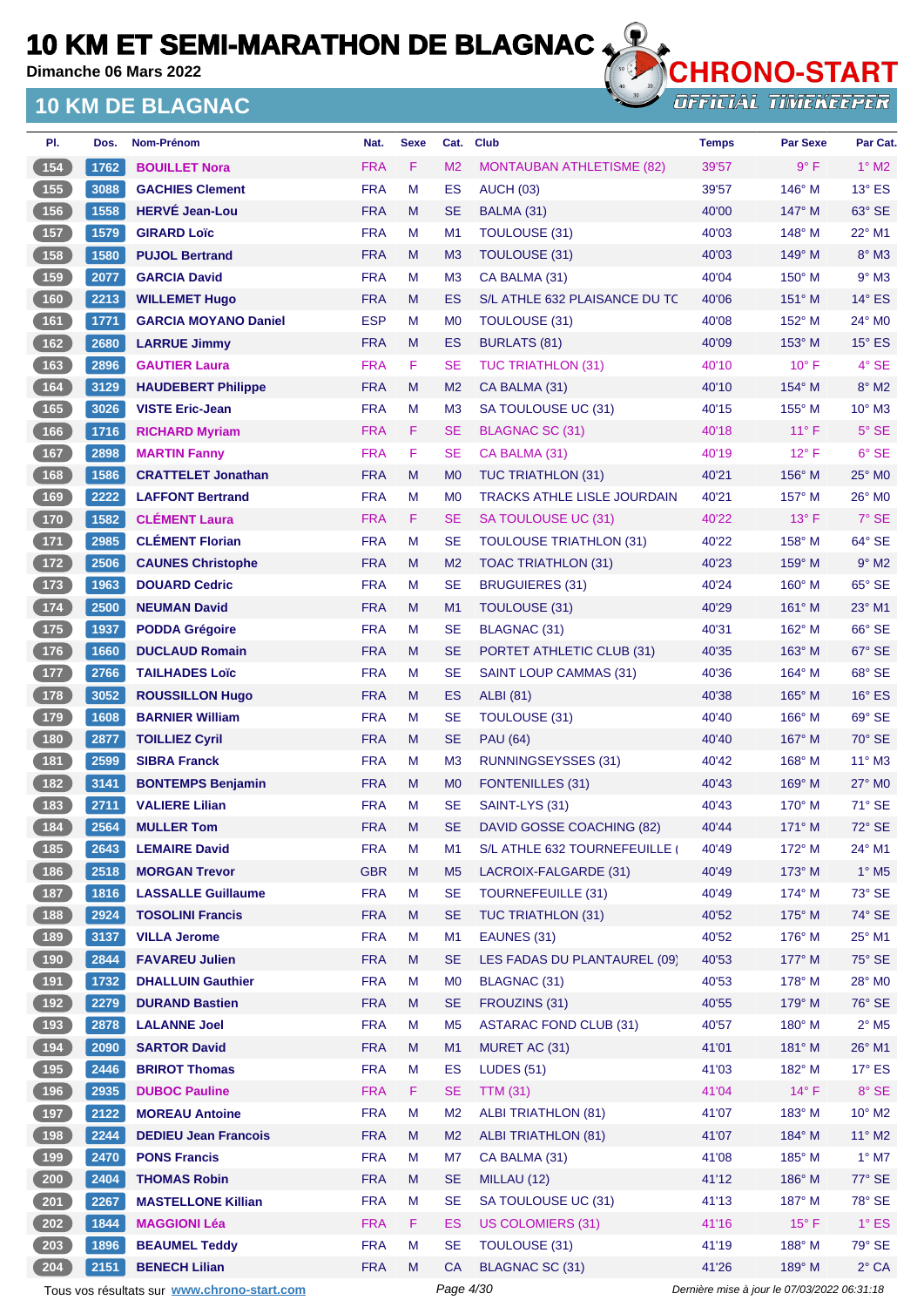**Dimanche 06 Mars 2022**

## **10 KM DE BLAGNAC**



| PI.               | Dos. | Nom-Prénom                                  | Nat.       | <b>Sexe</b> | Cat.           | <b>Club</b>                        | <b>Temps</b>                                | <b>Par Sexe</b> | Par Cat.           |
|-------------------|------|---------------------------------------------|------------|-------------|----------------|------------------------------------|---------------------------------------------|-----------------|--------------------|
| $\frac{205}{205}$ | 1942 | <b>SANCHEZ Thibault</b>                     | <b>FRA</b> | M           | <b>SE</b>      | CORNEBARRIEU (31)                  | 41'28                                       | $190^\circ$ M   | 80° SE             |
| $206$             | 2969 | <b>MURE Julien</b>                          | <b>FRA</b> | M           | M <sub>0</sub> | BALMA (31)                         | 41'32                                       | $191^\circ$ M   | $29^\circ$ MO      |
| 207               | 2861 | <b>PRADEL Joffrey</b>                       | <b>FRA</b> | M           | <b>SE</b>      | <b>REVEL (31)</b>                  | 41'32                                       | 192° M          | 81° SE             |
| 208               | 3086 | <b>GUY Nicolas</b>                          | <b>FRA</b> | M           | <b>SE</b>      | <b>TOULOUSE (31)</b>               | 41'33                                       | $193^\circ$ M   | 82° SE             |
| 209               | 2697 | <b>GOKHAN Oguz</b>                          | <b>FRA</b> | M           | <b>SE</b>      | <b>TOULOUSE TRIATHLON (31)</b>     | 41'39                                       | $194^\circ$ M   | 83° SE             |
| $210$             | 2834 | <b>MAURY Cedric</b>                         | <b>FRA</b> | М           | M <sub>2</sub> | <b>TEAM DG COACHING /RRUNNING</b>  | 41'39                                       | 195° M          | $12^{\circ}$ M2    |
| 211               | 2516 | <b>ZERLAUDT Laetitia</b>                    | <b>FRA</b> | F           | M <sub>1</sub> | <b>TEAM DG COACHING (31)</b>       | 41'39                                       | $16^{\circ}$ F  | $5^{\circ}$ M1     |
| 212               | 3031 | <b>ROLLAND Christophe</b>                   | <b>FRA</b> | M           | M <sub>3</sub> | S/L ATHLE 632 PLAISANCE DU TC      | 41'41                                       | 196° M          | $12^{\circ}$ M3    |
| 213               | 2195 | <b>CARLET Vincent</b>                       | <b>FRA</b> | M           | M <sub>2</sub> | US COLOMIERS (31)                  | 41'41                                       | $197^\circ$ M   | $13^\circ$ M2      |
| $214$             | 2693 | <b>LAPEYRE Loïc</b>                         | <b>FRA</b> | М           | <b>SE</b>      | BLAGNAC SC (31)                    | 41'42                                       | 198° M          | 84° SE             |
| 215               | 2803 | <b>BROUSSE Emmanuel</b>                     | <b>FRA</b> | M           | M <sub>2</sub> | LEIGH-ON-SEA STRIDERS (32)         | 41'42                                       | $199^\circ$ M   | $14^{\circ}$ M2    |
| $216$             | 2550 | <b>TAIEB Mohamed</b>                        | <b>FRA</b> | м           | <b>SE</b>      | <b>MBA (82)</b>                    | 41'43                                       | 200° M          | 85° SE             |
| 217               | 1704 | <b>POUSSOU Nathalie</b>                     | <b>FRA</b> | F.          | M <sub>2</sub> | <b>BLAGNAC SC (31)</b>             | 41'48                                       | $17^{\circ}$ F  | $2^{\circ}$ M2     |
| 218               | 2833 | <b>MAUSSIRE Cedric</b>                      | <b>FRA</b> | M           | <b>SE</b>      | BALMA (31)                         | 41'52                                       | 201° M          | $86^\circ$ SE      |
| 219               | 1927 | <b>CHAMOULAUD Mathieu</b>                   | <b>FRA</b> | M           | ES             | <b>TOULOUSE (31)</b>               | 41'53                                       | 202° M          | $18^\circ$ ES      |
| $\frac{220}{ }$   | 2075 | <b>NOTRY Philippe</b>                       | <b>FRA</b> | M           | M <sub>3</sub> | LACROIX-FALGARDE (31)              | 41'56                                       | $203^\circ$ M   | $13^\circ$ M3      |
| 221               | 2370 | <b>ANSART Renaud</b>                        | <b>FRA</b> | M           | M <sub>1</sub> | <b>GOSSE COACHING (31)</b>         | 41'56                                       | 204° M          | 27° M1             |
| 222               | 1939 | <b>GRILLET Philippe</b>                     | <b>FRA</b> | М           | M <sub>6</sub> | <b>CERCLE ATHL, CASTELSARRASII</b> | 41'57                                       | $205^\circ$ M   | $1^\circ$ M6       |
| 223               | 2303 | <b>GUENARD Jérôme</b>                       | <b>FRA</b> | M           | M <sub>0</sub> | TOULOUSE (31)                      | 41'58                                       | 206° M          | 30° M <sub>0</sub> |
| 224               | 2992 | <b>GUICHOT Guilhem</b>                      | <b>FRA</b> | М           | M1             | <b>ASPTT TOULOUSE (31)</b>         | 41'58                                       | $207^\circ$ M   | $28^{\circ}$ M1    |
| 225               | 1922 | <b>GILLEN Dominique</b>                     | <b>FRA</b> | M           | M <sub>6</sub> | CA BALMA (31)                      | 41'59                                       | $208^\circ$ M   | $2^{\circ}$ M6     |
| 226               | 2866 | <b>BOUBEE Romain</b>                        | <b>FRA</b> | M           | M <sub>0</sub> | TOAC TRIATHLON (31)                | 42'00                                       | $209^\circ$ M   | $31^\circ$ MO      |
| 227               | 2945 | <b>BERGEMER Remi</b>                        | <b>FRA</b> | M           | <b>SE</b>      | LABASTIDETTE (31)                  | 42'01                                       | $210^\circ$ M   | 87° SE             |
| $228$             | 3030 | <b>BOUSCAILLOU Damien</b>                   | <b>FRA</b> | M           | <b>SE</b>      | <b>BOURLENS (47)</b>               | 42'01                                       | $211^\circ$ M   | 88° SE             |
| 229               | 2229 | <b>LARROQUE Didier</b>                      | <b>FRA</b> | M           | M4             | AIGREFEUILLE (31)                  | 42'01                                       | $212^{\circ}$ M | $6^\circ$ M4       |
| 230               | 2951 | <b>MULLER Hugo</b>                          | <b>FRA</b> | М           | ES             | SAINT MARTIN DE SEIGNANX (40)      | 42'03                                       | $213^\circ$ M   | $19°$ ES           |
| 231               | 2245 | <b>PORTILLO Diego</b>                       | <b>HON</b> | M           | <b>SE</b>      | TOULOUSE (31)                      | 42'03                                       | $214^\circ$ M   | 89° SE             |
| $232$             | 2914 | <b>BARES Loris</b>                          | <b>FRA</b> | М           | <b>SE</b>      | <b>TTM (31)</b>                    | 42'07                                       | $215^\circ$ M   | 90° SE             |
| $233$             | 2642 | <b>ROUANET Jean-Philippe</b>                | <b>FRA</b> | M           | M <sub>3</sub> | <b>TRACKS ATHLE LISLE JOURDAIN</b> | 42'08                                       | $216^\circ$ M   | $14^{\circ}$ M3    |
| $234$             | 1833 | <b>MINOT Clément</b>                        | <b>FRA</b> | м           | M <sub>1</sub> | BLAGNAC SC (31)                    | 42'12                                       | $217^\circ$ M   | $29°$ M1           |
| $235$             | 1985 | <b>MOINE Bertrand</b>                       | <b>FRA</b> | M           | M <sub>3</sub> | <b>GAN (64)</b>                    | 42'13                                       | $218^\circ$ M   | 15° M3             |
| $236$             | 2625 | <b>ASSEMAT Fabien</b>                       | <b>FRA</b> | M           | <b>SE</b>      | <b>TOULOUSE (31)</b>               | 42'15                                       | 219° M          | 91° SE             |
| $237$             | 2912 | <b>JOUANNIN Florent</b>                     | <b>FRA</b> | M           | M <sub>2</sub> | TOULOUSE (31)                      | 42'15                                       | 220° M          | $15^{\circ}$ M2    |
| $238$             | 3061 | <b>CHAFFARD Vincent</b>                     | <b>FRA</b> | M           | M <sub>0</sub> | PORTET ATHLETIC CLUB (31)          | 42'16                                       | 221° M          | 32° MO             |
| 239               | 3074 | <b>CARBOU Gaetan</b>                        | <b>FRA</b> | M           | M4             | <b>COLOMIERS (31)</b>              | 42'16                                       | 222° M          | $7^\circ$ M4       |
| $240$             | 2709 | <b>ROMERO Enrique</b>                       | <b>ESP</b> | М           | M <sub>0</sub> | MONDONVILLE (31)                   | 42'16                                       | 223° M          | $33^\circ$ MO      |
| 241               | 3032 | <b>RAVAT Florent</b>                        | <b>FRA</b> | M           | M <sub>1</sub> | TOULOUSE (31)                      | 42'16                                       | 224° M          | 30° M1             |
| 242               | 2778 | <b>QUESADA Jonathan</b>                     | <b>FRA</b> | M           | M1             | <b>CORNEBARRIEU (31)</b>           | 42'17                                       | 225° M          | $31^\circ$ M1      |
| $243$             | 3044 | <b>ANDREEW Mila</b>                         | <b>FRA</b> | F           | <b>ES</b>      | <b>TUC (31)</b>                    | 42'17                                       | 18°F            | $2^{\circ}$ ES     |
| 244               | 2285 | <b>PILLEBOUT Thibaut</b>                    | <b>FRA</b> | M           | M <sub>0</sub> | PORTET ATHLETIC CLUB (31)          | 42'17                                       | 226° M          | 34° MO             |
| 245               | 3095 | <b>DEVEZE Daniel</b>                        | <b>FRA</b> | M           | M3             | <b>CPRS (31)</b>                   | 42'18                                       | 227° M          | $16^\circ$ M3      |
| $246$             | 2121 | <b>SUDRE Arthur</b>                         | <b>FRA</b> | M           | <b>SE</b>      | TOULOUSE (31)                      | 42'19                                       | 228° M          | 92° SE             |
| 247               | 1870 | <b>PAGÉ Christian</b>                       | <b>FRA</b> | M           | M <sub>3</sub> | <b>TOURNEFEUILLE (31)</b>          | 42'23                                       | 229° M          | $17^\circ$ M3      |
|                   |      |                                             |            |             |                |                                    |                                             |                 |                    |
| 248               | 2076 | <b>NOTRY Guilhem</b>                        | <b>FRA</b> | M           | <b>SE</b>      | SA TOULOUSE UC (31)                | 42'28                                       | 230° M          | 93° SE             |
| 249               | 1781 | <b>LAURENT Olivier</b>                      | <b>FRA</b> | M           | M <sub>2</sub> | <b>MONTAIGUT SUR SAVE (31)</b>     | 42'30                                       | 231° M          | $16^{\circ}$ M2    |
| $250$             | 1926 | <b>MAAFRI Mohamed</b>                       | <b>FRA</b> | M           | M <sub>3</sub> | <b>BLAGNAC (31)</b>                | 42'33                                       | 232° M          | $18^\circ$ M3      |
| $251$             | 2083 | <b>ANÉ Fabrice</b>                          | <b>FRA</b> | M           | M <sub>3</sub> | ROQUETTES (31)                     | 42'35                                       | 233° M          | $19^\circ$ M3      |
| $252$             | 2783 | <b>BROUILLET Thomas</b>                     | <b>FRA</b> | M           | ES             | TOULOUSE (31)                      | 42'36                                       | 234° M          | $20^\circ$ ES      |
| 253               | 1842 | <b>GARAUDET Julien</b>                      | <b>FRA</b> | M           | M1             | ANTIGUA-ET-BARBUDA                 | 42'36                                       | 235° M          | 32° M1             |
| 254               | 1528 | <b>CLAUD Laurent</b>                        | <b>FRA</b> | М           | M <sub>4</sub> | SA TOULOUSE UC (31)                | 42'38                                       | 236° M          | $8^\circ$ M4       |
| 255               | 1648 | <b>LECLERE Guillaume</b>                    | <b>FRA</b> | M           | M1             | TOULOUSE (31)                      | 42'44                                       | 237° M          | 33° M1             |
|                   |      | Tous vos résultats sur www.chrono-start.com |            |             | Page 5/30      |                                    | Dernière mise à jour le 07/03/2022 06:31:18 |                 |                    |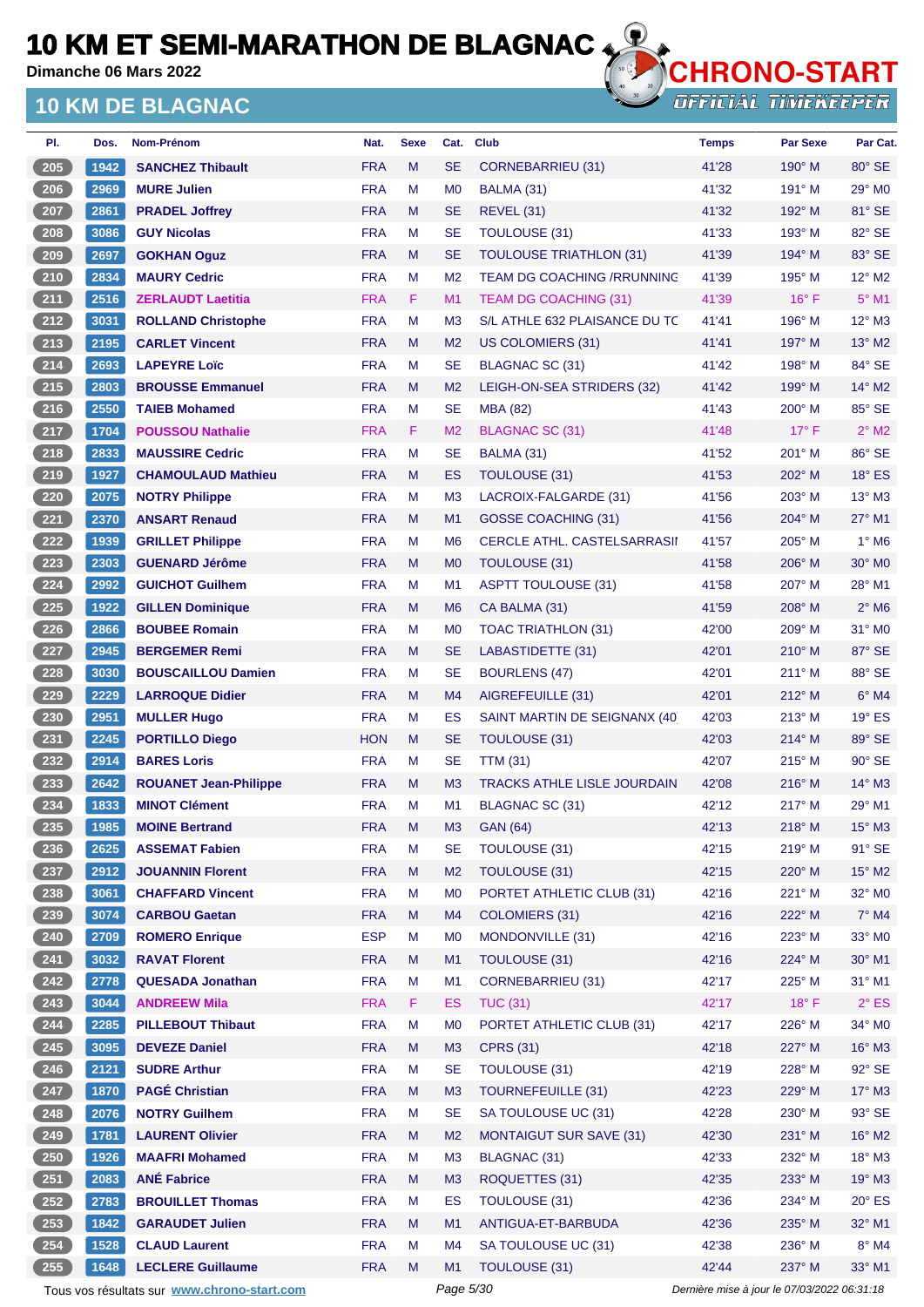**Dimanche 06 Mars 2022**

## **10 KM DE BLAGNAC**



| PI.             | Dos. | Nom-Prénom                                  | Nat.       | <b>Sexe</b> | Cat.           | <b>Club</b>                          | <b>Temps</b>                                | <b>Par Sexe</b> | Par Cat.                   |
|-----------------|------|---------------------------------------------|------------|-------------|----------------|--------------------------------------|---------------------------------------------|-----------------|----------------------------|
| 256             | 1552 | <b>DOISNE Wilfried</b>                      | <b>FRA</b> | M           | M <sub>2</sub> | MONTECH (82)                         | 42'45                                       | $238^\circ$ M   | $17^\circ$ M2              |
| $257$           | 1790 | <b>BRUGEROLLES Eric</b>                     | <b>FRA</b> | M           | M <sub>3</sub> | TIS THALES (31)                      | 42'46                                       | 239° M          | 20° M3                     |
| 258             | 2956 | <b>DUTOURON Sarah</b>                       | <b>FRA</b> | F.          | M <sub>0</sub> | <b>TEAM FERRUS - TCM (82)</b>        | 42'47                                       | $19^{\circ}$ F  | $2^{\circ}$ M <sub>0</sub> |
| 259             | 1634 | <b>DUPONT Yoni</b>                          | <b>FRA</b> | M           | JU             | POMPERTUZAT (31)                     | 42'51                                       | $240^\circ$ M   | 8° JU                      |
| $260$           | 1773 | <b>THAMA Fhlovigedel</b>                    | <b>FRA</b> | M           | <b>SE</b>      | TOULOUSE (31)                        | 42'51                                       | 241° M          | 94° SE                     |
| $261$           | 1546 | <b>LAGARRIGUE Thibault</b>                  | <b>FRA</b> | м           | <b>SE</b>      | <b>BLAGNAC (31)</b>                  | 42'52                                       | 242° M          | 95° SE                     |
| 262             | 3062 | <b>DAUPHIN Antoine</b>                      | <b>FRA</b> | M           | CA             | S/L ATHLE 632 TOURNEFEUILLE          | 42'55                                       | $243^\circ$ M   | 3° CA                      |
| $263$           | 2559 | <b>DAUTRY Théo</b>                          | <b>FRA</b> | M           | <b>SE</b>      | <b>TOURNEFEUILLE (31)</b>            | 42'55                                       | 244° M          | 96° SE                     |
| 264             | 2586 | <b>BURTIN Lilly</b>                         | <b>FRA</b> | F.          | ES             | <b>GRAND ANGOULEME ATHLETISM</b>     | 42'56                                       | $20^{\circ}$ F  | $3°$ ES                    |
| 265             | 2270 | <b>FUZIER Mathieu</b>                       | <b>FRA</b> | М           | ES             | <b>TOURNEFEUILLE (31)</b>            | 42'59                                       | $245^\circ$ M   | $21^\circ$ ES              |
| $266$           | 1545 | <b>JONQUET Vincent</b>                      | <b>FRA</b> | M           | M1             | LAURAGAIS FOOTBALL CLUB (31          | 43'00                                       | 246° M          | 34° M1                     |
| 267             | 2694 | <b>ZANINOTTI Marion</b>                     | <b>FRA</b> | F           | <b>SE</b>      | CA BALMA (31)                        | 43'01                                       | $21^{\circ}$ F  | $9°$ SE                    |
| 268             | 1632 | <b>PONS Jérôme</b>                          | <b>FRA</b> | M           | M <sub>3</sub> | PORTET ATHLETIC CLUB (31)            | 43'01                                       | 247° M          | 21° M3                     |
| 269             | 2715 | <b>LAVIALLE Thierry</b>                     | <b>FRA</b> | M           | M <sub>3</sub> | <b>ST LYS (31)</b>                   | 43'02                                       | 248° M          | $22^{\circ}$ M3            |
| 270             | 3053 | <b>FALCOU Jean Michel</b>                   | <b>FRA</b> | M           | M <sub>6</sub> | <b>TOURNEFEUILLE (31)</b>            | 43'05                                       | 249° M          | $3°$ M <sub>6</sub>        |
| $271$           | 2357 | <b>DURIF Fabien</b>                         | <b>FRA</b> | M           | M <sub>4</sub> | <b>BRAX (31)</b>                     | 43'10                                       | $250^\circ$ M   | $9°$ M4                    |
| 272             | 2976 | <b>NICOLAU Jimy</b>                         | <b>FRA</b> | M           | <b>SE</b>      | <b>TOULOUSE (31)</b>                 | 43'13                                       | $251^\circ$ M   | $97^\circ$ SE              |
| $273$           | 2394 | <b>BIELOOSEROFF Benoît</b>                  | <b>FRA</b> | М           | <b>SE</b>      | <b>EPINAY SUR ORGE (91)</b>          | 43'16                                       | $252^{\circ}$ M | 98° SE                     |
| 274             | 2383 | <b>VERGNIERES Cédric</b>                    | <b>FRA</b> | M           | <b>SE</b>      | <b>TOURNEFEUILLE (31)</b>            | 43'18                                       | 253° M          | 99° SE                     |
| 275             | 3037 | <b>LE SAUSSE Marc</b>                       | <b>FRA</b> | M           | <b>SE</b>      | <b>TUC TRIATHLON (31)</b>            | 43'18                                       | 254° M          | 100° SE                    |
| $276$           | 3059 | <b>ANTICHAN Philippe</b>                    | <b>FRA</b> | M           | M <sub>2</sub> | <b>BEAUZELLE (31)</b>                | 43'19                                       | 255° M          | 18° M2                     |
| 277             | 2696 | <b>LE DOUJET Yannick</b>                    | <b>FRA</b> | M           | M <sub>3</sub> | S/L UNION CLUB ATHLETIQUE (31        | 43'20                                       | $256^{\circ}$ M | 23° M3                     |
| 278             | 3055 | <b>FAURE Sylvain</b>                        | <b>FRA</b> | M           | M <sub>1</sub> | AYGUEVIVES (31)                      | 43'21                                       | 257° M          | 35° M1                     |
| 279             | 2265 | <b>CASTAN Pierre</b>                        | <b>FRA</b> | M           | <b>ES</b>      | VERFEIL (31)                         | 43'26                                       | 258° M          | 22° ES                     |
| 280             | 2670 | ** Anonymat du Participant **               | <b>FRA</b> | M           | M <sub>0</sub> | SAINT HILAIRE (11)                   | 43'27                                       | $259^\circ$ M   | 35° MO                     |
| 281             | 2714 | <b>LASSERRE Romain</b>                      | <b>FRA</b> | м           | M <sub>0</sub> | <b>TOULOUSE (31)</b>                 | 43'28                                       | $260^\circ$ M   | 36° M0                     |
| 282             | 3159 | <b>BALDI Jean Paul</b>                      | <b>FRA</b> | M           | M4             | BOULOC (31)                          | 43'29                                       | $261^\circ$ M   | $10^{\circ}$ M4            |
| $283$           | 2722 | <b>DEUNF Philippe</b>                       | <b>FRA</b> | м           | M <sub>4</sub> | FRONTON (31)                         | 43'31                                       | 262° M          | 11° M4                     |
| 284             | 1681 | <b>LEGRIS Jean-Philippe</b>                 | <b>FRA</b> | M           | <b>SE</b>      | <b>VILLEFRANCHE DE LAURAGAIS (1)</b> | 43'33                                       | $263^\circ$ M   | $101^\circ$ SE             |
| 285             | 2093 | <b>CHANE-PINE Christophe</b>                | <b>FRA</b> | M           | M <sub>0</sub> | BPBO31 (31)                          | 43'34                                       | $264^\circ$ M   | $37^\circ$ MO              |
| 286             | 2004 | <b>WATTEL Natan</b>                         | <b>FRA</b> | M           | SE             | <b>BEAUZELLE (31)</b>                | 43'34                                       | 265° M          | 102° SE                    |
| 287             | 1737 | <b>JOUSSELIN Olivier</b>                    | <b>FRA</b> | M           | M <sub>3</sub> | LE CASTERA (31)                      | 43'35                                       | 266° M          | 24° M3                     |
| 288             | 2266 | <b>BARAT Regis</b>                          | <b>FRA</b> | M           | M1             | S/L TOULOUSE OAC (31)                | 43'35                                       | 267° M          | 36° M1                     |
| 289             | 2731 | <b>CHARPRENET Alexis</b>                    | <b>FRA</b> | М           | M <sub>0</sub> | RUN IN TOULOUSE POUR LA PAI.         | 43'37                                       | $268^\circ$ M   | 38° MO                     |
| $\frac{290}{ }$ | 2005 | <b>KAMPFER Allan</b>                        | <b>FRA</b> | M           | <b>SE</b>      | TOULOUSE (31)                        | 43'38                                       | 269° M          | 103° SE                    |
| $291$           | 3135 | <b>ANTKIN Vanessa</b>                       | <b>FRA</b> | F           | M1             | <b>ANDERNOS LES BAIN (33)</b>        | 43'40                                       | $22^{\circ}$ F  | $6^{\circ}$ M1             |
| 292             | 2615 | <b>CROISSANT Jocelyn</b>                    | <b>FRA</b> | M           | M <sub>2</sub> | <b>GIROU TRIATHLON (31)</b>          | 43'40                                       | 270° M          | 19° M2                     |
| $293$           | 1802 | <b>RANÇON Pierre</b>                        | <b>FRA</b> | M           | M <sub>5</sub> | <b>ASTARAC FOND CLUB (31)</b>        | 43'41                                       | 271° M          | $3^\circ$ M5               |
| 294             | 3090 | <b>BOSCHET Benjamen</b>                     | <b>FRA</b> | M           | M1             | TOULOUSE (31)                        | 43'42                                       | 272° M          | 37° M1                     |
| 295             | 1652 | <b>LEBLANC Julien</b>                       | <b>FRA</b> | M           | M1             | TOULOUSE (31)                        | 43'44                                       | $273^\circ$ M   | 38° M1                     |
| 296             | 1744 | <b>SANPONS Thomas</b>                       | <b>FRA</b> | M           | M <sub>0</sub> | BLAGNAC SC (31)                      | 43'44                                       | 274° M          | 39° MO                     |
| $297$           | 2011 | <b>BARAT Laurent</b>                        | <b>FRA</b> | M           | M <sub>3</sub> | <b>US COLOMIERS (31)</b>             | 43'45                                       | 275° M          | $25^{\circ}$ M3            |
| $298$           | 2379 | <b>BEAUMEL Laurent</b>                      | <b>FRA</b> | M           | M <sub>4</sub> | TOULOUSE (31)                        | 43'48                                       | 276° M          | 12° M4                     |
| $299$           | 2361 | <b>VERVIN Cyril</b>                         | <b>FRA</b> | M           | M1             | LA SALVETAT SAINT GILLES (31)        | 43'48                                       | 277° M          | 39° M1                     |
| 300             | 2980 | <b>CHATTI Salim</b>                         | <b>FRA</b> | M           | <b>SE</b>      | LUNION (31)                          | 43'49                                       | 278° M          | 104° SE                    |
| 301             | 1849 | <b>LOZE Jean-Francois</b>                   | <b>FRA</b> | M           | M1             | US COLOMIERS (31)                    | 43'49                                       | 279° M          | 40° M1                     |
| 302             | 2937 | <b>BOUSQUET Guy</b>                         | <b>FRA</b> | M           | M4             | SPORTING CLUB GOURDON (31)           | 43'51                                       | 280° M          | 13° M4                     |
| 303             | 2724 | <b>MARRAST Romain</b>                       | <b>FRA</b> | M           | M <sub>0</sub> | <b>TOURNEFEUILLE (31)</b>            | 43'54                                       | 281° M          | 40° MO                     |
| 304             | 2748 | <b>NOELL Laurent</b>                        | <b>FRA</b> | M           | M <sub>2</sub> | <b>TACO (81)</b>                     | 43'54                                       | 282° M          | $20^\circ$ M2              |
| 305             | 1798 | <b>RIOCROS Valentin</b>                     | <b>FRA</b> | M           | <b>SE</b>      | MURET AC (31)                        | 43'55                                       | 283° M          | 105° SE                    |
| 306             | 2306 | <b>DALSHEIMER Nicolas</b>                   | <b>FRA</b> | M           | M <sub>0</sub> | <b>TOULOUSE TRIATHLON (31)</b>       | 43'57                                       | 284° M          | 41° MO                     |
|                 |      | Tous vos résultats sur www.chrono-start.com |            |             | Page 6/30      |                                      | Dernière mise à jour le 07/03/2022 06:31:18 |                 |                            |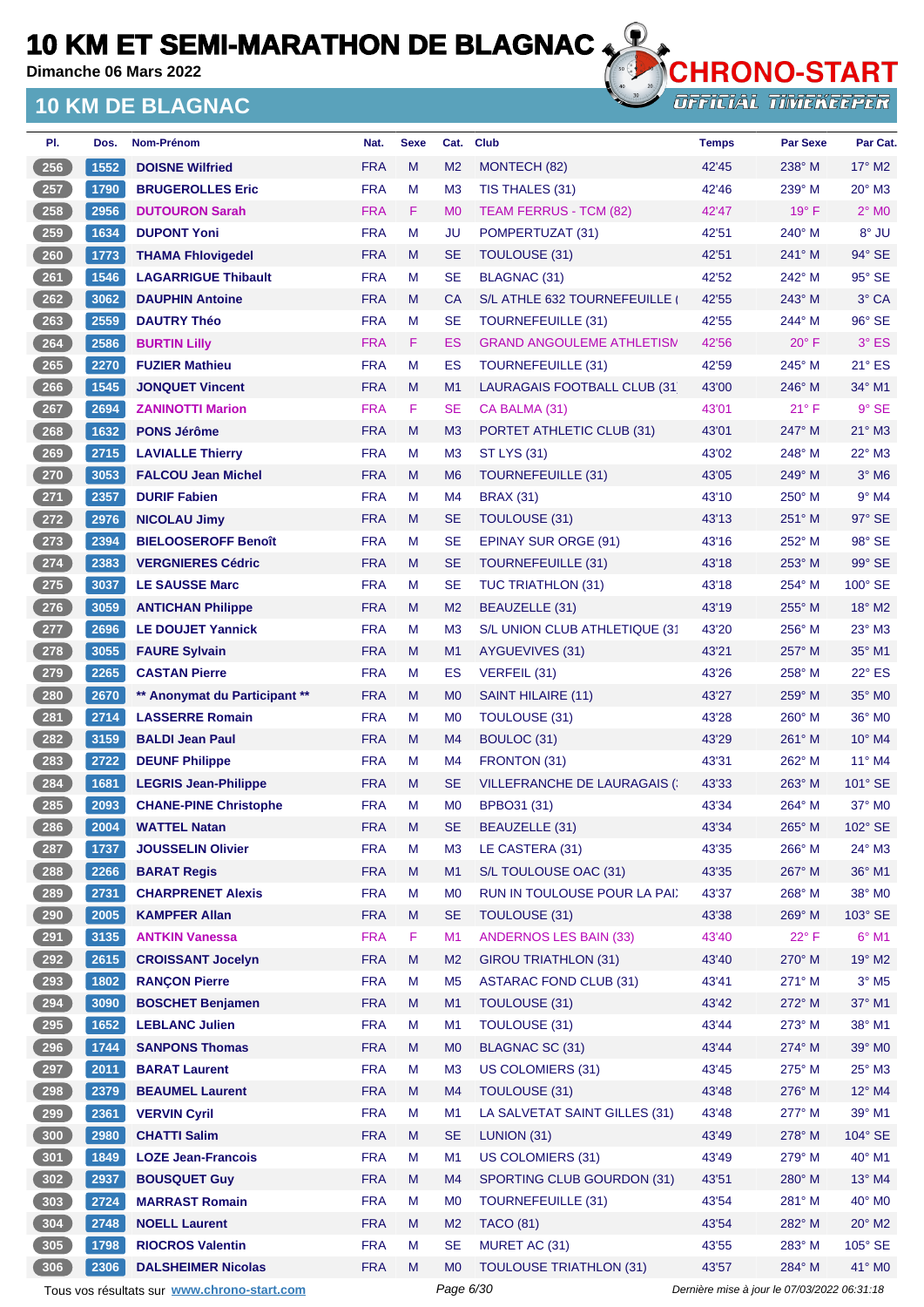**Dimanche 06 Mars 2022**

## **10 KM DE BLAGNAC**



| PI.             | Dos. | <b>Nom-Prénom</b>                           | Nat.       | <b>Sexe</b> | Cat.                 | <b>Club</b>                         | <b>Temps</b>                                | <b>Par Sexe</b> | Par Cat.                   |
|-----------------|------|---------------------------------------------|------------|-------------|----------------------|-------------------------------------|---------------------------------------------|-----------------|----------------------------|
| 307             | 2234 | <b>RABOTIN Célia</b>                        | <b>FRA</b> | F           | M <sub>0</sub>       | CO-KM 42 ST JUST LE MARTEL (8)      | 43'59                                       | $23^\circ$ F    | $3^\circ$ MO               |
| 308             | 3158 | <b>LEPETIT Baptiste</b>                     | <b>FRA</b> | M           | SE                   | <b>BEAUZELLE (31)</b>               | 44'02                                       | 285° M          | 106° SE                    |
| 309             | 2495 | <b>GARNIER Eddy</b>                         | <b>FRA</b> | M           | M <sub>2</sub>       | PIBRAC (31)                         | 44'05                                       | $286^\circ$ M   | $21^\circ$ M2              |
| 310             | 1717 | <b>MALACAIN Alexandre</b>                   | <b>FRA</b> | M           | SE                   | PORTET ATHLETIC CLUB (31)           | 44'06                                       | $287^\circ$ M   | 107° SE                    |
| 311             | 2767 | <b>PEYRASSOU Cecile</b>                     | <b>FRA</b> | F           | M <sub>3</sub>       | GAGNAC-SUR-GARONNE (31)             | 44'09                                       | $24^{\circ}$ F  | $1^\circ$ M3               |
| 312             | 2730 | <b>VERHILLE Arnaud</b>                      | <b>FRA</b> | M           | M <sub>2</sub>       | <b>COURIR A FONTENILLES (31)</b>    | 44'09                                       | 288° M          | $22^\circ$ M2              |
| 313             | 1934 | <b>GOELLER Damien</b>                       | <b>FRA</b> | M           | M <sub>2</sub>       | AIRBUS RUNNING (31)                 | 44'12                                       | $289^\circ$ M   | $23^\circ$ M2              |
| $314$           | 2289 | <b>TOUSSAINT Laurent</b>                    | <b>FRA</b> | M           | M <sub>0</sub>       | LEGUEVIN (31)                       | 44'14                                       | 290° M          | 42° MO                     |
| 315             | 2390 | <b>CRENN Daniele</b>                        | <b>FRA</b> | F           | M <sub>5</sub>       | <b>SAINT LARY AURE ATHLETISME (</b> | 44'16                                       | $25^{\circ}$ F  | $1^\circ$ M <sub>5</sub>   |
| 316             | 2658 | <b>CAVALIER Romain</b>                      | <b>FRA</b> | M           | SE                   | PONT DE L'ARN (81)                  | 44'17                                       | $291^\circ$ M   | 108° SE                    |
| 317             | 2335 | <b>VILA Pierre</b>                          | <b>FRA</b> | M           | <b>SE</b>            | BLAGNAC SC (31)                     | 44'19                                       | $292^\circ$ M   | 109° SE                    |
| 318             | 2651 | <b>DELABRE Ludovic</b>                      | <b>FRA</b> | M           | ES                   | <b>TOULOUSE (31)</b>                | 44'22                                       | 293° M          | $23^\circ$ ES              |
| 319             | 2268 | <b>BIAGI Nathalie</b>                       | <b>FRA</b> | F           | M <sub>3</sub>       | <b>CUGNAUX (31)</b>                 | 44'22                                       | $26^{\circ}$ F  | $2°$ M3                    |
| 320             | 2847 | <b>HAMEL Jessy</b>                          | <b>FRA</b> | F           | M1                   | PORTET ATHLETIC CLUB (31)           | 44'22                                       | 27° F           | $7^\circ$ M1               |
| 321             | 2078 | <b>DUMONT Sylvain</b>                       | <b>FRA</b> | M           | SE                   | STADE TOULOUSAIN ATHLETISM          | 44'23                                       | 294° M          | 110° SE                    |
| 322             | 2408 | <b>DURA Justine</b>                         | <b>FRA</b> | F           | ES                   | <b>TUC (31)</b>                     | 44'23                                       | 28° F           | $4^\circ$ ES               |
| 323             | 3048 | <b>CLEMENT Arthur</b>                       | <b>FRA</b> | M           | ES                   | TOULOUSE (31)                       | 44'25                                       | $295^\circ$ M   | $24^\circ$ ES              |
| 324             | 1821 | <b>GUINFOLLEAU Joel</b>                     | <b>FRA</b> | M           | M <sub>6</sub>       | <b>GRAND ANGOULEME ATHLETISM</b>    | 44'29                                       | $296^\circ$ M   | $4^\circ$ M <sub>6</sub>   |
| 325             | 2365 | <b>PELI Fabrice</b>                         | <b>FRA</b> | M           | M <sub>0</sub>       | TOULOUSE (31)                       | 44'29                                       | 297° M          | 43° MO                     |
| 326             | 1943 | <b>MANUBIN Mathilde</b>                     | <b>FRA</b> | F           | M <sub>0</sub>       | <b>AUSSONNE (31)</b>                | 44'30                                       | 29° F           | $4^\circ$ MO               |
| 327             | 3063 | <b>DAUPHIN Olivier</b>                      | <b>FRA</b> | M           | M <sub>2</sub>       | <b>TOURNEFEUILLE (31)</b>           | 44'30                                       | $298^\circ$ M   | $24^{\circ}$ M2            |
| $328$           | 3013 | <b>JACQUEMIN Maxence</b>                    | <b>FRA</b> | M           | <b>SE</b>            | <b>GARONA TEAM TRIATHLON (31)</b>   | 44'31                                       | $299^\circ$ M   | $111^\circ$ SE             |
| 329             | 2107 | <b>LONG Marie</b>                           | <b>FRA</b> | F           | M <sub>1</sub>       | S/L ES AUSSILLON (81)               | 44'34                                       | $30^\circ$ F    | 8° M1                      |
| $330$           | 2876 | <b>BORDJIHANE Said</b>                      | <b>FRA</b> | M           | M4                   | <b>RUNNINGSEYSSES (31)</b>          | 44'35                                       | $300^\circ$ M   | $14^{\circ}$ M4            |
| $\sqrt{331}$    | 2217 | <b>ROFFI Arnaud</b>                         | <b>FRA</b> | M           | <b>SE</b>            | TOULOUSE (31)                       | 44'40                                       | 301° M          | $112^\circ$ SE             |
| $332$           | 1750 | <b>ZELMAT Yoann</b>                         | <b>FRA</b> | M           | SE                   | <b>CORNRBARRIEU (31)</b>            | 44'42                                       | 302° M          | $113^\circ$ SE             |
| $333$           | 2786 | <b>REY Renaud</b>                           | <b>FRA</b> | M           | M <sub>3</sub>       | ECLA ALBI* (81)                     | 44'42                                       | $303^\circ$ M   | 26° M3                     |
| $334$           | 2904 | <b>GALLOO Augustin</b>                      | <b>FRA</b> | M           | SE                   | TOULOUSE (31)                       | 44'44                                       | $304^\circ$ M   | 114° SE                    |
| 335             | 2443 | <b>DE PIMODAN Romain</b>                    | <b>FRA</b> | M           | <b>SE</b>            | PAS DE CLUB (31)                    | 44'44                                       | $305^\circ$ M   | 115° SE                    |
| 336             | 2698 | <b>QUEIROZ José-Carlos</b>                  | <b>FRA</b> | M           | M1                   | <b>TOULOUSE (31)</b>                | 44'44                                       | $306^\circ$ M   | 41° M1                     |
| 337             | 2629 | <b>LIEBECK Mathilde</b>                     | <b>FRA</b> | F           | SE                   | SAINT JEAN DE MONTS VENDEE          | 44'46                                       | $31^{\circ}$ F  | $10^{\circ}$ SE            |
| 338             | 1766 | <b>LARUE Vincent</b>                        | <b>FRA</b> | M           | MO                   | <b>TOULOUSE (31)</b>                | 44'46                                       | 307° M          | 44° MO                     |
| 339             | 2553 | <b>COMBES Corentin</b>                      | <b>FRA</b> | M           | <b>SE</b>            | ASSOCIATION MULTISPORTS MC          | 44'47                                       | 308° M          | 116° SE                    |
| 340             | 1672 | <b>LENGUIN Baptiste</b>                     | <b>FRA</b> | M           | ES                   | PIBRAC (31)                         | 44'47                                       | 309° M          | $25^\circ$ ES              |
| 341             | 3069 | <b>ZELMAT Nassim</b>                        | <b>FRA</b> | M           | M <sub>0</sub>       | AUSSONNE (31)                       | 44'48                                       | $310^\circ$ M   | 45° MO                     |
| $342$           | 1768 | <b>LEONARD Jean-Guillaume</b>               | <b>FRA</b> | M           | M <sub>1</sub>       | MONTASTRUC LA CONSEILLERE           | 44'50                                       | $311^\circ$ M   | 42° M1                     |
| $\frac{343}{ }$ | 2653 | <b>LATAPIE Jean-Rémi</b>                    | <b>FRA</b> | M           | <b>SE</b>            | <b>BLAGNAC (31)</b>                 | 44'50                                       | $312^\circ$ M   | 117° SE                    |
| $344$           | 1894 | <b>PICQ Estelle</b>                         | <b>FRA</b> | F           | <b>SE</b>            | PAS DE CLUB (31)                    | 44'52                                       | $32^{\circ}$ F  | $11^\circ$ SE              |
| 345             | 3100 | <b>GENTIL Cyril</b>                         | <b>FRA</b> | M           | <b>SE</b>            | <b>BLAGNAC (31)</b>                 | 44'52                                       | $313^\circ$ M   | 118° SE                    |
| 346             | 2340 | <b>DHEILLY Nassera</b>                      | <b>FRA</b> | F           | M <sub>5</sub>       | <b>US COLOMIERS (31)</b>            | 44'53                                       | 33° F           | $2^{\circ}$ M <sub>5</sub> |
|                 |      |                                             | <b>FRA</b> | M           | $\mathsf{SE}\xspace$ | <b>GAGNAC SUR GARONNE (31)</b>      |                                             | 314° M          | 119° SE                    |
| 347             | 1569 | <b>BERENGER Loic</b>                        |            |             |                      |                                     | 44'53                                       |                 |                            |
| $348$           | 2934 | <b>TOULAT Emma</b>                          | <b>FRA</b> | F           | <b>SE</b>            | <b>TOULOUSE (31)</b>                | 44'54                                       | $34^{\circ}$ F  | $12^{\circ}$ SE            |
| 349             | 1570 | <b>BERENGER Kevin</b>                       | <b>FRA</b> | M           | <b>SE</b>            | LARRA (31)                          | 44'54                                       | 315° M          | 120° SE                    |
| $350$           | 2465 | <b>DEFORET Thomas</b>                       | <b>FRA</b> | M           | <b>SE</b>            | <b>CORNEBARRIEU (31)</b>            | 44'54                                       | $316^\circ$ M   | 121° SE                    |
| 351             | 2376 | <b>CIAMBRA Christophe</b>                   | <b>FRA</b> | M           | M <sub>2</sub>       | MERVILLE (31)                       | 44'55                                       | $317^\circ$ M   | $25^\circ$ M2              |
| 352             | 2064 | <b>CHAPUY Damien</b>                        | <b>FRA</b> | M           | M <sub>0</sub>       | <b>TOULOUSE (31)</b>                | 44'56                                       | $318^\circ$ M   | 46° M0                     |
| 353             | 1999 | <b>RENARD Jean-Fabien</b>                   | <b>FRA</b> | M           | M <sub>2</sub>       | <b>BLAGNAC SC (31)</b>              | 45'03                                       | $319^\circ$ M   | 26° M2                     |
| $354$           | 2176 | <b>LAIDET Aurélien</b>                      | <b>FRA</b> | M           | <b>SE</b>            | <b>TTM (31)</b>                     | 45'03                                       | 320° M          | 122° SE                    |
| 355             | 1978 | <b>FAGIS Clément</b>                        | <b>FRA</b> | M           | <b>SE</b>            | <b>TOAC TRIATHLON (31)</b>          | 45'04                                       | 321° M          | 123° SE                    |
| 356             | 2374 | <b>KAYEMBE Julien</b>                       | <b>FRA</b> | M           | <b>SE</b>            | TOULOUSE (31)                       | 45'04                                       | 322° M          | 124° SE                    |
| 357             | 2952 | <b>TAYAC Elodie</b>                         | <b>FRA</b> | F           | <b>SE</b>            | <b>CROSSFIT REDFALCON (31)</b>      | 45'05                                       | 35°F            | $13^\circ$ SE              |
|                 |      | Tous vos résultats sur www.chrono-start.com |            |             | Page 7/30            |                                     | Dernière mise à jour le 07/03/2022 06:31:18 |                 |                            |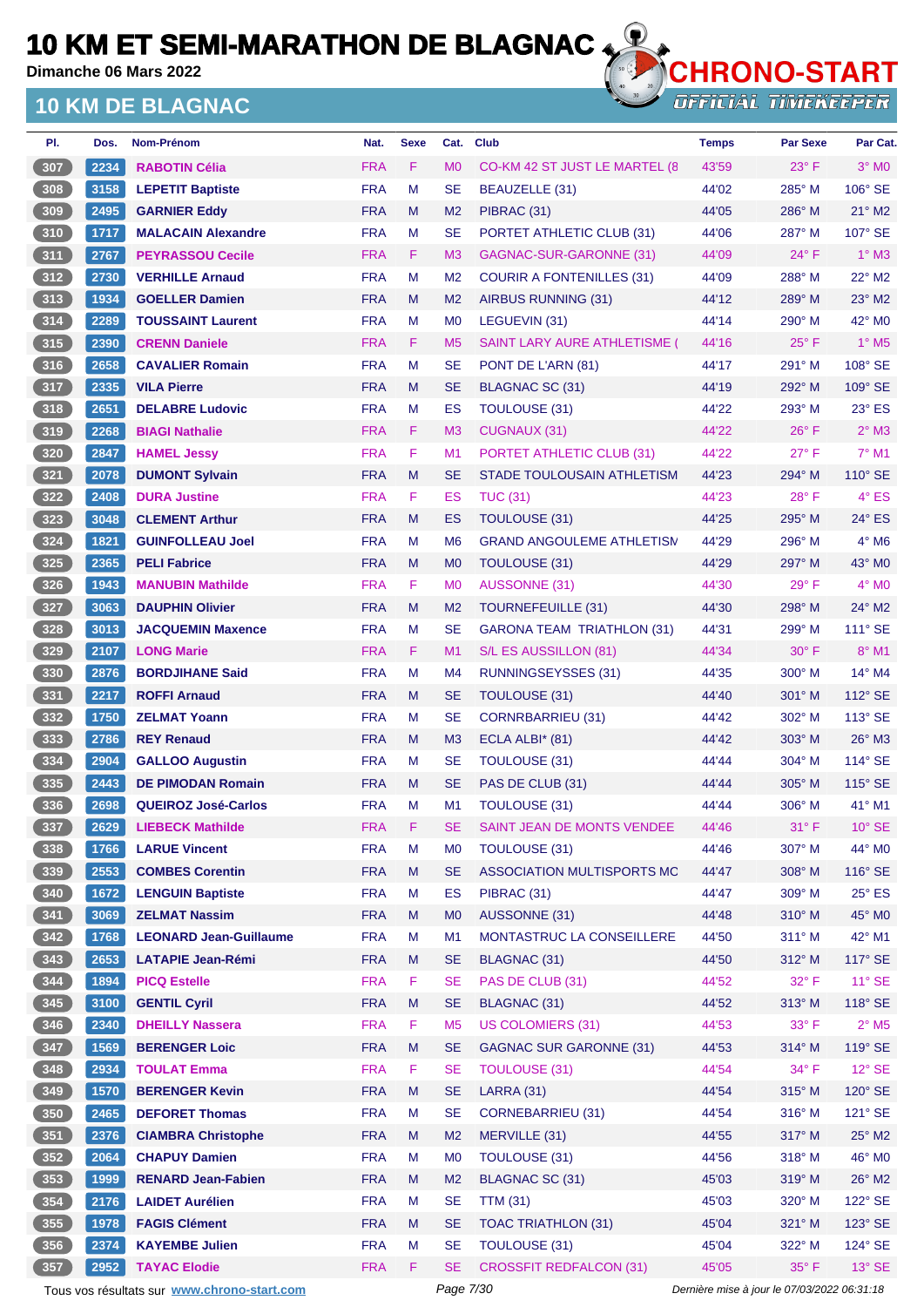**Dimanche 06 Mars 2022**

### **10 KM DE BLAGNAC**



**OFFICIAL TIMEKEEPER** 

| PI.           | Dos. | Nom-Prénom                    | Nat.       | <b>Sexe</b> | Cat.           | <b>Club</b>                        | <b>Temps</b> | Par Sexe       | Par Cat.        |
|---------------|------|-------------------------------|------------|-------------|----------------|------------------------------------|--------------|----------------|-----------------|
| 358           | 2442 | <b>LANNOIS Jeremy</b>         | <b>FRA</b> | M           | <b>SE</b>      | <b>TOURNEFEUILLE (31)</b>          | 45'07        | $323^\circ$ M  | 125° SE         |
| $359$         | 2017 | <b>LEROY Thomas</b>           | <b>FRA</b> | M           | M <sub>2</sub> | PLAISANCE DU TOUCH (31)            | 45'08        | $324^\circ$ M  | $27^\circ$ M2   |
| 360           | 2401 | <b>BELLÉE Anthony</b>         | <b>FRA</b> | M           | SE             | <b>VILLENAVE D'ORNON (33)</b>      | 45'09        | 325° M         | 126° SE         |
| 361           | 1814 | <b>AIGOUY Solenne</b>         | <b>FRA</b> | F           | <b>SE</b>      | <b>TUC TRIATHLON (31)</b>          | 45'09        | $36^{\circ}$ F | $14^\circ$ SE   |
| 362           | 2747 | <b>BERNOU Johan</b>           | <b>FRA</b> | M           | <b>SE</b>      | <b>TRIATHLON CLUB DU LAURAGAIS</b> | 45'10        | $326^\circ$ M  | 127° SE         |
| 363           | 2378 | <b>FOURNÉS Audrey</b>         | <b>FRA</b> | F           | <b>SE</b>      | SAINTE-FOY D'AIGREFEUILLE (31      | 45'13        | 37° F          | $15^\circ$ SE   |
| 364           | 2382 | <b>GROSSET Yolaine</b>        | <b>FRA</b> | F           | SE             | LA SALVETAT SAINT GILLES (31)      | 45'13        | $38^\circ$ F   | $16°$ SE        |
| 365           | 2019 | <b>MOURNETAS Lilian</b>       | <b>FRA</b> | M           | M <sub>1</sub> | TOURNEFEUILLE (31)                 | 45'14        | 327° M         | $43^\circ$ M1   |
| 366           | 2021 | <b>PALOMO-CALERO Laurent</b>  | <b>FRA</b> | M           | M1             | TEAM GOSSE COACHING 31 (82)        | 45'17        | $328^\circ$ M  | $44^{\circ}$ M1 |
| 367           | 2261 | <b>MANGIN Stéphane</b>        | <b>FRA</b> | M           | M <sub>2</sub> | <b>TOULOUSE (31)</b>               | 45'17        | 329° M         | 28° M2          |
| 368           | 1873 | <b>GARCIA Arnaud</b>          | <b>FRA</b> | M           | SE             | TOULOUSE (31)                      | 45'19        | 330° M         | 128° SE         |
| 369           | 1976 | <b>BRINGUIER Roman</b>        | <b>FRA</b> | M           | <b>SE</b>      | BLAGNAC (31)                       | 45'21        | $331^\circ$ M  | 129° SE         |
| 370           | 2368 | <b>BASANO Sébastien</b>       | <b>FRA</b> | M           | <b>SE</b>      | <b>TOULOUSE (31)</b>               | 45'21        | 332° M         | $130^\circ$ SE  |
| 371           | 1993 | <b>BORIE Nicolas</b>          | <b>FRA</b> | M           | M <sub>2</sub> | <b>AUCH (32)</b>                   | 45'24        | 333° M         | 29° M2          |
| 372           | 2806 | <b>BOUQUET Julien</b>         | <b>FRA</b> | M           | SE             | <b>BLAGNAC (31)</b>                | 45'27        | 334° M         | 131° SE         |
| 373           | 3144 | <b>LAUBE Florian</b>          | <b>FRA</b> | M           | <b>SE</b>      | QUINT-FONSEGRIVE (33)              | 45'28        | 335° M         | 132° SE         |
| 374           | 2808 | <b>BAH Mamadou</b>            | <b>GUI</b> | M           | SE             | MONDONVILLE (31)                   | 45'28        | $336^\circ$ M  | 133° SE         |
| $375$         | 2570 | <b>DUPUIT Nicolas</b>         | <b>FRA</b> | M           | <b>SE</b>      | <b>TOULOUSE (31)</b>               | 45'33        | 337° M         | 134° SE         |
| 376           | 2418 | <b>CINDRIC Philippe</b>       | <b>FRA</b> | M           | M1             | AVABTTT/DDX (31)                   | 45'34        | 338° M         | $45^{\circ}$ M1 |
| 377           | 2187 | <b>DESCHENE Arnaud</b>        | <b>FRA</b> | M           | M <sub>2</sub> | ASPTT CARCASSONNE BADMINT          | 45'36        | $339^\circ$ M  | $30^\circ$ M2   |
| 378           | 2549 | <b>SARTHOU Guillaume</b>      | <b>FRA</b> | M           | <b>SE</b>      | BLAGNAC (31)                       | 45'37        | 340° M         | 135° SE         |
| $379$         | 1813 | <b>COMAT Patrick</b>          | <b>FRA</b> | M           | M <sub>0</sub> | LEGUEVIN (31)                      | 45'38        | $341^\circ$ M  | $47^\circ$ MO   |
| 380           | 2059 | <b>DE LAPLAGNOLLE Olivier</b> | <b>FRA</b> | M           | M <sub>2</sub> | TOULOUSE (31)                      | 45'40        | $342^\circ$ M  | 31° M2          |
| 381           | 2358 | <b>REY Patrice</b>            | <b>FRA</b> | M           | SE             | LESPINASSE (31)                    | 45'43        | $343^\circ$ M  | 136° SE         |
| 382           | 1801 | <b>PODDA Alexandre</b>        | <b>FRA</b> | M           | M4             | BLAGNAC (31)                       | 45'46        | 344° M         | 15° M4          |
| 383           | 3081 | <b>BRUNEL Francois</b>        | <b>FRA</b> | M           | M4             | SEYSSES (31)                       | 45'46        | $345^\circ$ M  | $16^{\circ}$ M4 |
| $\boxed{384}$ | 2208 | <b>BRUNEL Lucie</b>           | <b>FRA</b> | F           | <b>SE</b>      | SEYSSES (31)                       | 45'46        | $39^\circ$ F   | $17^\circ$ SE   |
| $385$         | 2296 | <b>AMIEL Marjorie</b>         | <b>FRA</b> | F           | SE             | <b>RIBERAL AC (66)</b>             | 45'47        | 40° F          | $18°$ SE        |
| 386           | 2287 | <b>FORICHON Julien</b>        | <b>FRA</b> | M           | M <sub>0</sub> | RIBERAL AC (66)                    | 45'48        | 346° M         | 48° MO          |
| 387           | 1845 | <b>SIMONNEAU Maxime</b>       | <b>FRA</b> | M           | <b>SE</b>      | SAINT-LYS (31)                     | 45'49        | 347° M         | 137° SE         |
| 388           | 2183 | <b>BOUE Julien</b>            | <b>FRA</b> | M           | M1             | <b>TOULOUSE (31)</b>               | 45'51        | 348° M         | 46° M1          |
| $389$         | 2514 | <b>BLANC Francois</b>         | <b>FRA</b> | M           | M <sub>0</sub> | PAULHAC (31)                       | 45'51        | 349° M         | 49° M0          |
| 390           | 2610 | <b>RAYNAUD Jean-Philippe</b>  | <b>FRA</b> | M           | M <sub>0</sub> | TOULOUSE (31)                      | 45'51        | 350° M         | 50° M0          |
| 391           | 2082 | <b>PETHICA Ralph</b>          | <b>GBR</b> | M           | M <sub>1</sub> | TOULOUSE (31)                      | 45'52        | 351° M         | 47° M1          |
| 392           | 2673 | <b>CADIOU Hugo</b>            | <b>FRA</b> | M           | M <sub>0</sub> | TOULOUSE (31)                      | 45'56        | 352° M         | 51° MO          |
| $393$         | 1915 | <b>DINTEN Anna</b>            | <b>FRA</b> | F           | M <sub>0</sub> | PORTET ATHLETIC CLUB (31)          | 45'58        | 41°F           | $5^\circ$ MO    |
| 394           | 1893 | <b>AGUERA Alain</b>           | <b>FRA</b> | M           | M <sub>2</sub> | GRAGNAGUE (31)                     | 46'05        | 353° M         | 32° M2          |
| $395$         | 2101 | <b>FABRIE Marius</b>          | <b>FRA</b> | M           | JU             | <b>CHELLE DEBAT (65)</b>           | 46'06        | 354° M         | $9°$ JU         |
| 396           | 2815 | <b>MARRAST Matthieu</b>       | <b>FRA</b> | M           | M <sub>0</sub> | <b>TOURNEFEUILLE (31)</b>          | 46'07        | 355° M         | 52° MO          |
| 397           | 3180 | <b>JAUBART Regis</b>          | <b>FRA</b> | M           | M <sub>3</sub> | <b>MABESTAING</b>                  | 46'09        | 356° M         | 27° M3          |
| 398           | 3179 | <b>BROISE Ludivine</b>        | <b>FRA</b> | F           | M <sub>2</sub> | <b>L'ISLE EN JOURDAIN</b>          | 46'09        | $42^{\circ}$ F | $3^\circ$ M2    |
| 399           | 3173 | <b>GARCIA Florian</b>         | <b>FRA</b> | M           | <b>SE</b>      | <b>TOULOUSE</b>                    | 46'12        | 357° M         | 138° SE         |
| $\boxed{400}$ | 3136 | <b>BOULFRAD Achraf</b>        | <b>FRA</b> | M           | <b>SE</b>      | <b>BLAGNAC (31)</b>                | 46'12        | 358° M         | 139° SE         |
| 401           | 2466 | ** Anonymat du Participant ** | <b>FRA</b> | M           | <b>SE</b>      | <b>BLAGNAC (31)</b>                | 46'12        | 359° M         | 140° SE         |
| 402           | 1707 | <b>MAGOT Jennifer</b>         | <b>FRA</b> | F           | M <sub>0</sub> | <b>AIRBUS RUNNING (31)</b>         | 46'18        | 43° F          | $6^\circ$ MO    |
| $403$         | 2472 | <b>VERROQUET Eric</b>         | <b>FRA</b> | M           | M <sub>3</sub> | RIEUMES (31)                       | 46'18        | 360° M         | 28° M3          |
| 404           | 1706 | <b>DUNY Jeremie</b>           | <b>FRA</b> | M           | M <sub>0</sub> | AIRBUS RUNNING (31)                | 46'18        | 361° M         | 53° MO          |
| 405           | 2911 | <b>PAPAGEORGIOU Georgios</b>  | <b>GRE</b> | M           | M <sub>3</sub> | BLAGNAC (31)                       | 46'21        | 362° M         | 29° M3          |
| 406           | 2742 | <b>FARDOUX Marc</b>           | <b>FRA</b> | M           | M4             | <b>TAMAHURAMAS MURET (31)</b>      | 46'22        | 363° M         | 17° M4          |
| 407           | 3187 | <b>CUTHBERG Colin</b>         | <b>FRA</b> | M           | M <sub>2</sub> | <b>TOULOUSE</b>                    | 46'23        | 364° M         | $33^\circ$ M2   |
| 408           | 1765 | <b>VITAL Vincent</b>          | <b>FRA</b> | M           | <b>SE</b>      | <b>TUC TRIATHLON (31)</b>          | 46'25        | 365° M         | 141° SE         |
|               |      |                               |            |             |                |                                    |              |                |                 |

Tous vos résultats sur **[www.chrono-start.com](https://www.chrono-start.com/)** Page 8/30 Page 8/30 Dernière mise à jour le 07/03/2022 06:31:18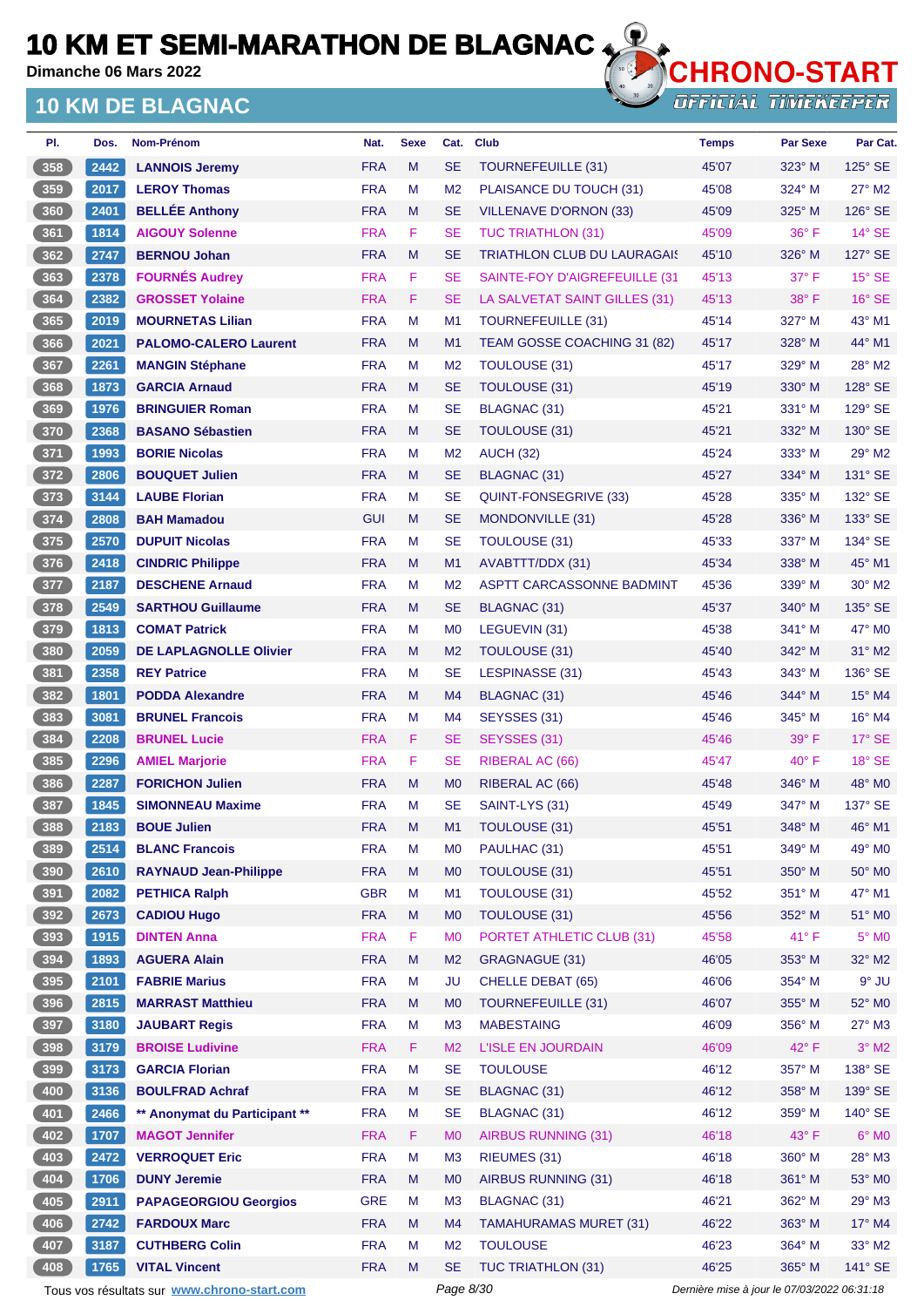**Dimanche 06 Mars 2022**

## **10 KM DE BLAGNAC**



**OFFICIAL TIMEKEEPER** 

| PI.             | Dos. | Nom-Prénom                      | Nat.       | <b>Sexe</b> | Cat.           | <b>Club</b>                         | <b>Temps</b> | <b>Par Sexe</b> | Par Cat.                 |
|-----------------|------|---------------------------------|------------|-------------|----------------|-------------------------------------|--------------|-----------------|--------------------------|
| 409             | 1789 | <b>BRUGEROLLES Thomas</b>       | <b>FRA</b> | M           | <b>CA</b>      | PLAISANCE-DU-TOUCH (31)             | 46'28        | 366° M          | 4° CA                    |
| $410$           | 2236 | <b>GATIER Séverine</b>          | <b>FRA</b> | F           | M <sub>0</sub> | CO-KM 42 ST JUST LE MARTEL (8       | 46'28        | 44° F           | $7^\circ$ MO             |
| $411$           | 2646 | <b>SAGE Vincent</b>             | <b>FRA</b> | M           | M <sub>0</sub> | <b>MONTANS (81)</b>                 | 46'28        | 367° M          | 54° MO                   |
| 412             | 1554 | <b>GERUSSI Mathilde</b>         | <b>FRA</b> | F.          | <b>SE</b>      | SA TOULOUSE UC (31)                 | 46'32        | 45° F           | 19° SE                   |
| $413$           | 2655 | <b>HEINRICH Oceane</b>          | <b>FRA</b> | F.          | <b>SE</b>      | AVENIR AIRE SUR ADOUR (32)          | 46'34        | $46^{\circ}$ F  | $20^\circ$ SE            |
| $414$           | 2893 | <b>GUILHAMASSÉ Véronique</b>    | <b>FRA</b> | F           | M <sub>2</sub> | LES ZINZINS DES COTEAUX 31 (3)      | 46'35        | $47^\circ$ F    | $4^{\circ}$ M2           |
| 415             | 1638 | <b>MARCHANDISE Céline</b>       | <b>FRA</b> | F           | M <sub>0</sub> | TOULOUSE (31)                       | 46'37        | $48^{\circ}$ F  | $8^\circ$ MO             |
| $416$           | 2037 | <b>BEN BAHOU Stephanie</b>      | <b>FRA</b> | F           | M <sub>1</sub> | <b>BLAGNAC (31)</b>                 | 46'38        | 49° F           | $9°$ M1                  |
| 417             | 1820 | <b>BOCCHI Anne</b>              | <b>FRA</b> | F           | M <sub>1</sub> | <b>US COLOMIERS (31)</b>            | 46'39        | $50^{\circ}$ F  | 10° M1                   |
| 418             | 2369 | <b>FLOREK Julien</b>            | <b>FRA</b> | М           | M <sub>0</sub> | CA BALMA (31)                       | 46'40        | $368^\circ$ M   | 55° MO                   |
| 419             | 2639 | <b>TAHIR Amir</b>               | <b>FRA</b> | M           | <b>SE</b>      | RAMONVILLE (31)                     | 46'41        | 369° M          | 142° SE                  |
| 420             | 2193 | <b>MONTE Hugo</b>               | <b>FRA</b> | М           | JU             | <b>TOULOUSE (31)</b>                | 46'41        | $370^\circ$ M   | $10^{\circ}$ JU          |
| $421$           | 2534 | <b>MOUANES-ABELIN Elie</b>      | <b>FRA</b> | M           | <b>SE</b>      | LOS PEPITOS (31)                    | 46'41        | $371^\circ$ M   | $143^\circ$ SE           |
| 422             | 2695 | <b>LE DOUJET Yasmina</b>        | <b>FRA</b> | F.          | M <sub>3</sub> | S/L UNION CLUB ATHLETIQUE (31       | 46'43        | $51^{\circ}$ F  | $3°$ M $3$               |
| $423$           | 3127 | <b>BLIN Olivier</b>             | <b>FRA</b> | M           | M4             | <b>TOULOUSE (31)</b>                | 46'43        | 372° M          | 18° M4                   |
| 424             | 3003 | <b>MINET Véronique</b>          | <b>BEL</b> | F           | M <sub>0</sub> | TRILUX (BELGIQUE)                   | 46'44        | $52^{\circ}$ F  | $9°$ M <sub>0</sub>      |
| 425             | 2419 | DE FIGUEIREDO PEREIRA Théo      | <b>FRA</b> | M           | ES             | <b>BLAGNAC SPORTING CLUB (31)</b>   | 46'45        | $373^\circ$ M   | $26^\circ$ ES            |
| $426$           | 2142 | <b>LATRE Guillaume</b>          | <b>FRA</b> | М           | <b>SE</b>      | FONSORBES (31)                      | 46'47        | $374^\circ$ M   | $144^\circ$ SE           |
| 427             | 2593 | <b>MORERE Yves</b>              | <b>FRA</b> | M           | M <sub>5</sub> | <b>RUNNINGSEYSSES (31)</b>          | 46'47        | 375° M          | $4^\circ$ M <sub>5</sub> |
| 428             | 2671 | <b>FIEVET Jean-Francois</b>     | <b>FRA</b> | М           | M <sub>6</sub> | MIRANDE (32)                        | 46'50        | $376^\circ$ M   | $5^\circ$ M6             |
| 429             | 2034 | <b>DUPONT Samuel</b>            | <b>FRA</b> | M           | M <sub>0</sub> | VILLAUDRIC (31)                     | 46'50        | 377° M          | 56° M0                   |
| 430             | 2467 | <b>ROQUES Sandrine</b>          | <b>FRA</b> | F.          | M <sub>3</sub> | MURET AC (31)                       | 46'52        | $53^{\circ}$ F  | $4^\circ$ M3             |
| 431             | 1874 | <b>LALANNE Florian</b>          | <b>FRA</b> | M           | M1             | <b>TOULOUSE (31)</b>                | 46'52        | 378° M          | 48° M1                   |
| 432             | 2024 | <b>CARRON Maxime</b>            | <b>FRA</b> | М           | <b>SE</b>      | <b>TOULOUSE (31)</b>                | 46'54        | 379° M          | $145^\circ$ SE           |
| 433             | 2816 | <b>TOUATI Hassan</b>            | <b>FRA</b> | M           | M <sub>0</sub> | <b>COLOMIERS</b> (31)               | 46'55        | $380^\circ$ M   | 57° M0                   |
| 434             | 1747 | <b>ZELMAT Jean Marc</b>         | <b>FRA</b> | М           | M <sub>5</sub> | CORNRBARRIEU (31)                   | 46'57        | $381^\circ$ M   | $5^\circ$ M5             |
| 435             | 2381 | <b>LAGARDE Jean-Paul</b>        | <b>FRA</b> | м           | M <sub>3</sub> | CA BALMA (31)                       | 47'00        | $382^\circ$ M   | $30^\circ$ M3            |
| 436             | 2691 | <b>MESUROLLE Vincent</b>        | <b>FRA</b> | М           | M <sub>1</sub> | <b>BRIE (09)</b>                    | 47'00        | $383^\circ$ M   | 49° M1                   |
| $437$           | 3131 | <b>GALI SORET Lorena</b>        | <b>FRA</b> | F.          | <b>SE</b>      | <b>TOULOUSE (31)</b>                | 47'01        | $54^{\circ}$ F  | $21^\circ$ SE            |
| 438             | 2636 | <b>MONTESANO Yann</b>           | <b>FRA</b> | М           | M <sub>1</sub> | COLOMIERS (31)                      | 47'01        | 384° M          | $50^\circ$ M1            |
| 439             | 2981 | <b>FORICHON Eric</b>            | <b>FRA</b> | м           | M0             | <b>TOULOUSE (31)</b>                | 47'02        | 385° M          | 58° M0                   |
| 440             | 1760 | <b>CAPUS Sebastien</b>          | <b>FRA</b> | M           | M <sub>2</sub> | <b>DAUX (31)</b>                    | 47'02        | 386° M          | $34^\circ$ M2            |
| $441$           | 1924 | <b>BOUTARIC Sandrine</b>        | <b>FRA</b> | F           | M <sub>2</sub> | CA BALMA (31)                       | 47'02        | 55°F            | $5^\circ$ M2             |
| 442             | 1685 | <b>BODEN Antoine</b>            | <b>FRA</b> | M           | M1             | MERVILLE (31)                       | 47'02        | 387° M          | 51° M1                   |
| $443$           | 3169 | <b>CABIROL Fabian</b>           | <b>FRA</b> | M           | <b>SE</b>      | TOULOUSE (31)                       | 47'03        | 388° M          | 146° SE                  |
| 444             | 3123 | <b>COUILLENS Xavier</b>         | <b>FRA</b> | М           | M <sub>3</sub> | <b>LYON (69)</b>                    | 47'04        | 389° M          | $31^\circ$ M3            |
| $445$           | 2048 | <b>GAULT Stephane</b>           | <b>FRA</b> | M           | M <sub>2</sub> | <b>ENFILE TES BASKETS 31 GRENAL</b> | 47'05        | 390° M          | $35^\circ$ M2            |
| 446             | 1755 | <b>DRAPEAU Gaetan</b>           | <b>FRA</b> | M           | M1             | US COLOMIERS (31)                   | 47'06        | 391° M          | 52° M1                   |
| 447             | 3142 | <b>BOSC Gatean</b>              | <b>FRA</b> | M           | M <sub>0</sub> | <b>VILLENOUVELLE (31)</b>           | 47'08        | 392° M          | 59° MO                   |
| 448             | 2744 | <b>DOVAL Jordan</b>             | <b>FRA</b> | M           | M <sub>0</sub> | SAINT ETIENNE DE TULMONT (82        | 47'14        | 393° M          | 60° MO                   |
| 449             | 3057 | <b>BRITIS Laure</b>             | <b>FRA</b> | F.          | <b>SE</b>      | TOULOUSE (31)                       | 47'16        | $56^{\circ}$ F  | $22^\circ$ SE            |
| 450             | 2719 | <b>CASTEL Cyril</b>             | <b>FRA</b> | M           | M1             | BLAGNAC (31)                        | 47'17        | 394° M          | 53° M1                   |
| 451             | 2273 | <b>LAFON Jean Baptiste</b>      | <b>FRA</b> | M           | M1             | <b>DDX</b> (31)                     | 47'21        | 395° M          | 54° M1                   |
| $452$           | 1862 | <b>VIALA Fabien</b>             | <b>FRA</b> | M           | M <sub>2</sub> | TOULOUSE (31)                       | 47'23        | 396° M          | 36° M2                   |
| 453             | 2799 | <b>BOULFRAD Walid</b>           | <b>FRA</b> | M           | <b>SE</b>      | <b>BLAGNAC (31)</b>                 | 47'24        | 397° M          | 147° SE                  |
| 454             | 1743 | <b>ROUGÉ Sandrine</b>           | <b>FRA</b> | F           | M3             | PORTET ATHLETIC CLUB (31)           | 47'25        | $57^\circ$ F    | $5^\circ$ M3             |
| $\frac{455}{ }$ | 3111 | <b>PECH Bernard</b>             | <b>FRA</b> | M           | M <sub>6</sub> | SA TOULOUSE UC (31)                 | 47'25        | 398° M          | $6^\circ$ M6             |
| 456             | 2811 | <b>LEGRAND-BELLEROCHE Swann</b> | <b>FRA</b> | M           | <b>CA</b>      | LAVERNOSE-LACASSE (31)              | 47'26        | 399° M          | 5° CA                    |
| 457             | 3102 | <b>LABARTHE Jerome</b>          | <b>FRA</b> | M           | M4             | TOURNEFEUILLE (31)                  | 47'27        | $400^\circ$ M   | 19° M4                   |
| 458             | 2104 | <b>MAGNABAL Matthieu</b>        | <b>FRA</b> | М           | M <sub>1</sub> | LEGUEVIN (31)                       | 47'27        | 401° M          | 55° M1                   |
| 459             | 2910 | <b>IA Davuth</b>                | <b>FRA</b> | M           | M1             | TOULOUSE (31)                       | 47'31        | 402° M          | 56° M1                   |

Tous vos résultats sur **[www.chrono-start.com](https://www.chrono-start.com/)** Page 9/30 Page 9/30 Dernière mise à jour le 07/03/2022 06:31:18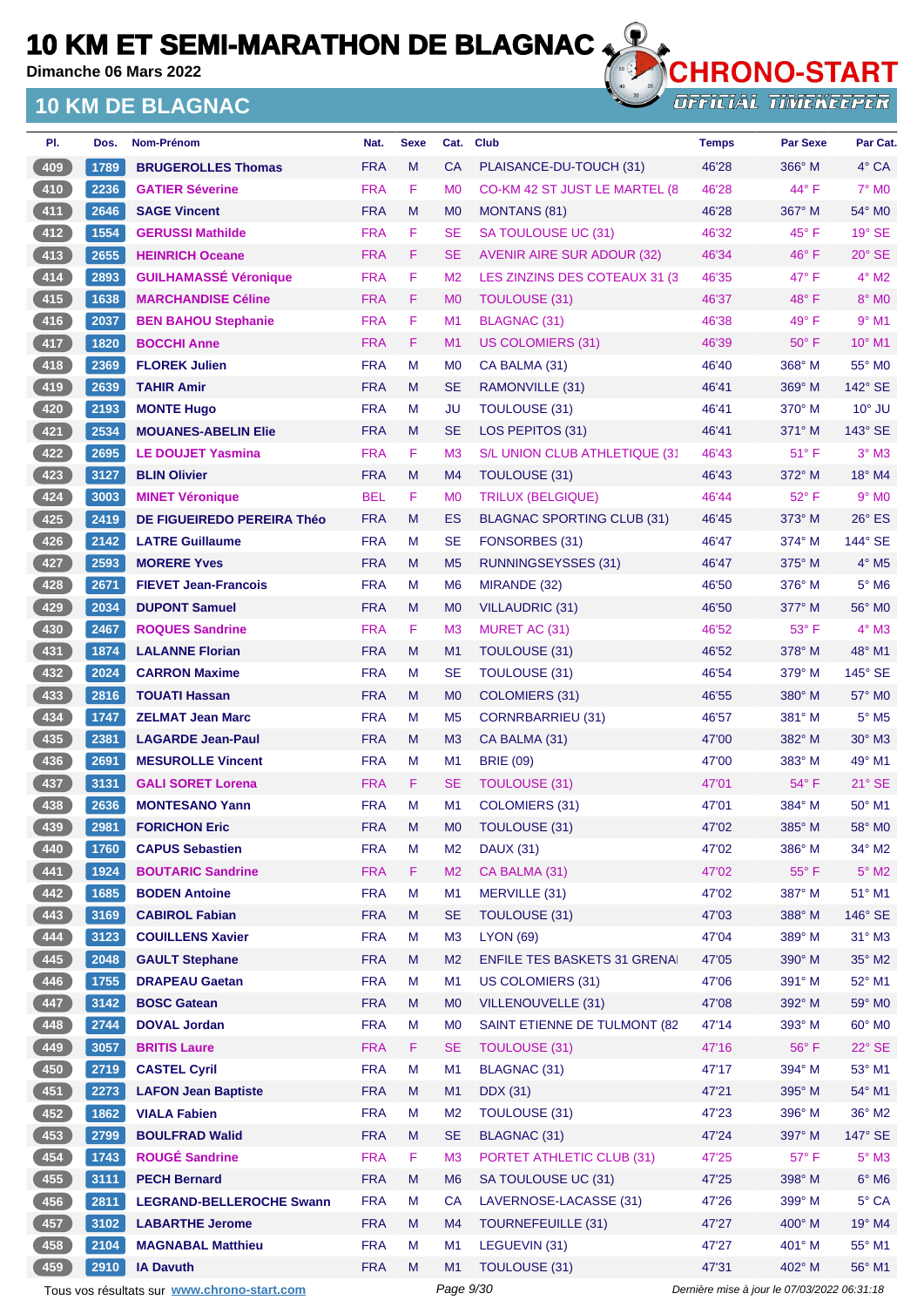**Dimanche 06 Mars 2022**

## **10 KM DE BLAGNAC**



**OFFICIAL TIMEKEEPER** 

| PI.   | Dos. | Nom-Prénom                     | Nat.       | <b>Sexe</b> | Cat.           | <b>Club</b>                     | <b>Temps</b> | <b>Par Sexe</b> | Par Cat.                 |
|-------|------|--------------------------------|------------|-------------|----------------|---------------------------------|--------------|-----------------|--------------------------|
| 460   | 2364 | <b>GOUBERT Maxime</b>          | <b>FRA</b> | M           | <b>SE</b>      | SAINT-PIERRE (97)               | 47'31        | $403^\circ$ M   | 148° SE                  |
| 461   | 2867 | <b>PIERRET Laure-Anne</b>      | <b>FRA</b> | F           | <b>SE</b>      | SA TOULOUSE UC (31)             | 47'31        | 58°F            | $23^\circ$ SE            |
| 462   | 1723 | <b>WADE--MÉLIDONIAN Alicia</b> | <b>FRA</b> | F           | СA             | <b>TOURNEFEUILLE (31)</b>       | 47'32        | $59^\circ$ F    | 1° CA                    |
| 463   | 2092 | <b>MARTINEZ Laure</b>          | <b>FRA</b> | F           | SE             | S/L CASTRES ATHLETISME (81)     | 47'33        | $60^{\circ}$ F  | 24° SE                   |
| 464   | 1861 | <b>VERNAY Philippe</b>         | <b>FRA</b> | M           | M <sub>5</sub> | PLAISANCE DU TOUCH (31)         | 47'33        | $404^\circ$ M   | $6^\circ$ M5             |
| 465   | 1868 | <b>YADIR Rabir</b>             | <b>FRA</b> | M           | M <sub>0</sub> | TOULOUSE (31)                   | 47'34        | $405^\circ$ M   | 61° MO                   |
| 466   | 2563 | <b>CAYLA Adeline</b>           | <b>FRA</b> | F           | <b>SE</b>      | <b>BLAGNAC SC (31)</b>          | 47'35        | $61^{\circ}$ F  | $25^{\circ}$ SE          |
| 467   | 3177 | <b>DARCHY Andrea</b>           | <b>FRA</b> | F           | SE             | <b>DROIN</b>                    | 47'36        | $62^{\circ}$ F  | $26^\circ$ SE            |
| 468   | 2239 | <b>REYNAL Maxime</b>           | <b>FRA</b> | M           | M <sub>0</sub> | SA TOULOUSE UC (31)             | 47'36        | $406^\circ$ M   | 62° MO                   |
| 469   | 1675 | <b>SARRAZIN Emmanuelle</b>     | <b>FRA</b> | F           | M <sub>0</sub> | <b>TOULOUSE TRIATHLON (31)</b>  | 47'37        | $63^\circ$ F    | $10^{\circ}$ MO          |
| 470   | 2096 | <b>MORATTO Mario Giovanni</b>  | <b>FRA</b> | M           | M <sub>6</sub> | <b>TOULOUSE TRIATHLON (81)</b>  | 47'37        | 407° M          | $7^\circ$ M <sub>6</sub> |
| 471   | 2223 | <b>BRAULT Benoit</b>           | <b>FRA</b> | M           | M <sub>2</sub> | <b>MERVILLE TRAIL (31)</b>      | 47'37        | $408^\circ$ M   | 37° M2                   |
| 472   | 2974 | <b>BIENAIME Carole</b>         | <b>FRA</b> | F           | M <sub>0</sub> | <b>TOULOUSE TRIATHLON (31)</b>  | 47'37        | $64^{\circ}$ F  | $11^{\circ}$ MO          |
| 473   | 2978 | <b>DEBREILLY Franck</b>        | <b>FRA</b> | M           | M <sub>2</sub> | <b>TOULOUSE TRIATHLON (31)</b>  | 47'38        | $409°$ M        | $38^\circ$ M2            |
| $474$ | 2562 | <b>BRUGIE Juliette</b>         | <b>FRA</b> | F           | M <sub>0</sub> | BLAGNAC SC (31)                 | 47'42        | $65^{\circ}$ F  | 12° MO                   |
| 475   | 3122 | <b>DOMINE Jean-Gaël</b>        | <b>FRA</b> | M           | M <sub>0</sub> | FONTENILLE (31)                 | 47'44        | $410^\circ$ M   | $63^\circ$ MO            |
| 476   | 2738 | <b>DESCUNS Cyril</b>           | <b>FRA</b> | M           | <b>SE</b>      | <b>TOULOUSE (31)</b>            | 47'45        | $411^\circ$ M   | $149^\circ$ SE           |
| 477   | 1718 | <b>SABARTHEZ Anastasia</b>     | <b>FRA</b> | F           | SE             | PORTET ATHLETIC CLUB (31)       | 47'48        | $66^{\circ}$ F  | $27^\circ$ SE            |
| 478   | 2441 | <b>DELPUECH Bertrand</b>       | <b>FRA</b> | M           | M <sub>3</sub> | AUZIELLE (31)                   | 47'48        | 412° M          | 32° M3                   |
| 479   | 2061 | <b>GUERIN Victor</b>           | <b>FRA</b> | M           | SE             | <b>MONTPELLIER (34)</b>         | 47'50        | $413^\circ$ M   | 150° SE                  |
| 480   | 2548 | <b>LACOSTE Fabrice</b>         | <b>FRA</b> | M           | M <sub>0</sub> | LEZAT SUR LEZE (09)             | 47'55        | $414^\circ$ M   | $64^\circ$ MO            |
| 481   | 1780 | <b>VATINE Emma</b>             | <b>FRA</b> | F           | SE             | <b>TOULOUSE (31)</b>            | 47'57        | $67^\circ$ F    | 28° SE                   |
| 482   | 1917 | <b>BRABANT Noëlie</b>          | <b>FRA</b> | F           | ES             | <b>SAINT SAUVEUR (31)</b>       | 47'58        | $68^{\circ}$ F  | $5^{\circ}$ ES           |
| 483   | 2735 | <b>ARRIVETS Adrien</b>         | <b>FRA</b> | M           | SE             | COLOGNE (32)                    | 48'00        | $415^\circ$ M   | 151° SE                  |
| 484   | 1910 | <b>MARTIAL Noah</b>            | <b>FRA</b> | M           | JU             | AUSSONNE (31)                   | 48'00        | $416^\circ$ M   | $11^\circ$ JU            |
| 485   | 2623 | <b>HAMELIN Jonathan</b>        | <b>FRA</b> | M           | M <sub>0</sub> | <b>MONTAIGUT SUR SAVE (31)</b>  | 48'01        | 417° M          | 65° MO                   |
| 486   | 2533 | <b>CUISINIER Marine</b>        | <b>FRA</b> | F           | SE             | MURET AC (31)                   | 48'02        | $69^\circ$ F    | $29°$ SE                 |
| 487   | 2304 | <b>AMALRIC Pierre</b>          | <b>FRA</b> | M           | M <sub>1</sub> | BEAUZELLE (31)                  | 48'03        | $418^\circ$ M   | 57° M1                   |
| 488   | 1674 | <b>BOUEY Aymeric</b>           | <b>FRA</b> | M           | M1             | BEAUZELLE (31)                  | 48'07        | $419^\circ$ M   | 58° M1                   |
| 489   | 2917 | <b>BERTHELOT Mathieu</b>       | <b>FRA</b> | м           | M <sub>0</sub> | TOULOUSE (31)                   | 48'08        | $420^\circ$ M   | 66° MO                   |
| 490   | 2881 | <b>DUCLOS Cedric</b>           | <b>FRA</b> | M           | <b>SE</b>      | PINSAGUEL (31)                  | 48'09        | $421^\circ$ M   | 152° SE                  |
| 491   | 2882 | <b>ROUSSE Stacy</b>            | <b>FRA</b> | F           | <b>SE</b>      | FENOUILLET (31)                 | 48'09        | $70^\circ$ F    | $30^\circ$ SE            |
| 492   | 3056 | <b>LATCHE Pierre</b>           | <b>FRA</b> | ${\sf M}$   | <b>SE</b>      | TOULOUSE (31)                   | 48'10        | 422° M          | 153° SE                  |
| 493   | 1650 | <b>LE FLEM Thibaut</b>         | <b>FRA</b> | M           | <b>SE</b>      | LAGRAULET-SAINT-NICOLAS (31)    | 48'11        | $423^\circ$ M   | 154° SE                  |
| 494   | 2995 | <b>FOURNIER Francois</b>       | <b>FRA</b> | M           | <b>SE</b>      | BOULOC (31)                     | 48'12        | 424° M          | 155° SE                  |
| 495   | 2030 | <b>LAFON Sylvain</b>           | <b>FRA</b> | M           | M <sub>0</sub> | COUDOUS DE LA SAVE (32)         | 48'13        | 425° M          | 67° M0                   |
| 496   | 3112 | <b>LAURET Sylvain</b>          | <b>FRA</b> | M           | <b>SE</b>      | <b>DAUX (31)</b>                | 48'14        | 426° M          | 156° SE                  |
| 497   | 2091 | <b>LECOMTE Rose</b>            | <b>FRA</b> | F           | <b>SE</b>      | <b>TUC (31)</b>                 | 48'14        | $71^\circ$ F    | $31^\circ$ SE            |
| 498   | 2568 | <b>LAIMAN Patrick</b>          | <b>FRA</b> | ${\sf M}$   | M4             | <b>BLAGNAC SC (31)</b>          | 48'15        | 427° M          | 20° M4                   |
| 499   | 2238 | <b>MASSON Jérémy</b>           | <b>FRA</b> | M           | <b>SE</b>      | SAINT-JORY (31)                 | 48'17        | 428° M          | 157° SE                  |
| 500   | 2277 | <b>LARUE Nathalie</b>          | <b>FRA</b> | F           | M <sub>3</sub> | S/L UNION CLUB ATHLETIQUE (31   | 48'18        | $72^\circ$ F    | $6^\circ$ M3             |
| 501   | 2027 | <b>PAPALIA Alexandre</b>       | <b>FRA</b> | M           | M1             | CORNEBARRIEU (31)               | 48'18        | 429° M          | 59° M1                   |
| 502   | 3153 | <b>SUINOT Christophe</b>       | <b>FRA</b> | M           | M <sub>0</sub> | SEGOUFIELLE (32)                | 48'19        | 430° M          | 68° MO                   |
| 503   | 2770 | <b>BONNIOT Audrey</b>          | <b>FRA</b> | F           | M1             | CARBONNE (31)                   | 48'19        | $73^\circ$ F    | $11^{\circ}$ M1          |
| 504   | 2353 | <b>DROUET Jennifer</b>         | <b>FRA</b> | F           | <b>SE</b>      | <b>TOULOUSE (31)</b>            | 48'20        | 74°F            | 32° SE                   |
| 505   | 2010 | <b>VAN EGMOND Simon</b>        | <b>FRA</b> | M           | <b>SE</b>      | <b>TENNIS CLUB MARCIAC (32)</b> | 48'20        | 431° M          | 158° SE                  |
| 506   | 1846 | <b>MICHIELUTTI Gabrielle</b>   | <b>FRA</b> | F.          | <b>SE</b>      | <b>TOULOUSE (31)</b>            | 48'21        | $75^{\circ}$ F  | $33^\circ$ SE            |
| 507   | 3198 | <b>KLOETERENS Rainer</b>       | <b>FRA</b> | M           | M4             | <b>TOULOUSE</b>                 | 48'22        | 432° M          | $21^{\circ}$ M4          |
| 508   | 2298 | ** Anonymat du Participant **  | <b>FRA</b> | F           | <b>SE</b>      | <b>PARIS (75)</b>               | 48'22        | $76^{\circ}$ F  | $34^\circ$ SE            |
| 509   | 3194 | <b>MORENO Elisa</b>            | <b>FRA</b> | F           | <b>SE</b>      | <b>TOULOUSE</b>                 | 48'23        | 77° F           | 35° SE                   |
| 510   | 1949 | <b>SCHULER Benedicte</b>       | <b>FRA</b> | F           | M <sub>0</sub> | <b>TOURNEFEUILLE (31)</b>       | 48'25        | 78°F            | 13° MO                   |

Tous vos résultats sur **[www.chrono-start.com](https://www.chrono-start.com/)** Page 10/30 Page 10/30 Dernière mise à jour le 07/03/2022 06:31:18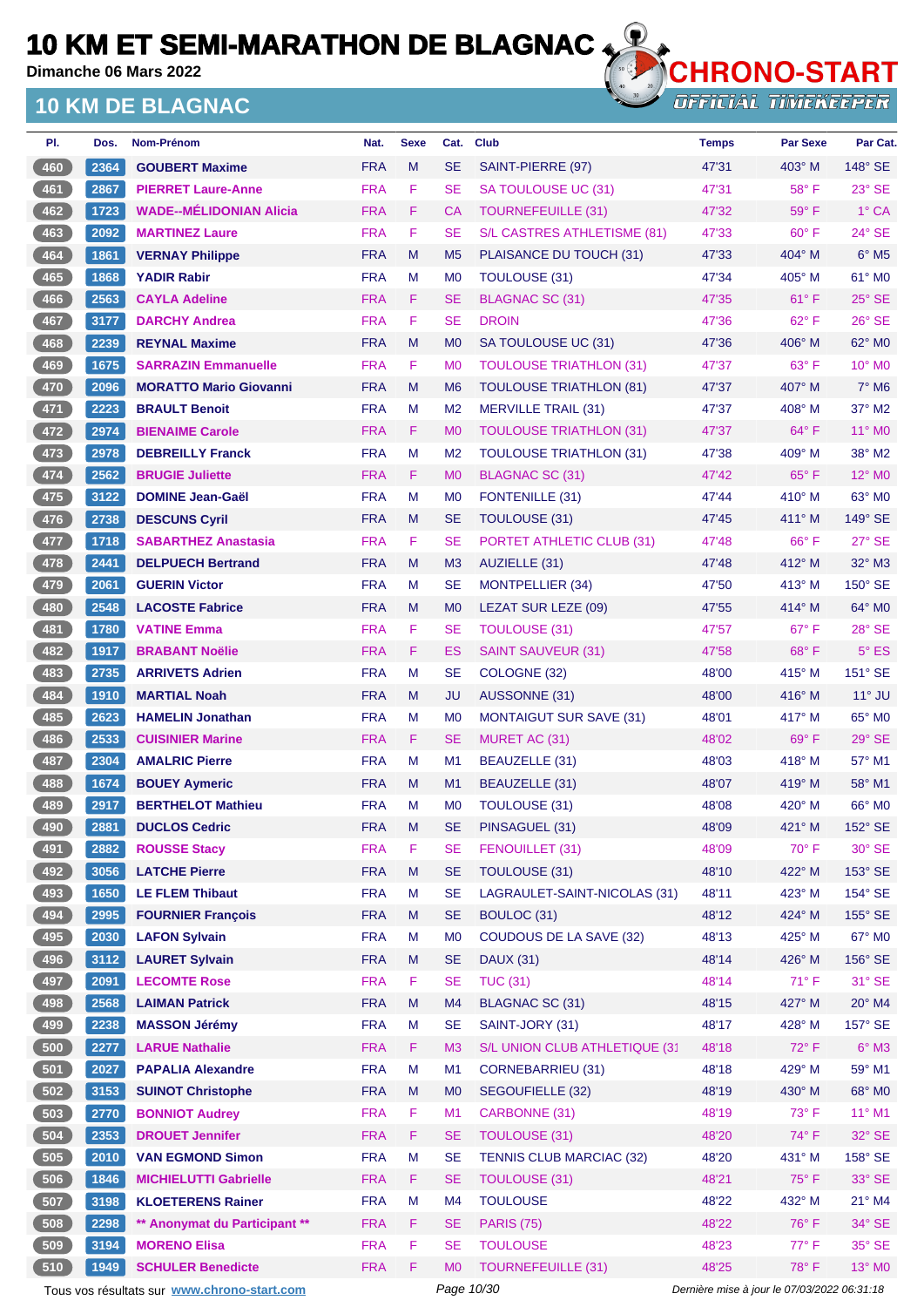**Dimanche 06 Mars 2022**

## **10 KM DE BLAGNAC**



**OFFICIAL TIMEKEEPER** 

| PI. | Dos. | <b>Nom-Prénom</b>            | Nat.       | <b>Sexe</b> | Cat.           | <b>Club</b>                     | <b>Temps</b> | <b>Par Sexe</b> | Par Cat.                 |
|-----|------|------------------------------|------------|-------------|----------------|---------------------------------|--------------|-----------------|--------------------------|
| 511 | 2720 | <b>MALKOUN Marwan</b>        | <b>LIB</b> | M           | <b>SE</b>      | TOULOUSE (31)                   | 48'26        | 433° M          | $159^\circ$ SE           |
| 512 | 2755 | <b>LE LUDEC Loïc</b>         | <b>FRA</b> | M           | M <sub>3</sub> | S/L ATHLE 632 TOURNEFEUILLE     | 48'28        | 434° M          | $33^\circ$ M3            |
| 513 | 2859 | <b>PERROTTE Guillaume</b>    | <b>FRA</b> | M           | M <sub>1</sub> | <b>TOURNEFEUILLE (31)</b>       | 48'29        | 435° M          | $60^\circ$ M1            |
| 514 | 2855 | <b>CATARINO Thierry</b>      | <b>FRA</b> | M           | M <sub>2</sub> | CAZERES (31)                    | 48'30        | 436° M          | 39° M2                   |
| 515 | 2824 | <b>SIRGABSOU Yandika</b>     | <b>FRA</b> | M           | M <sub>0</sub> | SA TOULOUSE UC (31)             | 48'31        | 437° M          | 69° MO                   |
| 516 | 2451 | <b>CHACON Diego</b>          | <b>FRA</b> | м           | <b>SE</b>      | <b>TOULOUSE (31)</b>            | 48'34        | 438° M          | 160° SE                  |
| 517 | 2591 | <b>HOBBI Mohamed</b>         | <b>FRA</b> | M           | M <sub>1</sub> | <b>RUNNINGSEYSSES (31)</b>      | 48'35        | 439° M          | $61^\circ$ M1            |
| 518 | 2923 | <b>GUILLOT Laurent</b>       | <b>FRA</b> | M           | M <sub>3</sub> | AS MURET TRIATHLON (31)         | 48'36        | $440^\circ$ M   | 34° M3                   |
| 519 | 2292 | <b>NETO Matthieu</b>         | <b>FRA</b> | M           | <b>CA</b>      | COLOMIERS (31)                  | 48'41        | 441° M          | 6° CA                    |
| 520 | 2117 | <b>SEGATTI Julien</b>        | <b>FRA</b> | м           | M <sub>0</sub> | <b>BOURG SAINT BERNARD (31)</b> | 48'43        | 442° M          | 70° M0                   |
| 521 | 2713 | <b>BERRADA Hicham</b>        | <b>FRA</b> | M           | M <sub>2</sub> | AIRBUS (31)                     | 48'44        | 443° M          | 40° M2                   |
| 522 | 2961 | <b>BOUILLET Sylvain</b>      | <b>FRA</b> | м           | M <sub>1</sub> | <b>TOULOUSE (31)</b>            | 48'46        | 444° M          | 62° M1                   |
| 523 | 3000 | <b>LEGALLAIS Cannelle</b>    | <b>FRA</b> | F.          | <b>SE</b>      | PONT-PEAN (35)                  | 48'48        | $79^\circ$ F    | 36° SE                   |
| 524 | 1895 | <b>AROCA BOSQUE Robert</b>   | <b>ESP</b> | M           | <b>SE</b>      | AEROCLUB CE AIRBUS FRANCE       | 48'49        | 445° M          | 161° SE                  |
| 525 | 2959 | <b>GNASSINGBE Kareen</b>     | <b>FRA</b> | M           | M <sub>0</sub> | TOULOUSE (31)                   | 48'49        | 446° M          | $71^\circ$ MO            |
| 526 | 1925 | <b>FAGET Cyril</b>           | <b>FRA</b> | M           | <b>SE</b>      | <b>TOULOUSE (31)</b>            | 48'50        | 447° M          | 162° SE                  |
| 527 | 3143 | <b>MAS Clotilde</b>          | <b>FRA</b> | F.          | <b>SE</b>      | BEAUZELLE (31)                  | 48'51        | $80^\circ$ F    | 37° SE                   |
| 528 | 3190 | <b>SIKADDOUR Karim</b>       | <b>FRA</b> | м           | M <sub>4</sub> | <b>TOULOUSE</b>                 | 48'53        | 448° M          | $22^{\circ}$ M4          |
| 529 | 1928 | <b>FABRIES Nicolas</b>       | <b>FRA</b> | M           | M <sub>2</sub> | <b>GRAULHET (81)</b>            | 48'53        | 449° M          | 41° M2                   |
| 530 | 2177 | <b>MASTERS Paul</b>          | <b>GBR</b> | М           | M7             | <b>FONTENILLES (31)</b>         | 48'54        | 450° M          | $2^{\circ}$ M7           |
| 531 | 2528 | <b>BRETTES Maxime</b>        | <b>FRA</b> | M           | M <sub>0</sub> | <b>RUN IN TOULOUSE (31)</b>     | 48'55        | 451° M          | 72° M0                   |
| 532 | 1679 | <b>MONJANEL Marie</b>        | <b>FRA</b> | F           | <b>SE</b>      | TOULOUSE (31)                   | 48'57        | $81^\circ$ F    | 38° SE                   |
| 533 | 2798 | <b>MELKI Dominique</b>       | <b>FRA</b> | M           | M <sub>2</sub> | A3XV (31)                       | 48'57        | 452° M          | 42° M2                   |
| 534 | 1680 | <b>CAPERET Guillaume</b>     | <b>FRA</b> | м           | <b>SE</b>      | <b>TOULOUSE (31)</b>            | 48'59        | $453^\circ$ M   | 163° SE                  |
| 535 | 1649 | RODRIGUEZ-CHATAIGNIE Gaëtan  | <b>FRA</b> | M           | <b>SE</b>      | S/L STADE VILLENEUVE-SUR-LOT    | 48'59        | 454° M          | $164^\circ$ SE           |
| 536 | 2736 | <b>BAHU Olivier</b>          | <b>FRA</b> | M           | M <sub>2</sub> | <b>BPBO (31)</b>                | 49'00        | 455° M          | 43° M2                   |
| 537 | 1696 | <b>MANZ Pascale</b>          | <b>FRA</b> | F.          | M <sub>4</sub> | BALMA (31)                      | 49'04        | 82°F            | $1°$ M4                  |
| 538 | 1687 | <b>JACQUES Christophe</b>    | <b>FRA</b> | М           | M <sub>3</sub> | SAINT ANDRE DE CUBZAC (33)      | 49'04        | 456° M          | $35^\circ$ M3            |
| 539 | 1624 | <b>CAEN Jeremy</b>           | <b>FRA</b> | M           | M <sub>0</sub> | BLAGNAC (31)                    | 49'06        | 457° M          | $73^\circ$ MO            |
| 540 | 2726 | <b>NOIROT Mickael</b>        | <b>FRA</b> | M           | <b>SE</b>      | TOULOUSE (31)                   | 49'06        | 458° M          | 165° SE                  |
| 541 | 3084 | <b>BOUSQUET Jerome</b>       | <b>FRA</b> | M           | M1             | LA SALVETAT (31)                | 49'10        | $459°$ M        | 63° M1                   |
| 542 | 1524 | <b>PRUVOST Solenne</b>       | <b>FRA</b> | F           | <b>SE</b>      | SA TOULOUSE UC (31)             | 49'11        | 83° F           | 39° SE                   |
| 543 | 2682 | <b>BOUCHAUD Thomas</b>       | <b>FRA</b> | M           | <b>SE</b>      | <b>QUEYSSAC LES VIGNES (19)</b> | 49'12        | 460° M          | 166° SE                  |
| 544 | 1527 | <b>RABACHE Jeremy</b>        | <b>FRA</b> | M           | M1             | SA TOULOUSE UC (31)             | 49'12        | 461° M          | 64° M1                   |
| 545 | 3049 | <b>PHAN William</b>          | <b>FRA</b> | M           | <b>SE</b>      | <b>UCSD (31)</b>                | 49'12        | 462° M          | 167° SE                  |
| 546 | 2689 | <b>LANDES Marie</b>          | <b>FRA</b> | F           | M1             | SAINT-CERE ATHLETISME CLUB      | 49'13        | $84^{\circ}$ F  | $12^{\circ}$ M1          |
| 547 | 2073 | <b>VITRY Ferdinand</b>       | <b>FRA</b> | M           | M <sub>0</sub> | TOULOUSE (31)                   | 49'13        | 463° M          | 74° M0                   |
| 548 | 2456 | <b>LARTIGUE Philippe</b>     | <b>FRA</b> | M           | M <sub>5</sub> | SAINT-ORENS (31)                | 49'13        | 464° M          | $7^\circ$ M <sub>5</sub> |
| 549 | 2108 | <b>BRUNET Rémi</b>           | <b>FRA</b> | M           | M <sub>0</sub> | <b>CASTANET TOLOSAN (31)</b>    | 49'14        | 465° M          | 75° MO                   |
| 550 | 1788 | <b>BOUALAMI Soufiane</b>     | <b>FRA</b> | М           | M <sub>0</sub> | <b>BLAGNAC (31)</b>             | 49'17        | 466° M          | 76° M <sub>0</sub>       |
| 551 | 2026 | <b>CHAUWIN Virginie</b>      | <b>FRA</b> | F.          | M <sub>2</sub> | <b>TARAHUMARAS MURET (31)</b>   | 49'18        | 85°F            | $6^{\circ}$ M2           |
| 552 | 2692 | <b>MATEOS Jérémy</b>         | <b>FRA</b> | M           | M1             | PORTET ATHLETIC CLUB (31)       | 49'20        | 467° M          | 65° M1                   |
| 553 | 1699 | <b>BULGUBURE Vincent</b>     | <b>FRA</b> | M           | <b>SE</b>      | <b>BSC RINK-HOCKEY (31)</b>     | 49'23        | 468° M          | 168° SE                  |
| 554 | 3110 | <b>BOUSCARAT Denis</b>       | <b>FRA</b> | M           | M <sub>3</sub> | LA SALVETAT ST GILLES (31)      | 49'23        | 469° M          | $36^\circ$ M3            |
| 555 | 3121 | <b>PEUZIAT Maxime</b>        | <b>FRA</b> | M           | <b>SE</b>      | TOULOUSE (31)                   | 49'24        | 470° M          | 169° SE                  |
| 556 | 2507 | <b>BOSSARD Nathan</b>        | <b>FRA</b> | M           | <b>SE</b>      | <b>TOULOUSE (31)</b>            | 49'24        | 471° M          | 170° SE                  |
| 557 | 2614 | <b>BROCHET Clément</b>       | <b>FRA</b> | M           | <b>SE</b>      | <b>TOULOUSE (31)</b>            | 49'25        | 472° M          | 171° SE                  |
| 558 | 2706 | <b>COMBELLES Jérôme</b>      | <b>FRA</b> | M           | M <sub>3</sub> | COLOMIERS (31)                  | 49'26        | 473° M          | $37^\circ$ M3            |
| 559 | 2018 | <b>OSES MOURNETAS Marion</b> | <b>FRA</b> | F           | M <sub>0</sub> | <b>TOURNEFEUILLE (31)</b>       | 49'26        | 86°F            | 14° MO                   |
| 560 | 1736 | <b>SENDRA Clément</b>        | <b>FRA</b> | M           | M <sub>0</sub> | CLUB DATHLETISME DE CASTELI     | 49'27        | 474° M          | 77° M0                   |
| 561 | 1745 | <b>UGUEN Audrey</b>          | <b>FRA</b> | F.          | M <sub>0</sub> | S/L ATHLE 632 TOURNEFEUILLE     | 49'28        | 87°F            | 15° MO                   |

Tous vos résultats sur **[www.chrono-start.com](https://www.chrono-start.com/)** Page 11/30 Page 11/30 Dernière mise à jour le 07/03/2022 06:31:18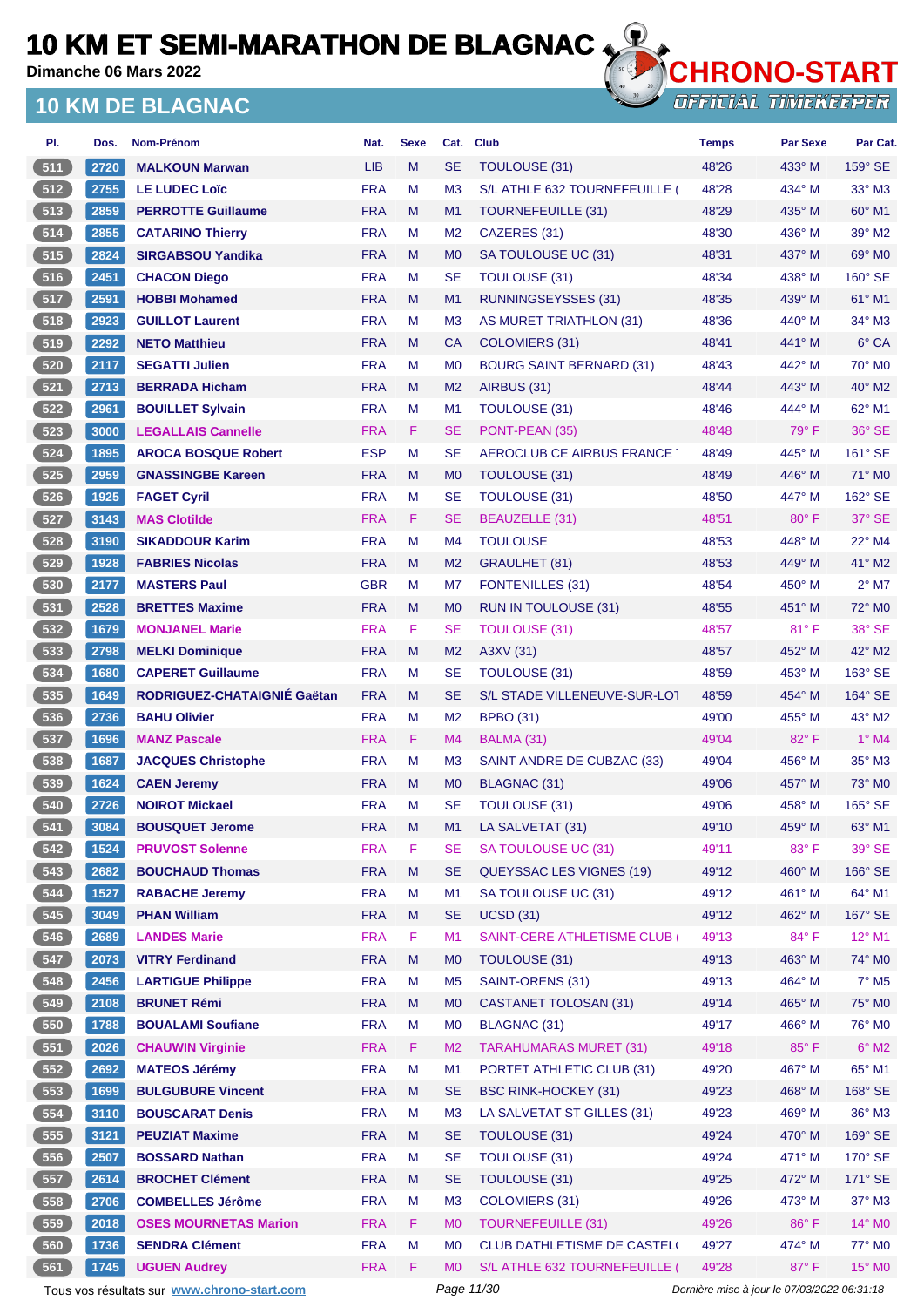**Dimanche 06 Mars 2022**

## **10 KM DE BLAGNAC**



**OFFICIAL TIMEKEEPER** 

| PI.   | Dos. | Nom-Prénom                 | Nat.       | <b>Sexe</b> | Cat.           | <b>Club</b>                        | <b>Temps</b> | <b>Par Sexe</b> | Par Cat.                 |
|-------|------|----------------------------|------------|-------------|----------------|------------------------------------|--------------|-----------------|--------------------------|
| 562   | 2087 | <b>CAPÉRAN Richard</b>     | <b>FRA</b> | M           | M <sub>2</sub> | BLAGNAC (31)                       | 49'28        | 475° M          | $44^\circ$ M2            |
| 563   | 1690 | <b>PRANGERE Arman</b>      | <b>FRA</b> | M           | JU             | <b>COLOMIERS (31)</b>              | 49'28        | $476^\circ$ M   | $12^{\circ}$ JU          |
| 564   | 2360 | <b>HERROU Alain</b>        | <b>FRA</b> | M           | M4             | LA SALVETAT SAINT GILLES (31)      | 49'29        | $477^\circ$ M   | $23^\circ$ M4            |
| 565   | 2003 | <b>GIRARD Jean-Marie</b>   | <b>FRA</b> | M           | M4             | <b>DUATHLON LIEBHERR (31)</b>      | 49'30        | $478^\circ$ M   | 24° M4                   |
| 566   | 2386 | <b>FADELLI Christine</b>   | <b>FRA</b> | F.          | M <sub>6</sub> | AC AUCH (32)                       | 49'32        | 88°F            | $1^\circ$ M <sub>6</sub> |
| 567   | 2875 | <b>GARRIGUES Valérie</b>   | <b>FRA</b> | F           | M <sub>3</sub> | <b>TRACKS ATHLE LISLE JOURDAIN</b> | 49'34        | 89°F            | $7^\circ$ M3             |
| 568   | 2194 | <b>CLARAZ Sylvain</b>      | <b>FRA</b> | M           | <b>SE</b>      | <b>DAUX (31)</b>                   | 49'34        | 479° M          | 172° SE                  |
| 569   | 3101 | <b>SOTTER Pierre</b>       | <b>FRA</b> | M           | M <sub>2</sub> | <b>TOULOUSE</b>                    | 49'34        | $480^\circ$ M   | $45^\circ$ M2            |
| 570   | 3152 | <b>TERRABUST Renaud</b>    | <b>FRA</b> | M           | M1             | DAX (40)                           | 49'36        | 481° M          | 66° M1                   |
| 571   | 1769 | <b>AMIEL Julie</b>         | <b>FRA</b> | F.          | M <sub>0</sub> | <b>TOULOUSE (31)</b>               | 49'36        | $90^\circ$ F    | 16° M0                   |
| 572   | 3185 | <b>CABESSUT Fabian</b>     | <b>FRA</b> | M           | M1             | <b>ST LOUP CAMAS</b>               | 49'37        | 482° M          | $67^\circ$ M1            |
| 573   | 1728 | <b>ARAUD Frédéric</b>      | <b>FRA</b> | M           | M <sub>0</sub> | S/L CASTRES ATHLETISME (81)        | 49'38        | $483^\circ$ M   | 78° M0                   |
| 574   | 1931 | <b>DENIS Tiphaine</b>      | <b>FRA</b> | F.          | M <sub>0</sub> | SA TOULOUSE UC (31)                | 49'39        | $91^{\circ}$ F  | $17^\circ$ MO            |
| $575$ | 2613 | <b>LOUIS Emmanuel</b>      | <b>FRA</b> | M           | M <sub>2</sub> | <b>TENNIS CLUB CAHORS (46)</b>     | 49'40        | 484° M          | 46° M2                   |
| 576   | 2889 | <b>SOUBIELLE Maxime</b>    | <b>FRA</b> | M           | SE             | <b>ESCALQUENS (31)</b>             | 49'41        | 485° M          | 173° SE                  |
| 577   | 1970 | <b>LASSERES Fabien</b>     | <b>FRA</b> | м           | M3             | TOULOUSE (31)                      | 49'43        | 486° M          | $38^\circ$ M3            |
| 578   | 1535 | <b>VICENTE Thomas</b>      | <b>FRA</b> | M           | M <sub>0</sub> | <b>TOULOUSE TRIATHLON (31)</b>     | 49'43        | 487° M          | 79° M <sub>0</sub>       |
| 579   | 2962 | <b>LECELLIER Nicolas</b>   | <b>FRA</b> | M           | M <sub>2</sub> | CASSAGNE (31)                      | 49'43        | 488° M          | 47° M2                   |
| 580   | 1932 | <b>MAGNE Remy</b>          | <b>FRA</b> | M           | M4             | S/L UNION CLUB ATHLETIQUE (31      | 49'44        | 489° M          | $25^\circ$ M4            |
| 581   | 2846 | <b>AMEUR-YOUCEF Yacine</b> | <b>FRA</b> | м           | SE             | CASTELGINEST (31)                  | 49'44        | $490^\circ$ M   | 174° SE                  |
| 582   | 2941 | <b>HUBER Laurent</b>       | <b>FRA</b> | M           | M1             | S/L ASPTT AGEN (47)                | 49'45        | 491° M          | 68° M1                   |
| 583   | 2688 | <b>CHAUCHARD Francois</b>  | <b>FRA</b> | M           | M <sub>0</sub> | FENOUILLET (31)                    | 49'45        | 492° M          | 80° M <sub>0</sub>       |
| 584   | 2618 | <b>KATBIE Alexis</b>       | <b>FRA</b> | M           | M <sub>3</sub> | <b>TOULOUSE (31)</b>               | 49'46        | 493° M          | 39° M3                   |
| 585   | 1763 | <b>BARTHAS Philippe</b>    | <b>FRA</b> | M           | M4             | TOULOUSE (31)                      | 49'46        | 494° M          | $26^{\circ}$ M4          |
| 586   | 2780 | <b>MARIE Magalie</b>       | <b>FRA</b> | F.          | M <sub>0</sub> | <b>TRACKS ATHLE LISLE JOURDAIN</b> | 49'46        | 92°F            | 18° MO                   |
| 587   | 1700 | <b>WIDEMANN Matthieu</b>   | <b>FRA</b> | M           | M <sub>2</sub> | <b>BLAGNAC (31)</b>                | 49'49        | 495° M          | 48° M2                   |
| 588   | 1653 | <b>JULIEN Mathilde</b>     | <b>FRA</b> | F.          | <b>SE</b>      | RACING MULTI ATHLON (75)           | 49'50        | $93^\circ$ F    | $40^\circ$ SE            |
| 589   | 1952 | <b>BERTIN Sacha</b>        | <b>FRA</b> | м           | SE             | BORDEAUX (33)                      | 49'51        | $496^\circ$ M   | $175^\circ$ SE           |
| 6590  | 1959 | <b>LAGRIFFOUL Remi</b>     | <b>FRA</b> | M           | <b>SE</b>      | TOULOUSE (31)                      | 49'52        | 497° M          | 176° SE                  |
| 591   | 2444 | <b>LUCCA Liliana</b>       | <b>ITA</b> | F           | M <sub>0</sub> | <b>TOULOUSE (31)</b>               | 49'52        | 94° F           | $19^\circ$ MO            |
| 592   | 3078 | <b>HUCHET Francois</b>     | <b>FRA</b> | M           | M1             | PECHBUSQUE (31)                    | 49'52        | 498° M          | 69° M1                   |
| 593   | 3068 | <b>MENEGHETTI Rodolphe</b> | <b>FRA</b> | M           | M0             | <b>BLAGNAC (31)</b>                | 49'55        | 499° M          | 81° MO                   |
| 594   | 2596 | <b>PRIOLO Thierry</b>      | <b>FRA</b> | M           | M3             | <b>RUNNINGSEYSSES (31)</b>         | 49'56        | 500° M          | $40^\circ$ M3            |
| 595   | 2841 | <b>BLOUET Thierry</b>      | <b>FRA</b> | M           | M <sub>3</sub> | <b>MAISONS ALFORT (94)</b>         | 49'58        | 501° M          | 41° M3                   |
| 596   | 3008 | <b>METCHE Jerome</b>       | <b>FRA</b> | M           | M <sub>2</sub> | GRENADE (31)                       | 49'58        | 502° M          | 49° M2                   |
| 597   | 2950 | <b>PUECH Florent</b>       | <b>FRA</b> | M           | <b>SE</b>      | TOULOUSE (31)                      | 50'01        | 503° M          | 177° SE                  |
| 598   | 3029 | <b>MANSUELA Loïc</b>       | <b>FRA</b> | M           | M <sub>2</sub> | BALMA (31)                         | 50'02        | 504° M          | 50° M2                   |
| 599   | 2868 | <b>LEPLUS Hugo</b>         | <b>FRA</b> | M           | <b>SE</b>      | TOULOUSE (31)                      | 50'02        | 505° M          | 178° SE                  |
| 600   | 1885 | <b>TAUZIET Cathy</b>       | <b>FRA</b> | F           | M4             | <b>MONT DE MARSAN (40)</b>         | 50'03        | 95°F            | $2^{\circ}$ M4           |
| 601   | 1703 | <b>SANCHEZ Lucas</b>       | <b>FRA</b> | M           | <b>ES</b>      | AUSSONNE (31)                      | 50'05        | 506° M          | 27° ES                   |
| 602   | 2718 | <b>MAURICE Christian</b>   | <b>FRA</b> | M           | M3             | <b>ABS AVENTURE (31)</b>           | 50'08        | 507° M          | 42° M3                   |
| 603   | 2681 | <b>CARRERE Clémentine</b>  | <b>FRA</b> | F           | M <sub>0</sub> | <b>BIARRITZ OLYMPIQUE (64)</b>     | 50'09        | 96°F            | $20^\circ$ MO            |
| 604   | 2566 | <b>BALASQUIE Stéphane</b>  | <b>FRA</b> | M           | M1             | PLAISANCE DU TOUCH (31)            | 50'09        | 508° M          | 70° M1                   |
| 605   | 3133 | <b>MOREAU Elsa</b>         | <b>FRA</b> | F           | <b>SE</b>      | <b>TOULOUSE (31)</b>               | 50'09        | 97°F            | 41° SE                   |
| 606   | 3130 | <b>MARINI Adrien</b>       | <b>FRA</b> | M           | <b>SE</b>      | BLAGNAC (31)                       | 50'11        | 509° M          | 179° SE                  |
| 607   | 3191 | <b>DRAPERI Remy</b>        | <b>FRA</b> | M           | <b>SE</b>      | <b>BRENS</b>                       | 50'15        | $510^\circ$ M   | 180° SE                  |
| 608   | 2066 | <b>DANGLARD Ludovic</b>    | <b>FRA</b> | M           | M1             | TOULOUSE (31)                      | 50'18        | 511° M          | 71° M1                   |
| 609   | 2633 | <b>LECOEUR Nathalie</b>    | <b>FRA</b> | F           | M <sub>3</sub> | <b>TAMAHURAMAS MURET (31)</b>      | 50'19        | 98°F            | $8^\circ$ M3             |
| 610   | 1721 | <b>BESANGER Théo</b>       | <b>FRA</b> | M           | <b>SE</b>      | <b>TOULOUSE (31)</b>               | 50'20        | $512^{\circ}$ M | 181° SE                  |
| 611   | 2845 | <b>LAPORTE Stephan</b>     | <b>FRA</b> | M           | <b>SE</b>      | BLAGNAC (31)                       | 50'22        | 513° M          | 182° SE                  |
| 612   | 2759 | <b>BEDOUET Justin</b>      | <b>FRA</b> | M           | <b>SE</b>      | <b>ISAE SUPAERO (31)</b>           | 50'25        | 514° M          | 183° SE                  |

Tous vos résultats sur **[www.chrono-start.com](https://www.chrono-start.com/)** Page 12/30 Page 12/30 Dernière mise à jour le 07/03/2022 06:31:18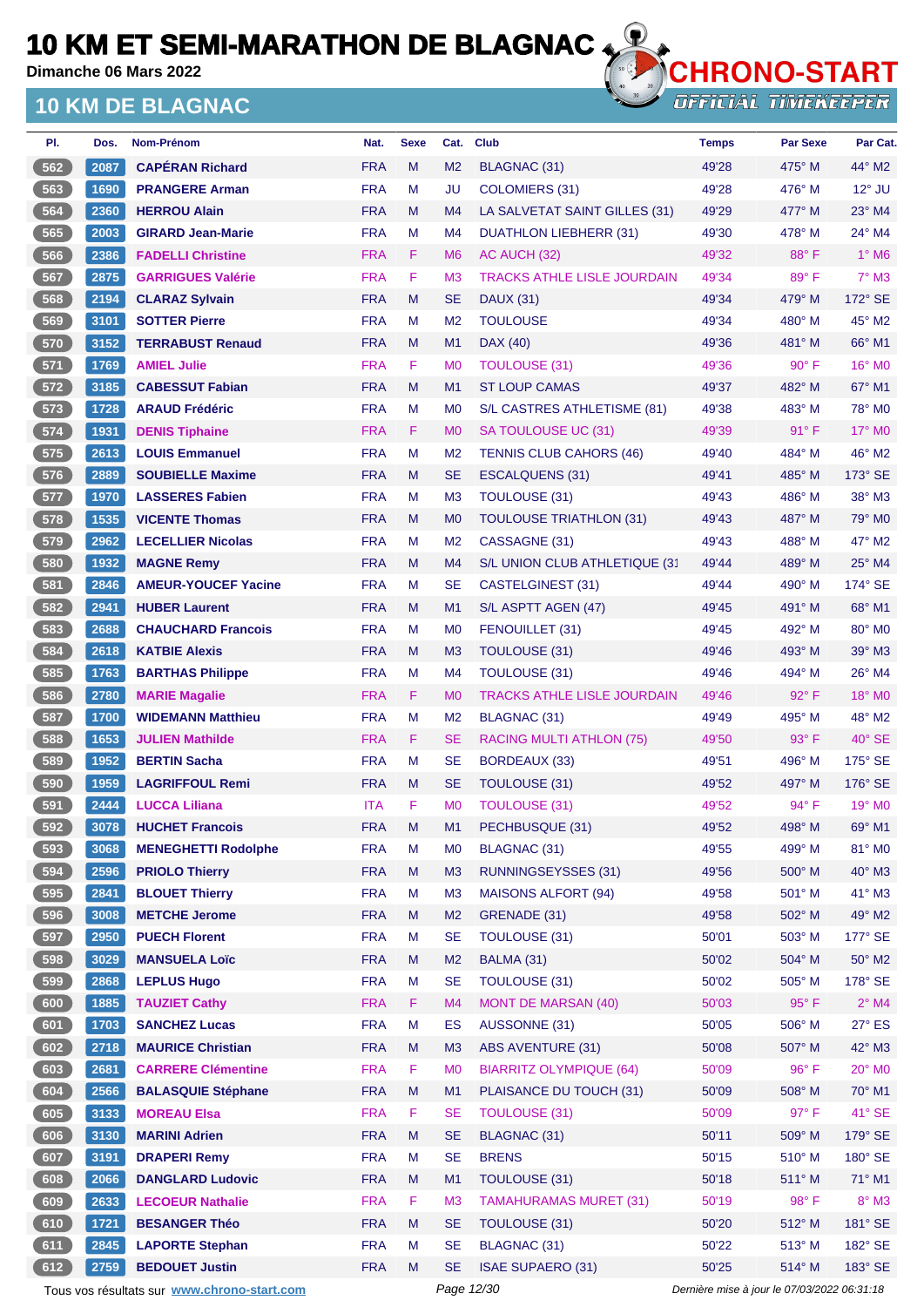**Dimanche 06 Mars 2022**

### **10 KM DE BLAGNAC**



**OFFICIAL TIMEKEEPER** 

| PI.   | Dos. | Nom-Prénom                          | Nat.       | <b>Sexe</b> | Cat.           | <b>Club</b>                         | <b>Temps</b> | Par Sexe        | Par Cat.        |
|-------|------|-------------------------------------|------------|-------------|----------------|-------------------------------------|--------------|-----------------|-----------------|
| 613   | 2057 | <b>CARREZ Yoann</b>                 | <b>FRA</b> | M           | M <sub>0</sub> | AUSSONNE (31)                       | 50'27        | $515^\circ$ M   | 82° MO          |
| 614   | 2797 | <b>GARCIA Jean-Michel</b>           | <b>FRA</b> | М           | M <sub>2</sub> | LAFOX (47)                          | 50'27        | $516^\circ$ M   | $51^\circ$ M2   |
| 615   | 2309 | <b>BOUHADJI Walid</b>               | <b>FRA</b> | M           | <b>SE</b>      | <b>BLAGNAC (31)</b>                 | 50'27        | 517° M          | 184° SE         |
| 616   | 1651 | <b>KOLECKAR Sarah</b>               | <b>FRA</b> | F           | <b>SE</b>      | <b>PARIS (75)</b>                   | 50'28        | 99° F           | 42° SE          |
| 617   | 1587 | <b>KOLECKAR Cynthia</b>             | <b>FRA</b> | F.          | <b>SE</b>      | <b>TUC TRIATHLON (31)</b>           | 50'28        | $100^\circ$ F   | 43° SE          |
| 618   | 1623 | <b>VALMY Tristan</b>                | <b>FRA</b> | М           | <b>SE</b>      | AUCAMVILLE (31)                     | 50'29        | $518^\circ$ M   | 185° SE         |
| 619   | 2336 | <b>SANSUS Stephane</b>              | <b>FRA</b> | M           | M <sub>4</sub> | LEGUEVIN (31)                       | 50'30        | 519° M          | 27° M4          |
| 620   | 2827 | <b>BALDACCHINI Maria Antoinetta</b> | <b>FRA</b> | F           | M <sub>3</sub> | BLAGNAC (31)                        | 50'31        | $101^{\circ}$ F | $9°$ M3         |
| 621   | 3025 | <b>GIGNIER Philippe</b>             | <b>FRA</b> | M           | M <sub>6</sub> | ATHLETICS COACHING CLUB RAI         | 50'32        | 520° M          | $8^\circ$ M6    |
| $622$ | 2297 | ** Anonymat du Participant **       | <b>FRA</b> | М           | <b>SE</b>      | <b>PARIS (75)</b>                   | 50'33        | $521^\circ$ M   | 186° SE         |
| 623   | 2081 | <b>SIGUR Nicolas</b>                | <b>FRA</b> | M           | M1             | TOURNEFEUILLE (31)                  | 50'33        | 522° M          | $72^\circ$ M1   |
| 624   | 2110 | <b>POULARD Vincent</b>              | <b>FRA</b> | М           | M <sub>1</sub> | GRENADE (31)                        | 50'36        | $523^\circ$ M   | 73° M1          |
| 625   | 3155 | <b>PANTALEO Joshua</b>              | <b>FRA</b> | M           | <b>SE</b>      | BESSIERES (31)                      | 50'37        | 524° M          | 187° SE         |
| 626   | 1876 | <b>LAERTE De Araujo Lima</b>        | <b>ESP</b> | М           | M <sub>1</sub> | <b>BLAGNAC (31)</b>                 | 50'38        | 525° M          | 74° M1          |
| 627   | 1596 | <b>HUBERT Benjamin</b>              | <b>FRA</b> | M           | M <sub>0</sub> | PIBRAC (31)                         | 50'39        | 526° M          | 83° MO          |
| 628   | 1547 | <b>TEAKAU Romain</b>                | <b>FRA</b> | М           | <b>SE</b>      | <b>TOULOUSE (31)</b>                | 50'39        | $527^\circ$ M   | 188° SE         |
| 629   | 3188 | <b>EWENS Thomas</b>                 | <b>FRA</b> | M           | <b>CA</b>      | <b>GRENADE</b>                      | 50'39        | $528^\circ$ M   | 7° CA           |
| 630   | 1701 | <b>MATANSKA Nikolinka</b>           | <b>FRA</b> | F           | M <sub>3</sub> | FENOUILLET (31)                     | 50'40        | $102^{\circ}$ F | $10^{\circ}$ M3 |
| 631   | 1752 | <b>ANDRIEU Jean-Christophe</b>      | <b>FRA</b> | M           | M <sub>5</sub> | AIRBUS RUNNING (31)                 | 50'41        | $529^\circ$ M   | $8^\circ$ M5    |
| 632   | 1796 | <b>RIDOUANE Hicham</b>              | <b>MAR</b> | м           | <b>SE</b>      | BEAUZELLE (31)                      | 50'42        | $530^\circ$ M   | 189° SE         |
| $633$ | 2045 | <b>PARISON Jerome</b>               | <b>FRA</b> | M           | M1             | <b>ENFILE TES BASKETS 31 GRENAL</b> | 50'43        | 531° M          | 75° M1          |
| 634   | 2823 | <b>FORT Patrice</b>                 | <b>FRA</b> | М           | M4             | CRBP31 (31)                         | 50'43        | $532^\circ$ M   | $28^\circ$ M4   |
| 635   | 2785 | <b>TUCKER Alastair</b>              | <b>GBR</b> | M           | M <sub>2</sub> | <b>TOULOUSE (31)</b>                | 50'45        | 533° M          | $52^\circ$ M2   |
| $636$ | 2752 | <b>HAAG Laura</b>                   | <b>FRA</b> | F           | <b>SE</b>      | <b>TOULOUSE (31)</b>                | 50'46        | $103^\circ$ F   | $44^{\circ}$ SE |
| $637$ | 2750 | <b>HAAG Coralie</b>                 | <b>FRA</b> | F           | <b>SE</b>      | <b>TOULOUSE (31)</b>                | 50'46        | 104°F           | 45° SE          |
| 638   | 1936 | <b>SABATIER Thomas</b>              | <b>FRA</b> | М           | M <sub>0</sub> | LAUNAGUET (31)                      | 50'48        | $534^\circ$ M   | 84° MO          |
| 639   | 2588 | <b>MONNERY Guillaume</b>            | <b>FRA</b> | M           | M1             | BLAGNAC (31)                        | 50'51        | 535° M          | 76° M1          |
| 640   | 3042 | <b>BAHAR Fouad</b>                  | <b>FRA</b> | М           | M1             | BLAGNAC (31)                        | 50'51        | $536^\circ$ M   | 77° M1          |
| $641$ | 2171 | <b>GUERIN Pierre</b>                | <b>FRA</b> | M           | M <sub>0</sub> | FONSORBES (31)                      | 50'53        | 537° M          | 85° MO          |
| 642   | 2246 | <b>PRANGERE Jean-Marc</b>           | <b>FRA</b> | М           | M4             | COLOMIERS (31)                      | 50'53        | $538^\circ$ M   | $29^\circ$ M4   |
| 643   | 2920 | <b>BAYLET Alain</b>                 | <b>FRA</b> | M           | M4             | <b>BRUGUIERES (31)</b>              | 50'54        | 539° M          | 30° M4          |
| $644$ | 2921 | DE GAYARDON DE FENOYL Jules         | <b>FRA</b> | M           | <b>SE</b>      | <b>BRUGUIERES (31)</b>              | 50'56        | 540° M          | 190° SE         |
| 645   | 2475 | <b>NEZAR Tom</b>                    | <b>FRA</b> | M           | ES             | <b>BLAGNAC (31)</b>                 | 50'57        | 541° M          | $28^\circ$ ES   |
| 646   | 3168 | <b>CHOCTEAU Daniel</b>              | <b>FRA</b> | M           | M <sub>5</sub> | SAINT JEAN (31)                     | 50'58        | 542° M          | $9^\circ$ M5    |
| 647   | 2511 | <b>PHILLIPPON Julie</b>             | <b>FRA</b> | F           | <b>SE</b>      | <b>VERNETTRAIL09 (09)</b>           | 50'59        | $105^\circ$ F   | 46° SE          |
| 648   | 1774 | <b>BLAZY-WINNING Mathieu</b>        | <b>FRA</b> | M           | M1             | PIBRAC (31)                         | 51'00        | 543° M          | 78° M1          |
| 649   | 2972 | <b>BELGRAND Alice</b>               | <b>FRA</b> | F.          | <b>SE</b>      | <b>BOULOGNE-BILLANCOURT (92)</b>    | 51'00        | $106^\circ$ F   | 47° SE          |
| 650   | 2099 | <b>OULIÉ Jean</b>                   | <b>FRA</b> | M           | <b>SE</b>      | <b>NON (31)</b>                     | 51'00        | 544° M          | 191° SE         |
| 651   | 2741 | <b>MAGOGA Herve</b>                 | <b>FRA</b> | M           | <b>SE</b>      | <b>BLAGNAC (31)</b>                 | 51'01        | 545° M          | 192° SE         |
| 652   | 2858 | <b>POMMERETTE Clémence</b>          | <b>FRA</b> | F           | <b>SE</b>      | <b>TOULOUSE (31)</b>                | 51'01        | $107^\circ$ F   | 48° SE          |
| 653   | 2843 | <b>BEDEL Alexandre</b>              | <b>FRA</b> | M           | M1             | <b>MONTAUBAN (82)</b>               | 51'02        | 546° M          | 79° M1          |
| 654   | 2792 | <b>LEGRAND BELLEROCHE Stephane</b>  | <b>FRA</b> | М           | M <sub>3</sub> | <b>TAMAHURAMAS MURET (31)</b>       | 51'02        | 547° M          | 43° M3          |
| 655   | 1722 | <b>GREGOIRE Jérémy</b>              | <b>FRA</b> | M           | M1             | <b>BRAX (31)</b>                    | 51'02        | 548° M          | 80° M1          |
| 656   | 2477 | <b>BACCINI Stephane</b>             | <b>FRA</b> | M           | M <sub>2</sub> | TOULOUSE (31)                       | 51'06        | 549° M          | 53° M2          |
| 657   | 1530 | <b>COQUART Thomas</b>               | <b>FRA</b> | M           | M <sub>0</sub> | LESPINASSE (31)                     | 51'07        | 550° M          | 86° MO          |
| $658$ | 1909 | <b>CHENANE Fawzi</b>                | <b>FRA</b> | M           | M <sub>0</sub> | TOULOUSE (31)                       | 51'08        | 551° M          | 87° M0          |
| 659   | 1935 | <b>SABATIER Bertrand</b>            | <b>FRA</b> | M           | M <sub>6</sub> | BALMA (31)                          | 51'09        | 552° M          | $9^\circ$ M6    |
| 660   | 2031 | <b>GARDES Guillaume</b>             | <b>FRA</b> | M           | <b>SE</b>      | <b>TOULOUSE (31)</b>                | 51'09        | 553° M          | 193° SE         |
| 661   | 2321 | <b>AP Brian</b>                     | <b>FRA</b> | M           | <b>SE</b>      | AIRBUS RUNNING (31)                 | 51'09        | 554° M          | 194° SE         |
| 662   | 2526 | <b>MAGLOIRE Anthony</b>             | <b>FRA</b> | М           | M <sub>0</sub> | BEAUZELLE (31)                      | 51'10        | 555° M          | 88° MO          |
| 663   | 1839 | <b>MAUPEU Diane</b>                 | <b>FRA</b> | F.          | <b>SE</b>      | <b>TOULOUSE (31)</b>                | 51'10        | 108° F          | 49° SE          |
|       |      |                                     |            |             |                |                                     |              |                 |                 |

Tous vos résultats sur **[www.chrono-start.com](https://www.chrono-start.com/)** Page 13/30 Dernière mise à jour le 07/03/2022 06:31:18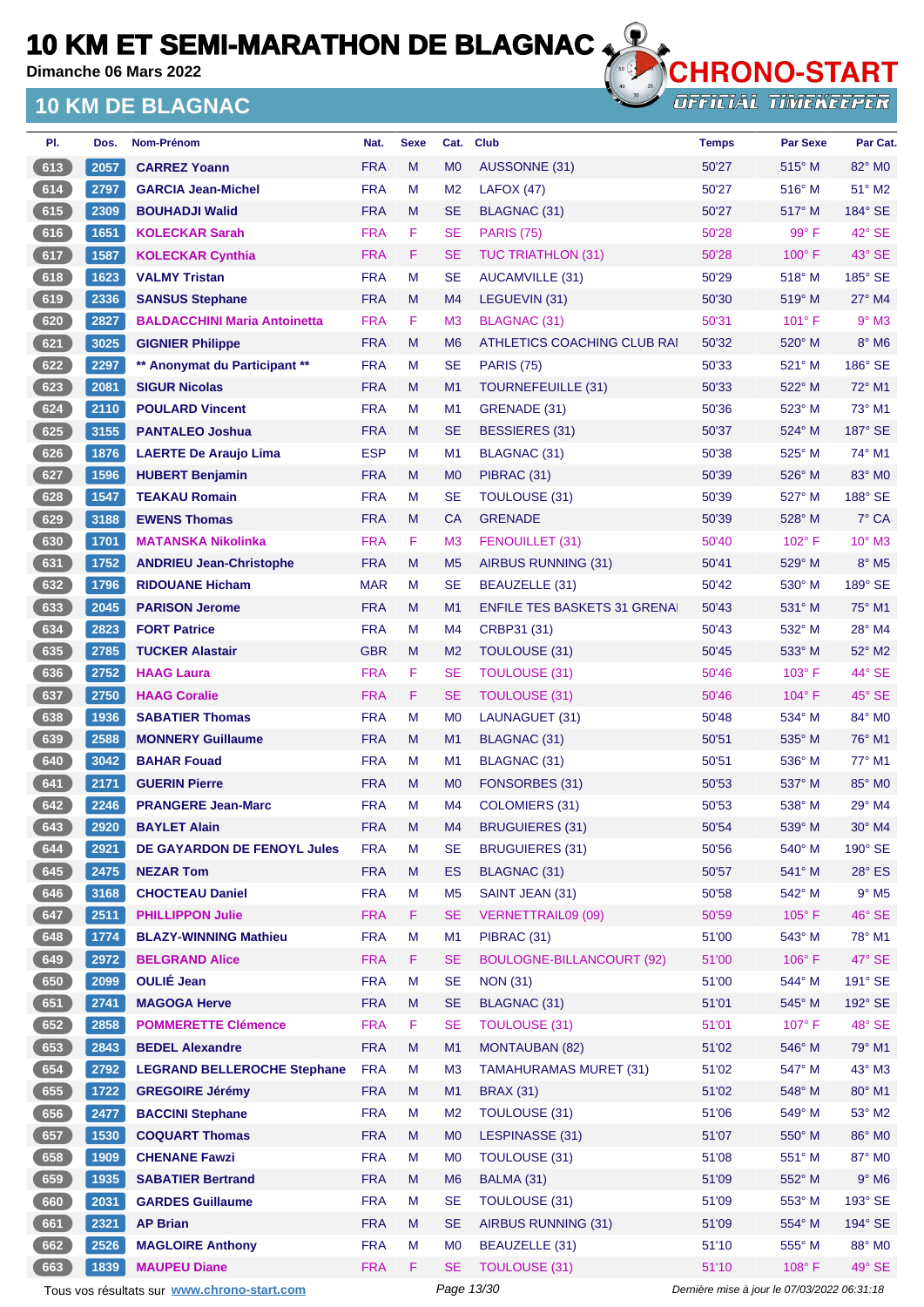**Dimanche 06 Mars 2022**

## **10 KM DE BLAGNAC**



| PI.   | Dos. | Nom-Prénom                                  | Nat.       | <b>Sexe</b> | Cat.           | <b>Club</b>                         | <b>Temps</b>                                | <b>Par Sexe</b> | Par Cat.                    |
|-------|------|---------------------------------------------|------------|-------------|----------------|-------------------------------------|---------------------------------------------|-----------------|-----------------------------|
| 664   | 3115 | <b>GUEUGNEAU Julien</b>                     | <b>FRA</b> | M           | <b>SE</b>      | VERNET (31)                         | 51'12                                       | 556° M          | $195^\circ$ SE              |
| 665   | 2556 | <b>PICOY Pascal</b>                         | <b>FRA</b> | M           | M <sub>2</sub> | <b>BLAGNAC (31)</b>                 | 51'12                                       | 557° M          | 54° M2                      |
| 666   | 1772 | <b>MARTINEZ Line</b>                        | <b>FRA</b> | F.          | M <sub>2</sub> | <b>AIRBUS RUNNING - TOAC TRIATH</b> | 51'13                                       | 109°F           | $7^\circ$ M2                |
| 667   | 1804 | <b>CANDEIL Thierry</b>                      | <b>FRA</b> | M           | M <sub>5</sub> | SAINT CLAR DE RIVIERE (31)          | 51'14                                       | $558^\circ$ M   | $10^{\circ}$ M <sub>5</sub> |
| 668   | 2587 | <b>NOYEZ Corentin</b>                       | <b>FRA</b> | M           | <b>SE</b>      | <b>TOULOUSE (31)</b>                | 51'14                                       | 559° M          | 196° SE                     |
| 669   | 1857 | <b>ALZIEU Elodie</b>                        | <b>FRA</b> | F           | <b>SE</b>      | <b>BLAGNAC SC (31)</b>              | 51'15                                       | $110^{\circ}$ F | $50^\circ$ SE               |
| 670   | 1837 | <b>FRAGA DE OLIVEIRA Stéphanie</b>          | <b>FRA</b> | F           | M1             | PORTET ATHLETIC CLUB (31)           | 51'15                                       | $111^\circ F$   | 13° M1                      |
| $671$ | 2464 | <b>RAYNAUD Stephane</b>                     | <b>FRA</b> | М           | M4             | AIGREFEUILLE (31)                   | 51'19                                       | $560^\circ$ M   | 31° M4                      |
| 672   | 3098 | <b>CHOULIARAS Georgios</b>                  | <b>FRA</b> | M           | M <sub>2</sub> | <b>CORNEBARRIEU (31)</b>            | 51'20                                       | 561° M          | 55° M2                      |
| 673   | 1726 | <b>KLEIN Julian</b>                         | <b>FRA</b> | М           | <b>SE</b>      | <b>TOULOUSE (31)</b>                | 51'20                                       | 562° M          | 197° SE                     |
| 674   | 1863 | <b>NICOLAS Laure</b>                        | <b>FRA</b> | F.          | M <sub>3</sub> | S/L UNION CLUB ATHLETIQUE (31       | 51'21                                       | $112^{\circ}$ F | $11^{\circ}$ M3             |
| 675   | 1826 | <b>DA SILVA Didier</b>                      | <b>FRA</b> | М           | M4             | S/L UNION CLUB ATHLETIQUE (31       | 51'22                                       | $563^\circ$ M   | 32° M4                      |
| 676   | 2745 | <b>TAILLARD Céline</b>                      | <b>FRA</b> | F.          | <b>SE</b>      | <b>CRBP (82)</b>                    | 51'23                                       | $113^\circ$ F   | $51^\circ$ SE               |
| 677   | 3007 | <b>MORIN Axel</b>                           | <b>FRA</b> | M           | ES             | TOULOUSE (31)                       | 51'24                                       | 564° M          | $29^\circ$ ES               |
| 678   | 2150 | <b>BENECH Romaric</b>                       | <b>FRA</b> | M           | M1             | <b>BLAGNAC (31)</b>                 | 51'28                                       | 565° M          | 81° M1                      |
| 679   | 2661 | <b>CEAUX Emmanuel</b>                       | <b>FRA</b> | M           | <b>SE</b>      | TOULOUSE (31)                       | 51'29                                       | 566° M          | 198° SE                     |
| 680   | 2172 | <b>MOUGEL Gaetan</b>                        | <b>FRA</b> | M           | M1             | AURADE (32)                         | 51'30                                       | 567° M          | 82° M1                      |
| 681   | 2628 | <b>THIELTGEN Stephane</b>                   | <b>FRA</b> | М           | M <sub>3</sub> | <b>AIRBUS RUNNING (31)</b>          | 51'32                                       | 568° M          | 44° M3                      |
| 682   | 3035 | <b>BIGEYRE Nicolas</b>                      | <b>FRA</b> | M           | M1             | PORTET ATHLETIC CLUB (31)           | 51'33                                       | 569° M          | 83° M1                      |
| 683   | 2805 | <b>LECOSSIER Jean-François</b>              | <b>FRA</b> | М           | M4             | <b>COLOMIERS (31)</b>               | 51'35                                       | 570° M          | $33^\circ$ M4               |
| 684   | 1694 | <b>ROUZAUD Olivier</b>                      | <b>FRA</b> | M           | M <sub>3</sub> | <b>DAUX (31)</b>                    | 51'37                                       | 571° M          | 45° M3                      |
| 685   | 2627 | <b>CAMPOS Tassio</b>                        | <b>FRA</b> | М           | M <sub>0</sub> | <b>TOULOUSE (31)</b>                | 51'40                                       | 572° M          | 89° M0                      |
| 686   | 2228 | <b>GIRAUD Albin</b>                         | <b>FRA</b> | M           | M <sub>2</sub> | <b>COURIR A SEILH (31)</b>          | 51'43                                       | $573^\circ$ M   | 56° M2                      |
| 687   | 2227 | <b>GIRAUD Arsene</b>                        | <b>FRA</b> | М           | <b>CA</b>      | <b>COURIR A SEILH (31)</b>          | 51'43                                       | 574° M          | 8° CA                       |
| 688   | 1631 | <b>DELGOULET Maud</b>                       | <b>FRA</b> | F.          | <b>SE</b>      | <b>TOULOUSE TRIATHLON (31)</b>      | 51'44                                       | $114^{\circ}$ F | 52° SE                      |
| 689   | 3178 | <b>RODRIGUEZ Estelle</b>                    | <b>FRA</b> | F           | <b>SE</b>      | <b>MONTECH</b>                      | 51'45                                       | $115^{\circ}$ F | 53° SE                      |
| 690   | 2105 | <b>BENECH Julien</b>                        | <b>FRA</b> | M           | M1             | <b>BLAGNAC (31)</b>                 | 51'46                                       | 575° M          | 84° M1                      |
| 691   | 1628 | <b>PIANEZZE Joris</b>                       | <b>FRA</b> | М           | M <sub>0</sub> | LAUZERVILLE (31)                    | 51'47                                       | $576^\circ$ M   | $90^\circ$ M <sub>0</sub>   |
| 692   | 3201 | <b>SOTTER Pierre</b>                        | <b>FRA</b> | M           | <b>SE</b>      | TOULOUSE (31)                       | 51'49                                       | 577° M          | 199° SE                     |
| 693   | 2152 | <b>ORTEGA Fabrice</b>                       | <b>FRA</b> | М           | M4             | <b>BLAGNAC (31)</b>                 | 51'49                                       | $578^\circ$ M   | $34^\circ$ M4               |
| 694   | 2791 | <b>ROUMAT Michel</b>                        | <b>FRA</b> | M           | M4             | S/L ASPTT AGEN (47)                 | 51'50                                       | $579^\circ$ M   | 35° M4                      |
| 695   | 2760 | <b>LAURENS Alain</b>                        | <b>FRA</b> | М           | M4             | MONDONVILLE (31)                    | 51'51                                       | 580° M          | 36° M4                      |
| 696   | 2490 | <b>DEACAL Francisco</b>                     | <b>FRA</b> | M           | M3             | <b>SEILH (31)</b>                   | 51'51                                       | 581° M          | 46° M3                      |
| 697   | 1782 | <b>BERGUGNAT Laurence</b>                   | <b>FRA</b> | F           | M <sub>0</sub> | <b>BLAGNAC SC (31)</b>              | 51'52                                       | $116^\circ$ F   | $21^\circ$ MO               |
| 698   | 1779 | <b>D'ARCO Julien</b>                        | <b>FRA</b> | M           | <b>SE</b>      | LISLE JOURDAIN TRIATHLON (32)       | 51'52                                       | 582° M          | 200° SE                     |
| 699   | 1618 | <b>DESOUZA Trevor</b>                       | <b>POR</b> | M           | <b>SE</b>      | TOULOUSE (31)                       | 51'52                                       | 583° M          | 201° SE                     |
| 700   | 3012 | <b>BOISSY Maxime</b>                        | <b>FRA</b> | Μ           | M1             | BUZET-SUR-TARN (31)                 | 51'53                                       | 584° M          | 85° M1                      |
| 701   | 1522 | <b>LETO Thierry</b>                         | <b>FRA</b> | M           | M4             | <b>TOULOUSE (31)</b>                | 51'54                                       | 585° M          | 37° M4                      |
| 702   | 3087 | <b>DHOTE Philippe</b>                       | <b>FRA</b> | M           | M4             | <b>BLAGNAC (31)</b>                 | 51'56                                       | 586° M          | 38° M4                      |
| $703$ | 2109 | <b>FLAK David</b>                           | <b>FRA</b> | M           | M <sub>0</sub> | <b>ENFILE TES BASKETS 31 GRENAI</b> | 51'57                                       | 587° M          | 91° MO                      |
| 704   | 2049 | <b>CAYRE Jean Claude</b>                    | <b>FRA</b> | M           | M <sub>3</sub> | <b>ENFILE TES BASKETS 31 GRENAL</b> | 51'57                                       | 588° M          | $47^\circ$ M3               |
| $705$ | 2835 | <b>MATHIEU Barthélémy</b>                   | <b>FRA</b> | M           | <b>SE</b>      | <b>TOULOUSE (31)</b>                | 51'58                                       | 589° M          | 202° SE                     |
| 706   | 2965 | <b>BOUE Maxime</b>                          | <b>FRA</b> | M           | M <sub>0</sub> | <b>ENFILE TES BASKETS 31 GRENAL</b> | 51'58                                       | 590° M          | 92° MO                      |
| 707   | 2957 | <b>LAPLACE René</b>                         | <b>FRA</b> | M           | M <sub>6</sub> | S/L AIX ATHLE PROVENCE (13)         | 51'59                                       | 591° M          | $10^{\circ}$ M <sub>6</sub> |
| 708   | 3147 | <b>BRUN Aurore</b>                          | <b>FRA</b> | F           | <b>SE</b>      | CAHORS A (31)                       | 51'59                                       | $117^\circ$ F   | 54° SE                      |
| $709$ | 1867 | <b>GARCIA Aline</b>                         | <b>FRA</b> | F           | M <sub>0</sub> | <b>CORNEBARRIEU (31)</b>            | 52'02                                       | 118° F          | 22° MO                      |
| [710] | 3164 | <b>NOGUES HAJSAN Laurene</b>                | <b>FRA</b> | F.          | <b>SE</b>      | <b>SEILH (31)</b>                   | 52'03                                       | 119°F           | $55^\circ$ SE               |
| $711$ | 1884 | <b>D'AGOSTINO Romain</b>                    | <b>FRA</b> | М           | M <sub>0</sub> | <b>TOULOUSE (31)</b>                | 52'03                                       | 592° M          | 93° MO                      |
| (712) | 2387 | <b>ESCALAS Christian</b>                    | <b>FRA</b> | M           | M4             | AC AUCH (31)                        | 52'04                                       | 593° M          | 39° M4                      |
| $713$ | 3036 | <b>LEFEVRE Martine</b>                      | <b>FRA</b> | F           | M4             | MURET AC (31)                       | 52'07                                       | $120^\circ$ F   | $3°$ M4                     |
| 714   | 2676 | <b>BILOTTA Jean François</b>                | <b>FRA</b> | M           | M <sub>5</sub> | LAMASQUERE (31)                     | 52'07                                       | 594° M          | 11° M5                      |
|       |      | Tous vos résultats sur www.chrono-start.com |            |             | Page 14/30     |                                     | Dernière mise à jour le 07/03/2022 06:31:18 |                 |                             |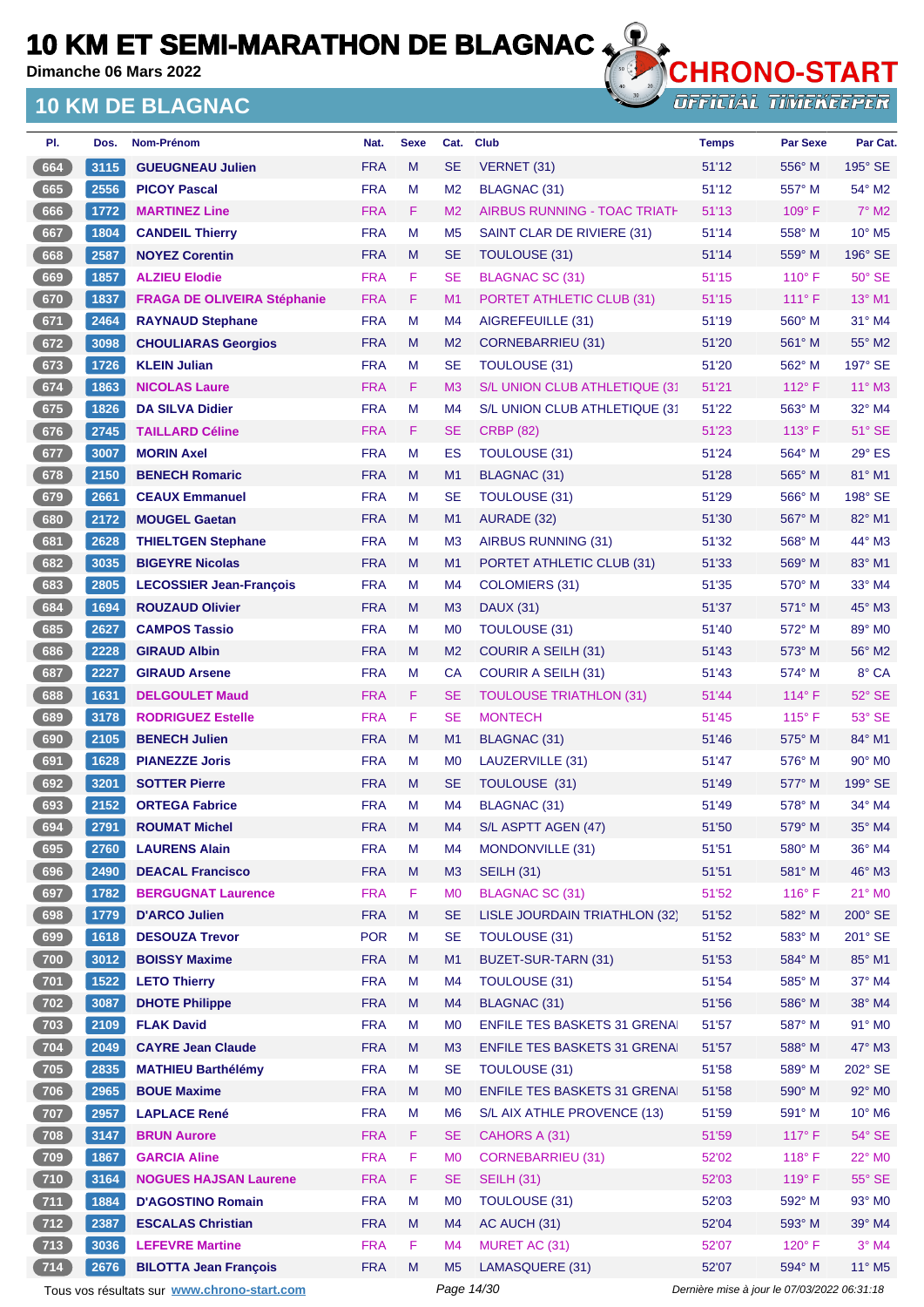**Dimanche 06 Mars 2022**

### **10 KM DE BLAGNAC**



**OFFICIAL TIMEKEEPER** 

| PI.          | Dos. | Nom-Prénom                  | Nat.       | <b>Sexe</b> | Cat.           | <b>Club</b>                       | <b>Temps</b> | <b>Par Sexe</b> | Par Cat.                    |
|--------------|------|-----------------------------|------------|-------------|----------------|-----------------------------------|--------------|-----------------|-----------------------------|
| 715          | 2320 | <b>TESSIER David</b>        | <b>FRA</b> | M           | <b>SE</b>      | $N/A$ (31)                        | 52'08        | 595° M          | 203° SE                     |
| 716          | 2323 | <b>GILLIOT Camille</b>      | <b>FRA</b> | F           | <b>SE</b>      | N/A (31)                          | 52'08        | $121^\circ$ F   | 56° SE                      |
| 717          | 2311 | <b>GARY Benoit</b>          | <b>FRA</b> | M           | M1             | <b>TOULOUSE TRIATHLON (31)</b>    | 52'09        | 596° M          | 86° M1                      |
| 718          | 2249 | <b>LE GLOANNEC Stéphane</b> | <b>FRA</b> | М           | M <sub>3</sub> | FRONTON (31)                      | 52'13        | 597° M          | 48° M3                      |
| $719$        | 3016 | <b>PAUCET Jacky</b>         | <b>FRA</b> | M           | M <sub>0</sub> | LUXEMBOURG (02)                   | 52'14        | 598° M          | $94^\circ$ M <sub>0</sub>   |
| $720$        | 2964 | <b>BERNAL Kevin</b>         | <b>FRA</b> | м           | <b>SE</b>      | MONDONVILLE (31)                  | 52'16        | 599° M          | 204° SE                     |
| 721          | 2739 | <b>CASOLA Clotilde</b>      | <b>FRA</b> | F.          | M <sub>1</sub> | <b>TOULOUSE (31)</b>              | 52'16        | $122^{\circ}$ F | $14^{\circ}$ M1             |
| $722$        | 2190 | <b>GUILLETAT Solène</b>     | <b>FRA</b> | F           | <b>SE</b>      | <b>RAMONVILLE SAINT AGNE (31)</b> | 52'17        | $123^\circ$ F   | 57° SE                      |
| 723          | 2137 | <b>BARBOTIN Erwan</b>       | <b>FRA</b> | M           | <b>SE</b>      | MARQUEFAVE (31)                   | 52'17        | $600^\circ$ M   | $205^\circ$ SE              |
| $724$        | 3192 | <b>IVETON Lionel</b>        | <b>FRA</b> | M           | M <sub>3</sub> | <b>RAMONVILLE</b>                 | 52'18        | $601^\circ$ M   | 49° M3                      |
| 725          | 2754 | <b>DELBARRE Elodie</b>      | <b>FRA</b> | F.          | <b>SE</b>      | TOULOUSE (31)                     | 52'19        | $124^{\circ}$ F | 58° SE                      |
| $726$        | 3149 | <b>BILLEY Chloe</b>         | <b>FRA</b> | F           | <b>SE</b>      | <b>TOULOUSE (31)</b>              | 52'19        | $125^\circ$ F   | 59° SE                      |
| $\sqrt{727}$ | 2317 | <b>DEJEAN Olivier</b>       | <b>FRA</b> | M           | M <sub>3</sub> | AUSSONNE (31)                     | 52'19        | 602° M          | $50^\circ$ M3               |
| $728$        | 1741 | <b>WEBER Emilien</b>        | <b>FRA</b> | M           | <b>SE</b>      | BEAUZELLE (31)                    | 52'20        | 603° M          | $206^\circ$ SE              |
| 729          | 2352 | <b>RICHARD Alain</b>        | <b>FRA</b> | M           | M <sub>5</sub> | TOULOUSE (31)                     | 52'22        | 604° M          | 12° M5                      |
| $730$        | 2545 | <b>GANNE Alain</b>          | <b>FRA</b> | M           | M <sub>6</sub> | <b>TOULOUSE (31)</b>              | 52'22        | $605^\circ$ M   | $11^{\circ}$ M <sub>6</sub> |
| 731          | 3148 | <b>VALENTIN Claire</b>      | <b>FRA</b> | F.          | <b>SE</b>      | <b>TOULOUSE (31)</b>              | 52'22        | $126^\circ$ F   | $60^\circ$ SE               |
| $732$        | 2717 | <b>BLAIGNAN Stephane</b>    | <b>FRA</b> | М           | M <sub>3</sub> | <b>US COLOMIERS (31)</b>          | 52'23        | $606^\circ$ M   | $51^\circ$ M3               |
| 733          | 2645 | <b>MAUREL Jean-Philippe</b> | <b>FRA</b> | M           | M4             | RAMONVILLE (31)                   | 52'24        | 607° M          | $40^\circ$ M4               |
| $734$        | 2065 | <b>BELLEVILLE Joanne</b>    | <b>FRA</b> | F           | <b>SE</b>      | <b>TOULOUSE (31)</b>              | 52'28        | $127^\circ$ F   | $61^\circ$ SE               |
| $735$        | 2067 | <b>BROS Sebastien</b>       | <b>FRA</b> | M           | M <sub>2</sub> | TOULOUSE (31)                     | 52'28        | 608° M          | 57° M2                      |
| $736$        | 2124 | <b>MIGLIORE Marion</b>      | <b>FRA</b> | F           | <b>SE</b>      | PLAISANCE DU TOUCH (31)           | 52'29        | $128^\circ$ F   | $62^\circ$ SE               |
| 737          | 2840 | <b>BERTIN Fanny</b>         | <b>FRA</b> | F           | M <sub>3</sub> | <b>MAISONS ALFORT (94)</b>        | 52'29        | $129^\circ$ F   | 12° M3                      |
| $738$        | 1962 | <b>MIGLIORE Joel</b>        | <b>FRA</b> | M           | M <sub>5</sub> | BLAGNAC (31)                      | 52'29        | $609°$ M        | $13^\circ$ M <sub>5</sub>   |
| 739          | 3124 | <b>LABOURROIRE Gilles</b>   | <b>FRA</b> | M           | M <sub>6</sub> | SATUC (31)                        | 52'31        | $610^\circ$ M   | 12° M6                      |
| $740$        | 2704 | <b>MAMPRIN Hugo</b>         | <b>FRA</b> | м           | <b>SE</b>      | <b>TOULOUSE (31)</b>              | 52'32        | $611^\circ$ M   | 207° SE                     |
| 741          | 3046 | <b>PELOUSE Régis</b>        | <b>FRA</b> | M           | M1             | LA SALVETAT-SAINT-GILLES (31)     | 52'32        | $612^\circ$ M   | $87^\circ$ M1               |
| $742$        | 2014 | <b>WOODHOUSE Gerard</b>     | <b>IRL</b> | м           | M <sub>5</sub> | MARQUEFAVE (31)                   | 52'32        | 613° M          | $14^{\circ}$ M <sub>5</sub> |
| $743$        | 1904 | <b>LIN Amandine</b>         | <b>FRA</b> | F.          | <b>SE</b>      | TOULOUSE (31)                     | 52'33        | $130^\circ$ F   | 63° SE                      |
| $744$        | 2480 | <b>LAGARDERE Yoann</b>      | <b>FRA</b> | м           | M <sub>0</sub> | <b>TOULOUSE (31)</b>              | 52'33        | $614^\circ$ M   | $95^\circ$ MO               |
| 745          | 2657 | <b>BRUEL Aurélien</b>       | <b>FRA</b> | М           | <b>SE</b>      | BLAGNAC (31)                      | 52'34        | $615^\circ$ M   | 208° SE                     |
| $746$        | 2837 | <b>BIGOT Julien</b>         | <b>FRA</b> | M           | <b>SE</b>      | TOULOUSE (31)                     | 52'35        | 616° M          | 209° SE                     |
| $747$        | 2479 | <b>LUGUERN Adrien</b>       | <b>FRA</b> | M           | <b>SE</b>      | <b>TOULOUSE (31)</b>              | 52'35        | 617° M          | 210° SE                     |
| $748$        | 2663 | <b>PAGÈS Marlène</b>        | <b>FRA</b> | F           | M1             | <b>TOULOUSE (31)</b>              | 52'38        | 131° F          | 15° M1                      |
| 749          | 2345 | <b>VERONNEAU Delphine</b>   | <b>FRA</b> | F           | M <sub>0</sub> | <b>BLAGNAC SC (31)</b>            | 52'38        | 132° F          | 23° M0                      |
| $750$        | 2529 | <b>BALLET Céline</b>        | <b>FRA</b> | F           | M <sub>0</sub> | BUZET-SUR-TARN (31)               | 52'39        | 133° F          | $24^{\circ}$ MO             |
| 751          | 2041 | <b>CALLEWAERT Emilie</b>    | <b>FRA</b> | F           | M <sub>1</sub> | <b>VIVIERS LES MONTAGNES (81)</b> | 52'40        | 134° F          | 16° M1                      |
| $752$        | 1642 | <b>GISQUET Gaétan</b>       | <b>FRA</b> | M           | M1             | <b>LE GRES (31)</b>               | 52'45        | 618° M          | 88° M1                      |
| $753$        | 1832 | <b>COTTEREAU Christine</b>  | <b>FRA</b> | F           | M4             | ATHLETIC CLUB SAINT AFFRICAII     | 52'47        | 135°F           | $4^\circ$ M4                |
| $754$        | 2946 | <b>GREBORIO Patrick</b>     | <b>FRA</b> | M           | M <sub>6</sub> | COLOMIERS (31)                    | 52'48        | 619° M          | 13° M6                      |
| 755          | 2372 | <b>CISSE Mamadou</b>        | <b>FRA</b> | M           | M <sub>5</sub> | BLAGNAC (31)                      | 52'51        | 620° M          | $15^{\circ}$ M5             |
| $756$        | 2424 | <b>ANTIQUI Yazid</b>        | <b>FRA</b> | M           | <b>SE</b>      | TOULOUSE (31)                     | 52'52        | 621° M          | 211° SE                     |
| 757          | 2422 | <b>LECHEVALIER Sarah</b>    | <b>FRA</b> | F.          | <b>SE</b>      | TOULOUSE (31)                     | 52'52        | 136°F           | 64° SE                      |
| $758$        | 3067 | <b>VERZIER Emeric</b>       | <b>FRA</b> | M           | <b>SE</b>      | SAINT MICHEL DE LANES (11)        | 52'53        | $622^\circ$ M   | 212° SE                     |
| 759          | 2828 | <b>BOUTHÉ Kévin</b>         | <b>FRA</b> | M           | M1             | MIREMONT (31)                     | 52'54        | 623° M          | 89° M1                      |
| $760$        | 3093 | <b>PESHEUX Hervé</b>        | <b>FRA</b> | M           | M <sub>4</sub> | <b>BLAGNAC (31)</b>               | 52'55        | 624° M          | 41° M4                      |
| 761          | 2871 | <b>BOUCARI Maddy</b>        | <b>FRA</b> | F           | M <sub>3</sub> | PORTET ATHLETIC CLUB (31)         | 52'56        | 137° F          | $13^\circ$ M3               |
| $762$        | 2656 | <b>HEINRICH Nathalie</b>    | <b>FRA</b> | F           | M <sub>2</sub> | <b>AVENIR AIRE SUR ADOUR (32)</b> | 52'56        | 138° F          | $8^\circ$ M2                |
| 763          | 2337 | <b>CLIQUE Christian</b>     | <b>FRA</b> | M           | M3             | BEAUZELLE (31)                    | 52'56        | 625° M          | $52^\circ$ M3               |
| $764$        | 1666 | <b>LE BRAS Lise</b>         | <b>FRA</b> | F           | M <sub>0</sub> | <b>TOULOUSE (31)</b>              | 52'56        | 139° F          | $25^\circ$ MO               |
| 765          | 2580 | <b>RELIQUET Hervé</b>       | <b>FRA</b> | M           | M <sub>5</sub> | <b>BPBO ESCALQUENS (31)</b>       | 52'57        | 626° M          | 16° M5                      |

Tous vos résultats sur **[www.chrono-start.com](https://www.chrono-start.com/)** Page 15/30 Dernière mise à jour le 07/03/2022 06:31:18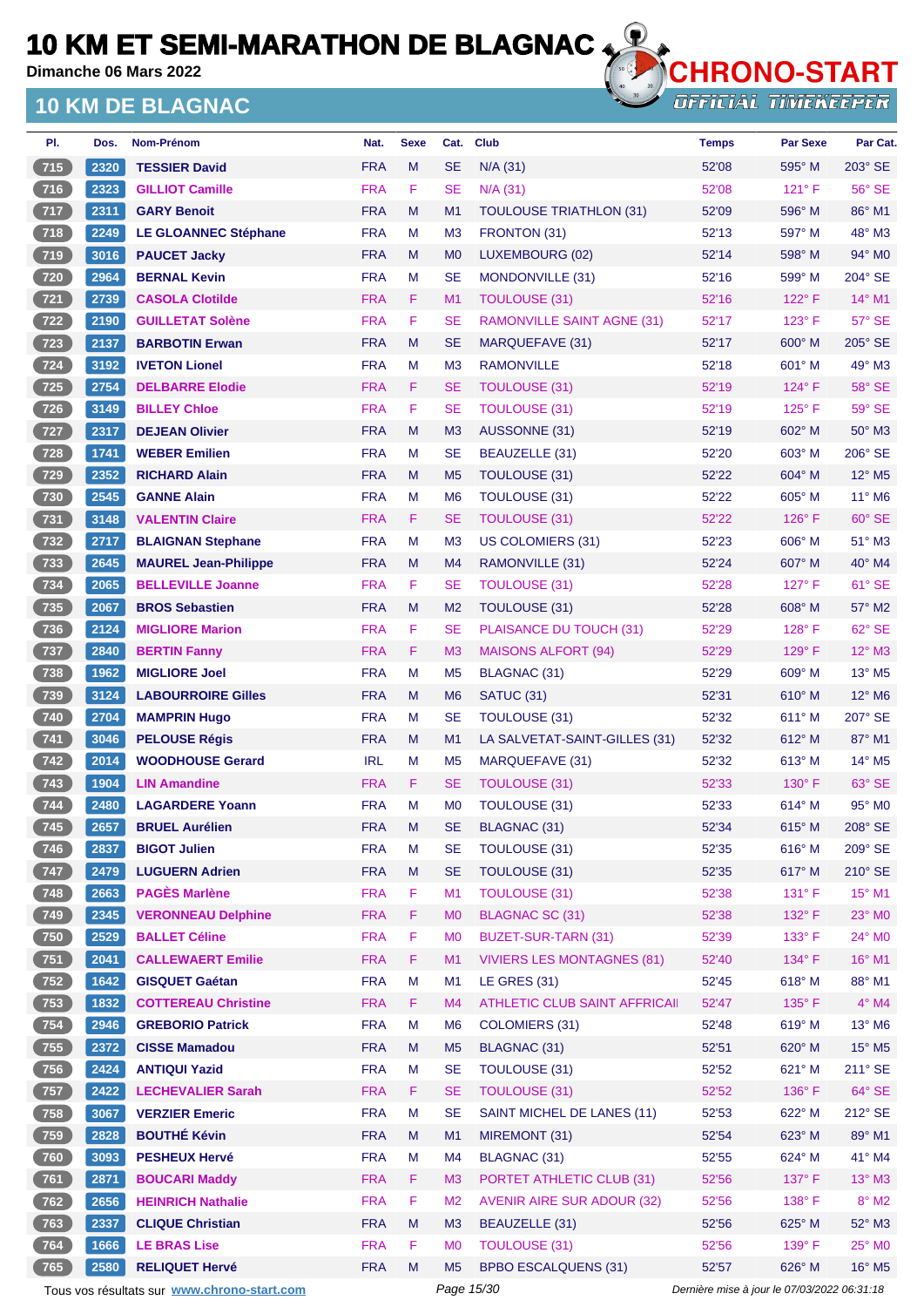**Dimanche 06 Mars 2022**

### **10 KM DE BLAGNAC**



**OFFICIAL TIMEKEEPER** 

| PI.          | Dos. | <b>Nom-Prénom</b>              | Nat.       | <b>Sexe</b> | Cat.           | Club                                 | <b>Temps</b> | <b>Par Sexe</b> | Par Cat.                    |
|--------------|------|--------------------------------|------------|-------------|----------------|--------------------------------------|--------------|-----------------|-----------------------------|
| 766          | 2192 | <b>MONTE Jerome</b>            | <b>FRA</b> | M           | M <sub>3</sub> | <b>TOULOUSE (31)</b>                 | 53'00        | 627° M          | $53^\circ$ M3               |
| $767$        | 3106 | <b>MOREAU Eric</b>             | <b>FRA</b> | М           | M4             | VENERQUE (31)                        | 53'00        | 628° M          | $42^{\circ}$ M4             |
| 768          | 2933 | <b>LEBAILLY Elise</b>          | <b>FRA</b> | F.          | <b>SE</b>      | <b>TUC TRIATHLON (31)</b>            | 53'01        | $140^\circ$ F   | 65° SE                      |
| 769          | 2879 | <b>LEC'HVIEN Marie</b>         | <b>FRA</b> | F           | ES             | <b>TOULOUSE (31)</b>                 | 53'01        | $141^\circ$ F   | $6^{\circ}$ ES              |
| 770          | 2326 | <b>FRANCOIS Franck</b>         | <b>FRA</b> | M           | M <sub>3</sub> | TOULOUSE (31)                        | 53'01        | $629^\circ$ M   | $54^\circ$ M3               |
| $771$        | 2892 | RANDRIANARIMANANA Laetitia     | <b>FRA</b> | F           | <b>SE</b>      | <b>TUC TRIATHLON (31)</b>            | 53'01        | 142° F          | 66° SE                      |
| $\sqrt{772}$ | 2433 | <b>EL HAYANI Soheil</b>        | <b>FRA</b> | M           | <b>SE</b>      | TOULOUSE (31)                        | 53'02        | 630° M          | $213^\circ$ SE              |
| $773$        | 2530 | <b>BOULFRAD Ali</b>            | <b>FRA</b> | М           | M <sub>5</sub> | <b>BLAGNAC (31)</b>                  | 53'03        | 631° M          | $17^\circ$ M <sub>5</sub>   |
| $774$        | 2905 | <b>LEC'HVIEN Marine</b>        | <b>FRA</b> | F           | <b>SE</b>      | TOULOUSE (31)                        | 53'04        | $143^\circ$ F   | 67° SE                      |
| $775$        | 2948 | <b>DELUGRÉ Sarah</b>           | <b>FRA</b> | F           | <b>SE</b>      | <b>TOULOUSE (31)</b>                 | 53'04        | $144^{\circ}$ F | 68° SE                      |
| 776          | 2672 | <b>BERTHIER Maxime</b>         | <b>FRA</b> | M           | <b>SE</b>      | CAF TOULOUSE (31)                    | 53'05        | $632^\circ$ M   | $214^\circ$ SE              |
| $777$        | 2953 | <b>ROGUE Clément</b>           | <b>FRA</b> | М           | M <sub>0</sub> | <b>ST-LYS (31)</b>                   | 53'07        | $633^\circ$ M   | 96° M <sub>0</sub>          |
| 778          | 2253 | <b>CHOLET Matthieu</b>         | <b>FRA</b> | M           | M <sub>1</sub> | TERRE DE BANCALIE (81)               | 53'07        | $634^\circ$ M   | $90^\circ$ M1               |
| $779$        | 2869 | <b>CUSSAT-BLANC Sylvain</b>    | <b>FRA</b> | M           | M <sub>0</sub> | BEAUZELLE (31)                       | 53'07        | 635° M          | 97° M0                      |
| 780          | 2252 | <b>MESSINA Florian</b>         | <b>FRA</b> | M           | <b>SE</b>      | FONSORBES (31)                       | 53'07        | 636° M          | $215^\circ$ SE              |
| $781$        | 2669 | <b>MESPOULET Florian</b>       | <b>FRA</b> | M           | M <sub>0</sub> | VERNET (31)                          | 53'09        | 637° M          | 98° M <sub>0</sub>          |
| 782          | 3072 | <b>AVERSO Clara</b>            | <b>FRA</b> | F           | <b>SE</b>      | <b>BLAGNAC SC (31)</b>               | 53'10        | $145^\circ$ F   | 69° SE                      |
| $783$        | 2983 | ** Anonymat du Participant **  | <b>FRA</b> | F           | <b>SE</b>      | SEYSSES (31)                         | 53'11        | $146^\circ$ F   | $70^\circ$ SE               |
| 784          | 1738 | <b>DELAUNE Alexandra</b>       | <b>FRA</b> | F           | <b>SE</b>      | <b>BLAGNAC SC (31)</b>               | 53'13        | 147°F           | 71° SE                      |
| 785          | 1715 | <b>LEMONNIER Nicolas</b>       | <b>FRA</b> | M           | M <sub>2</sub> | <b>MONTAUBAN (82)</b>                | 53'14        | $638^\circ$ M   | 58° M2                      |
| $786$        | 1661 | <b>ASTIÉ Jordan</b>            | <b>FRA</b> | M           | <b>SE</b>      | BALMA (31)                           | 53'14        | 639° M          | 216° SE                     |
| $787$        | 2255 | <b>MIGNON Herve</b>            | <b>FRA</b> | М           | M <sub>6</sub> | <b>TOULOUSE (31)</b>                 | 53'14        | $640^\circ$ M   | $14^{\circ}$ M <sub>6</sub> |
| $788$        | 3195 | <b>BRAUD Pascal</b>            | <b>FRA</b> | M           | M <sub>5</sub> | <b>BLAGNAC</b>                       | 53'14        | $641^\circ$ M   | $18^\circ$ M <sub>5</sub>   |
| 789          | 1945 | <b>FERRIER Laura</b>           | <b>FRA</b> | F           | <b>SE</b>      | <b>TOULOUSE (31)</b>                 | 53'15        | $148^\circ$ F   | $72^\circ$ SE               |
| 790          | 1851 | <b>SALDUMBIDE Iban</b>         | <b>FRA</b> | M           | ES             | TOULOUSE (31)                        | 53'16        | 642° M          | $30^\circ$ ES               |
| $791$        | 1850 | <b>RUSNARCZYK Dominika</b>     | <b>FRA</b> | F           | ES             | <b>TOULOUSE (31)</b>                 | 53'16        | $149^\circ$ F   | $7^\circ$ ES                |
| $792$        | 2523 | <b>AURAND Solene</b>           | <b>FRA</b> | F.          | <b>SE</b>      | <b>SAINT ORENS DE GAMEVILLE (31)</b> | 53'17        | $150^\circ$ F   | 73° SE                      |
| $793$        | 3009 | <b>OROZCO Cristian</b>         | <b>FRA</b> | М           | <b>SE</b>      | TOULOUSE (31)                        | 53'20        | $643^\circ$ M   | 217° SE                     |
| 794          | 2008 | <b>FOUJOLS Olivier</b>         | <b>FRA</b> | M           | M3             | S/L UNION CLUB ATHLETIQUE (3'        | 53'21        | 644° M          | 55° M3                      |
| $795$        | 2626 | <b>MAGNABAL Grégory</b>        | <b>FRA</b> | M           | M <sub>0</sub> | <b>FITOU (11)</b>                    | 53'21        | 645° M          | $99^\circ$ M <sub>0</sub>   |
| (796)        | 3040 | <b>CHAMPAGNE Gaston</b>        | <b>FRA</b> | м           | <b>ES</b>      | <b>PARIS (75)</b>                    | 53'21        | 646° M          | 31° ES                      |
| (797)        | 3189 | <b>SIRET Maxime</b>            | <b>FRA</b> | M           | SE             | <b>TOULOUSE</b>                      | 53'25        | 647° M          | 218° SE                     |
| $798$        | 2094 | <b>BARONI David</b>            | <b>FRA</b> | M           | M4             | <b>COLOMIERS (31)</b>                | 53'26        | 648° M          | 43° M4                      |
| $799$        | 3050 | <b>GRARDEL Alexis</b>          | <b>FRA</b> | M           | <b>SE</b>      | <b>TOULOUSE (31)</b>                 | 53'28        | 649° M          | 219° SE                     |
| 800          | 3076 | <b>CREPY Victoire</b>          | <b>FRA</b> | F           | M <sub>0</sub> | <b>TOULOUSE (31)</b>                 | 53'28        | $151^\circ$ F   | $26^{\circ}$ MO             |
| 801          | 2185 | <b>SCHMITT Raphael</b>         | <b>FRA</b> | M           | <b>CA</b>      | AIRBUS RUNNING (31)                  | 53'29        | 650° M          | $9°$ CA                     |
| 802          | 2831 | <b>MARSALET Guillaume</b>      | <b>FRA</b> | M           | <b>SE</b>      | BLAGNAC (31)                         | 53'30        | 651° M          | 220° SE                     |
| 803          | 3099 | <b>THIERSDEBAR Jean-Claude</b> | <b>FRA</b> | M           | M <sub>5</sub> | <b>TOURNEFEUILLE (31)</b>            | 53'31        | 652° M          | $19^\circ$ M <sub>5</sub>   |
| 804          | 1602 | <b>RODRIGUEZ Xavier</b>        | <b>FRA</b> | M           | M1             | <b>CLUB CANIN DU FRONTONNAIS (</b>   | 53'31        | 653° M          | 91° M1                      |
| 805          | 2474 | <b>PAPER Pascal</b>            | <b>FRA</b> | M           | M <sub>5</sub> | AIRBUS RUNNING SOCIETY (31)          | 53'32        | 654° M          | $20^\circ$ M <sub>5</sub>   |
| 806          | 2068 | <b>MURAT Sylvain</b>           | <b>FRA</b> | M           | M <sub>1</sub> | TOULOUSE (31)                        | 53'33        | 655° M          | 92° M1                      |
| 807          | 2822 | <b>BIJOU Camille</b>           | <b>FRA</b> | F.          | <b>SE</b>      | BLAGNAC (31)                         | 53'33        | $152^{\circ}$ F | 74° SE                      |
| 808          | 1659 | <b>ROBIN Thierry</b>           | <b>FRA</b> | M           | M <sub>2</sub> | <b>TOURNEFEUILLE (31)</b>            | 53'34        | 656° M          | 59° M2                      |
| 809          | 1879 | <b>SAVIN Guillaume</b>         | <b>FRA</b> | M           | M <sub>5</sub> | TEAM DAVID GOSSE (31)                | 53'36        | 657° M          | $21^{\circ}$ M <sub>5</sub> |
| 810          | 2013 | <b>KIRIGHIN Estelle</b>        | <b>FRA</b> | F           | <b>SE</b>      | <b>TOULOUSE (31)</b>                 | 53'36        | 153° F          | 75° SE                      |
| 811          | 2458 | <b>SCHIRO Patrick</b>          | <b>FRA</b> | M           | M <sub>5</sub> | LONGAGES (31)                        | 53'40        | 658° M          | $22^{\circ}$ M <sub>5</sub> |
| 812          | 2989 | <b>DOSSO Emile</b>             | <b>FRA</b> | M           | ES             | AS ISAE-SUPAERO (31)                 | 53'41        | 659° M          | $32^\circ$ ES               |
| $813$        | 2703 | <b>POILBLAN Nicolas</b>        | <b>FRA</b> | M           | M1             | TENNIS CLUB LAGARDELLE (31)          | 53'42        | 660° M          | 93° M1                      |
| 814          | 1757 | <b>AJAS Thierry</b>            | <b>FRA</b> | M           | M <sub>3</sub> | <b>BLAGNAC (31)</b>                  | 53'43        | 661° M          | $56^\circ$ M3               |
| 815          | 3028 | <b>PER Benjamin</b>            | <b>FRA</b> | M           | M1             | <b>BPOC SPORTS (31)</b>              | 53'43        | 662° M          | 94° M1                      |
| 816          | 3089 | <b>PLACE Gilles</b>            | <b>FRA</b> | M           | M <sub>3</sub> | GFRENADE (31)                        | 53'44        | 663° M          | 57° M3                      |

Tous vos résultats sur **[www.chrono-start.com](https://www.chrono-start.com/)** Page 16/30 Page 16/30 Dernière mise à jour le 07/03/2022 06:31:18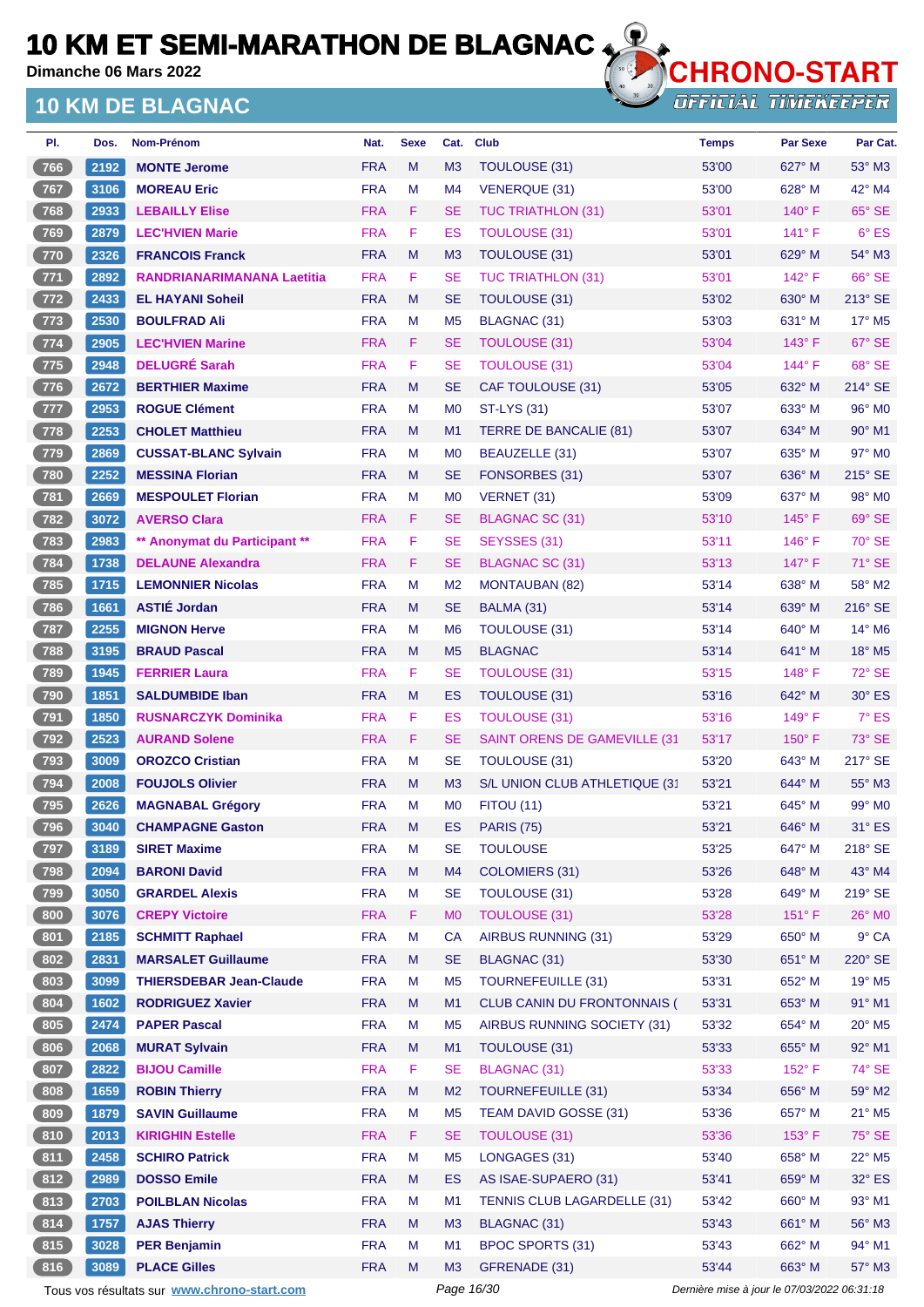**Dimanche 06 Mars 2022**

### **10 KM DE BLAGNAC**



| Dos. | <b>Nom-Prénom</b>                | Nat.       | <b>Sexe</b> | Cat.           | <b>Club</b>                       | <b>Temps</b> | <b>Par Sexe</b> | Par Cat.                    |
|------|----------------------------------|------------|-------------|----------------|-----------------------------------|--------------|-----------------|-----------------------------|
| 1614 | <b>SIKADDOUR Lucile</b>          | <b>FRA</b> | F           | M <sub>3</sub> | <b>SATUC (31)</b>                 | 53'44        | $154^\circ$ F   | $14^\circ$ M3               |
| 1734 | <b>CASSAGNE Virginie</b>         | <b>FRA</b> | F           | M <sub>0</sub> | <b>LARRA (31)</b>                 | 53'45        | $155^{\circ}$ F | $27^\circ$ MO               |
| 1733 | <b>LAHAYE Florent</b>            | <b>FRA</b> | M           | M1             | <b>LARRA (31)</b>                 | 53'45        | 664° M          | $95^\circ$ M1               |
| 2687 | <b>DELABARY Valentin</b>         | <b>FRA</b> | м           | SE             | TOULOUSE (31)                     | 53'46        | $665^\circ$ M   | 221° SE                     |
| 2074 | <b>PELLEGATTA Jean-Louis</b>     | <b>FRA</b> | M           | M7             | US COLOMIERS (31)                 | 53'48        | $666^\circ$ M   | $3°$ M7                     |
| 1852 | <b>CAMUS Nicolas</b>             | <b>FRA</b> | м           | M <sub>3</sub> | <b>LARRA (31)</b>                 | 53'50        | $667^\circ$ M   | 58° M3                      |
| 3197 | <b>AVEROUS Steven</b>            | <b>FRA</b> | M           | <b>SE</b>      | <b>TOULOUSE</b>                   | 53'51        | $668^\circ$ M   | 222° SE                     |
| 2512 | <b>DORLEAC Michel</b>            | <b>FRA</b> | м           | M4             | <b>TOULOUSE (31)</b>              | 53'51        | $669^\circ$ M   | 44° M4                      |
| 1800 | <b>PODDA Alice</b>               | <b>FRA</b> | F.          | <b>SE</b>      | <b>BLAGNAC (31)</b>               | 53'52        | $156^\circ$ F   | 76° SE                      |
| 1923 | <b>TABARIES Pauline</b>          | <b>FRA</b> | F           | M <sub>0</sub> | <b>GAGNAC SUR GARONNE (31)</b>    | 53'53        | $157^\circ$ F   | $28^\circ$ MO               |
| 2363 | <b>GUGUEN Clémence</b>           | <b>FRA</b> | F.          | ES             | TOULOUSE (31)                     | 53'55        | 158°F           | 8° ES                       |
| 2611 | <b>JUSTIN Elisabeth</b>          | <b>FRA</b> | F           | SE             | <b>TOULOUSE (31)</b>              | 53'57        | $159^{\circ}$ F | 77° SE                      |
| 2649 | <b>MAYOUX Elise</b>              | <b>FRA</b> | F.          | M <sub>0</sub> | MONTBERON (31)                    | 53'57        | $160^\circ$ F   | 29° MO                      |
| 2157 | <b>LOIZEAU Nicolas</b>           | <b>FRA</b> | M           | M1             | <b>TOULOUSE (31)</b>              | 53'57        | $670^\circ$ M   | $96^\circ$ M1               |
| 3170 | <b>DUTEIL Severine</b>           | <b>FRA</b> | F.          | M1             | ST GERMAIN DES PRÉS               | 54'01        | $161^\circ$ F   | 17° M1                      |
| 1853 | <b>MAGNIER Thierry</b>           | <b>FRA</b> | M           | M <sub>3</sub> | AUSSONNE (31)                     | 54'04        | $671^\circ$ M   | $59^\circ$ M3               |
| 2079 | <b>DA ROCHA PINHAL Cecilia</b>   | <b>FRA</b> | F.          | <b>SE</b>      | <b>STADE TOULOUSAIN ATHLETISM</b> | 54'04        | $162^\circ$ F   | $78^\circ$ SE               |
| 3165 | <b>POINSAUT Lucie</b>            | <b>FRA</b> | F           | SE             | ASOM SPU (31)                     | 54'05        | $163^\circ$ F   | $79^\circ$ SE               |
| 1786 | <b>RAMANANTSOAVINA Sebastien</b> | <b>FRA</b> | M           | M1             | S/L ATHLE 632 JS CUGNALAISE A     | 54'05        | 672° M          | $97^\circ$ M1               |
| 3014 | <b>GENAY Amélie</b>              | <b>FRA</b> | F           | SE             | <b>TOULOUSE TRIATHLON (31)</b>    | 54'06        | $164^\circ$ F   | 80° SE                      |
| 2943 | <b>LACROIX Stéphanie</b>         | <b>FRA</b> | F.          | M1             | <b>BLAGNAC (31)</b>               | 54'06        | $165^{\circ}$ F | $18^{\circ}$ M1             |
| 2849 | <b>ENAULT Aymeric</b>            | <b>FRA</b> | M           | M <sub>1</sub> | BEAUZELLE (31)                    | 54'06        | 673° M          | 98° M1                      |
| 2607 | <b>IMBAULT Sebastien</b>         | <b>FRA</b> | M           | <b>SE</b>      | <b>BLAGNAC (31)</b>               | 54'07        | $674^\circ$ M   | $223^\circ$ SE              |
| 2459 | <b>BARILLI Cédric</b>            | <b>FRA</b> | м           | M <sub>0</sub> | SAINT ALBAN (31)                  | 54'07        | $675^\circ$ M   | $100^\circ$ MO              |
| 3157 | <b>COGET Mathieu</b>             | <b>FRA</b> | M           | <b>SE</b>      | <b>BUZET SUR TARN (31)</b>        | 54'07        | $676^\circ$ M   | $224^\circ$ SE              |
| 2508 | <b>BORDES Dorian</b>             | <b>FRA</b> | M           | <b>SE</b>      | <b>DIEUPENTALE (82)</b>           | 54'08        | 677° M          | 225° SE                     |
| 2058 | <b>PILLARD Fabien</b>            | <b>FRA</b> | M           | M <sub>3</sub> | TOULOUSE (31)                     | 54'10        | $678^\circ$ M   | $60^\circ$ M3               |
| 2063 | <b>LOUBET Clement</b>            | <b>FRA</b> | м           | M <sub>0</sub> | <b>TOULOUSE (31)</b>              | 54'13        | $679^\circ$ M   | 101° MO                     |
| 2776 | <b>DE MAUPEOU Martin</b>         | <b>FRA</b> | M           | <b>SE</b>      | TOULOUSE (31)                     | 54'13        | $680^\circ$ M   | $226^\circ$ SE              |
| 2751 | <b>TORRES Victor</b>             | <b>ESP</b> | M           | M1             | COLOMIERS (31)                    | 54'14        | $681^\circ$ M   | $99^\circ$ M1               |
| 2391 | <b>TALIEU Herve</b>              | <b>FRA</b> | M           | M6             | LES FOUS DU CANAL (31)            | 54'14        | 682° M          | $15^{\circ}$ M <sub>6</sub> |
| 2431 | <b>ANGLADE Gilles</b>            | <b>FRA</b> | M           | M4             | PORTET ATHLETIC CLUB (31)         | 54'15        | 683° M          | 45° M4                      |
| 1901 | <b>LIN Christelle</b>            | <b>FRA</b> | F           | M <sub>2</sub> | ATHLETIC CLUB SAINT AFFRICAII     | 54'17        | 166°F           | $9^\circ$ M2                |
| 3113 | <b>FONTENEAU Yann</b>            | <b>FRA</b> | M           | M1             | BLAGNAC (31)                      | 54'20        | 684° M          | 100° M1                     |
| 3114 | <b>PICHOU Cedric</b>             | <b>FRA</b> | M           | M <sub>2</sub> | <b>BLAGNAC (31)</b>               | 54'20        | 685° M          | 60° M2                      |
| 1537 | <b>GARROS Flora</b>              | <b>FRA</b> | F           | <b>SE</b>      | <b>BLAGNAC SC (31)</b>            | 54'21        | $167^\circ$ F   | 81° SE                      |
| 2302 | <b>DUPEYRE Damien</b>            | <b>FRA</b> | M           | M <sub>0</sub> | TOULOUSE (31)                     | 54'23        | 686° M          | 102° M0                     |
| 2355 | <b>DURIF Sarah</b>               | <b>FRA</b> | F           | <b>JU</b>      | <b>US COLOMIERS (31)</b>          | 54'25        | $168^\circ$ F   | $1^\circ$ JU                |
| 1795 | <b>LEMOINE Ronan</b>             | <b>FRA</b> | M           | M1             | <b>DREMILLAFAGE (31)</b>          | 54'25        | 687° M          | 101° M1                     |
| 2668 | <b>MERAL Charlotte</b>           | <b>FRA</b> | F.          | <b>ES</b>      | <b>SAINTE ANASTASIE (30)</b>      | 54'27        | $169^\circ$ F   | $9°$ ES                     |
| 2301 | <b>PIQUES Mickaël</b>            | <b>FRA</b> | M           | M <sub>0</sub> | SAINT-GAUZENS (81)                | 54'30        | 688° M          | 103° MO                     |
| 2204 | <b>PIQUES Nicolas</b>            | <b>FRA</b> | M           | M <sub>0</sub> | <b>NOE (31)</b>                   | 54'30        | 689° M          | 104° M0                     |
| 3064 | <b>WALLER Marc</b>               | <b>FRA</b> | M           | M <sub>0</sub> | AUREVILLE (31)                    | 54'30        | 690° M          | 105° MO                     |
| 2931 | <b>LABANDIBAR Jean-Joseph</b>    | <b>FRA</b> | M           | M <sub>3</sub> | <b>BAGNERES DE BIGORRE (65)</b>   | 54'32        | 691° M          | $61^\circ$ M3               |
| 2993 | <b>MARTY Didier</b>              | <b>FRA</b> | M           | M <sub>6</sub> | <b>TOULOUSE (31)</b>              | 54'35        | 692° M          | 16° M6                      |
| 3196 | <b>MASSARELLI Antoine</b>        | <b>FRA</b> | M           | <b>SE</b>      | <b>AUSSONNE</b>                   | 54'35        | 693° M          | 227° SE                     |
| 1987 | <b>DIXON Christelle</b>          | <b>FRA</b> | F.          | M <sub>2</sub> | <b>AIRBUS RUNNING (31)</b>        | 54'40        | $170^\circ$ F   | $10^{\circ}$ M2             |
| 1523 | <b>MORENO Léna</b>               | <b>FRA</b> | F           | <b>SE</b>      | <b>BLAGNAC (31)</b>               | 54'43        | $171^\circ$ F   | 82° SE                      |
| 2050 | <b>BACQUÉ Olivier</b>            | <b>FRA</b> | M           | M1             | <b>ROQUELAURE (32)</b>            | 54'44        | $694^\circ$ M   | 102° M1                     |
| 1908 | <b>PETIT Sophie</b>              | <b>FRA</b> | F           | <b>SE</b>      | <b>LISLE SUR TARN (81)</b>        | 54'47        | $172^\circ$ F   | 83° SE                      |
| 3051 | <b>PECH Hugo</b>                 | <b>FRA</b> | M           | <b>SE</b>      | <b>SENOUILLAC (81)</b>            | 54'49        | 695° M          | 228° SE                     |
|      |                                  |            |             |                |                                   |              |                 |                             |

Tous vos résultats sur **[www.chrono-start.com](https://www.chrono-start.com/)** Page 17/30 Page 17/30 Dernière mise à jour le 07/03/2022 06:31:18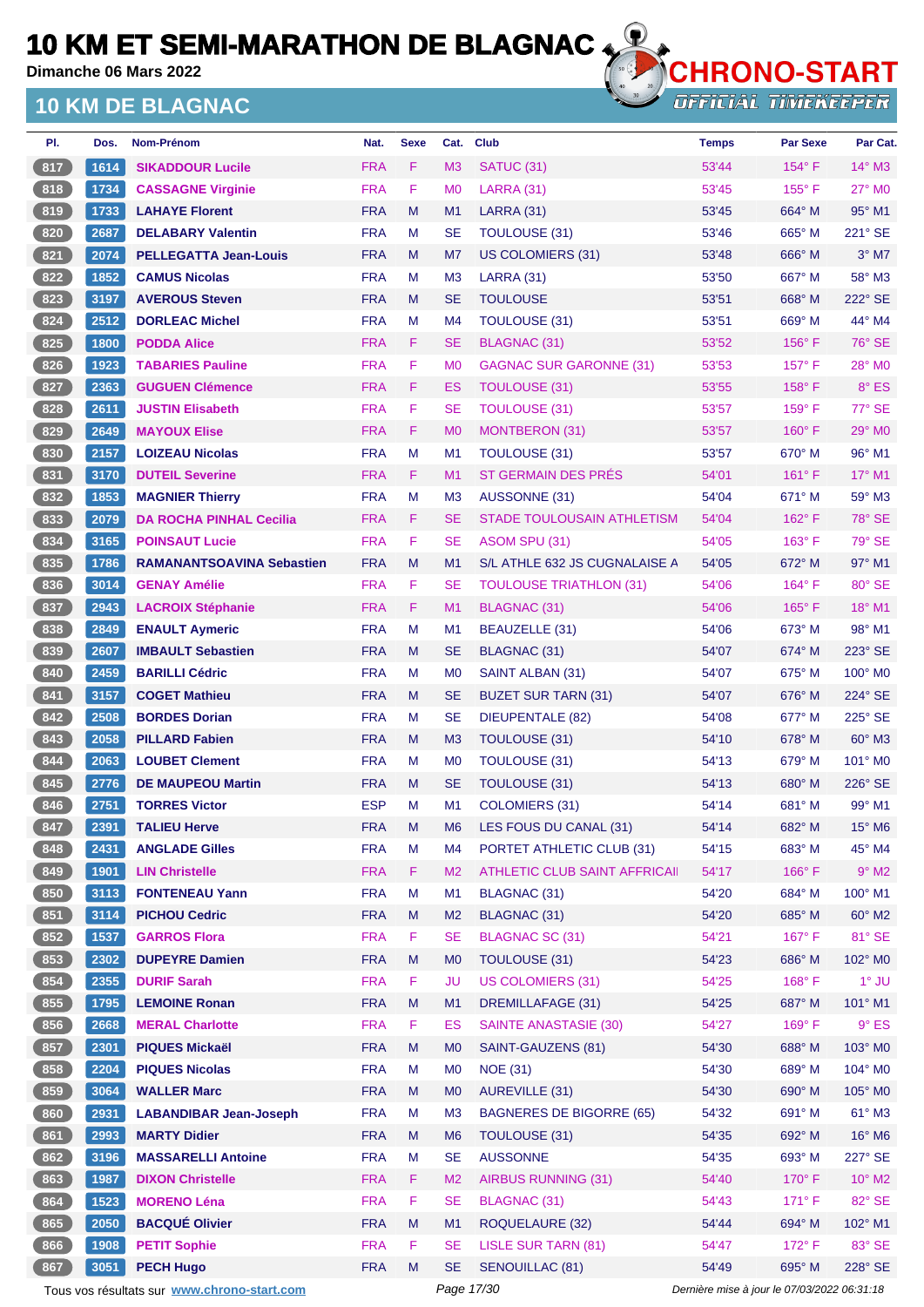**Dimanche 06 Mars 2022**

### **10 KM DE BLAGNAC**



**OFFICIAL TIMEKEEPER** 

| PI.               | Dos. | Nom-Prénom                 | Nat.       | <b>Sexe</b> | Cat.           | <b>Club</b>                       | <b>Temps</b> | <b>Par Sexe</b> | Par Cat.                  |
|-------------------|------|----------------------------|------------|-------------|----------------|-----------------------------------|--------------|-----------------|---------------------------|
| 868               | 3103 | <b>NAVES Julian</b>        | <b>FRA</b> | M           | M <sub>0</sub> | <b>BLAGNAC (31)</b>               | 54'49        | 696° M          | 106° MO                   |
| 869               | 1871 | <b>PLAN Jérôme</b>         | <b>FRA</b> | M           | M4             | BEAUZELLE (31)                    | 54'50        | 697° M          | $46^\circ$ M4             |
| 870               | 1996 | <b>LHEUREUX Jessica</b>    | <b>FRA</b> | F           | M <sub>0</sub> | CASTELNAU D ESTRETEFONDS (        | 54'50        | $173^\circ$ F   | 30° MO                    |
| 871               | 1847 | <b>BERTHET Jean-Luc</b>    | <b>FRA</b> | M           | M <sub>4</sub> | <b>TOURNEFEUILLE (31)</b>         | 54'51        | 698° M          | 47° M4                    |
| 872               | 1619 | <b>BENAYOUN Alexandre</b>  | <b>FRA</b> | M           | <b>SE</b>      | <b>BRIVE (19)</b>                 | 54'52        | 699° M          | 229° SE                   |
| 873               | 2147 | <b>CABUAY Jeffrey</b>      | PHI        | м           | M <sub>2</sub> | <b>BLAGNAC (31)</b>               | 54'52        | 700° M          | 61° M2                    |
| 874               | 2220 | <b>CHEVALLIER Ségolène</b> | <b>FRA</b> | F           | <b>SE</b>      | <b>TOULOUSE (31)</b>              | 54'52        | $174^\circ$ F   | 84° SE                    |
| 875               | 1905 | <b>LARUE Romain</b>        | <b>FRA</b> | M           | ES             | S/L UNION CLUB ATHLETIQUE (31     | 54'53        | 701° M          | 33° ES                    |
| 876               | 1588 | <b>VIGNOLLES Gilles</b>    | <b>FRA</b> | M           | M <sub>2</sub> | <b>MONTAUBAN (82)</b>             | 54'55        | 702° M          | 62° M2                    |
| 877               | 2631 | <b>CAMMAS Anne</b>         | <b>FRA</b> | F           | M1             | <b>TAMAHURAMAS MURET (31)</b>     | 54'55        | $175^\circ$ F   | 19° M1                    |
| 878               | 2569 | <b>FACERIAS Herve</b>      | <b>FRA</b> | M           | M <sub>3</sub> | BLAGNAC (31)                      | 54'56        | 703° M          | $62^\circ$ M3             |
| 879               | 1817 | <b>CAO Nathalie</b>        | <b>FRA</b> | F           | M <sub>3</sub> | <b>RRUNNING MONTAUBAN (31)</b>    | 54'56        | 176°F           | 15° M3                    |
| 880               | 2231 | <b>BILLIÈRES Eric</b>      | <b>FRA</b> | M           | M <sub>3</sub> | <b>BONREPOS SUR AUSSONNELLE</b>   | 54'58        | 704° M          | $63^\circ$ M3             |
| 881               | 2316 | <b>RIVIERE Cédric</b>      | <b>FRA</b> | M           | <b>SE</b>      | TOULOUSE (31)                     | 55'00        | 705° M          | 230° SE                   |
| 882               | 2089 | <b>SZOSTKA Celine</b>      | <b>FRA</b> | F           | M <sub>2</sub> | MURET AC (31)                     | 55'00        | $177^\circ$ F   | 11° M2                    |
| 883               | 2225 | <b>HELESBEUX Marc</b>      | <b>FRA</b> | M           | M4             | <b>CORNEBARRIEU (31)</b>          | 55'01        | 706° M          | 48° M4                    |
| 884               | 1869 | <b>RODIER Loïc</b>         | <b>FRA</b> | M           | M <sub>3</sub> | S/L ATHLE 632 JS CUGNALAISE A     | 55'02        | 707° M          | $64^\circ$ M3             |
| 885               | 1640 | <b>FERNANDEZ Aurelien</b>  | <b>FRA</b> | M           | M <sub>0</sub> | <b>DAUX (31)</b>                  | 55'04        | 708° M          | 107° M0                   |
| 886               | 2819 | <b>ADER Julien</b>         | <b>FRA</b> | M           | <b>SE</b>      | L'ISLE JOURDAIN (32)              | 55'05        | $709^\circ$ M   | 231° SE                   |
| 887               | 2817 | <b>GRANGE Florie</b>       | <b>FRA</b> | F           | <b>SE</b>      | <b>MONTESQUIEU VOLVESTRE (31)</b> | 55'05        | $178^\circ$ F   | 85° SE                    |
| 888               | 2622 | <b>CAPDUPUY Pierre</b>     | <b>FRA</b> | M           | M <sub>4</sub> | PORTET-SUR-GARONNE (31)           | 55'07        | $710^\circ$ M   | 49° M4                    |
| 889               | 2851 | <b>GENDRY Grégory</b>      | <b>FRA</b> | M           | <b>SE</b>      | <b>TRIATHLON TOULOUSE METROP</b>  | 55'07        | 711° M          | 232° SE                   |
| 890               | 2522 | <b>GLORIES Elise</b>       | <b>FRA</b> | F.          | <b>SE</b>      | <b>TOULOUSE (31)</b>              | 55'09        | $179^\circ$ F   | 86° SE                    |
| 891               | 1748 | <b>ZELMAT Abel</b>         | <b>FRA</b> | M           | M <sub>5</sub> | <b>CORNRBARRIEU (31)</b>          | 55'12        | 712° M          | $23^\circ$ M <sub>5</sub> |
| 892               | 2854 | <b>FARAGO Béla</b>         | <b>FRA</b> | M           | M7             | S/L USC ALBI (31)                 | 55'14        | 713° M          | $4^\circ$ M7              |
| 893               | 2162 | <b>BALONDRADE Michèle</b>  | <b>FRA</b> | F           | M <sub>5</sub> | AUSSONNE (31)                     | 55'15        | $180^\circ$ F   | $3°$ M <sub>5</sub>       |
| 894               | 3060 | <b>CROS Christian</b>      | <b>FRA</b> | M           | M <sub>6</sub> | PIBRAC (31)                       | 55'15        | 714° M          | 17° M6                    |
| 895               | 2211 | <b>AUDIBERT Vincent</b>    | <b>FRA</b> | м           | M <sub>0</sub> | BLAGNAC (31)                      | 55'15        | 715° M          | 108° MO                   |
| 896               | 2071 | <b>BERTRAND Patricia</b>   | <b>FRA</b> | F           | M <sub>6</sub> | SAINT JORY (31)                   | 55'17        | $181^\circ$ F   | $2^{\circ}$ M6            |
| 897               | 1808 | <b>ESCALLIER Géraldine</b> | <b>FRA</b> | F           | M1             | S/L UNION CLUB ATHLETIQUE (31     | 55'17        | $182^\circ$ F   | $20^{\circ}$ M1           |
| 898               | 2100 | <b>FABRIE Jérôme</b>       | <b>FRA</b> | M           | M <sub>3</sub> | <b>CHELLE DEBAT (65)</b>          | 55'18        | 716° M          | 65° M3                    |
| 899               | 2389 | <b>ECHE Marion</b>         | <b>FRA</b> | F           | <b>SE</b>      | <b>TOULOUSE (31)</b>              | 55'19        | $183^\circ$ F   | 87° SE                    |
| 900               | 2565 | <b>CARASSUS Catherine</b>  | <b>FRA</b> | F           | M <sub>3</sub> | <b>BLAGNAC (31)</b>               | 55'19        | 184°F           | $16^\circ$ M3             |
| 901               | 2600 | <b>ROUALET Philippe</b>    | <b>FRA</b> | M           | M <sub>5</sub> | <b>RUNNINGSEYSSES (31)</b>        | 55'21        | 717° M          | 24° M5                    |
| 902               | 2784 | <b>DESCOUX Delphine</b>    | <b>FRA</b> | F           | M <sub>0</sub> | <b>TOURNEFEUILLE (31)</b>         | 55'22        | $185^\circ$ F   | 31° MO                    |
| 903               | 2716 | <b>VENON Xavier</b>        | <b>FRA</b> | M           | M <sub>2</sub> | LEGUEVIN (31)                     | 55'23        | 718° M          | 63° M2                    |
| 904               | 1981 | <b>DALLA PALMA Simon</b>   | <b>FRA</b> | M           | M1             | <b>TOULOUSE (31)</b>              | 55'23        | 719° M          | 103° M1                   |
| 905               | 2997 | <b>GAUZA Hervé</b>         | <b>FRA</b> | M           | M <sub>3</sub> | <b>REVEL (31)</b>                 | 55'24        | 720° M          | 66° M3                    |
| 906               | 2175 | <b>EON Bertrand</b>        | <b>FRA</b> | M           | M <sub>3</sub> | SAINT ALBAN (31)                  | 55'25        | 721° M          | 67° M3                    |
| 907               | 1574 | <b>RAGUEM Achref</b>       | <b>TUN</b> | M           | <b>SE</b>      | <b>TOULOUSE (31)</b>              | 55'27        | 722° M          | 233° SE                   |
| 908               | 2906 | <b>MENVIELLE Eléa</b>      | <b>FRA</b> | F.          | <b>ES</b>      | <b>BLAGNAC (31)</b>               | 55'28        | $186^\circ$ F   | $10^{\circ}$ ES           |
| $\frac{1}{2}$ 909 | 3163 | <b>YVETOT Laurent</b>      | <b>FRA</b> | М           | M <sub>3</sub> | SAINTE FOY DE PEYROLIERES (3)     | 55'28        | 723° M          | 68° M3                    |
| 910               | 1961 | <b>ORSSAUD Julien</b>      | <b>FRA</b> | M           | <b>SE</b>      | LAVERNOSE LACASSE (31)            | 55'29        | 724° M          | 234° SE                   |
| 911               | 1594 | <b>MATHIEU Hugo</b>        | <b>FRA</b> | M           | <b>SE</b>      | LIGUE OCCITANIE RUGBY (31)        | 55'29        | 725° M          | 235° SE                   |
| 912               | 2115 | <b>GAVALDA Julien</b>      | <b>FRA</b> | M           | <b>SE</b>      | <b>LANTA (31)</b>                 | 55'30        | 726° M          | 236° SE                   |
| 913               | 2032 | <b>BENTEJAC Adrien</b>     | <b>FRA</b> | M           | <b>SE</b>      | <b>TOULOUSE (31)</b>              | 55'31        | 727° M          | 237° SE                   |
| 914               | 2086 | <b>BARDIN Erwann</b>       | <b>FRA</b> | M           | <b>SE</b>      | TOULOUSE (31)                     | 55'33        | 728° M          | 238° SE                   |
| 915               | 2807 | <b>HOLLEBECQ Mathieu</b>   | <b>FRA</b> | M           | <b>SE</b>      | <b>RUN IN TOULOUSE (31)</b>       | 55'35        | 729° M          | 239° SE                   |
| 916               | 3172 | <b>VALETTE Florian</b>     | <b>FRA</b> | M           | <b>SE</b>      | TOULOUSE (31)                     | 55'37        | 730° M          | 240° SE                   |
| 917               | 1792 | <b>MAZADE Fabien</b>       | <b>FRA</b> | М           | M1             | <b>BLAGNAC (31)</b>               | 55'37        | 731° M          | 104° M1                   |
| 918               | 2114 | <b>BONDARENKO Laurence</b> | <b>FRA</b> | F           | M <sub>3</sub> | <b>BLAGNAC (31)</b>               | 55'40        | 187°F           | 17° M3                    |

Tous vos résultats sur **[www.chrono-start.com](https://www.chrono-start.com/)** Page 18/30 Dernière mise à jour le 07/03/2022 06:31:18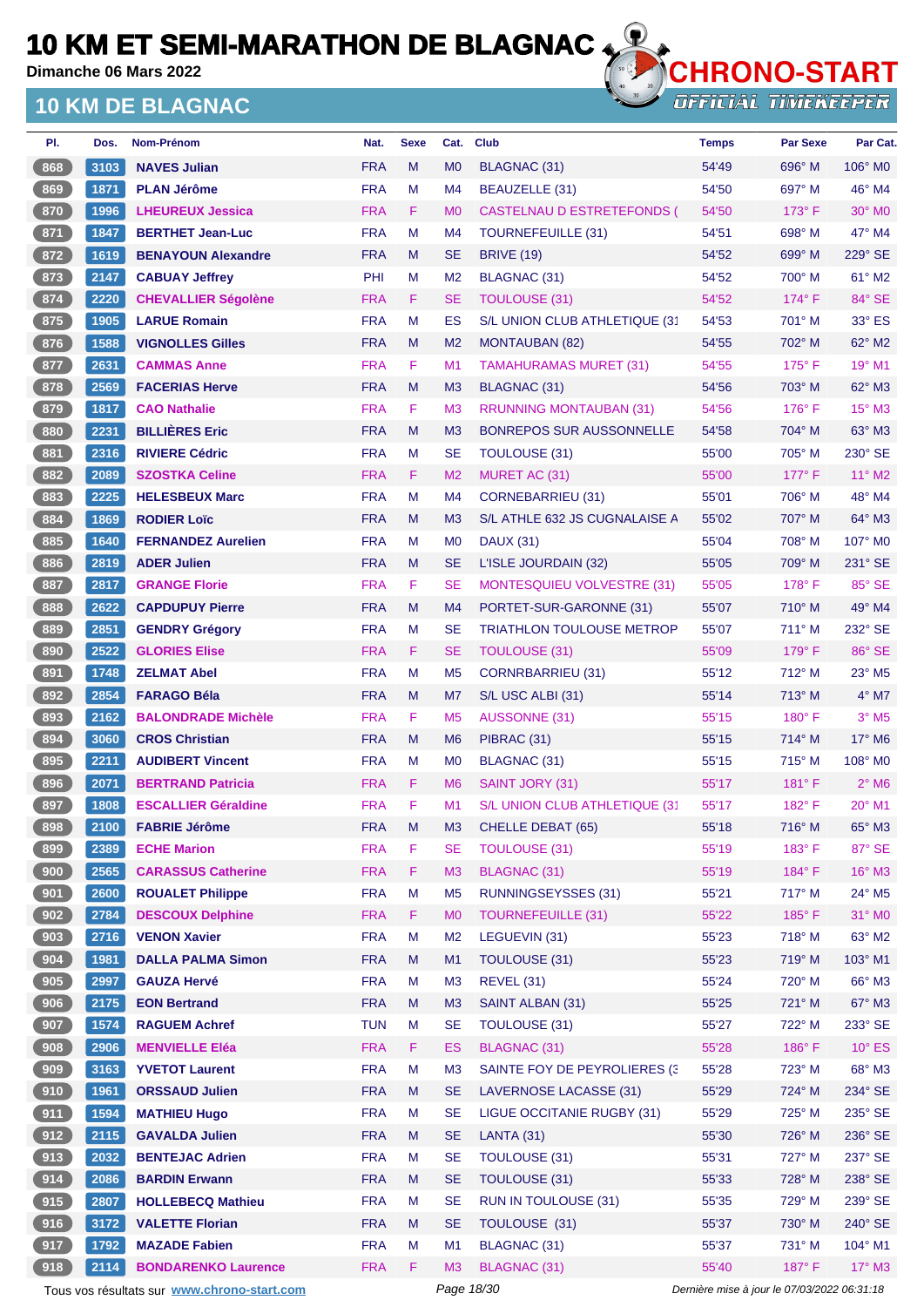**Dimanche 06 Mars 2022**

### **10 KM DE BLAGNAC**



**OFFICIAL TIMEKEEPER** 

| PI. | Dos. | Nom-Prénom                   | Nat.       | <b>Sexe</b> | Cat.           | <b>Club</b>                        | <b>Temps</b> | <b>Par Sexe</b> | Par Cat.                  |
|-----|------|------------------------------|------------|-------------|----------------|------------------------------------|--------------|-----------------|---------------------------|
| 919 | 2103 | <b>PRADELLES Arnaud</b>      | <b>FRA</b> | M           | M1             | <b>BLAGNAC (31)</b>                | 55'41        | 732° M          | 105° M1                   |
| 920 | 2927 | <b>LAVIE Audrey</b>          | <b>FRA</b> | F           | <b>SE</b>      | <b>TOULOUSE (31)</b>               | 55'41        | $188^\circ$ F   | 88° SE                    |
| 921 | 2821 | <b>JACQUINOT Lucie</b>       | <b>FRA</b> | F           | <b>SE</b>      | NICE COTE D'AZUR ATHLETISME        | 55'42        | 189°F           | 89° SE                    |
| 922 | 2201 | <b>TRELCAT Olivier</b>       | <b>FRA</b> | M           | M4             | L'UNION(31)                        | 55'45        | 733° M          | 50° M4                    |
| 923 | 2862 | <b>PEYROUSET Philippe</b>    | <b>FRA</b> | M           | M <sub>3</sub> | FROUZINS (31)                      | 55'46        | 734° M          | $69^\circ$ M3             |
| 924 | 2860 | <b>DUBINY Alexandre</b>      | <b>FRA</b> | м           | M <sub>2</sub> | FROUZINS (31)                      | 55'46        | 735° M          | 64° M2                    |
| 925 | 2865 | <b>MERLIN Philippe</b>       | <b>FRA</b> | M           | M <sub>4</sub> | GAILLAC (81)                       | 55'47        | 736° M          | 51° M4                    |
| 926 | 1778 | <b>VILLING Chloé</b>         | <b>FRA</b> | F           | CA             | <b>TOURNEFEUILLE (31)</b>          | 55'49        | $190^\circ$ F   | $2°$ CA                   |
| 927 | 2290 | <b>JORGE NETO Renaud</b>     | <b>FRA</b> | M           | M4             | <b>COLOMIERS (31)</b>              | 55'49        | 737° M          | 52° M4                    |
| 928 | 2278 | <b>CANTIE Frédéric</b>       | <b>FRA</b> | M           | M <sub>1</sub> | BLAGNAC (31)                       | 55'51        | 738° M          | 106° M1                   |
| 929 | 1556 | <b>MONTASTIER Julie</b>      | <b>FRA</b> | F           | <b>SE</b>      | TOULOUSE (31)                      | 55'53        | $191^\circ$ F   | $90^\circ$ SE             |
| 930 | 2930 | <b>LABANDIBAR Danielle</b>   | <b>FRA</b> | F           | M <sub>4</sub> | <b>BAGNERES DE BIGORRE (65)</b>    | 55'55        | 192° F          | $5^\circ$ M4              |
| 931 | 2455 | <b>POLLE Nathalie</b>        | <b>FRA</b> | F           | M1             | <b>TRACKS ATHLE LISLE JOURDAIN</b> | 55'56        | $193^\circ$ F   | $21^{\circ}$ M1           |
| 932 | 2998 | <b>GRIBAL Marion</b>         | <b>FRA</b> | F           | <b>SE</b>      | <b>TOULOUSE (31)</b>               | 55'56        | 194°F           | $91^\circ$ SE             |
| 933 | 1958 | <b>PAINEAU Ronan</b>         | <b>FRA</b> | M           | <b>SE</b>      | <b>TOULOUSE (31)</b>               | 55'58        | 739° M          | 241° SE                   |
| 934 | 2258 | <b>THIEBAUT Julian</b>       | <b>FRA</b> | м           | JU             | LAPEYROUSE FOSSAT (31)             | 55'58        | 740° M          | $13^\circ$ JU             |
| 935 | 2257 | <b>THIEBAUT Teddy</b>        | <b>FRA</b> | M           | M <sub>3</sub> | LAPEYROUSE FOSSAT (31)             | 55'59        | 741° M          | $70^\circ$ M3             |
| 936 | 1565 | <b>CAIE Patrick</b>          | <b>FRA</b> | M           | M4             | CLUB CANIN DU FRONTONNAIS (        | 55'59        | 742° M          | 53° M4                    |
| 937 | 2525 | <b>CHABOT Laure</b>          | <b>FRA</b> | F           | <b>SE</b>      | A.L. LAYRAC (47)                   | 56'01        | 195°F           | $92^\circ$ SE             |
| 938 | 3134 | <b>LOUIS Vincent</b>         | <b>FRA</b> | M           | <b>SE</b>      | <b>TOULOUSE (31)</b>               | 56'01        | 743° M          | 242° SE                   |
| 939 | 3091 | <b>BAAMONDE LILLO Mikael</b> | <b>FRA</b> | M           | <b>SE</b>      | TOULOUSE (31)                      | 56'02        | 744° M          | 243° SE                   |
| 940 | 2295 | <b>GILLET Laurent</b>        | <b>FRA</b> | M           | M <sub>2</sub> | CASTELGINEST (31)                  | 56'02        | 745° M          | $65^\circ$ M2             |
| 941 | 2461 | <b>MEDAN Jean-Pierre</b>     | <b>FRA</b> | M           | M <sub>6</sub> | CA BALMA (31)                      | 56'03        | 746° M          | $18^\circ$ M <sub>6</sub> |
| 942 | 2919 | <b>FAVRE Laetitia</b>        | <b>FRA</b> | F           | M1             | RAZENGUES (32)                     | 56'03        | $196^\circ$ F   | $22^{\circ}$ M1           |
| 943 | 2491 | <b>GIACUZZO Malika</b>       | <b>FRA</b> | F           | M <sub>0</sub> | MONTASTRUC-LA-CONSEILLERE          | 56'05        | $197^\circ$ F   | 32° M0                    |
| 944 | 2036 | <b>DURAND Daniel</b>         | <b>FRA</b> | м           | M <sub>5</sub> | LANTA (31)                         | 56'07        | 747° M          | 25° M5                    |
| 945 | 3151 | <b>MICOLO Raphael</b>        | <b>FRA</b> | M           | M1             | <b>BEAURET SUR LEZE (31)</b>       | 56'07        | 748° M          | 107° M1                   |
| 946 | 2084 | <b>REME Caroline</b>         | <b>FRA</b> | F           | M <sub>2</sub> | <b>PORTET SUR GARONNE (31)</b>     | 56'09        | $198^\circ$ F   | $12^{\circ}$ M2           |
| 947 | 3140 | <b>GONCALVES Dorotee</b>     | <b>FRA</b> | F           | M1             | <b>STA (31)</b>                    | 56'09        | $199^\circ$ F   | $23^\circ$ M1             |
| 948 | 2482 | <b>BEI Amandine</b>          | <b>FRA</b> | F           | M <sub>0</sub> | S/L STADE VILLENEUVE-SUR-LOT       | 56'09        | $200^\circ$ F   | $33^\circ$ MO             |
| 949 | 2571 | <b>BEAUFILS Benjamin</b>     | <b>FRA</b> | M           | M <sub>0</sub> | PIBRAC (31)                        | 56'10        | 749° M          | 109° M0                   |
| 950 | 2483 | <b>HUSS Thibaut</b>          | <b>FRA</b> | M           | M <sub>0</sub> | GRENADE (31)                       | 56'11        | 750° M          | 110° M0                   |
| 951 | 2573 | <b>RODRIGUEZ Alain</b>       | <b>FRA</b> | M           | M <sub>3</sub> | <b>DAUX (31)</b>                   | 56'11        | 751° M          | $71^\circ$ M3             |
| 952 | 1854 | <b>LACOMBE Nadine</b>        | <b>FRA</b> | F           | M <sub>2</sub> | <b>AUSSONNE (31)</b>               | 56'14        | 201° F          | $13^\circ$ M2             |
| 953 | 2585 | <b>ARNOULD Samuel</b>        | <b>FRA</b> | M           | M <sub>3</sub> | CUGNAUX (31)                       | 56'15        | 752° M          | 72° M3                    |
| 954 | 1860 | <b>CHAPEY Sophie</b>         | <b>FRA</b> | F           | <b>SE</b>      | <b>BEAUZELLE (31)</b>              | 56'16        | 202°F           | $93^\circ$ SE             |
| 955 | 2873 | <b>VIDAL Kevin</b>           | <b>FRA</b> | M           | M <sub>0</sub> | MONTAUT (09)                       | 56'19        | 753° M          | 111° MO                   |
| 956 | 2991 | <b>LEFEVRE Antoine</b>       | <b>FRA</b> | M           | <b>SE</b>      | <b>TOULOUSE (31)</b>               | 56'20        | 754° M          | 244° SE                   |
| 957 | 2473 | <b>CARUSO Brigitte</b>       | <b>FRA</b> | F           | M <sub>2</sub> | RIEUMES (31)                       | 56'21        | 203° F          | $14^{\circ}$ M2           |
| 958 | 2420 | <b>POINT Manon</b>           | <b>FRA</b> | F           | <b>SE</b>      | <b>TOULOUSE (31)</b>               | 56'22        | 204°F           | 94° SE                    |
| 959 | 1719 | <b>MAZAMÉ Aurélie</b>        | <b>FRA</b> | F           | <b>SE</b>      | <b>TOULOUSE TRIATHLON (31)</b>     | 56'25        | 205°F           | $95^\circ$ SE             |
| 960 | 1865 | <b>LAPORTE Guillaume</b>     | <b>FRA</b> | M           | M1             | BEAUMONT-DE-LOMAGNE (82)           | 56'25        | 755° M          | 108° M1                   |
| 961 | 1754 | <b>LUCAS Marie-Noëlle</b>    | <b>FRA</b> | F           | M <sub>2</sub> | STADE TOULOUSAIN ATHLETISM         | 56'25        | 206°F           | $15^{\circ}$ M2           |
| 962 | 2169 | <b>DE SMET Maud-Sophie</b>   | <b>FRA</b> | F           | M1             | BEAUZELLE (31)                     | 56'25        | 207°F           | 24° M1                    |
| 963 | 3075 | <b>DE BARRAU Matthieu</b>    | <b>FRA</b> | M           | <b>SE</b>      | <b>TOULOUSE (31)</b>               | 56'25        | 756° M          | 245° SE                   |
| 964 | 2543 | <b>COMBEAU Guillaume</b>     | <b>FRA</b> | M           | M <sub>0</sub> | <b>TOULOUSE (31)</b>               | 56'26        | 757° M          | 112° M0                   |
| 965 | 2275 | <b>KAK Léa</b>               | <b>FRA</b> | F           | M1             | CO-KM 42 ST JUST LE MARTEL (8      | 56'26        | 208°F           | $25^{\circ}$ M1           |
| 966 | 1809 | <b>MARTEAU Bertrand</b>      | <b>FRA</b> | M           | M1             | BLAGNAC (31)                       | 56'27        | 758° M          | 109° M1                   |
| 967 | 2330 | <b>OLIVAN Aurélien</b>       | <b>FRA</b> | M           | M <sub>5</sub> | <b>GRENADE SUR GARONNE (31)</b>    | 56'29        | 759° M          | 26° M5                    |
| 968 | 1794 | <b>DIRAT Carine</b>          | <b>FRA</b> | F           | M1             | <b>BLAGNAC (31)</b>                | 56'29        | 209°F           | 26° M1                    |
| 969 | 1888 | <b>TORRES Céline</b>         | <b>FRA</b> | F           | M4             | <b>TOULOUSE (31)</b>               | 56'30        | $210^\circ$ F   | $6°$ M4                   |

Tous vos résultats sur **[www.chrono-start.com](https://www.chrono-start.com/)** Page 19/30 Dernière mise à jour le 07/03/2022 06:31:18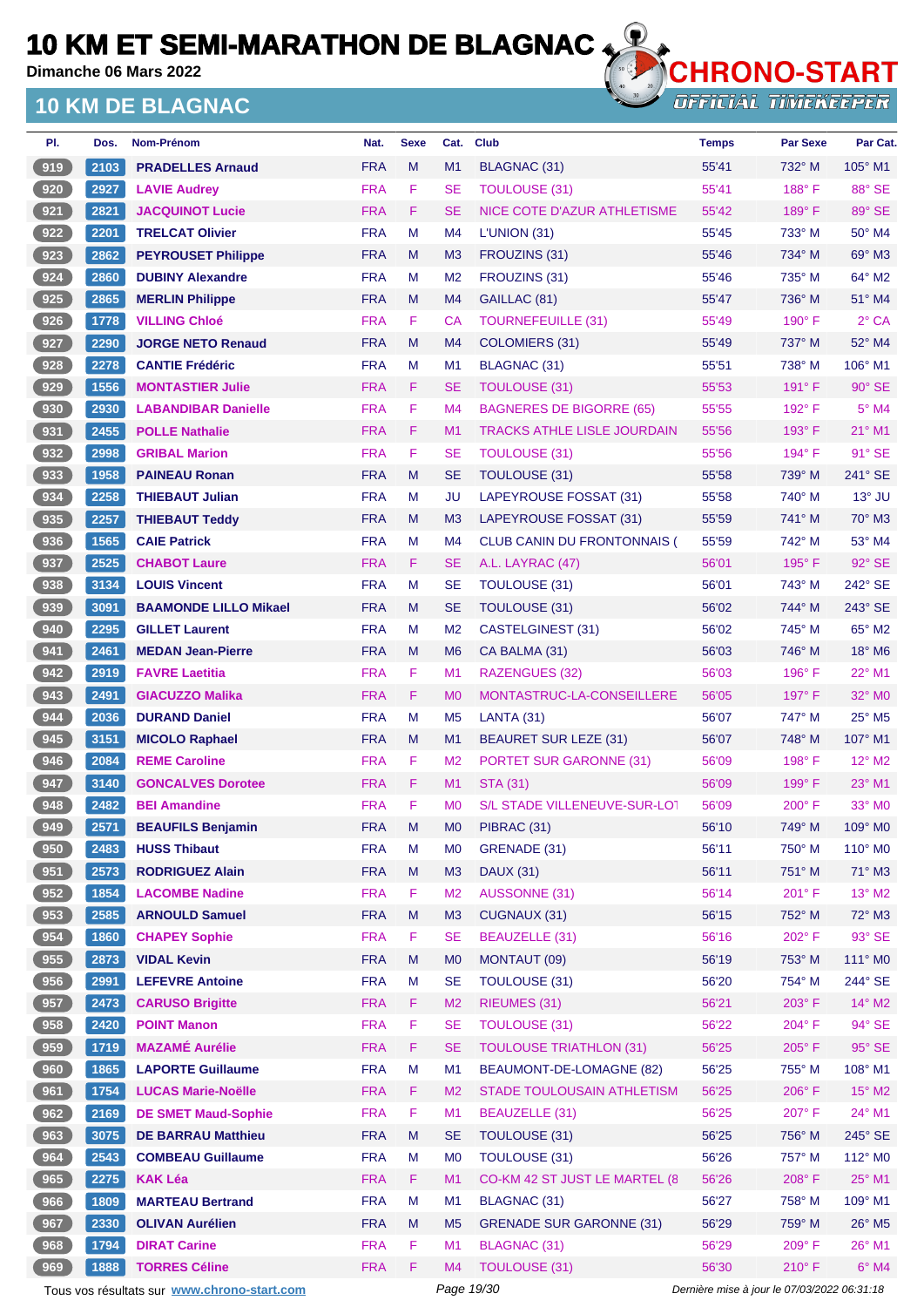**Dimanche 06 Mars 2022**

## **10 KM DE BLAGNAC**



**OFFICIAL TIMEKEEPER** 

| PI.    | Dos. | Nom-Prénom                       | Nat.       | <b>Sexe</b> | Cat.           | <b>Club</b>                   | <b>Temps</b> | <b>Par Sexe</b> | Par Cat.           |
|--------|------|----------------------------------|------------|-------------|----------------|-------------------------------|--------------|-----------------|--------------------|
| 970    | 2016 | <b>VAZ Laura</b>                 | <b>FRA</b> | F.          | <b>SE</b>      | <b>TOULOUSE (31)</b>          | 56'30        | $211^\circ F$   | 96° SE             |
| 971    | 2375 | <b>VOLTZENLOGEL Leila</b>        | <b>FRA</b> | F.          | <b>SE</b>      | <b>BLAGNAC (31)</b>           | 56'32        | $212^{\circ}$ F | 97° SE             |
| 972    | 2254 | <b>DAVID Daiel</b>               | <b>FRA</b> | M           | M <sub>6</sub> | <b>MURET (31)</b>             | 56'32        | 760° M          | 19° M6             |
| 973    | 2863 | <b>BARBIERO Laurie</b>           | <b>FRA</b> | F           | <b>SE</b>      | <b>TOULOUSE (31)</b>          | 56'34        | 213° F          | 98° SE             |
| 974    | 2468 | <b>RECLUS Benjamin</b>           | <b>FRA</b> | M           | M <sub>2</sub> | BLAGNAC (31)                  | 56'34        | 761° M          | 66° M2             |
| 975    | 2888 | <b>SIMON Yann</b>                | <b>FRA</b> | M           | <b>SE</b>      | TOULOUSE (31)                 | 56'34        | 762° M          | 246° SE            |
| 976    | 2678 | <b>DURAND Ambre</b>              | <b>FRA</b> | F.          | SE             | <b>FOIX (09)</b>              | 56'36        | $214^{\circ}$ F | 99° SE             |
| 977    | 2679 | <b>SOZEAU Julien</b>             | <b>FRA</b> | M           | M1             | PECHABOU (31)                 | 56'36        | 763° M          | $110^\circ$ M1     |
| 978    | 2838 | <b>MULTAN Isabelle</b>           | <b>FRA</b> | F.          | M4             | ROUFFIAC-TOLOSAN (31)         | 56'36        | $215^{\circ}$ F | $7^\circ$ M4       |
| 979    | 2033 | <b>LE MAUFF Solène</b>           | <b>FRA</b> | F.          | <b>SE</b>      | LEGUEVIN (31)                 | 56'38        | $216^{\circ}$ F | 100° SE            |
| 980    | 2547 | <b>TREILLOU Simon</b>            | <b>FRA</b> | M           | <b>SE</b>      | TOULOUSE (31)                 | 56'39        | $764^\circ$ M   | 247° SE            |
| 981    | 1711 | <b>VERDOIRE Gaëlle</b>           | <b>FRA</b> | F           | <b>SE</b>      | ST JORY (31)                  | 56'40        | 217°F           | $101^\circ$ SE     |
| 982    | 2338 | <b>FAUGERON Anne</b>             | <b>FRA</b> | F           | M1             | <b>TUC (31)</b>               | 56'40        | $218^\circ$ F   | $27^\circ$ M1      |
| 983    | 2769 | <b>DALIBARD Rémi</b>             | <b>FRA</b> | M           | SE             | AUSSONNE (31)                 | 56'42        | 765° M          | 248° SE            |
| 984    | 1684 | <b>CLOUSE Jean-Louis</b>         | <b>FRA</b> | M           | M <sub>6</sub> | TOULOUSE (31)                 | 56'45        | 766° M          | 20° M6             |
| 985    | 3116 | <b>ZAGO Caroline</b>             | <b>FRA</b> | F.          | M <sub>2</sub> | <b>BLAGNAC (31)</b>           | 56'46        | 219° F          | $16^\circ$ M2      |
| 986    | 2407 | <b>BUHOT Paul</b>                | <b>FRA</b> | M           | M <sub>0</sub> | PIBRAC (31)                   | 56'48        | 767° M          | 113° M0            |
| 987    | 2281 | <b>CIEMNY Anouchka</b>           | <b>FRA</b> | F.          | M <sub>0</sub> | CUGNAUX (31)                  | 56'48        | $220^\circ$ F   | 34° M0             |
| 988    | 2344 | <b>JEANNEY-THOMANN Sophie</b>    | <b>FRA</b> | F.          | M <sub>3</sub> | TOULOUSE (31)                 | 56'49        | 221°F           | $18^\circ$ M3      |
| 989    | 1620 | <b>DEAN Johanna</b>              | <b>GBR</b> | F.          | M <sub>0</sub> | <b>TOURNEFEUILLE (31)</b>     | 56'49        | $222^{\circ}$ F | 35° MO             |
| 990    | 2054 | <b>DRUCKE Jean-Luc</b>           | <b>FRA</b> | M           | M <sub>4</sub> | ROQUELAURE (32)               | 56'50        | 768° M          | 54° M4             |
| 991    | 3027 | <b>GAYRAUD Maxime</b>            | <b>FRA</b> | M           | <b>SE</b>      | L'UNION(31)                   | 56'51        | 769° M          | 249° SE            |
| 992    | 3118 | <b>MONTEL Eloi</b>               | <b>FRA</b> | M           | M1             | <b>BLAGNAC (31)</b>           | 56'51        | 770° M          | $111^\circ$ M1     |
| 993    | 2999 | <b>BROCAL Antoine</b>            | <b>FRA</b> | M           | M <sub>2</sub> | ST JORY (31)                  | 56'53        | 771° M          | $67^\circ$ M2      |
| 994    | 2111 | <b>ALENGRY Philippe</b>          | <b>FRA</b> | M           | M <sub>6</sub> | PLAISANCE DU TOUCH (31)       | 56'53        | 772° M          | $21^\circ$ M6      |
| 995    | 2430 | <b>LOUSTALOT Jean-Paul</b>       | <b>FRA</b> | M           | M <sub>5</sub> | BLAGNAC (31)                  | 56'55        | $773^\circ$ M   | 27° M5             |
| 996    | 2040 | <b>DE VIGUERIE Sabine</b>        | <b>FRA</b> | F.          | M1             | S/L UNION CLUB ATHLETIQUE (31 | 56'57        | $223^\circ$ F   | 28° M1             |
| 997    | 2880 | <b>JACQUEMIN Axel</b>            | <b>FRA</b> | M           | SE             | <b>CORNEBARRIEU (31)</b>      | 56'58        | 774° M          | 250° SE            |
| 998    | 2453 | <b>BARBE Véronique</b>           | <b>FRA</b> | F.          | M4             | <b>AUCAMVILLE (31)</b>        | 56'59        | 224°F           | 8° M4              |
| 999    | 1626 | <b>ROUTLEDGE Sophie</b>          | <b>FRA</b> | F           | M <sub>0</sub> | <b>SEILH (31)</b>             | 57'03        | $225^\circ$ F   | 36° M <sub>0</sub> |
| 1000   | 3096 | <b>GARNAULT Cedric</b>           | <b>FRA</b> | M           | M1             | BLAGNAC (03)                  | 57'05        | 775° M          | $112^\circ$ M1     |
| (1001) | 2864 | <b>CARBONNEL Anne-Sophie</b>     | <b>FRA</b> | F           | M <sub>0</sub> | <b>TOULOUSE (31)</b>          | 57'05        | 226°F           | 37° M0             |
| (1002) | 2339 | <b>DEJUNIAT-BERNARDINI Emily</b> | <b>FRA</b> | F.          | M1             | <b>FVA (31)</b>               | 57'05        | 227°F           | 29° M1             |
| (1003) | 2603 | <b>DRURE Cyril</b>               | <b>FRA</b> | M           | <b>SE</b>      | TRACKS ATHLE LISLE JOURDAIN   | 57'06        | 776° M          | 251° SE            |
| (1004) | 2763 | <b>SAUNIER Sebastien</b>         | <b>FRA</b> | ${\sf M}$   | M1             | <b>CASTELCULIER (47)</b>      | 57'08        | 777° M          | 113° M1            |
| (1005) | 2023 | <b>HENRY Jonathan</b>            | <b>FRA</b> | M           | M <sub>0</sub> | BALMA (31)                    | 57'08        | 778° M          | 114° MO            |
| (1006) | 2576 | <b>POURCHER Remi</b>             | <b>FRA</b> | M           | <b>SE</b>      | <b>TOULOUSE (31)</b>          | 57'09        | 779° M          | 252° SE            |
| (1007) | 2602 | <b>BENAMMAR Mervem</b>           | <b>FRA</b> | F           | <b>SE</b>      | <b>TOULOUSE (31)</b>          | 57'11        | 228°F           | 102° SE            |
| (1008) | 1984 | <b>PAGES Coralie</b>             | <b>FRA</b> | F.          | <b>SE</b>      | <b>TOULOUSE (31)</b>          | 57'15        | 229°F           | 103° SE            |
| (1009) | 2641 | <b>LETOURNEUR émilie</b>         | <b>FRA</b> | F           | CA             | <b>BLAGNAC SC (31)</b>        | 57'16        | 230° F          | 3° CA              |
| (1010) | 1988 | <b>DIXON Guy</b>                 | <b>FRA</b> | M           | M <sub>2</sub> | AIRBUS RUNNING (31)           | 57'16        | 780° M          | 68° M2             |
| (1011) | 1877 | <b>HOUVENAEGHEL Maud</b>         | <b>FRA</b> | F           | M <sub>2</sub> | <b>TOULOUSE (31)</b>          | 57'17        | 231° F          | 17° M2             |
| (1012) | 2640 | <b>LETOURNEUR Sophie</b>         | <b>FRA</b> | F           | M2             | <b>BLAGNAC (31)</b>           | 57'17        | 232° F          | 18° M2             |
| (1013) | 1878 | <b>HOUVENAEGHEL Olivier</b>      | <b>FRA</b> | M           | M4             | TOULOUSE (31)                 | 57'18        | 781° M          | 55° M4             |
| (1014) | 2647 | <b>ROY Fanny</b>                 | <b>FRA</b> | F           | M <sub>0</sub> | <b>BLAGNAC (31)</b>           | 57'19        | 233° F          | 38° M0             |
| (1015) | 1671 | <b>LENGUIN Cecile</b>            | <b>FRA</b> | F           | M <sub>2</sub> | <b>US COLOMIERS (31)</b>      | 57'19        | 234°F           | $19^\circ$ M2      |
| (1016) | 1875 | <b>PHILBERT Pierre</b>           | <b>FRA</b> | M           | M7             | <b>BLAGNAC (31)</b>           | 57'19        | 782° M          | $5^\circ$ M7       |
| (1017) | 1693 | <b>COURAU Thérèse</b>            | <b>FRA</b> | F           | M <sub>0</sub> | <b>US COLOMIERS (31)</b>      | 57'20        | 235°F           | 39° MO             |
| (1018) | 2471 | <b>PEIGNEGUY Nicolas</b>         | <b>FRA</b> | M           | M1             | PLAISANCE DU TOUCH (31)       | 57'20        | 783° M          | $114^\circ$ M1     |
| (1019) | 2310 | <b>GRUEL Laurent</b>             | <b>FRA</b> | M           | M4             | LA SALVETAT SAINT-GILLES (31) | 57'20        | 784° M          | 56° M4             |
| (1020) | 2590 | <b>CHASSAGNE Patrick</b>         | <b>FRA</b> | M           | M <sub>3</sub> | <b>RUNNINGSEYSSES (31)</b>    | 57'22        | 785° M          | 73° M3             |
|        |      |                                  |            |             |                |                               |              |                 |                    |

Tous vos résultats sur **[www.chrono-start.com](https://www.chrono-start.com/)** Page 20/30 Page 20/30 Dernière mise à jour le 07/03/2022 06:31:18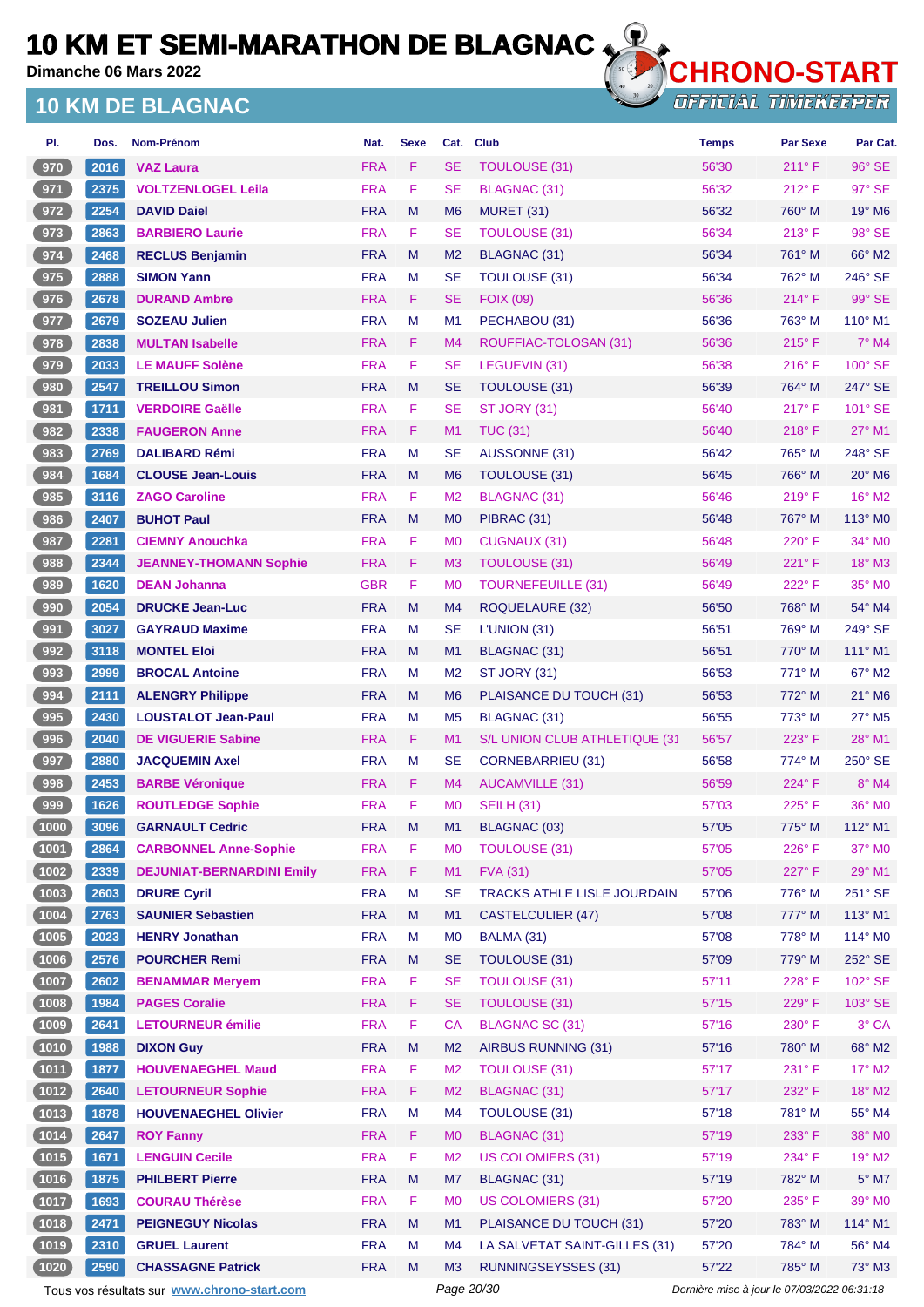**Dimanche 06 Mars 2022**

## **10 KM DE BLAGNAC**



| PI.            | Dos. | Nom-Prénom                                  | Nat.       | <b>Sexe</b> | Cat.           | <b>Club</b>                        | <b>Temps</b>                                | <b>Par Sexe</b> | Par Cat.                  |
|----------------|------|---------------------------------------------|------------|-------------|----------------|------------------------------------|---------------------------------------------|-----------------|---------------------------|
| (1021)         | 2592 | <b>SAORIN Marie</b>                         | <b>FRA</b> | F           | M4             | RUNNINGSEYSSES (31)                | 57'22                                       | $236^\circ$ F   | $9°$ M4                   |
| (1022)         | 1665 | <b>LOGRECO Jean-Yves</b>                    | <b>FRA</b> | M           | M <sub>2</sub> | <b>TOULOUSE (31)</b>               | 57'22                                       | 786° M          | 69° M2                    |
| (1023)         | 1657 | DE BODIN DE SAINT LAURENT Séba FRA          |            | M           | M <sub>0</sub> | <b>FONTENILLES (31)</b>            | 57'22                                       | 787° M          | $115^\circ$ MO            |
| (1024)         | 2438 | <b>MENARD Celine</b>                        | <b>FRA</b> | F           | M1             | GAILLAC (81)                       | 57'23                                       | 237°F           | 30° M1                    |
| (1025)         | 1637 | <b>ROUQUET Josselyne</b>                    | <b>FRA</b> | F           | M <sub>6</sub> | <b>BRAX (31)</b>                   | 57'23                                       | 238°F           | $3°$ M <sub>6</sub>       |
| (1026)         | 2601 | <b>BENAMMAR Bouchra</b>                     | <b>FRA</b> | F           | SE             | <b>TOULOUSE (31)</b>               | 57'24                                       | $239^\circ$ F   | 104° SE                   |
| (1027)         | 2971 | <b>EPRINCHARD Nicolas</b>                   | <b>FRA</b> | M           | M <sub>2</sub> | <b>TRIATHLON CLUB DU LAURAGAIS</b> | 57'25                                       | 788° M          | $70^\circ$ M2             |
| (1028)         | 2256 | <b>DAVID Sandrine</b>                       | <b>FRA</b> | F           | M <sub>3</sub> | MURET (31)                         | 57'27                                       | $240^\circ$ F   | 19° M3                    |
| (1029)         | 1710 | <b>URBANIAK Alexandre</b>                   | <b>FRA</b> | M           | SE             | CHU DSIO (31)                      | 57'28                                       | 789° M          | 253° SE                   |
| (1030)         | 2541 | <b>GEORGES Antoine</b>                      | <b>FRA</b> | M           | M <sub>2</sub> | BLAGNAC (31)                       | 57'29                                       | 790° M          | $71^\circ$ M2             |
| (1031)         | 2219 | <b>BOUÉ Jean Pierre</b>                     | <b>FRA</b> | M           | M7             | CARBONNE (31)                      | 57'29                                       | 791° M          | $6^{\circ}$ M7            |
| (1032)         | 3073 | <b>MALLARD Valerie</b>                      | <b>FRA</b> | F           | M <sub>2</sub> | <b>BLAGNAC SC (31)</b>             | 57'31                                       | 241°F           | $20^\circ$ M2             |
| (1033)         | 1553 | <b>MARTIN Brigitte</b>                      | <b>FRA</b> | F           | M4             | SA TOULOUSE UC (31)                | 57'32                                       | 242°F           | 10° M4                    |
| (1034)         | 2331 | <b>LOUGE Colette</b>                        | <b>FRA</b> | F           | M2             | BEAUZELLE (31)                     | 57'32                                       | 243° F          | $21^{\circ}$ M2           |
| (1035)         | 1776 | <b>VEROT Lionel</b>                         | <b>FRA</b> | M           | M <sub>3</sub> | <b>BLAGNAC (31)</b>                | 57'33                                       | 792° M          | $74^\circ$ M3             |
| $(1036)$       | 1897 | <b>FADLI Amal</b>                           | <b>FRA</b> | F           | M <sub>2</sub> | <b>SAINT SAUVEUR (31)</b>          | 57'35                                       | 244°F           | 22° M2                    |
| (1037)         | 2619 | <b>DRONNE Amelie</b>                        | <b>FRA</b> | F           | M <sub>0</sub> | <b>BEAUZELLE (31)</b>              | 57'35                                       | $245^\circ$ F   | $40^\circ$ MO             |
| (1038)         | 2513 | <b>AL-MAALOUF George</b>                    | <b>CAN</b> | M           | M <sub>0</sub> | MONTASTRUC-LA-CONSEILLERE          | 57'35                                       | 793° M          | 116° M0                   |
| (1039)         | 3082 | <b>MOMBLE Christelle</b>                    | <b>FRA</b> | F           | M <sub>2</sub> | BLAGNAC (31)                       | 57'35                                       | $246^\circ$ F   | $23^\circ$ M2             |
| (1040)         | 2095 | <b>BILLY Cécile</b>                         | <b>FRA</b> | F           | M4             | <b>US COLOMIERS (31)</b>           | 57'36                                       | 247°F           | 11° M4                    |
| (1041)         | 2537 | <b>BRILLEAU Olivier</b>                     | <b>FRA</b> | M           | M <sub>0</sub> | <b>COLOMIERS (31)</b>              | 57'37                                       | 794° M          | $117^\circ$ MO            |
| (1042)         | 2996 | <b>HOUZE Amandine</b>                       | <b>FRA</b> | F           | <b>SE</b>      | <b>COLOMIERS (31)</b>              | 57'38                                       | 248°F           | $105^\circ$ SE            |
| (1043)         | 1956 | <b>ARNAS Marie</b>                          | <b>FRA</b> | F           | <b>SE</b>      | ST JEAN (31)                       | 57'38                                       | $249^\circ$ F   | 106° SE                   |
| (1044)         | 2392 | <b>LE DÉ Cyril</b>                          | <b>FRA</b> | M           | M <sub>3</sub> | AUSSONNE (31)                      | 57'38                                       | 795° M          | 75° M3                    |
| (1045)         | 2184 | <b>PERROTEY Jean-Paul</b>                   | <b>FRA</b> | M           | M <sub>6</sub> | AUSSONNE (31)                      | 57'38                                       | $796^\circ$ M   | $22^{\circ}$ M6           |
| (1046)         | 2536 | ** Anonymat du Participant **               | <b>FRA</b> | M           | SE             | <b>TOULOUSE (31)</b>               | 57'39                                       | 797° M          | 254° SE                   |
| (1047)         | 2594 | <b>SABAU Jerome</b>                         | <b>FRA</b> | M           | M <sub>4</sub> | <b>RUNNINGSEYSSES (31)</b>         | 57'39                                       | 798° M          | 57° M4                    |
| $\boxed{1048}$ | 3174 | <b>GODEMEL Sophie</b>                       | <b>FRA</b> | F           | SE             | <b>TOULOUSE</b>                    | 57'39                                       | $250^\circ$ F   | 107° SE                   |
| (1049          | 2035 | <b>LANTA Patrick</b>                        | <b>FRA</b> | M           | M <sub>5</sub> | MONDONVILLE (31)                   | 57'41                                       | 799° M          | $28^\circ$ M <sub>5</sub> |
| (1050)         | 3001 | <b>HOUZE Franck</b>                         | <b>FRA</b> | M           | M <sub>5</sub> | LASSERRE (31)                      | 57'42                                       | $800^\circ$ M   | $29^\circ$ M <sub>5</sub> |
| (1051)         | 3002 | <b>TAYEBI Laurent</b>                       | <b>FRA</b> | M           | M4             | <b>CORNEBARRIEU (31)</b>           | 57'43                                       | 801° M          | 58° M4                    |
| (1052)         | 2674 | ** Anonymat du Participant **               | <b>FRA</b> | F           | M1             | PLAISANCE DU TOUCH (31)            | 57'43                                       | 251°F           | 31° M1                    |
| (1053)         | 1770 | <b>TORCQ Matthias</b>                       | <b>FRA</b> | M           | <b>CA</b>      | PLAISANCE DU TOUCH (31)            | 57'45                                       | 802° M          | $10^{\circ}$ CA           |
| (1054)         | 2129 | <b>ISSA Sami</b>                            | <b>FRA</b> | M           | M <sub>0</sub> | TOULOUSE (31)                      | 57'46                                       | $803^\circ$ M   | 118° MO                   |
| (1055)         | 2954 | ** Anonymat du Participant **               | <b>FRA</b> | M           | M1             | <b>CORNEBARRIEU (31)</b>           | 57'46                                       | 804° M          | 115° M1                   |
| (1056)         | 1691 | <b>FABIANI Philippe</b>                     | <b>FRA</b> | M           | M4             | BALMA (31)                         | 57'46                                       | 805° M          | 59° M4                    |
| (1057)         | 2427 | <b>MAYNARD Michèle</b>                      | <b>FRA</b> | F           | M <sub>3</sub> | <b>CORNEBARRIEU (31)</b>           | 57'50                                       | 252°F           | $20^\circ$ M3             |
| (1058)         | 2968 | <b>DEMERY Hélène</b>                        | <b>FRA</b> | F           | <b>SE</b>      | <b>TOULOUSE (31)</b>               | 57'50                                       | 253° F          | 108° SE                   |
| (1059)         | 2967 | <b>DEMERY Raphaëlle</b>                     | <b>FRA</b> | F           | M <sub>0</sub> | <b>TOULOUSE (31)</b>               | 57'50                                       | 254°F           | 41° MO                    |
| (1060)         | 2756 | <b>SERNA Anaïs</b>                          | <b>FRA</b> | F           | <b>SE</b>      | <b>SAINT LOUP CAMMAS (31)</b>      | 57'50                                       | 255°F           | 109° SE                   |
| (1061)         | 2198 | <b>TALINA Elsa</b>                          | <b>FRA</b> | F           | <b>ES</b>      | <b>CUGNAUX (31)</b>                | 57'50                                       | 256°F           | $11^{\circ}$ ES           |
| (1062)         | 2197 | <b>LAURA Talina</b>                         | <b>FRA</b> | F           | M <sub>3</sub> | <b>CUGNAUX (31)</b>                | 57'51                                       | 257°F           | $21^{\circ}$ M3           |
| (1063)         | 1834 | <b>COTTEREAU Serge</b>                      | <b>FRA</b> | ${\sf M}$   | M <sub>9</sub> | ATHLETIC CLUB SAINT AFFRICAII      | 57'51                                       | 806° M          | $1^\circ$ M9              |
| (1064)         | 1692 | <b>PALAISI Marie-Agnès</b>                  | <b>FRA</b> | F           | M <sub>3</sub> | <b>US COLOMIERS (31)</b>           | 57'52                                       | 258°F           | 22° M3                    |
| (1065)         | 2575 | <b>MARQUIER Anne Sophie</b>                 | <b>FRA</b> | F           | M1             | <b>FIAC (81)</b>                   | 57'52                                       | 259°F           | 32° M1                    |
| (1066)         | 1805 | <b>ZOU Dominique</b>                        | <b>FRA</b> | F           | M <sub>2</sub> | <b>US COLOMIERS (31)</b>           | 57'52                                       | $260^\circ$ F   | 24° M2                    |
| (1067)         | 1643 | <b>EZZEMZAMI Kenza</b>                      | <b>FRA</b> | F           | <b>SE</b>      | <b>TOULOUSE (31)</b>               | 57'53                                       | $261^\circ$ F   | 110° SE                   |
| (1068)         | 2416 | <b>GIABICANI Laurent</b>                    | <b>FRA</b> | M           | M4             | BLAGNAC (31)                       | 57'55                                       | 807° M          | 60° M4                    |
| (1069)         | 2462 | <b>LOUSTEAU Sandrine</b>                    | <b>FRA</b> | F           | M <sub>3</sub> | BALMA (31)                         | 57'56                                       | 262°F           | 23° M3                    |
| (1070)         | 2710 | <b>VITRICE Fabienne</b>                     | <b>FRA</b> | F           | M <sub>3</sub> | <b>FONTENILLES (31)</b>            | 57'57                                       | $263^\circ$ F   | 24° M3                    |
| (1071)         | 2723 | <b>JACQUOT Alexis</b>                       | <b>FRA</b> | M           | <b>SE</b>      | BLAGNAC (31)                       | 57'59                                       | 808° M          | 255° SE                   |
|                |      |                                             |            |             | Page 21/30     |                                    | Dernière mise à jour le 07/03/2022 06:31:18 |                 |                           |
|                |      | Tous vos résultats sur www.chrono-start.com |            |             |                |                                    |                                             |                 |                           |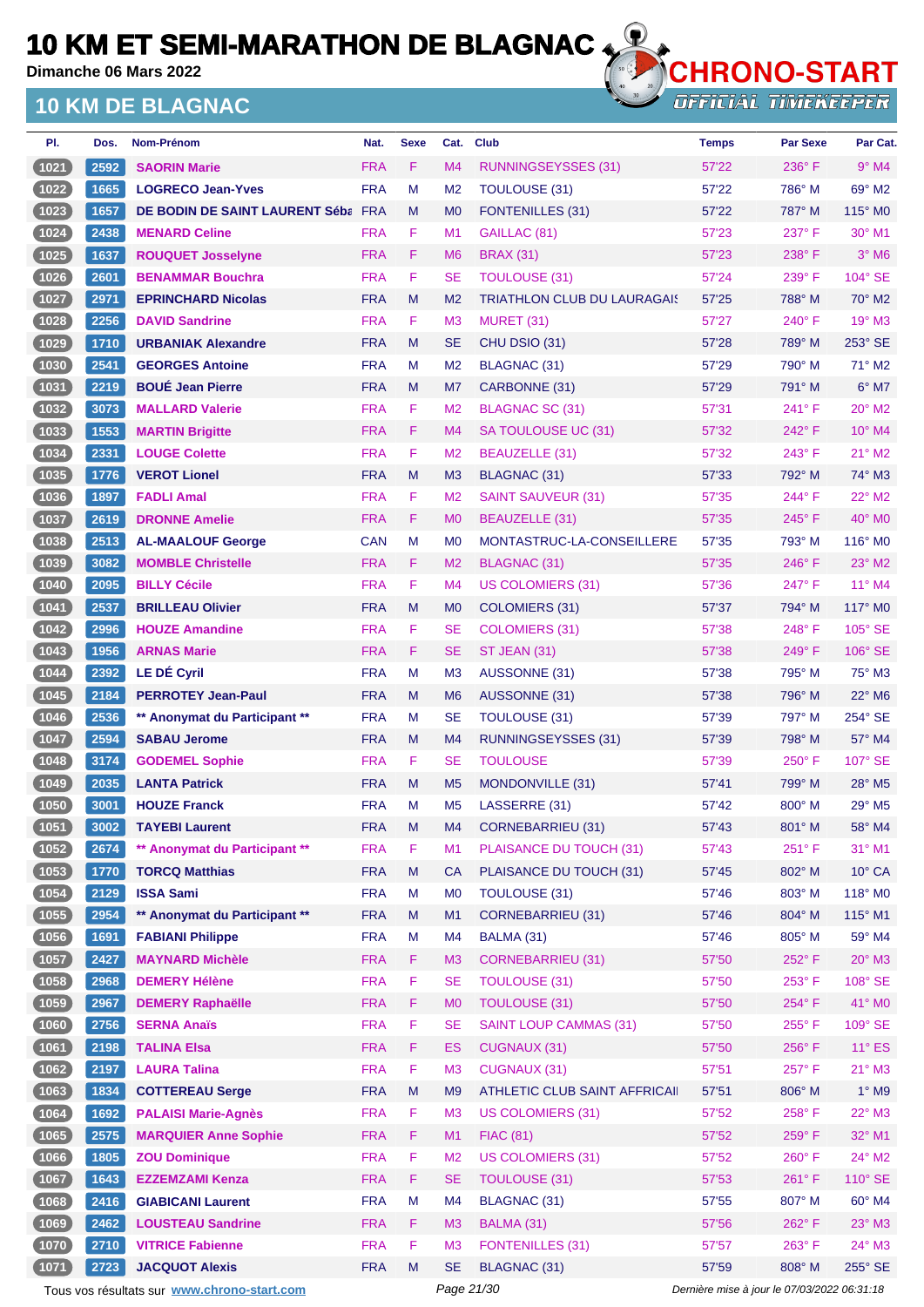**Dimanche 06 Mars 2022**

## **10 KM DE BLAGNAC**



| PI.      | Dos. | <b>Nom-Prénom</b>             | Nat.       | <b>Sexe</b> | Cat.           | <b>Club</b>                         | <b>Temps</b> | <b>Par Sexe</b> | Par Cat.                  |
|----------|------|-------------------------------|------------|-------------|----------------|-------------------------------------|--------------|-----------------|---------------------------|
| (1072)   | 1940 | <b>PROVOST Yannick</b>        | <b>FRA</b> | M           | M1             | <b>BALMA ARC CLUB (31)</b>          | 57'59        | 809° M          | $116^\circ$ M1            |
| $(1073)$ | 1995 | <b>BIGOURDAN Audrey</b>       | <b>FRA</b> | F           | SE             | <b>TOULOUSE (31)</b>                | 58'01        | 264°F           | $111^\circ$ SE            |
| (1074)   | 2487 | <b>AING Socheata</b>          | <b>FRA</b> | F.          | <b>SE</b>      | <b>TOULOUSE (31)</b>                | 58'03        | $265^{\circ}$ F | 112° SE                   |
| (1075)   | 1824 | <b>EL KHADRAOUI Brahim</b>    | <b>FRA</b> | M           | M <sub>2</sub> | TOULOUSE (31)                       | 58'04        | $810^\circ$ M   | 72° M2                    |
| (1076)   | 3138 | <b>KOHLER Christopher</b>     | <b>FRA</b> | M           | <b>SE</b>      | CORNEBARRIEU (31)                   | 58'05        | $811^\circ$ M   | 256° SE                   |
| 1077     | 2196 | <b>CHAUSSON Benoit</b>        | <b>FRA</b> | M           | M <sub>2</sub> | TOULOUSE (31)                       | 58'07        | $812^\circ$ M   | 73° M2                    |
| (1078)   | 3206 | <b>GEISSEL Valentin</b>       | <b>FRA</b> | M           | <b>ES</b>      | <b>TOULOUSE</b>                     | 58'07        | 813° M          | $34^\circ$ ES             |
| 1079     | 1972 | <b>FORT Christian</b>         | <b>FRA</b> | M           | M4             | MENVILLE (31)                       | 58'07        | 814° M          | 61° M4                    |
| (1080)   | 2544 | <b>THOMAS Delphine</b>        | <b>FRA</b> | F.          | M1             | <b>BUZET SUR TARN (31)</b>          | 58'08        | $266^\circ$ F   | 33° M1                    |
| (1081)   | 2842 | <b>DEBRIL Jean-Noel</b>       | <b>FRA</b> | M           | M <sub>1</sub> | TOULOUSE (31)                       | 58'08        | $815^\circ$ M   | 117° M1                   |
| (1082)   | 1727 | <b>SOUILLE Nathalie</b>       | <b>FRA</b> | F.          | M1             | PIBRAC (31)                         | 58'10        | $267^\circ$ F   | $34^\circ$ M1             |
| (1083)   | 2118 | <b>CHASTANET Guillaume</b>    | <b>FRA</b> | M           | M <sub>0</sub> | TOULOUSE (31)                       | 58'10        | $816^\circ$ M   | 119° M <sub>0</sub>       |
| (1084)   | 2119 | <b>ALBERT-WENDLAND Audrey</b> | <b>FRA</b> | F.          | M <sub>2</sub> | GARIDECH (31)                       | 58'11        | 268°F           | $25^{\circ}$ M2           |
| (1085)   | 2191 | <b>GARCIA Pauline</b>         | <b>FRA</b> | F           | SE             | <b>TOULOUSE (31)</b>                | 58'15        | $269^\circ$ F   | 113° SE                   |
| (1086)   | 2973 | <b>VEISSAIRE Atika</b>        | <b>FRA</b> | F.          | M1             | FREGOUVILLE (32)                    | 58'17        | $270^\circ$ F   | 35° M1                    |
| 1087     | 1994 | <b>LAURAY Séverine</b>        | <b>FRA</b> | F.          | M <sub>2</sub> | <b>AUCH (32)</b>                    | 58'20        | $271^\circ$ F   | $26^\circ$ M2             |
| (1088)   | 2916 | <b>COUGNET Magali</b>         | <b>FRA</b> | F.          | M1             | TOURNEFEUILLE (31)                  | 58'24        | $272^{\circ}$ F | 36° M1                    |
| (1089)   | 2159 | <b>MAROCCO Lucie</b>          | <b>FRA</b> | F           | SE             | <b>GAILLAC TOULZA (31)</b>          | 58'24        | $273^\circ$ F   | $114^\circ$ SE            |
| (1090)   | 2209 | <b>LEGER Fabrice</b>          | <b>FRA</b> | M           | M <sub>2</sub> | <b>TOULOUSE (31)</b>                | 58'24        | 817° M          | 74° M2                    |
| $1091$   | 2247 | <b>DESBARRES William</b>      | <b>FRA</b> | M           | SE             | <b>AUTERIVE (31)</b>                | 58'25        | $818^\circ$ M   | 257° SE                   |
| (1092    | 2161 | <b>MAROCCO Carole</b>         | <b>FRA</b> | F.          | M <sub>0</sub> | TOULOUSE (31)                       | 58'25        | $274^\circ$ F   | $42^{\circ}$ MO           |
| 1093     | 2205 | <b>DAUMAS Sophie</b>          | <b>FRA</b> | F.          | M <sub>0</sub> | CARCASSONNE (11)                    | 58'25        | $275^{\circ}$ F | 43° MO                    |
| (1094)   | 1913 | <b>DELAI Delphine</b>         | <b>FRA</b> | F.          | M1             | <b>US COLOMIERS (31)</b>            | 58'25        | $276^\circ$ F   | $37^\circ$ M1             |
| (1095)   | 3132 | <b>SOLAU Marie</b>            | <b>FRA</b> | F           | ES             | <b>RAMONVILLE STE AGNE (31)</b>     | 58'25        | $277^\circ$ F   | $12^{\circ}$ ES           |
| (1096    | 1664 | <b>CADAUX Laurence</b>        | <b>FRA</b> | F.          | M4             | <b>US COLOMIERS (31)</b>            | 58'25        | $278^\circ$ F   | $12^{\circ}$ M4           |
| (1097)   | 2299 | <b>CLOTET Jean-Luc</b>        | <b>FRA</b> | M           | M <sub>5</sub> | FONSORBES (31)                      | 58'26        | 819° M          | $30^\circ$ M <sub>5</sub> |
| (1098)   | 2737 | <b>DESRAMÉ Thomas</b>         | <b>FRA</b> | M           | <b>SE</b>      | SAVIGNY SUR ORGE (91)               | 58'26        | $820^\circ$ M   | 258° SE                   |
| (1099    | 2787 | <b>FABRE RAVAINE Valerie</b>  | <b>FRA</b> | F.          | M <sub>3</sub> | CASTANET TOLOSAN (31)               | 58'26        | 279° F          | $25^\circ$ M3             |
| (1100)   | 2088 | <b>GIRAUD Isabelle</b>        | <b>FRA</b> | F.          | M1             | TOULOUSE (31)                       | 58'29        | $280^\circ$ F   | 38° M1                    |
| (1101    | 2015 | <b>WOODHOUSE Catherine</b>    | <b>FRA</b> | F           | M <sub>4</sub> | <b>MARQUEFAVE (31)</b>              | 58'30        | $281^\circ$ F   | $13^\circ$ M4             |
| $(1102)$ | 2428 | <b>DAMAS Agnes</b>            | <b>FRA</b> | F           | M <sub>3</sub> | BRESSOLS (82)                       | 58'30        | 282°F           | $26^\circ$ M3             |
| (1103)   | 1977 | <b>ESTABES Céline</b>         | <b>FRA</b> | F           | M1             | <b>COUFOULEUX (81)</b>              | 58'32        | 283°F           | 39° M1                    |
| (1104)   | 2772 | <b>FONSECA Lincoln</b>        | <b>BRA</b> | M           | <b>MO</b>      | <b>BLAGNAC (31)</b>                 | 58'33        | $821^\circ$ M   | 120° MO                   |
| (1105)   | 2125 | <b>FAVOT Florian</b>          | <b>FRA</b> | M           | M <sub>0</sub> | <b>VILLEMUR SUR TARN (31)</b>       | 58'33        | 822° M          | 121° M0                   |
| (1106)   | 2000 | <b>ARIN Colin</b>             | <b>FRA</b> | M           | <b>SE</b>      | TUC TRIATHLON (31)                  | 58'33        | $823^\circ$ M   | $259^\circ$ SE            |
| (1107)   | 2288 | <b>MEBROUK Amel</b>           | <b>FRA</b> | F.          | M <sub>0</sub> | FRONTON (31)                        | 58'36        | 284°F           | 44° MO                    |
| (1108)   | 2577 | <b>KEDOTE Albert</b>          | <b>FRA</b> | M           | M4             | <b>BLAGNAC (31)</b>                 | 58'39        | 824° M          | 62° M4                    |
| (1109)   | 2884 | <b>DAZA Franck</b>            | <b>FRA</b> | M           | M4             | LES FORTICHES DU LAURAGAIS          | 58'40        | 825° M          | 63° M4                    |
| (1110)   | 2617 | <b>BARBIER Lucie</b>          | <b>FRA</b> | F.          | M <sub>0</sub> | <b>SAINT SULPICE (81)</b>           | 58'40        | 285°F           | 45° M0                    |
| (1111)   | 2012 | <b>NEVEU Charles</b>          | <b>FRA</b> | M           | M1             | TOULOUSE (31)                       | 58'41        | 826° M          | 118° M1                   |
| (1112)   | 2112 | <b>LAVIGNE Camille</b>        | <b>FRA</b> | F           | <b>SE</b>      | CASTANET-TOLOSAN (31)               | 58'45        | 286°F           | $115^\circ$ SE            |
| (1113)   | 1887 | <b>TAUZIET Marine</b>         | <b>FRA</b> | F.          | <b>SE</b>      | MONTPELLIER (34)                    | 58'46        | 287°F           | 116° SE                   |
| (1114)   | 2028 | <b>CAUBET Jean-Pierre</b>     | <b>FRA</b> | M           | M4             | PORTET ATHLETIC CLUB (31)           | 58'48        | 827° M          | 64° M4                    |
| (1115)   | 2055 | <b>MONGUIA Romain</b>         | <b>FRA</b> | M           | <b>SE</b>      | <b>BLAGNAC (31)</b>                 | 58'48        | 828° M          | 260° SE                   |
| (1116)   | 2762 | <b>DURAND Justine</b>         | <b>FRA</b> | F.          | <b>SE</b>      | <b>VOCA (31)</b>                    | 58'51        | 288°F           | $117^\circ$ SE            |
| (1117)   | 2148 | <b>LONGATO Guillaume</b>      | <b>FRA</b> | M           | M1             | <b>BLAGNAC (31)</b>                 | 58'52        | $829^\circ$ M   | 119° M1                   |
| (1118)   | 2313 | <b>MUZAS Francois</b>         | <b>FRA</b> | M           | M <sub>6</sub> | <b>MURET (31)</b>                   | 58'53        | 830° M          | $23^\circ$ M6             |
| (1119)   | 2907 | <b>GERARD Marine</b>          | <b>FRA</b> | F.          | <b>SE</b>      | <b>ENFILE TES BASKETS 31 GRENAI</b> | 58'54        | 289°F           | $118^\circ$ SE            |
| (1120)   | 1606 | <b>SILVA Christine</b>        | <b>FRA</b> | F.          | M1             | MONTGAIHARD (09)                    | 58'54        | 290°F           | 40° M1                    |
| (1121)   | 3107 | <b>LAGARDE Elodie</b>         | <b>FRA</b> | F           | M <sub>0</sub> | <b>VERDUM SUR GARONNE (82)</b>      | 58'57        | 291°F           | 46° MO                    |
| (1122)   | 2439 | <b>CORDEL Patrick</b>         | <b>FRA</b> | M           | M4             | MERVILLE (31)                       | 58'57        | 831° M          | 65° M4                    |

Tous vos résultats sur **[www.chrono-start.com](https://www.chrono-start.com/)** Page 22/30 Page 22/30 Dernière mise à jour le 07/03/2022 06:31:18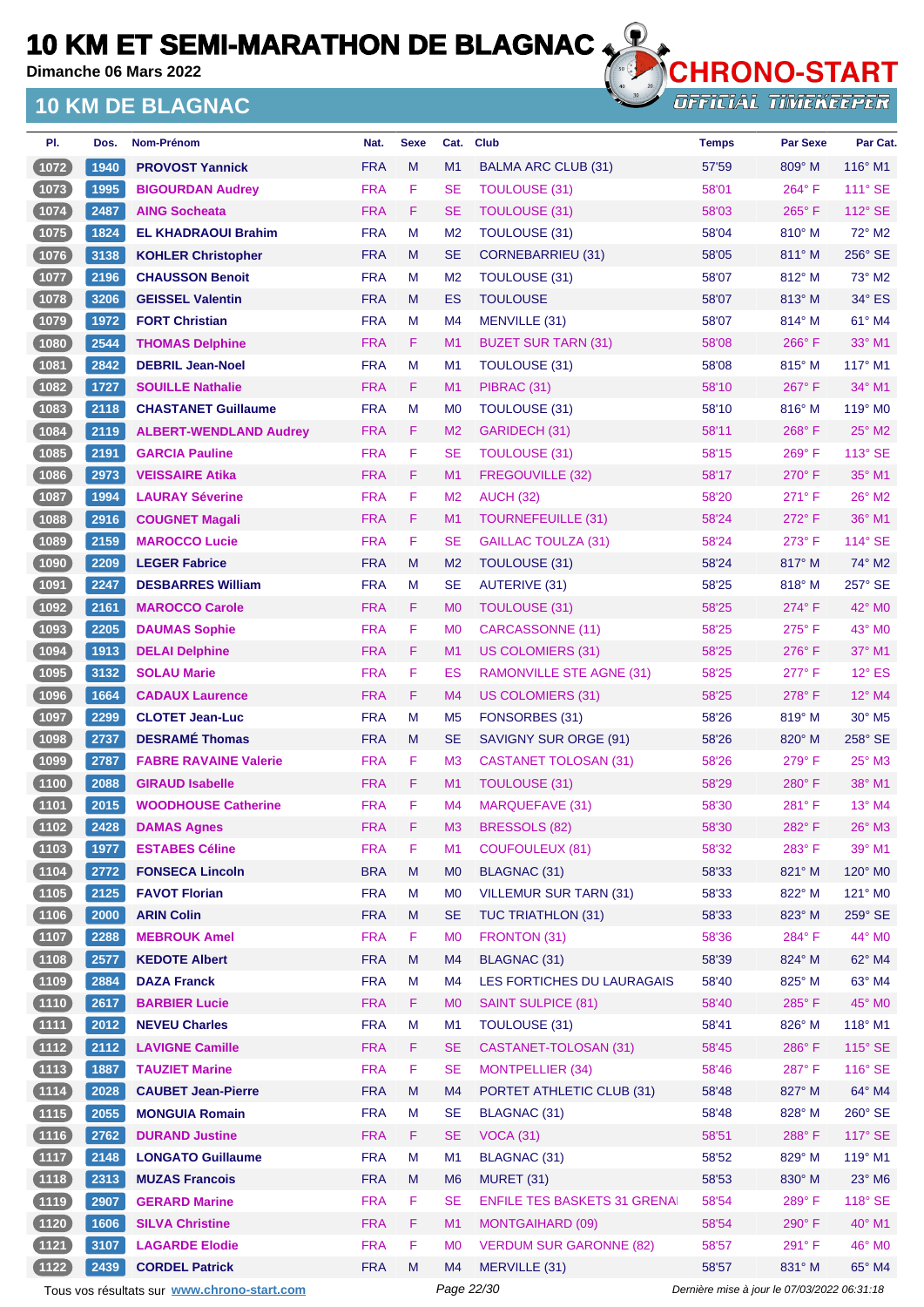**Dimanche 06 Mars 2022**

## **10 KM DE BLAGNAC**



**OFFICIAL TIMEKEEPER** 

| PI.      | Dos. | Nom-Prénom                     | Nat.       | <b>Sexe</b> | Cat.           | <b>Club</b>                        | <b>Temps</b> | <b>Par Sexe</b> | Par Cat.                 |
|----------|------|--------------------------------|------------|-------------|----------------|------------------------------------|--------------|-----------------|--------------------------|
| (1123    | 1702 | <b>SANCHEZ Andrés</b>          | <b>FRA</b> | M           | M <sub>3</sub> | <b>AUSSONNE (31)</b>               | 58'58        | 832° M          | 76° M3                   |
| $(1124)$ | 3108 | <b>TEULIER Christine</b>       | <b>FRA</b> | F           | M <sub>5</sub> | SA TOULOUSE UC (31)                | 58'59        | 292°F           | $4^\circ$ M <sub>5</sub> |
| (1125)   | 2128 | <b>LEMAINQUE Matthias</b>      | <b>FRA</b> | M           | <b>SE</b>      | <b>TOULOUSE (31)</b>               | 59'00        | $833^\circ$ M   | 261° SE                  |
| (1126)   | 2354 | <b>BLASCO Christelle</b>       | <b>FRA</b> | F           | M <sub>1</sub> | <b>MERVILLE TRAIL 31 (31)</b>      | 59'02        | 293° F          | 41° M1                   |
| (1127)   | 1635 | <b>FAZILLE David</b>           | <b>FRA</b> | M           | M <sub>0</sub> | <b>CEPET (31)</b>                  | 59'03        | 834° M          | 122° MO                  |
| (1128)   | 1911 | <b>PUECH Carine</b>            | <b>FRA</b> | F           | M <sub>2</sub> | <b>DDX</b> (31)                    | 59'06        | 294°F           | 27° M2                   |
| (1129)   | 2652 | <b>MOYSSET Vinciane</b>        | <b>FRA</b> | F.          | <b>SE</b>      | <b>BLAGNAC (31)</b>                | 59'07        | $295^\circ$ F   | 119° SE                  |
| (1130)   | 2380 | <b>DIAZ Stéphanie</b>          | <b>FRA</b> | F           | M <sub>2</sub> | VAL 31 (31)                        | 59'07        | 296°F           | 28° M2                   |
| (1131)   | 2130 | <b>JULIÉ Jeanne</b>            | <b>FRA</b> | F           | <b>SE</b>      | <b>TOULOUSE (31)</b>               | 59'10        | 297°F           | 120° SE                  |
| (1132)   | 3043 | <b>NOEZ Maïté</b>              | <b>FRA</b> | F           | M <sub>0</sub> | <b>TOULOUSE (31)</b>               | 59'11        | 298°F           | 47° M0                   |
| (1133)   | 2160 | <b>BENEJAM Mélanie</b>         | <b>FRA</b> | F           | M <sub>0</sub> | TOULOUSE (31)                      | 59'11        | 299°F           | 48° MO                   |
| (1134)   | 2982 | <b>MARCINKIEWICZ David</b>     | <b>FRA</b> | M           | M <sub>0</sub> | <b>TOULOUSE (31)</b>               | 59'11        | 835° M          | 123° M0                  |
| (1135)   | 2406 | <b>CELLARD Reine</b>           | <b>FRA</b> | F           | <b>SE</b>      | GRENADE (31)                       | 59'12        | $300^\circ$ F   | $121^\circ$ SE           |
| (1136)   | 2883 | <b>CAZOR Aline</b>             | <b>FRA</b> | F           | M <sub>0</sub> | <b>TOULOUSE (31)</b>               | 59'17        | $301^\circ$ F   | 49° MO                   |
| (1137)   | 2734 | <b>DJOKO William</b>           | <b>FRA</b> | M           | <b>SE</b>      | <b>BON PIED BON OEIL ESCALQUEN</b> | 59'18        | 836° M          | 262° SE                  |
| (1138)   | 1930 | <b>BERNEDE Emilie</b>          | <b>FRA</b> | F           | M <sub>0</sub> | <b>AUCAMVILLE (31)</b>             | 59'19        | 302° F          | $50^\circ$ MO            |
| (1139)   | 2582 | <b>FAILLOT Mathilde</b>        | <b>FRA</b> | F           | M <sub>1</sub> | <b>TOULOUSE (31)</b>               | 59'19        | $303^\circ$ F   | 42° M1                   |
| (1140)   | 2552 | <b>CODINE Myriam</b>           | <b>FRA</b> | F           | M <sub>3</sub> | SAINT-PAUL-SUR-SAVE (31)           | 59'21        | $304^\circ$ F   | $27^\circ$ M3            |
| (1141)   | 1921 | <b>GRAVE Gil</b>               | <b>FRA</b> | M           | M <sub>0</sub> | <b>AUCAMVILLE (31)</b>             | 59'23        | 837° M          | 124° MO                  |
| (1142)   | 3117 | <b>GREGOIRE Mathieu</b>        | <b>FRA</b> | М           | <b>SE</b>      | <b>TOULOUSE (31)</b>               | 59'23        | 838° M          | $263^\circ$ SE           |
| (1143)   | 1968 | <b>DEJEAN Virginie</b>         | <b>FRA</b> | F           | M <sub>0</sub> | MURET (31)                         | 59'24        | $305^\circ$ F   | 51° MO                   |
| 1144     | 1803 | <b>COSTERASTE Cedric</b>       | <b>FRA</b> | М           | M <sub>0</sub> | MURET (31)                         | 59'24        | $839^\circ$ M   | 125° M <sub>0</sub>      |
| (1145)   | 1840 | <b>CAZALAS Claire</b>          | <b>FRA</b> | F.          | M1             | <b>TOULOUSE (31)</b>               | 59'25        | $306^\circ$ F   | 43° M1                   |
| $(1146)$ | 2029 | <b>THIONG-LY Nelly</b>         | <b>FRA</b> | F           | M1             | TOULOUSE (31)                      | 59'25        | $307^\circ$ F   | 44° M1                   |
| (1147)   | 1838 | <b>ALQUIER Bérengère</b>       | <b>FRA</b> | F           | <b>SE</b>      | <b>BLAGNAC (31)</b>                | 59'26        | $308^\circ$ F   | 122° SE                  |
| (1148)   | 1611 | <b>GALAUP Anne</b>             | <b>FRA</b> | F           | M <sub>0</sub> | BLAGNAC (31)                       | 59'26        | 309° F          | 52° M0                   |
| (1149)   | 2988 | <b>ULLAS Thierry</b>           | <b>FRA</b> | M           | M <sub>5</sub> | BLAGNAC (31)                       | 59'29        | 840° M          | 31° M5                   |
| $(1150)$ | 2388 | <b>PAMIES Brigitte</b>         | <b>FRA</b> | F           | M <sub>4</sub> | <b>COURIR A FONTENILLES (31)</b>   | 59'30        | $310^\circ$ F   | 14° M4                   |
| $(1151)$ | 2318 | <b>BOUCHARA Chrystelle</b>     | <b>FRA</b> | F.          | M <sub>2</sub> | <b>COURIR A FONTENILLES (31)</b>   | 59'30        | $311^\circ$ F   | $29^\circ$ M2            |
| (1152)   | 2966 | <b>DRÉVILLON Isabelle</b>      | <b>FRA</b> | F           | M <sub>2</sub> | <b>US COLOMIERS (31)</b>           | 59'31        | $312^{\circ}$ F | $30^\circ$ M2            |
| (1153)   | 1605 | <b>TRAN Van-Thanh</b>          | <b>FRA</b> | M           | M <sub>2</sub> | PLAISANCE DU TPUCH (31)            | 59'31        | 841° M          | 75° M2                   |
| (1154)   | 3150 | <b>HOARAU Stephanie</b>        | <b>FRA</b> | F           | M <sub>0</sub> | <b>LACOURT ST PIERRE (82)</b>      | 59'32        | 313° F          | 53° MO                   |
| (1155)   | 2574 | <b>LEVALLOIS Stephanie</b>     | <b>FRA</b> | F           | M <sub>3</sub> | <b>MONTLAUR (31)</b>               | 59'33        | 314°F           | 28° M3                   |
| (1156)   | 1673 | <b>DECROIX Gabrielle</b>       | <b>FRA</b> | F           | <b>SE</b>      | <b>TOULOUSE (31)</b>               | 59'36        | 315°F           | 123° SE                  |
| $(1157)$ | 1807 | <b>MARCON Delphine</b>         | <b>FRA</b> | F           | M1             | BLAGNAC (31)                       | 59'39        | 316°F           | 45° M1                   |
| (1158)   | 2572 | <b>PEYRANNE Anthony</b>        | <b>FRA</b> | M           | <b>SE</b>      | TOULOUSE (31)                      | 59'39        | 842° M          | 264° SE                  |
| (1159)   | 2056 | <b>DUHAR Geraldine</b>         | <b>FRA</b> | F           | M <sub>2</sub> | <b>BLAGNAC (31)</b>                | 59'40        | 317°F           | $31^\circ$ M2            |
| (1160)   | 1749 | <b>WEBER Eric</b>              | <b>FRA</b> | M           | M <sub>3</sub> | <b>BRAX (31)</b>                   | 59'40        | 843° M          | $77^\circ$ M3            |
| (1161)   | 1678 | <b>WEBER Lauriane</b>          | <b>FRA</b> | F           | <b>SE</b>      | <b>TOULOUSE (31)</b>               | 59'41        | 318°F           | 124° SE                  |
| (1162)   | 2134 | <b>NAUX Jean-Philippe</b>      | <b>FRA</b> | M           | M3             | LEGUEVIN (31)                      | 59'44        | 844° M          | 78° M3                   |
| (1163)   | 3071 | <b>ROUJEAN Laurent</b>         | <b>FRA</b> | M           | M3             | <b>COLOMIERS (31)</b>              | 59'44        | 845° M          | 79° M3                   |
| $(1164)$ | 1697 | <b>COUDERC-BULGUBURE Laura</b> | <b>FRA</b> | F           | <b>SE</b>      | <b>BLAGNAC (31)</b>                | 59'45        | 319°F           | 125° SE                  |
| (1165)   | 3094 | <b>URROZ Cathy</b>             | <b>FRA</b> | F           | <b>SE</b>      | <b>BLAGNAC (31)</b>                | 59'50        | 320° F          | 126° SE                  |
| (1166)   | 2133 | <b>POGET Paul</b>              | <b>FRA</b> | M           | <b>SE</b>      | TOULOUSE (31)                      | 59'50        | 846° M          | 265° SE                  |
| (1167)   | 1607 | <b>BARRILADO Andres</b>        | <b>FRA</b> | M           | M1             | <b>TOULOUSE (31)</b>               | 59'51        | 847° M          | 120° M1                  |
| (1168)   | 1759 | <b>RICARD Sylvie</b>           | <b>FRA</b> | F           | M3             | <b>TOULOUSE (31)</b>               | 59'51        | 321° F          | 29° M3                   |
| (1169)   | 1656 | <b>BERNON Valerie</b>          | <b>FRA</b> | F           | M <sub>2</sub> | <b>TOURNEFEUILLE (31)</b>          | 59'51        | 322° F          | 32° M2                   |
| (1170)   | 2839 | <b>SENEJOUX Marion</b>         | <b>FRA</b> | F           | <b>SE</b>      | PAS DE CLUB (31)                   | 59'53        | 323° F          | 127° SE                  |
| $(1171)$ | 2132 | <b>RODRIGUEZ Jerome</b>        | <b>FRA</b> | M           | M1             | CLUB CANIN DU FRONTONNAIS (        | 59'56        | 848° M          | $121^\circ$ M1           |
| (1172)   | 2463 | <b>PONS Charlène</b>           | <b>FRA</b> | F           | <b>SE</b>      | <b>CASTELNAU D ESTRETEFONDS (</b>  | 59'58        | 324° F          | 128° SE                  |
| (1173)   | 2504 | <b>HERBOT Kévin</b>            | <b>FRA</b> | M           | <b>SE</b>      | FONSORBES (31)                     | 1h00'00      | 849° M          | 266° SE                  |
|          |      |                                |            |             |                |                                    |              |                 |                          |

Tous vos résultats sur **[www.chrono-start.com](https://www.chrono-start.com/)** Page 23/30 Page 23/30 Dernière mise à jour le 07/03/2022 06:31:18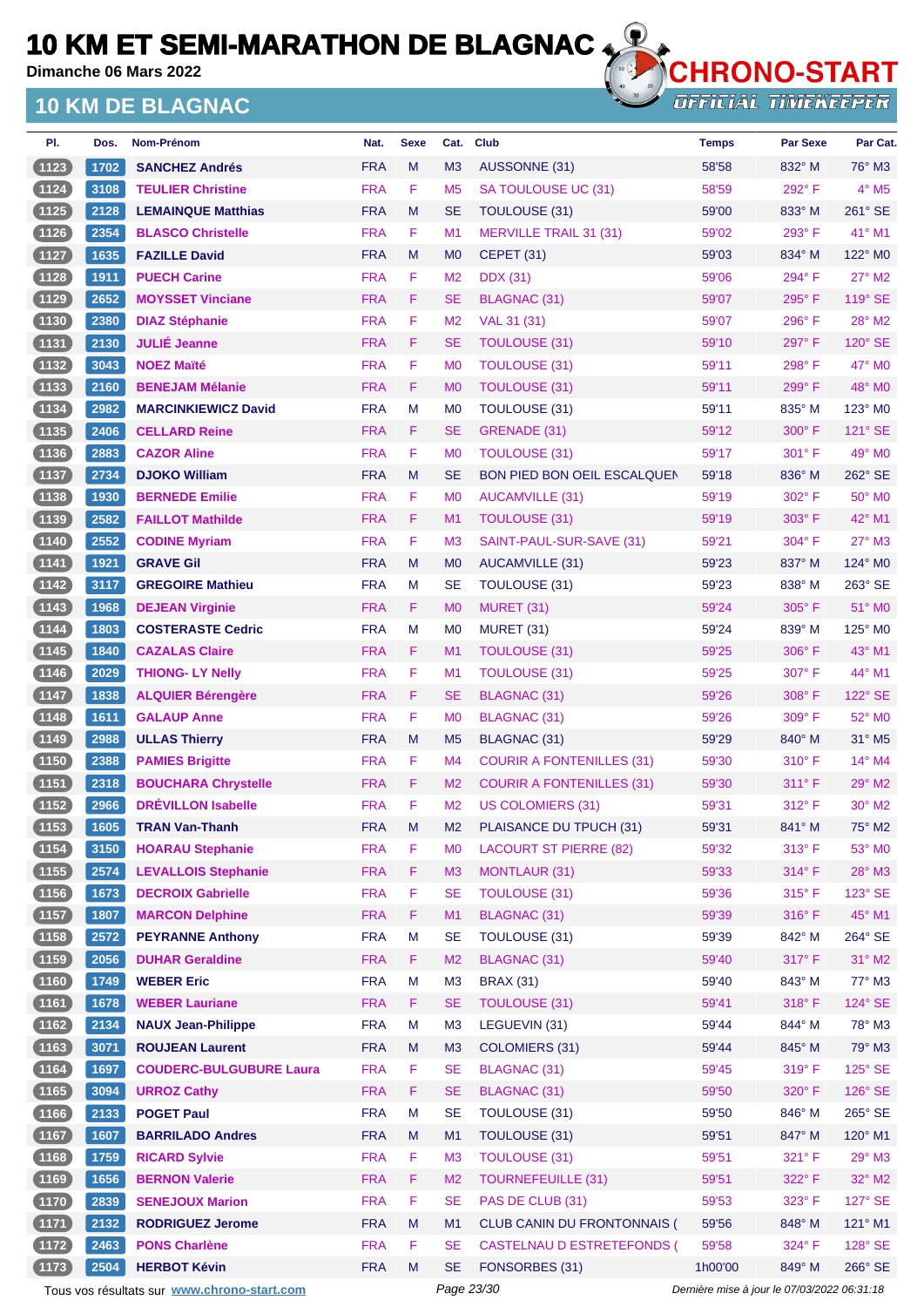**Dimanche 06 Mars 2022**

## **10 KM DE BLAGNAC**



**OFFICIAL TIMEKEEPER** 

| PI.      | Dos. | <b>Nom-Prénom</b>             | Nat.       | <b>Sexe</b> | Cat.           | <b>Club</b>                    | <b>Temps</b> | <b>Par Sexe</b> | Par Cat.        |
|----------|------|-------------------------------|------------|-------------|----------------|--------------------------------|--------------|-----------------|-----------------|
| (1174)   | 2346 | <b>GOULLEY Arnaud</b>         | <b>FRA</b> | M           | M1             | TOULOUSE (31)                  | 1h00'02      | 850° M          | 122° M1         |
| (1175)   | 1698 | <b>MARMIE Laureline</b>       | <b>FRA</b> | F           | M <sub>1</sub> | AUBIAC (47)                    | 1h00'06      | $325^{\circ}$ F | $46^{\circ}$ M1 |
| (1176)   | 2542 | <b>CISSE Pascal</b>           | <b>FRA</b> | M           | M <sub>2</sub> | <b>BLAGNAC (31)</b>            | 1h00'06      | 851° M          | 76° M2          |
| $(1177)$ | 2413 | <b>HURAND Antoine</b>         | <b>FRA</b> | М           | M <sub>8</sub> | TOULOUSE (31)                  | 1h00'12      | 852° M          | $1^\circ$ M8    |
| (1178)   | 2903 | <b>GUILLET Baptiste</b>       | <b>FRA</b> | M           | <b>SE</b>      | <b>TOULOUSE (31)</b>           | 1h00'12      | $853^\circ$ M   | 267° SE         |
| $1179$   | 1920 | <b>PIZET Renan</b>            | <b>FRA</b> | М           | M1             | TOULOUSE (31)                  | 1h00'12      | 854° M          | 123° M1         |
| (1180    | 1919 | <b>PASSERIEU Ingrid</b>       | <b>FRA</b> | F           | M <sub>2</sub> | <b>TOULOUSE (31)</b>           | 1h00'13      | $326^\circ$ F   | $33^\circ$ M2   |
| (1181)   | 2206 | <b>COUSIN Dalila</b>          | <b>FRA</b> | F           | M4             | <b>CORNEBARRIEU (31)</b>       | 1h00'13      | 327° F          | 15° M4          |
| (1182)   | 2501 | <b>LAFAIT-BOISSON Marion</b>  | <b>FRA</b> | F           | <b>SE</b>      | <b>TOULOUSE TRIATHLON (31)</b> | 1h00'15      | 328°F           | 129° SE         |
| (1183)   | 1540 | <b>CHEVALIER Queenie</b>      | <b>FRA</b> | F           | <b>SE</b>      | <b>TOULOUSE (31)</b>           | 1h00'16      | 329° F          | 130° SE         |
| (1184)   | 1975 | <b>COSSAIS Amélie</b>         | <b>FRA</b> | F           | <b>SE</b>      | <b>TAG TOURNEFEUILLE (31)</b>  | 1h00'17      | $330^\circ$ F   | $131^\circ$ SE  |
| (1185)   | 1572 | <b>CHILLET Mélanie</b>        | <b>FRA</b> | F           | <b>SE</b>      | TOULOUSE (31)                  | 1h00'20      | 331° F          | 132° SE         |
| (1186)   | 1571 | <b>FIMATIS Carole-Anne</b>    | <b>FRA</b> | F           | <b>SE</b>      | TOULOUSE (31)                  | 1h00'20      | $332^\circ$ F   | 133° SE         |
| 1187     | 1682 | <b>CONTEVILLE Christophe</b>  | <b>FRA</b> | м           | M1             | <b>BLAGNAC (31)</b>            | 1h00'22      | 855° M          | $124^\circ$ M1  |
| (1188)   | 2581 | <b>GERBAULT Martial</b>       | <b>FRA</b> | M           | M4             | TOULOUSE (31)                  | 1h00'23      | 856° M          | 66° M4          |
| $1189$   | 2447 | <b>PASTOR Jérémy</b>          | <b>FRA</b> | м           | <b>SE</b>      | TOULOUSE (31)                  | 1h00'24      | 857° M          | 268° SE         |
| (1190    | 2685 | <b>FOURNES Mathilde</b>       | <b>FRA</b> | F           | ES             | SAINTE FOY D'AIGREFEUILLE (31  | 1h00'25      | $333^\circ$ F   | $13^\circ$ ES   |
| $(1191$  | 1889 | <b>ADER Marie</b>             | <b>FRA</b> | F           | <b>SE</b>      | TOULOUSE (31)                  | 1h00'26      | 334°F           | 134° SE         |
| (1192)   | 3167 | <b>BOITEAU Sandrine</b>       | <b>FRA</b> | F           | M <sub>2</sub> | GRENADE (31)                   | 1h00'27      | 335° F          | 34° M2          |
| (1193)   | 2282 | <b>GERBAULT Fabienne</b>      | <b>FRA</b> | F           | M <sub>3</sub> | TOULOUSE (31)                  | 1h00'28      | $336^\circ$ F   | 30° M3          |
| (1194)   | 2135 | <b>GELY Marion</b>            | <b>FRA</b> | F           | <b>SE</b>      | CANALS (82)                    | 1h00'28      | 337° F          | 135° SE         |
| $1195$   | 1991 | <b>TESTÉ Isis</b>             | <b>FRA</b> | F           | <b>SE</b>      | <b>TOULOUSE (31)</b>           | 1h00'31      | 338°F           | 136° SE         |
| (1196)   | 2366 | <b>DEMAY Sophie</b>           | <b>FRA</b> | F           | M1             | TOUGET (32)                    | 1h00'31      | 339° F          | 47° M1          |
| $1197$   | 2830 | <b>BIJOU Thierry</b>          | <b>FRA</b> | M           | M4             | <b>SEILH (31)</b>              | 1h00'33      | $858^\circ$ M   | $67^\circ$ M4   |
| (1198)   | 2153 | <b>NTAMACK Georges</b>        | <b>FRA</b> | M           | M <sub>4</sub> | MONTBRUN (31)                  | 1h00'34      | $859^\circ$ M   | 68° M4          |
| $1199$   | 2106 | ** Anonymat du Participant ** | <b>FRA</b> | F           | M <sub>0</sub> | LEGUEVIN (31)                  | 1h00'34      | 340°F           | 54° M0          |
| (1200    | 1534 | <b>RUBY Léa</b>               | <b>FRA</b> | F           | <b>SE</b>      | <b>TOULOUSE TRIATHLON (31)</b> | 1h00'36      | 341°F           | 137° SE         |
| (1201    | 1753 | <b>TROUILLAS Marina</b>       | <b>FRA</b> | F           | M1             | SAINT CLOUD (92)               | 1h00'40      | 342° F          | 48° M1          |
| $1202$   | 2940 | <b>HAMEL HENDI Nacima</b>     | <b>FRA</b> | F           | M <sub>3</sub> | US COLOMIERS (31)              | 1h00'42      | 343° F          | $31^\circ$ M3   |
| 1203     | 1583 | <b>LOPEZ Fabienne</b>         | <b>FRA</b> | F           | M <sub>2</sub> | <b>BLAGNAC (31)</b>            | 1h00'47      | 344°F           | $35^\circ$ M2   |
| (1204)   | 2276 | <b>ROLLIER AMIEL Nelly</b>    | <b>FRA</b> | F           | M4             | <b>TOURNEFEUILLE (31)</b>      | 1h00'51      | 345° F          | $16^\circ$ M4   |
| (1205)   | 2448 | <b>PASTOR Philippe</b>        | <b>FRA</b> | M           | M4             | VILLENEUVE LES BEZIERS (34)    | 1h00'52      | 860° M          | 69° M4          |
| (1206)   | 2476 | <b>MATHEWS Daniel</b>         | <b>FRA</b> | M           | M1             | AIRBUS RUNNING (31)            | 1h00'54      | 861° M          | 125° M1         |
| (1207)   | 1916 | <b>MERET Corine</b>           | <b>FRA</b> | F           | M <sub>4</sub> | <b>SAINT SAUVEUR (31)</b>      | 1h00'54      | 346°F           | 17° M4          |
| (1208)   | 2450 | <b>BARRIERE Julie</b>         | <b>FRA</b> | F.          | <b>SE</b>      | <b>US COLOMIERS (31)</b>       | 1h00'54      | 347°F           | 138° SE         |
| (1209    | 1559 | <b>RÉAU Anne-Laure</b>        | <b>FRA</b> | F           | M <sub>0</sub> | <b>COLOMIERS (31)</b>          | 1h00'56      | 348°F           | 55° MO          |
| (1210)   | 1560 | <b>MOUGENOT Flavien</b>       | <b>FRA</b> | M           | M <sub>0</sub> | <b>COLOMIERS (31)</b>          | 1h00'57      | $862^\circ$ M   | 126° M0         |
| (1211)   | 3097 | <b>PATIT Isabelle</b>         | <b>FRA</b> | F           | M <sub>2</sub> | <b>JOGINREIMS (51)</b>         | 1h01'05      | 349° F          | 36° M2          |
| (1212)   | 2554 | <b>LEFEBVRE Christian</b>     | <b>FRA</b> | M           | M7             | <b>BAGNERES DE LUCHON (31)</b> | 1h01'16      | 863° M          | $7^\circ$ M7    |
| (1213)   | 1886 | <b>TAUZIET Elodie</b>         | <b>FRA</b> | F           | <b>SE</b>      | <b>TOULOUSE (31)</b>           | 1h01'18      | 350° F          | 139° SE         |
| (1214)   | 1980 | <b>JUMEAU Karine</b>          | <b>FRA</b> | F.          | M <sub>2</sub> | <b>TOULOUSE (31)</b>           | 1h01'21      | $351^\circ$ F   | $37^\circ$ M2   |
| (1215)   | 2836 | <b>FLORES CARRETERO Reyna</b> | <b>MEX</b> | F           | <b>SE</b>      | <b>TOULOUSE (31)</b>           | 1h01'21      | 352°F           | 140° SE         |
| (1216)   | 2291 | <b>NETO Emilie</b>            | <b>FRA</b> | F.          | M <sub>2</sub> | <b>COLOMIERS (31)</b>          | 1h01'22      | 353° F          | 38° M2          |
| $1217$   | 3139 | <b>ARSAN Elisa</b>            | <b>FRA</b> | F           | <b>SE</b>      | <b>CUGNAUX (31)</b>            | 1h01'25      | 354°F           | 141° SE         |
| (1218)   | 3184 | <b>SAMBAT Vincent</b>         | <b>FRA</b> | M           | <b>SE</b>      | <b>PIBRAC</b>                  | 1h01'25      | 864° M          | 269° SE         |
| (1219)   | 1622 | <b>POUMAREDE Julie</b>        | <b>FRA</b> | F           | <b>SE</b>      | <b>TOULOUSE (31)</b>           | 1h01'27      | $355^{\circ}$ F | $142^\circ$ SE  |
| (1220)   | 1621 | <b>MASSALY Laura</b>          | <b>FRA</b> | F.          | M <sub>0</sub> | <b>BLAGNAC (31)</b>            | 1h01'27      | 356°F           | 56° M0          |
| (1221)   | 1806 | <b>DRURE Alexandre</b>        | <b>FRA</b> | M           | M1             | <b>SEILH (31)</b>              | 1h01'31      | 865° M          | 126° M1         |
| (1222)   | 3161 | <b>BRO-GRIMAL Alexandre</b>   | <b>FRA</b> | M           | M <sub>1</sub> | TREBONS SUR LA GRASSE (31)     | 1h01'36      | $866^\circ$ M   | 127° M1         |
| $1223$   | 3160 | --- Dossard Inconnu ---       |            |             |                |                                | 1h01'37      |                 |                 |
| (1224)   | 1655 | <b>ALBERTUS Cédric</b>        | <b>FRA</b> | M           | M <sub>2</sub> | BEAUZELLE (31)                 | 1h01'38      | 867° M          | 77° M2          |

Tous vos résultats sur **[www.chrono-start.com](https://www.chrono-start.com/)** Page 24/30 Page 24/30 Dernière mise à jour le 07/03/2022 06:31:18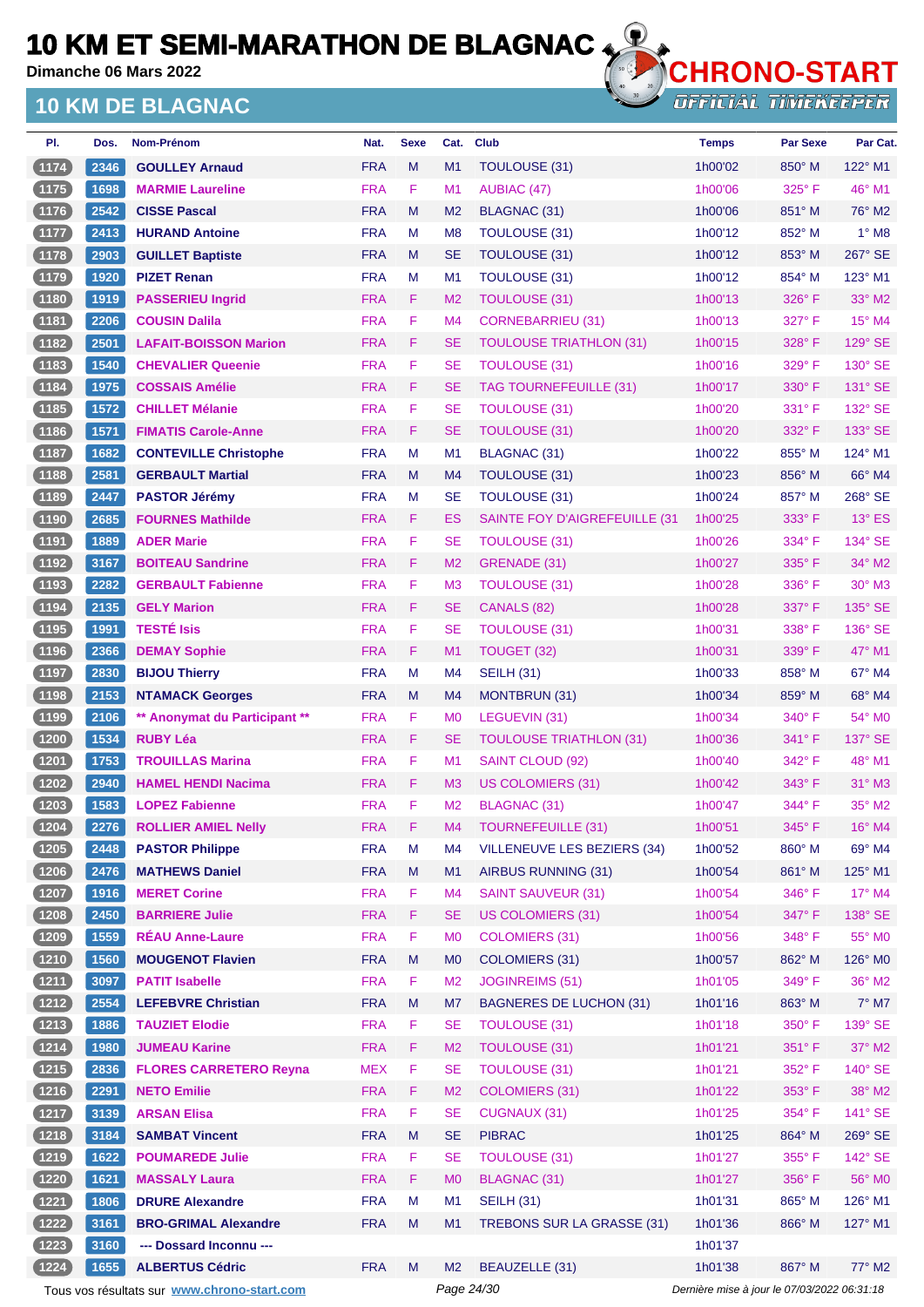**Dimanche 06 Mars 2022**

### **10 KM DE BLAGNAC**



| PI.              | Dos.         | Nom-Prénom                                        | Nat.                     | <b>Sexe</b> | Cat.                        | <b>Club</b>                                    | <b>Temps</b>       | <b>Par Sexe</b>  | Par Cat.                  |
|------------------|--------------|---------------------------------------------------|--------------------------|-------------|-----------------------------|------------------------------------------------|--------------------|------------------|---------------------------|
| (1225)           | 1654         | <b>LOPES Ludovic</b>                              | <b>FRA</b>               | M           | M <sub>0</sub>              | S/L LAVAUR ATHLETISME (31)                     | 1h01'39            | 868° M           | $127^\circ$ MO            |
| (1226)           | 1542         | <b>CARRION TORRES Herminia</b>                    | <b>ESP</b>               | F           | <b>SE</b>                   | BEAUZELLE (31)                                 | 1h01'39            | $357^\circ$ F    | $143^\circ$ SE            |
| (1227            | 2414         | <b>JARLAN Guillaume</b>                           | <b>FRA</b>               | M           | M <sub>0</sub>              | LAVAUR (81)                                    | 1h01'40            | $869^\circ$ M    | 128° M0                   |
| (1228)           | 2025         | <b>GARCIA Stéphanie</b>                           | <b>FRA</b>               | F           | M1                          | <b>AUSSONNE (31)</b>                           | 1h01'43            | $358^{\circ}$ F  | 49° M1                    |
| $1229$           | 1914         | <b>PLACE Norah</b>                                | <b>FRA</b>               | F.          | СA                          | GRENADE (31)                                   | 1h01'43            | $359^\circ$ F    | $4^\circ$ CA              |
| $1230$           | 1858         | <b>TEILLAC Karine</b>                             | <b>FRA</b>               | F.          | M <sub>3</sub>              | <b>US COLOMIERS (31)</b>                       | 1h01'44            | 360° F           | 32° M3                    |
| (1231)           | 2189         | <b>FOUGEROUSE Georges</b>                         | <b>FRA</b>               | M           | M4                          | BLAGNAC (31)                                   | 1h01'46            | $870^\circ$ M    | $70^\circ$ M4             |
| (1232)           | 1835         | <b>ALQUIER Pierre</b>                             | <b>FRA</b>               | M           | SE                          | <b>BLAGNAC (31)</b>                            | 1h01'47            | 871° M           | 270° SE                   |
| (1233)           | 2942         | <b>DE SOUSA Yannick</b>                           | <b>FRA</b>               | M           | M1                          | TOULOUSE (31)                                  | 1h01'48            | $872^\circ$ M    | 128° M1                   |
| $(1234)$         | 1742         | <b>DHALLUIN Cindy</b>                             | <b>FRA</b>               | F           | M <sub>0</sub>              | <b>BLAGNAC (31)</b>                            | 1h01'49            | $361^\circ$ F    | 57° M0                    |
| (1235)           | 1739         | <b>CHOURRY Benoit</b>                             | <b>FRA</b>               | M           | M <sub>3</sub>              | VILLENEUVE-TOLOSANE (31)                       | 1h01'50            | 873° M           | 80° M3                    |
| (1236)           | 2377         | <b>DUVERGÉ Sandrine</b>                           | <b>FRA</b>               | F           | M <sub>3</sub>              | COLOMIERS (31)                                 | 1h01'52            | 362° F           | $33^\circ$ M3             |
| (1237            | 1609         | <b>BIARD Christèle</b>                            | <b>FRA</b>               | F           | M <sub>3</sub>              | TOURNEFEUILLE (31)                             | 1h01'52            | $363^\circ$ F    | 34° M3                    |
| (1238)           | 1521         | <b>CONSTANS Bruno</b>                             | <b>FRA</b>               | M           | M <sub>0</sub>              | <b>TOULOUSE (31)</b>                           | 1h01'53            | $874^\circ$ M    | 129° M0                   |
| (1239)           | 2136         | <b>AMIAR Hanan</b>                                | <b>FRA</b>               | F.          | <b>SE</b>                   | VILLENEUVE TOLOSANE (31)                       | 1h01'58            | $364^\circ$ F    | 144° SE                   |
| (1240)           | 1992         | <b>LAURO-PRADEAU Christine</b>                    | <b>FRA</b>               | F           | M <sub>3</sub>              | TOULOUSE (31)                                  | 1h01'59            | $365^\circ$ F    | $35^\circ$ M3             |
| (1241)           | 1989         | <b>SOCCOL Olivier</b>                             | <b>FRA</b>               | M           | M1                          | CASTELGINEST (31)                              | 1h01'59            | 875° M           | $129^\circ$ M1            |
| (1242)           | 3126         | <b>QUERNE Emmanuelle</b>                          | <b>FRA</b>               | F           | M <sub>3</sub>              | PIBRAC (31)                                    | 1h02'01            | 366°F            | $36^\circ$ M3             |
| (1243)           | 2517         | <b>ROTH Annabelle</b>                             | <b>FRA</b>               | F           | SE                          | <b>BRUGUIERES (31)</b>                         | 1h02'02            | 367°F            | $145^\circ$ SE            |
| (1244)           | 2551         | <b>CAUCHI Rosen</b>                               | <b>FRA</b>               | F           | <b>SE</b>                   | SAINT-JEAN (31)                                | 1h02'02            | $368^{\circ}$ F  | 146° SE                   |
| (1245)           | 2560         | <b>THOBENA Yann</b>                               | <b>FRA</b>               | M           | <b>SE</b>                   | SAINT-LYS (31)                                 | 1h02'02            | 876° M           | $271^\circ$ SE            |
| (1246)           | 1799         | <b>CAYROU Kevin</b>                               | <b>FRA</b>               | м           | <b>SE</b>                   | BEAUZELLE (31)                                 | 1h02'03            | 877° M           | 272° SE                   |
| (1247)           | 1761         | <b>DENIMAL CUBERO Manon</b>                       | <b>FRA</b>               | F.          | SE                          | ST ORENS DE GAMEVILLE (31)                     | 1h02'06            | $369^\circ$ F    | 147° SE                   |
| (1248)           | 2947         | <b>MARDI Aurelien</b>                             | <b>FRA</b>               | M           | M <sub>0</sub>              | CA BIRAC (82)                                  | 1h02'08            | $878^\circ$ M    | $130^\circ$ MO            |
| (1249)           | 2503         | <b>TEXIER Pierre</b>                              | <b>FRA</b>               | M           | M1                          | COLOMIERS (31)                                 | 1h02'08            | $879^\circ$ M    | 130° M1                   |
| (1250)           | 3183         | <b>ZURANSKI Déborah</b>                           | <b>FRA</b>               | F.          | M <sub>0</sub>              | <b>DREMIL LAFAGE</b>                           | 1h02'09            | $370^\circ$ F    | 58° M0                    |
| (1251)           | 3058         | <b>POUX Christophe</b>                            | <b>FRA</b>               | M           | M4                          | LE BURGAUD (31)                                | 1h02'11            | $880^\circ$ M    | 71° M4                    |
| $1252$           | 2605         | <b>IMBAULT Christine</b>                          | <b>FRA</b>               | F.          | M <sub>3</sub>              | <b>BLAGNAC (31)</b>                            | 1h02'12            | $371^\circ$ F    | 37° M3                    |
| (1253)           | 1531         | <b>SEIXO Celine</b>                               | <b>FRA</b>               | F.          | M <sub>0</sub>              | LESPINASSE (31)                                | 1h02'16            | $372^\circ$ F    | 59° M <sub>0</sub>        |
| $1254$           | 2140         | <b>CURIEUX Bastien</b>                            | <b>FRA</b>               | M           | <b>SE</b>                   | TOULOUSE (31)                                  | 1h02'18            | 881° M           | 273° SE                   |
| (1255)           | 2813         | <b>TREINSOUTROT Didier</b>                        | <b>FRA</b>               | M           | M <sub>5</sub>              | CASTERA-VERDUZAN (32)                          | 1h02'18            | 882° M           | $32^{\circ}$ M5           |
| (1256)           | 1604         | <b>DOUCET Noémie</b>                              | <b>FRA</b>               | F           | <b>SE</b>                   | BEAUZELLE (31)                                 | 1h02'19            | 373° F           | 148° SE                   |
| (1257)           | 2085         | <b>SENSE Stephanie</b>                            | <b>FRA</b>               | F           | M <sub>2</sub>              | <b>BLAGNAC (31)</b>                            | 1h02'19            | 374° F           | 39° M2                    |
| (1258)           | 2221         | <b>FOUGÈRES Alexandre</b><br><b>MOREAU Adrien</b> | <b>FRA</b><br><b>FRA</b> | M<br>M      | <b>SE</b><br>M <sub>0</sub> | <b>BEAUTEVILLE (31)</b><br><b>BLAGNAC (31)</b> | 1h02'20<br>1h02'20 | 883° M<br>884° M | 274° SE<br>131° MO        |
| (1259)<br>(1260) | 1929<br>2207 |                                                   | <b>FRA</b>               | M           | M <sub>5</sub>              | <b>CORNEBARRIEU (31)</b>                       | 1h02'20            | 885° M           | 33° M5                    |
| (1261)           | 2342         | <b>COUSIN Philippe</b><br><b>PATARIN Nicolas</b>  | <b>FRA</b>               | M           | M <sub>2</sub>              | <b>MONTAUBAN (82)</b>                          | 1h02'20            | 886° M           | 78° M2                    |
| (1262)           | 3079         | <b>QUENOLI Laure</b>                              | <b>FRA</b>               | F           | M <sub>3</sub>              | S/L ATHLE BRENS GAILLAC (81)                   | 1h02'25            | $375^{\circ}$ F  | $38^\circ$ M3             |
| (1263)           | 1598         | <b>PERUFFO Delphine</b>                           | <b>FRA</b>               | F           | M <sub>2</sub>              | <b>TOULOUSE (31)</b>                           | 1h02'28            | 376°F            | 40° M2                    |
| (1264)           | 2949         | <b>BRAVO Michel</b>                               | <b>FRA</b>               | M           | M <sub>5</sub>              | GAILLAC (81)                                   | 1h02'28            | 887° M           | $34^\circ$ M <sub>5</sub> |
| (1265)           | 2417         | <b>LAJOIE Bénédicte</b>                           | <b>FRA</b>               | F.          | M <sub>0</sub>              | <b>CASTELNAU DE MONTMIRAL (81)</b>             | 1h02'29            | 377°F            | 60° MO                    |
| (1266)           | 2072         | <b>ALBOUY Lucie</b>                               | <b>FRA</b>               | F           | M1                          | <b>TOULOUSE (31)</b>                           | 1h02'32            | 378°F            | 50° M1                    |
| (1267)           | 2053         | <b>HAREL Agnès</b>                                | <b>FRA</b>               | F           | M <sub>2</sub>              | <b>BLAGNAC (31)</b>                            | 1h02'33            | 379° F           | 41° M2                    |
| (1268)           | 3176         | <b>SERVANT Thomas</b>                             | <b>FRA</b>               | M           | <b>JU</b>                   | <b>BLAGNAC</b>                                 | 1h02'34            | 888° M           | $14^{\circ}$ JU           |
| (1269)           | 1938         | <b>DECOOL Audrey</b>                              | <b>FRA</b>               | F           | <b>SE</b>                   | <b>TOULOUSE (31)</b>                           | 1h02'34            | 380° F           | 149° SE                   |
| (1270)           | 1856         | <b>GRÉGOIRE Sylvain</b>                           | <b>FRA</b>               | M           | M1                          | BLAGNAC (31)                                   | 1h02'36            | 889° M           | 131° M1                   |
| (1271)           | 3193         | <b>BEGUSSEAU Fleur</b>                            | <b>FRA</b>               | F.          | M <sub>0</sub>              | <b>TOULOUSE</b>                                | 1h02'44            | 381°F            | 61° MO                    |
| (1272)           | 2743         | <b>GONZALEZ DIAZ Patricia</b>                     | <b>ESP</b>               | F           | <b>SE</b>                   | <b>TOULOUSE (31)</b>                           | 1h02'47            | 382° F           | 150° SE                   |
| (1273)           | 1784         | <b>NESPOULOUS Charlène</b>                        | <b>FRA</b>               | F           | <b>SE</b>                   | <b>TOULOUSE (31)</b>                           | 1h02'49            | 383° F           | 151° SE                   |
| (1274)           | 2939         | <b>MARMELAT Violette</b>                          | <b>FRA</b>               | F           | <b>SE</b>                   | <b>FREQUENCE RUNNING (09)</b>                  | 1h02'51            | 384° F           | 152° SE                   |
| (1275)           | 1812         | <b>LAUNAY Hugues</b>                              | <b>FRA</b>               | M           | M <sub>6</sub>              | BLAGNAC (31)                                   | 1h02'54            | 890° M           | 24° M6                    |
|                  |              |                                                   |                          |             |                             |                                                |                    |                  |                           |

Tous vos résultats sur **[www.chrono-start.com](https://www.chrono-start.com/)** Page 25/30 Dernière mise à jour le 07/03/2022 06:31:18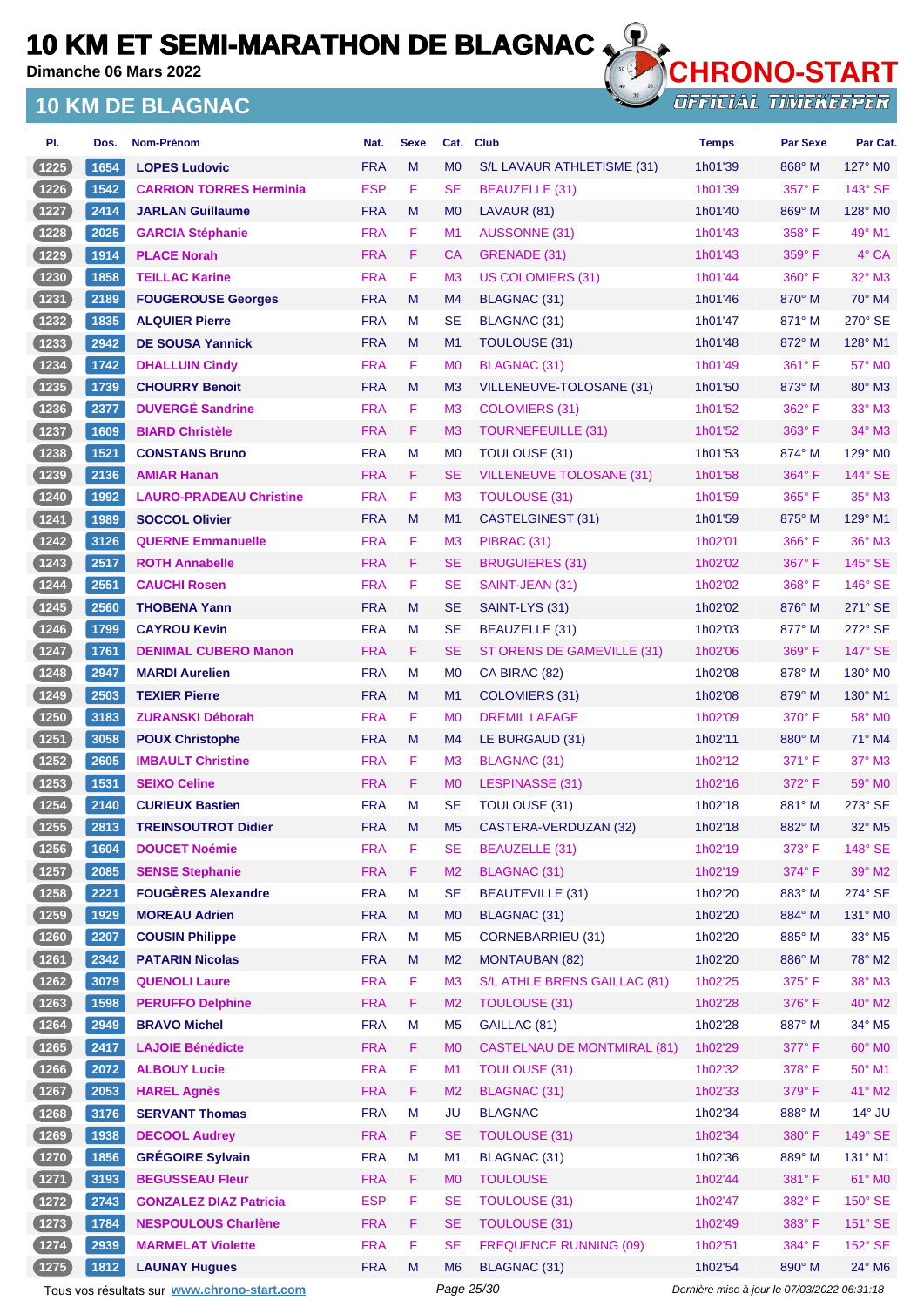**Dimanche 06 Mars 2022**

### **10 KM DE BLAGNAC**



**OFFICIAL TIMEKEEPER** 

| PI.            | Dos. | Nom-Prénom                     | Nat.       | <b>Sexe</b> | Cat.           | <b>Club</b>                     | <b>Temps</b> | <b>Par Sexe</b> | Par Cat.        |
|----------------|------|--------------------------------|------------|-------------|----------------|---------------------------------|--------------|-----------------|-----------------|
| 1276           | 3085 | <b>NOUHAUD Eloise</b>          | <b>FRA</b> | F           | <b>SE</b>      | <b>BLAGNAC (31)</b>             | 1h02'55      | $385^\circ$ F   | 153° SE         |
| $1277$         | 2970 | <b>LOPEZ Florent</b>           | <b>FRA</b> | M           | <b>SE</b>      | <b>DDX BRUGUIERES (31)</b>      | 1h02'56      | 891° M          | $275^\circ$ SE  |
| (1278)         | 2069 | <b>WEITMANN Fabienne</b>       | <b>FRA</b> | F           | M <sub>2</sub> | <b>TOULOUSE (31)</b>            | 1h03'01      | 386°F           | $42^{\circ}$ M2 |
| 1279           | 1575 | <b>MESSAOUDI Salma</b>         | <b>TUN</b> | F           | <b>SE</b>      | <b>TOULOUSE (31)</b>            | 1h03'08      | 387°F           | 154° SE         |
| (1280          | 2425 | <b>SORHOLUS Muriel</b>         | <b>FRA</b> | F.          | M <sub>2</sub> | CUGNAUX (31)                    | 1h03'10      | 388°F           | $43^\circ$ M2   |
| (1281)         | 2411 | <b>HAJJI Younes</b>            | <b>FRA</b> | M           | M <sub>0</sub> | COLOMIERS (31)                  | 1h03'13      | 892° M          | 132° MO         |
| (1282)         | 2963 | <b>BARRAT Solène</b>           | <b>FRA</b> | F           | <b>SE</b>      | MERVILLE (31)                   | 1h03'14      | 389°F           | 155° SE         |
| (1283)         | 2589 | <b>GUILLOTEAU Michelle</b>     | <b>FRA</b> | F           | M4             | RUNNINGSEYSSES (31)             | 1h03'16      | $390^\circ$ F   | $18^\circ$ M4   |
| (1284)         | 2123 | <b>BARRON Leslie</b>           | <b>FRA</b> | F.          | M <sub>0</sub> | SAINT-JORY (31)                 | 1h03'16      | $391^\circ$ F   | 62° MO          |
| (1285)         | 1843 | <b>BACLES Isabelle</b>         | <b>FRA</b> | F           | M <sub>3</sub> | COGNAC AC (17)                  | 1h03'17      | 392° F          | 39° M3          |
| 1286           | 2284 | <b>ROCHER Doriane</b>          | <b>FRA</b> | F           | <b>SE</b>      | <b>TOULOUSE (31)</b>            | 1h03'22      | 393° F          | 156° SE         |
| 1287           | 2232 | <b>GUYON Pierre</b>            | <b>FRA</b> | M           | M <sub>1</sub> | BLAGNAC (31)                    | 1h03'23      | 893° M          | 132° M1         |
| (1288)         | 1986 | <b>CHERCHAR Loetitia</b>       | <b>FRA</b> | F.          | M <sub>3</sub> | <b>GAN (64)</b>                 | 1h03'31      | 394° F          | $40^\circ$ M3   |
| 1289           | 2435 | <b>MUTIN Sophie</b>            | <b>FRA</b> | F           | <b>SE</b>      | <b>TOULOUSE (31)</b>            | 1h03'31      | $395^\circ$ F   | 157° SE         |
| 1290           | 2890 | <b>CASTANEDA Léa</b>           | <b>FRA</b> | F           | <b>SE</b>      | <b>TOULOUSE (31)</b>            | 1h03'32      | 396°F           | 158° SE         |
| 1291           | 2509 | <b>SABATIE Jean Noel</b>       | <b>FRA</b> | M           | M <sub>5</sub> | <b>FOULEE BEAUZELLOISE (31)</b> | 1h03'38      | 894° M          | 35° M5          |
| (1292)         | 3154 | <b>INGLEBERT Jane</b>          | <b>FRA</b> | F.          | <b>SE</b>      | RAMONVILLE STE AGNE (31)        | 1h03'42      | $397^\circ$ F   | $159^\circ$ SE  |
| 1293           | 3156 | <b>BOYER Solene</b>            | <b>FRA</b> | F           | <b>SE</b>      | BLAGNAC (31)                    | 1h03'42      | 398°F           | 160° SE         |
| (1294          | 2675 | <b>PIANE Laetitia</b>          | <b>FRA</b> | F           | M <sub>0</sub> | GRAGNAGUE (31)                  | 1h03'43      | $399^\circ$ F   | 63° MO          |
| 1295           | 2662 | <b>GOUZE Thomas</b>            | <b>FRA</b> | M           | JU             | SAINT-LYS (31)                  | 1h03'43      | 895° M          | $15^\circ$ JU   |
| (1296)         | 2729 | <b>VINCE Eric</b>              | <b>FRA</b> | M           | M <sub>2</sub> | VILLENEUVE SUR VERE (81)        | 1h03'44      | 896° M          | 79° M2          |
| $1297$         | 2481 | <b>VERGNE Clotilde</b>         | <b>FRA</b> | F           | M <sub>1</sub> | PIBRAC (31)                     | 1h03'44      | $400^\circ$ F   | $51^\circ$ M1   |
| (1298)         | 2779 | <b>WAS Stéphanie</b>           | <b>FRA</b> | F           | M <sub>2</sub> | S/L US CARMAUX (81)             | 1h03'44      | $401^{\circ}$ F | 44° M2          |
| 1299           | 1969 | <b>MAURICE Marjorie</b>        | <b>FRA</b> | F           | M <sub>2</sub> | ROUFFIAC TOLOSAN (31)           | 1h03'45      | $402^{\circ}$ F | 45° M2          |
| (1300)         | 2632 | <b>FARIA SOARES Moises</b>     | <b>POR</b> | M           | M <sub>3</sub> | CASTELGINEST (31)               | 1h03'45      | 897° M          | 81° M3          |
| $1301$         | 1827 | <b>DELZESCAUX Jean-Paul</b>    | <b>FRA</b> | М           | M <sub>5</sub> | FOISSAC (12)                    | 1h03'47      | 898° M          | 36° M5          |
| (1302)         | 2445 | <b>LAFARGE Hélène</b>          | <b>FRA</b> | F           | M <sub>5</sub> | PINSAGUEL (31)                  | 1h03'48      | $403^\circ$ F   | $5^\circ$ M5    |
| (1303)         | 2765 | <b>REVOLTE Aline</b>           | <b>FRA</b> | F           | M1             | <b>CASTELCULIER (47)</b>        | 1h03'49      | $404^\circ$ F   | 52° M1          |
| (1304)         | 3066 | <b>TALFFENBERGER Geoffrey</b>  | <b>FRA</b> | M           | <b>SE</b>      | L'UNION (31)                    | 1h03'50      | 899° M          | 276° SE         |
| $1305$         | 2188 | <b>SCHMITT Hélène</b>          | <b>FRA</b> | F           | M <sub>2</sub> | <b>AIRBUS RUNNING (31)</b>      | 1h03'51      | $405^{\circ}$ F | 46° M2          |
| (1306)         | 2138 | <b>ARMAND Karine</b>           | <b>FRA</b> | F           | M3             | PIBRAC (31)                     | 1h03'52      | 406°F           | 41° M3          |
| (1307)         | 2373 | <b>CHAILLOUX Pierre</b>        | <b>FRA</b> | M           | <b>SE</b>      | TOULOUSE (31)                   | 1h03'59      | 900° M          | 277° SE         |
| (1308)         | 2452 | <b>CASTET Valerie</b>          | <b>FRA</b> | F           | M <sub>2</sub> | <b>SALINELLES (30)</b>          | 1h04'00      | 407° F          | 47° M2          |
| $1309$         | 2802 | <b>BOUBIA Leila</b>            | <b>FRA</b> | F           | M <sub>2</sub> | <b>BLAGNAC (31)</b>             | 1h04'01      | 408° F          | 48° M2          |
| (1310)         | 2329 | <b>GONDARD Pauline</b>         | <b>FRA</b> | F           | <b>SE</b>      | BALMA (31)                      | 1h04'01      | 409° F          | 161° SE         |
| (1311)         | 1974 | <b>CHABRILLANGE Olivier</b>    | <b>FRA</b> | M           | M1             | TOULOUSE (31)                   | 1h04'02      | 901° M          | 133° M1         |
| (1312)         | 2521 | <b>VILLEMUR Laura</b>          | <b>FRA</b> | F           | <b>SE</b>      | VERNET (31)                     | 1h04'02      | 410°F           | 162° SE         |
| (1313)         | 2796 | <b>GARCIA Cyprien</b>          | <b>FRA</b> | M           | <b>JU</b>      | LAFOX(47)                       | 1h04'03      | 902° M          | $16^\circ$ JU   |
| (1314)         | 2478 | <b>GALES Nadia</b>             | <b>FRA</b> | F           | M1             | SAIGUEDE (31)                   | 1h04'04      | 411°F           | 53° M1          |
| (1315)         | 2818 | <b>MEUNIER Jean Baptiste</b>   | <b>FRA</b> | M           | M <sub>2</sub> | <b>BLAGNAC (31)</b>             | 1h04'04      | 903° M          | 80° M2          |
| (1316)         | 1705 | <b>PIANEZZE Jean Pierre</b>    | <b>FRA</b> | M           | M <sub>5</sub> | <b>MIGÉ (89)</b>                | 1h04'10      | 904° M          | 37° M5          |
| (1317)         | 3070 | <b>FLOUROU Amandine</b>        | <b>FRA</b> | F           | <b>SE</b>      | <b>TOULOUSE (31)</b>            | 1h04'11      | 412°F           | 163° SE         |
| (1318)         | 1751 | <b>JUSTON-COUMAT Catherine</b> | <b>FRA</b> | F           | M4             | ATHLE (31)                      | 1h04'12      | 413° F          | 19° M4          |
| (1319)         | 1563 | <b>KOCH Richard</b>            | <b>FRA</b> | M           | M <sub>0</sub> | TEAM KOCH (31)                  | 1h04'13      | 905° M          | 133° M0         |
| (1320)         | 3024 | <b>LAFFONT Chantal</b>         | <b>FRA</b> | F.          | M <sub>3</sub> | CAP TRAIL GAGNAC 31 (31)        | 1h04'14      | 414°F           | 42° M3          |
| (1321)         | 1562 | <b>PELFORT Jérôme</b>          | <b>FRA</b> | M           | M <sub>2</sub> | TEAM FARNAC (31)                | 1h04'15      | 906° M          | 81° M2          |
| (1322)         | 1971 | <b>PLOTEAU Boris</b>           | <b>FRA</b> | M           | M <sub>2</sub> | MERVILLE (31)                   | 1h04'17      | 907° M          | 82° M2          |
| $[1323]$       | 2790 | <b>BUSCOT Alice</b>            | <b>FRA</b> | F           | M <sub>0</sub> | <b>TOULOUSE (31)</b>            | 1h04'18      | 415°F           | 64° M0          |
| (1324)         | 2332 | <b>RACINET Lea</b>             | <b>FRA</b> | F           | <b>CA</b>      | PLAISANCE-DU-TOUCH (31)         | 1h04'19      | 416°F           | 5° CA           |
| $\boxed{1325}$ | 2606 | <b>IMBAULT Ninon</b>           | <b>FRA</b> | F           | JU             | <b>BLAGNAC (31)</b>             | 1h04'21      | 417°F           | $2^{\circ}$ JU  |
| (1326)         | 2604 | <b>IMBAULT Thierry</b>         | <b>FRA</b> | M           | M4             | BLAGNAC (31)                    | 1h04'21      | 908° M          | 72° M4          |

Tous vos résultats sur **[www.chrono-start.com](https://www.chrono-start.com/)** Page 26/30 Page 26/30 Dernière mise à jour le 07/03/2022 06:31:18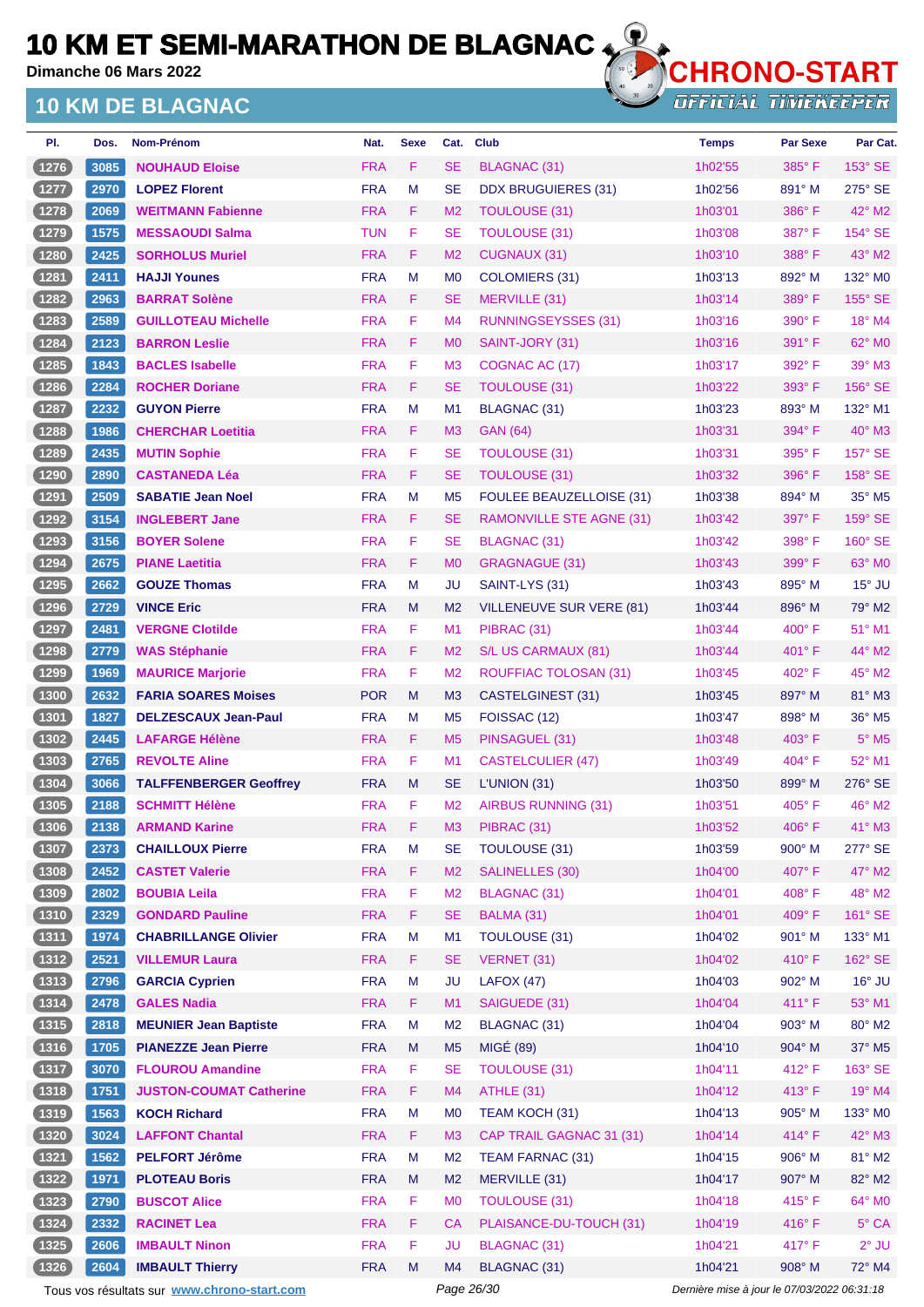**Dimanche 06 Mars 2022**

## **10 KM DE BLAGNAC**



**OFFICIAL TIMEKEEPER** 

| PI.            | Dos. | Nom-Prénom                         | Nat.       | <b>Sexe</b> | Cat.           | <b>Club</b>                         | <b>Temps</b> | <b>Par Sexe</b> | Par Cat.                   |
|----------------|------|------------------------------------|------------|-------------|----------------|-------------------------------------|--------------|-----------------|----------------------------|
| (1327          | 1636 | <b>VACCHINA Auguste</b>            | <b>FRA</b> | M           | M10            | BLAGNAC (31)                        | 1h04'22      | 909° M          | $1^\circ$ M <sub>10</sub>  |
| $1328$         | 2597 | <b>SALES Catherine</b>             | <b>FRA</b> | F           | M <sub>5</sub> | <b>RUNNINGSEYSSES (31)</b>          | 1h04'22      | $418^\circ$ F   | $6^{\circ}$ M <sub>5</sub> |
| (1329)         | 2598 | <b>TESSON Isabelle</b>             | <b>FRA</b> | F.          | M <sub>3</sub> | RUNNINGSEYSSES (31)                 | 1h04'22      | $419^\circ$ F   | 43° M3                     |
| $1330$         | 1907 | <b>LAURENT Georges</b>             | <b>FRA</b> | M           | M7             | <b>TOULOUSE (31)</b>                | 1h04'28      | $910^\circ$ M   | $8^{\circ}$ M7             |
| (1331)         | 2609 | <b>LINTILLAC Eliane</b>            | <b>FRA</b> | F.          | M <sub>5</sub> | FOISSAC (12)                        | 1h04'29      | $420^\circ$ F   | $7^\circ$ M <sub>5</sub>   |
| 1332           | 2283 | <b>HEMARDINQUER Sophie</b>         | <b>FRA</b> | F           | M <sub>0</sub> | <b>TOULOUSE (31)</b>                | 1h04'34      | $421^\circ$ F   | 65° MO                     |
| (1333)         | 2814 | <b>ARTIS-REY Ghislaine</b>         | <b>FRA</b> | F           | M <sub>3</sub> | MONTRABE (31)                       | 1h04'43      | 422° F          | $44^\circ$ M3              |
| 1334           | 2616 | <b>VIOLLET Alain</b>               | <b>FRA</b> | м           | M <sub>4</sub> | S/L USCA LESCURE (81)               | 1h04'43      | 911° M          | 73° M4                     |
| (1335)         | 1644 | <b>FONTENEAU Olivier</b>           | <b>FRA</b> | M           | M <sub>2</sub> | SE PAVILLONS-SOUS-BOIS (31)         | 1h04'44      | $912^{\circ}$ M | 83° M2                     |
| (1336)         | 2850 | <b>ROCHER Sophie</b>               | <b>FRA</b> | F           | M <sub>0</sub> | BPOC SPORT (31)                     | 1h04'45      | $423^\circ$ F   | 66° MO                     |
| (1337)         | 2712 | <b>LOISEL Claudine</b>             | <b>FRA</b> | F.          | M <sub>5</sub> | ATHLE TARN PASSION * (81)           | 1h04'45      | 424°F           | $8^\circ$ M5               |
| $\boxed{1338}$ | 3204 | <b>DE GRAILLE David</b>            | <b>FRA</b> | М           | M <sub>1</sub> | <b>TOULOUSE</b>                     | 1h04'45      | $913^\circ$ M   | 134° M1                    |
| (1339)         | 2960 | <b>CALMELS Karine</b>              | <b>FRA</b> | F.          | M <sub>2</sub> | <b>BEURK (81)</b>                   | 1h04'51      | $425^\circ$ F   | 49° M2                     |
| $1340$         | 2621 | <b>VALENTE Gabriela</b>            | <b>BRA</b> | F           | <b>SE</b>      | <b>TOULOUSE (31)</b>                | 1h04'54      | $426^{\circ}$ F | 164° SE                    |
| (1341)         | 2218 | <b>SZCZEPANIAK Aline</b>           | <b>FRA</b> | F.          | M <sub>2</sub> | <b>AUSSONNE (31)</b>                | 1h04'56      | 427°F           | 50° M2                     |
| 1342           | 2764 | <b>GARCIA Stéphanie</b>            | <b>FRA</b> | F           | M <sub>2</sub> | LAFOX(47)                           | 1h04'56      | $428^\circ$ F   | 51° M2                     |
| (1343)         | 1883 | <b>AZEMAR Violaine</b>             | <b>FRA</b> | F.          | M1             | <b>TOULOUSE (31)</b>                | 1h04'56      | 429°F           | 54° M1                     |
| 1344           | 3199 | <b>BEAUVOIS Laura</b>              | <b>FRA</b> | F           | <b>SE</b>      | <b>AGEN</b>                         | 1h04'56      | $430^\circ$ F   | 165° SE                    |
| (1345)         | 3200 | <b>TOUZOULI Clement</b>            | <b>FRA</b> | M           | <b>SE</b>      | <b>PESSOULENS</b>                   | 1h04'56      | $914^{\circ}$ M | 278° SE                    |
| 1346           | 1841 | <b>BURCKHART Solène</b>            | <b>FRA</b> | F           | <b>CA</b>      | <b>GAGNAC SUR GARONNE (31)</b>      | 1h04'58      | $431^\circ$ F   | 6° CA                      |
| $1347$         | 2126 | <b>PESCHES Robert</b>              | <b>FRA</b> | M           | M <sub>6</sub> | <b>DREMIL LAFAGE (31)</b>           | 1h04'58      | $915^{\circ}$ M | $25^\circ$ M <sub>6</sub>  |
| 1348           | 2515 | <b>ANDREO Jean-Michel</b>          | <b>FRA</b> | M           | M7             | RUNNING LOMBEZ (32)                 | 1h05'00      | $916^\circ$ M   | $9°$ M7                    |
| (1349          | 2635 | <b>BUGUET Sabine</b>               | <b>FRA</b> | F.          | M1             | BLAGNAC (31)                        | 1h05'01      | 432° F          | 55° M1                     |
| $1350$         | 2740 | <b>TODESCO Christophe</b>          | <b>FRA</b> | M           | M <sub>2</sub> | BLAGNAC (31)                        | 1h05'01      | 917° M          | 84° M2                     |
| (1351)         | 2216 | <b>CARRIERE Delphine</b>           | <b>FRA</b> | F           | M <sub>2</sub> | SAINT JEAN (31)                     | 1h05'04      | $433^\circ$ F   | 52° M2                     |
| $1352$         | 1966 | <b>HIDALGO Julia</b>               | <b>FRA</b> | F           | <b>SE</b>      | AUCUN (31)                          | 1h05'05      | 434°F           | 166° SE                    |
| (1353)         | 2226 | <b>CIAMBRA Marine</b>              | <b>FRA</b> | F           | <b>SE</b>      | MERVILLE (31)                       | 1h05'10      | $435^\circ$ F   | 167° SE                    |
| 1354           | 3120 | <b>WORONIAK Thomas</b>             | <b>FRA</b> | м           | <b>SE</b>      | LEGUEVIN (31)                       | 1h05'12      | $918^\circ$ M   | $279^\circ$ SE             |
| (1355)         | 3119 | <b>DURIAVIG Nicolas</b>            | <b>FRA</b> | M           | M <sub>0</sub> | LASSERRE SUR PRADERE (31)           | 1h05'13      | $919°$ M        | $134^\circ$ MO             |
| 1356           | 2215 | <b>CARRIERE Bruno</b>              | <b>FRA</b> | М           | M4             | SAINT JEAN (31)                     | 1h05'14      | $920^\circ$ M   | 74° M4                     |
| (1357)         | 1902 | <b>AUVRAY Pauline</b>              | <b>FRA</b> | F.          | M1             | FONTENILLES (31)                    | 1h05'16      | 436°F           | 56° M1                     |
| $(1358)$       | 1735 | <b>RAMOND HERRADA Aurélie</b>      | <b>FRA</b> | F           | M1             | <b>GRAGNAGUE (31)</b>               | 1h05'20      | 437° F          | 57° M1                     |
| (1359)         | 1990 | <b>CORTEZON Imanol</b>             | <b>FRA</b> | ${\sf M}$   | <b>JU</b>      | <b>MONTAUBAN (82)</b>               | 1h05'20      | 921° M          | $17^\circ$ JU              |
| (1360)         | 1615 | <b>DE FREITAS Sylvain</b>          | <b>FRA</b> | M           | M <sub>2</sub> | PORTET ATHLETIC CLUB (31)           | 1h05'21      | 922° M          | 85° M2                     |
| (1361)         | 2809 | <b>PODEVIN Loïs</b>                | <b>FRA</b> | F           | <b>SE</b>      | <b>LABARTHE INARD (31)</b>          | 1h05'23      | 438°F           | 168° SE                    |
| $(1362)$       | 2885 | <b>DARGEL Lukas</b>                | <b>GER</b> | M           | <b>SE</b>      | TOULOUSE (31)                       | 1h05'37      | 923° M          | 280° SE                    |
| (1363)         | 2637 | <b>TISSINIER Gwenaëlle</b>         | <b>FRA</b> | F.          | M <sub>2</sub> | <b>LARRA (31)</b>                   | 1h05'41      | 439° F          | 53° M2                     |
| (1364)         | 1539 | <b>CHEVALIER Morgane</b>           | <b>FRA</b> | F           | <b>SE</b>      | <b>BLAGNAC (31)</b>                 | 1h05'42      | 440°F           | 169° SE                    |
| (1365)         | 2280 | <b>SABLAYROLLES Isabelle</b>       | <b>FRA</b> | F           | M <sub>3</sub> | TRAIL 140 MONTBERON (31)            | 1h05'43      | $441^\circ$ F   | 45° M3                     |
| $(1366)$       | 2294 | <b>CORAN Dina</b>                  | <b>FRA</b> | F           | M <sub>3</sub> | TRAIL 140 MONTBERON (31)            | 1h05'44      | 442° F          | 46° M3                     |
| (1367)         | 2173 | <b>MOUGEOLLE-LASBIGNES Laurent</b> | <b>FRA</b> | M           | M <sub>2</sub> | CORNEBARRIEU (31)                   | 1h05'45      | $924^{\circ}$ M | 86° M2                     |
| 1368           | 2584 | <b>POIXBLANC Matthieu</b>          | <b>FRA</b> | M           | M <sub>0</sub> | MONDONVILLE (31)                    | 1h05'47      | 925° M          | 135° M0                    |
| (1369)         | 2990 | <b>FABIANI Sabine</b>              | <b>FRA</b> | F           | M <sub>3</sub> | BALMA (31)                          | 1h05'49      | $443^\circ$ F   | 47° M3                     |
| $1370$         | 2356 | <b>DURIF Anette</b>                | <b>FRA</b> | F           | M <sub>4</sub> | <b>US COLOMIERS (31)</b>            | 1h05'51      | 444°F           | 20° M4                     |
| (1371)         | 3045 | <b>BARTHEZ Monique</b>             | <b>FRA</b> | F.          | M <sub>3</sub> | PIN BALMA (31)                      | 1h05'51      | 445°F           | 48° M3                     |
| $(1372)$       | 2046 | <b>PAPOT Jacques</b>               | <b>FRA</b> | M           | M <sub>9</sub> | <b>ENFILE TES BASKETS 31 GRENAI</b> | 1h05'51      | 926° M          | $2°$ M9                    |
| $(1373)$       | 2758 | <b>ROLLAT Mariette</b>             | <b>FRA</b> | F           | <b>SE</b>      | AUSSONNE (31)                       | 1h06'01      | 446°F           | 170° SE                    |
| (1374)         | 2038 | <b>GRUEL Anais</b>                 | <b>FRA</b> | F           | <b>SE</b>      | <b>BRUGUIERES (31)</b>              | 1h06'09      | 447° F          | 171° SE                    |
| $(1375)$       | 2403 | <b>OHAYON Lucie</b>                | <b>FRA</b> | F           | M <sub>2</sub> | <b>TOULOUSE (31)</b>                | 1h06'13      | 448°F           | 54° M2                     |
| 1376           | 2788 | <b>MILANDRE Maryline</b>           | <b>FRA</b> | F           | M <sub>2</sub> | FROUZINS (31)                       | 1h06'13      | 449°F           | 55° M2                     |
| $1377$         | 2300 | <b>HAVARD Clemence</b>             | <b>FRA</b> | F           | <b>ES</b>      | <b>TOULOUSE (31)</b>                | 1h06'13      | 450°F           | $14^{\circ}$ ES            |

Tous vos résultats sur **[www.chrono-start.com](https://www.chrono-start.com/)** Page 27/30 Page 27/30 Dernière mise à jour le 07/03/2022 06:31:18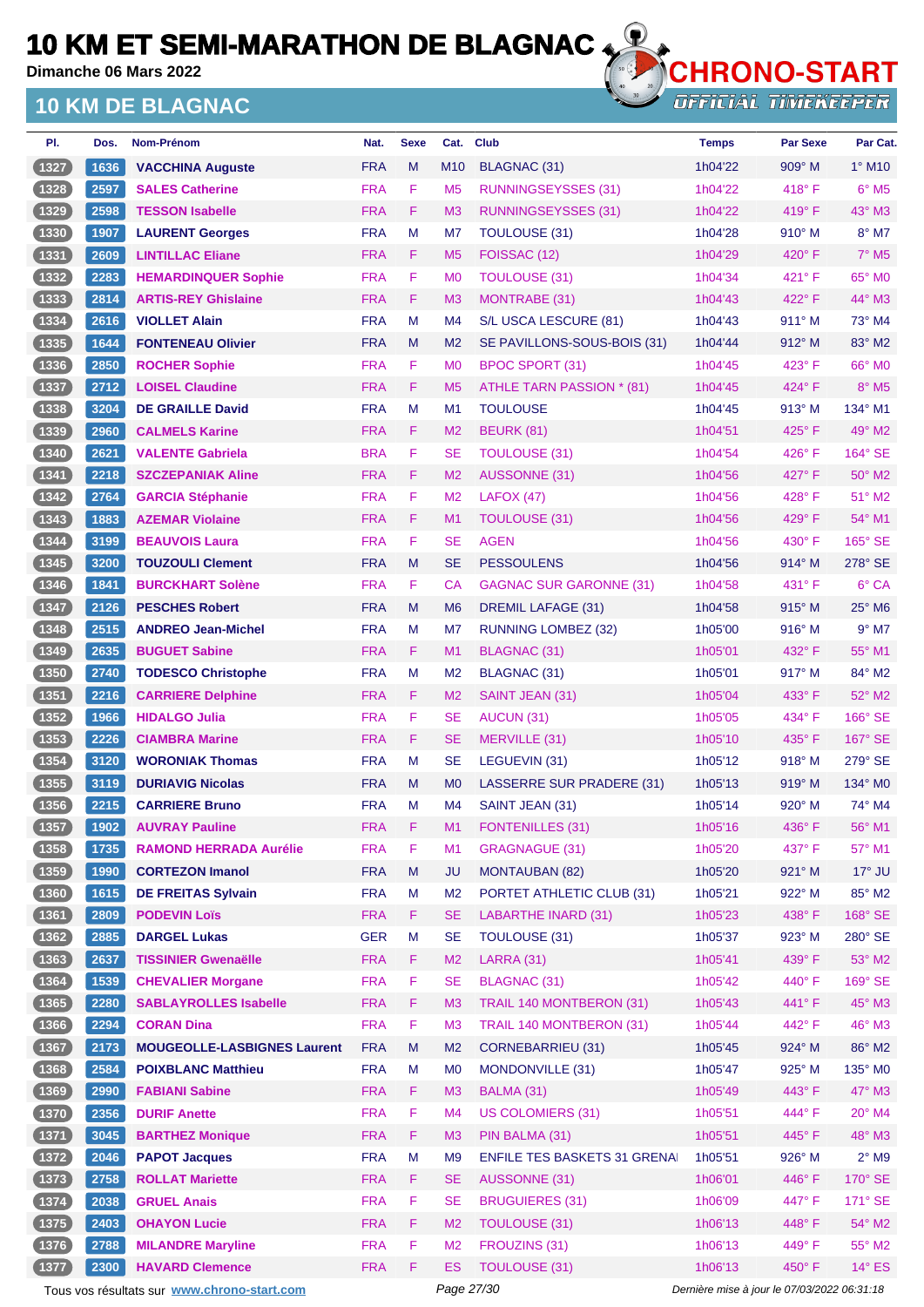**Dimanche 06 Mars 2022**

### **10 KM DE BLAGNAC**



**OFFICIAL TIMEKEEPER** 

| PI.      | Dos. | Nom-Prénom                    | Nat.       | <b>Sexe</b> | Cat.           | <b>Club</b>                      | <b>Temps</b> | <b>Par Sexe</b> | Par Cat.                   |
|----------|------|-------------------------------|------------|-------------|----------------|----------------------------------|--------------|-----------------|----------------------------|
| (1378)   | 2852 | <b>GREGOIRE Karen</b>         | <b>FRA</b> | F           | M1             | L UNION (31)                     | 1h06'18      | $451^\circ$ F   | 58° M1                     |
| 1379     | 2853 | <b>PÉRÉ Marc</b>              | <b>FRA</b> | M           | M <sub>5</sub> | L UNION $(31)$                   | 1h06'19      | $927^\circ$ M   | 38° M5                     |
| (1380)   | 2579 | <b>MONFRAIX Alain</b>         | <b>FRA</b> | M           | M <sub>8</sub> | <b>COURIR A FONTENILLES (31)</b> | 1h06'24      | 928° M          | $2^{\circ}$ M <sub>8</sub> |
| 1381     | 2782 | <b>FLIPO Marie-Christine</b>  | <b>FRA</b> | F           | M <sub>3</sub> | BLAGNAC (31)                     | 1h06'28      | $452^{\circ}$ F | 49° M3                     |
| 1382     | 1590 | <b>CASTAY Matthieu</b>        | <b>FRA</b> | M           | M <sub>0</sub> | TOULOUSE (31)                    | 1h06'30      | $929^\circ$ M   | 136° MO                    |
| 1383     | 1577 | <b>DORIOT Aline</b>           | <b>FRA</b> | F           | <b>SE</b>      | <b>TOULOUSE (31)</b>             | 1h06'30      | 453° F          | 172° SE                    |
| (1384)   | 2634 | <b>FARIA SOARES Cecile</b>    | <b>FRA</b> | F           | M <sub>3</sub> | <b>CASTELGINEST (31)</b>         | 1h06'31      | 454°F           | $50^\circ$ M3              |
| 1385     | 2894 | <b>RAMBEAU-OCTEAU Rémy</b>    | <b>FRA</b> | M           | ES             | <b>SIRAC (32)</b>                | 1h06'32      | $930^\circ$ M   | $35^\circ$ ES              |
| 1386     | 2527 | <b>RAMBEAU-OCTEAU Pascal</b>  | <b>FRA</b> | M           | M <sub>4</sub> | <b>SIRAC (32)</b>                | 1h06'32      | $931^\circ$ M   | 75° M4                     |
| $1387$   | 2810 | <b>DARNEAU Astride</b>        | <b>FRA</b> | F           | M <sub>2</sub> | <b>AUSSONNE (31)</b>             | 1h06'36      | $455^{\circ}$ F | 56° M2                     |
| (1388)   | 3181 | <b>CADARS Alain</b>           | <b>FRA</b> | M           | M <sub>8</sub> | PLAISANCE DU TOUCH               | 1h06'38      | 932° M          | $3°$ M <sub>8</sub>        |
| 1389     | 2167 | <b>TONNELLO Sylvie</b>        | <b>FRA</b> | F           | M <sub>3</sub> | PUJAUDRAN (32)                   | 1h06'38      | $456^{\circ}$ F | 51° M3                     |
| (1390)   | 3128 | <b>POINT Laetitia</b>         | <b>FRA</b> | F           | M1             | <b>AUSSONNE (31)</b>             | 1h06'38      | 457°F           | $59^\circ$ M1              |
| $1391$   | 2009 | <b>TISSERAND Camille</b>      | <b>FRA</b> | F           | <b>SE</b>      | <b>BORDEAUX (33)</b>             | 1h06'40      | $458^{\circ}$ F | 173° SE                    |
| (1392)   | 2259 | <b>THIEBAUT Leny</b>          | <b>FRA</b> | M           | <b>CA</b>      | LAPEYROUSE FOSSAT (31)           | 1h06'41      | 933° M          | 11° CA                     |
| 1393     | 2319 | <b>PALCATI Virginie</b>       | <b>FRA</b> | F           | M <sub>2</sub> | TRAIL 140 MONTBERON (31)         | 1h06'41      | $459^{\circ}$ F | 57° M2                     |
| (1394)   | 2260 | <b>THIEBAUT Tessie</b>        | <b>FRA</b> | F           | ES             | LAPEYROUSE FOSSAT (31)           | 1h06'42      | $460^\circ$ F   | $15^\circ$ ES              |
| (1395)   | 1872 | <b>SCHROETER Juergen</b>      | <b>GER</b> | M           | M <sub>5</sub> | <b>TOULOUSE (31)</b>             | 1h06'44      | $934^\circ$ M   | $39^\circ$ M <sub>5</sub>  |
| (1396)   | 2243 | <b>BINCOLETTO André</b>       | <b>FRA</b> | M           | M <sub>8</sub> | LABARTHE-SUR-LEZE (31)           | 1h06'45      | $935^\circ$ M   | $4^\circ$ M <sub>8</sub>   |
| 1397     | 2771 | <b>DARRIEUTORT Chantal</b>    | <b>FRA</b> | F           | M <sub>4</sub> | <b>IDRON</b> (64)                | 1h06'49      | $461^\circ$ F   | 21° M4                     |
| (1398)   | 1597 | <b>QUESNEL Sabine</b>         | <b>FRA</b> | F           | M <sub>0</sub> | <b>AUSSONNE (31)</b>             | 1h06'53      | 462°F           | 67° MO                     |
| 1399     | 3186 | <b>ABADIE Pierre</b>          | <b>FRA</b> | M           | M <sub>1</sub> | <b>GRENADE</b>                   | 1h06'54      | 936° M          | $135^\circ$ M1             |
| (1400    | 1548 | <b>TEISSEIRE Estelle</b>      | <b>FRA</b> | F           | <b>SE</b>      | BLAGNAC (31)                     | 1h06'59      | $463^\circ$ F   | 174° SE                    |
| $1401$   | 1550 | <b>TEISSEIRE Frederic</b>     | <b>FRA</b> | M           | M <sub>3</sub> | BLAGNAC (31)                     | 1h07'00      | $937^\circ$ M   | 82° M3                     |
| (1402)   | 1568 | <b>TATAREAU Laetitia</b>      | <b>FRA</b> | F           | M <sub>1</sub> | <b>CASTANET TOLOSAN (31)</b>     | 1h07'05      | $464^{\circ}$ F | $60^\circ$ M1              |
| $1403$   | 1965 | <b>GIRARD Chloe</b>           | <b>FRA</b> | F           | <b>SE</b>      | TOULOUSE (31)                    | 1h07'06      | $465^{\circ}$ F | 175° SE                    |
| (1404)   | 2080 | <b>DUMAS Thierry</b>          | <b>FRA</b> | M           | M <sub>3</sub> | VERFEIL (31)                     | 1h07'07      | $938^\circ$ M   | 83° M3                     |
| $1405$   | 3080 | <b>MARRE Rodolphe</b>         | <b>FRA</b> | м           | M <sub>3</sub> | BOULOC (31)                      | 1h07'08      | $939^\circ$ M   | 84° M3                     |
| (1406)   | 3104 | <b>CWICKLINSI Dominique</b>   | <b>FRA</b> | M           | M <sub>4</sub> | <b>GAGNAC SUR GARONNE (31)</b>   | 1h07'11      | $940^\circ$ M   | 76° M4                     |
| 1407     | 1785 | <b>PALACIN Colette</b>        | <b>FRA</b> | F           | M <sub>3</sub> | TOULOUSE (31)                    | 1h07'13      | $466^{\circ}$ F | $52^\circ$ M3              |
| (1408)   | 2546 | <b>BOYER Eric</b>             | <b>FRA</b> | M           | M <sub>3</sub> | <b>TOULOUSE (31)</b>             | 1h07'21      | 941° M          | 85° M3                     |
| (1409)   | 2826 | <b>GAUTRET Bruno</b>          | <b>FRA</b> | M           | M <sub>6</sub> | HTAPF (31)                       | 1h07'30      | 942° M          | $26^\circ$ M6              |
| (1410)   | 2437 | <b>DE BARRAU Nicolas</b>      | <b>FRA</b> | M           | M4             | GARDOUCH (31)                    | 1h07'39      | 943° M          | 77° M4                     |
| (1411)   | 2665 | <b>DE BEAUREGARD Yves</b>     | <b>FRA</b> | M           | M <sub>5</sub> | <b>PARIS (75)</b>                | 1h07'39      | $944^\circ$ M   | 40° M5                     |
| (1412)   | 1585 | <b>GIMENEZ Salvador</b>       | <b>FRA</b> | M           | M4             | <b>AUZEVILLE TOLOSAN (31)</b>    | 1h07'43      | 945° M          | 78° M4                     |
| (1413)   | 2007 | <b>DELESALLE Sandra</b>       | <b>FRA</b> | F           | M <sub>0</sub> | POMPIGNAN (82)                   | 1h07'43      | 467°F           | 68° M0                     |
| (1414)   | 1564 | <b>ROULMAGNAC Delphine</b>    | <b>FRA</b> | F           | M <sub>2</sub> | <b>VACQUIERS (31)</b>            | 1h07'43      | 468°F           | 58° M2                     |
| (1415)   | 3092 | <b>GALARRAGA Amandine</b>     | <b>FRA</b> | F           | M <sub>0</sub> | GRENADE (31)                     | 1h07'49      | 469°F           | 69° M0                     |
| (1416)   | 2328 | <b>CASSE Léa</b>              | <b>FRA</b> | F           | <b>ES</b>      | <b>MONTPELLIER (34)</b>          | 1h07'53      | $470^\circ$ F   | $16^\circ$ ES              |
| (1417)   | 2327 | <b>CASSE Marie</b>            | <b>FRA</b> | F           | M <sub>2</sub> | <b>MAURENS (32)</b>              | 1h07'53      | 471°F           | 59° M2                     |
| (1418)   | 2721 | ** Anonymat du Participant ** | <b>FRA</b> | M           | M <sub>0</sub> | S/L ATHLE 632 PLAISANCE DU TC    | 1h08'01      | 946° M          | 137° MO                    |
| (1419)   | 2774 | <b>DENERIER Claire</b>        | <b>FRA</b> | F           | <b>SE</b>      | <b>TOULOUSE (31)</b>             | 1h08'03      | 472°F           | 176° SE                    |
| (1420)   | 2727 | ** Anonymat du Participant ** | <b>FRA</b> | F           | M <sub>0</sub> | PLAISANCE DU TOUCH (31)          | 1h08'04      | 473° F          | 70° M0                     |
| $1421$   | 1541 | <b>DAVOINE Nicolas</b>        | <b>FRA</b> | M           | M <sub>0</sub> | BLAGNAC (31)                     | 1h08'04      | 947° M          | 138° M0                    |
| (1422)   | 1955 | <b>CAZES Nathalie</b>         | <b>FRA</b> | F           | M1             | <b>TOURNEFEUILLE (31)</b>        | 1h08'06      | 474°F           | 61° M1                     |
| (1423)   | 1533 | <b>CEGARRA Jean Philippe</b>  | <b>FRA</b> | M           | M <sub>1</sub> | <b>SEILH (31)</b>                | 1h08'06      | 948° M          | 136° M1                    |
| (1424)   | 1630 | <b>MESTRES Valérie</b>        | <b>FRA</b> | F           | M <sub>2</sub> | <b>ELNE</b> (66)                 | 1h08'07      | 475°F           | 60° M2                     |
| $(1425)$ | 1591 | <b>ROPARS Sandra</b>          | <b>FRA</b> | F           | M <sub>2</sub> | <b>TOULOUSE (31)</b>             | 1h08'08      | 476°F           | $61^\circ$ M2              |
| (1426)   | 1950 | <b>EGORTSEVA Yulia</b>        | <b>FRA</b> | F           | M <sub>0</sub> | GRENADE (31)                     | 1h08'09      | $477^\circ$ F   | 71° M0                     |
| $1427$   | 2932 | <b>NICOT Aurélien</b>         | <b>FRA</b> | М           | M <sub>0</sub> | <b>BLAGNAC TENNIS CLUB (31)</b>  | 1h08'10      | $949^\circ$ M   | 139° M0                    |
| (1428)   | 2349 | <b>SIRE Romain</b>            | <b>FRA</b> | M           | <b>SE</b>      | SAINT JEAN (31)                  | 1h08'16      | 950° M          | 281° SE                    |
|          |      |                               |            |             |                |                                  |              |                 |                            |

Tous vos résultats sur **[www.chrono-start.com](https://www.chrono-start.com/)** Page 28/30 Page 28/30 Dernière mise à jour le 07/03/2022 06:31:18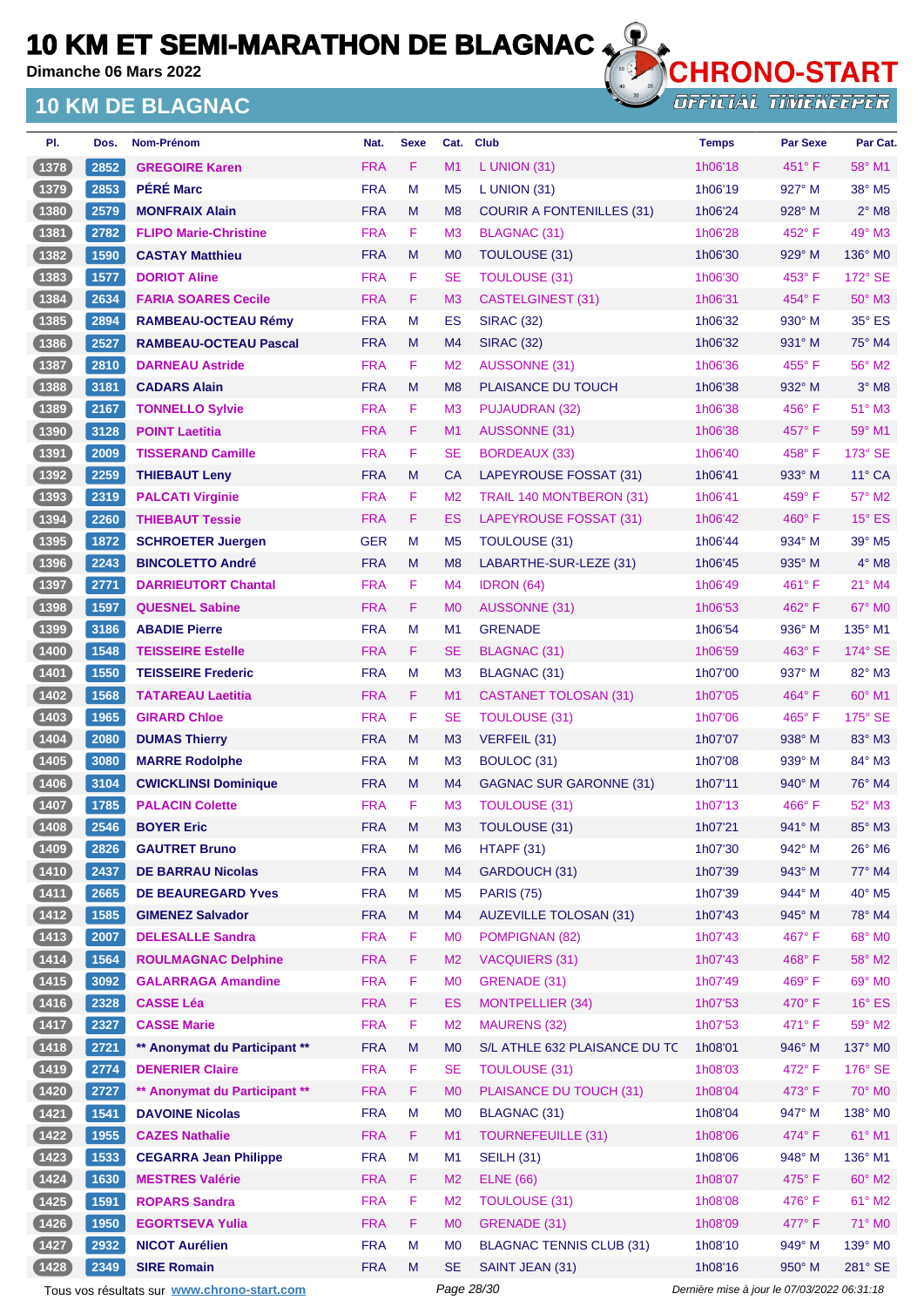**Dimanche 06 Mars 2022**

### **10 KM DE BLAGNAC**



**OFFICIAL TIMEKEEPER** 

| PI.            | Dos. | <b>Nom-Prénom</b>                | Nat.       | <b>Sexe</b> | Cat.           | Club                            | <b>Temps</b> | <b>Par Sexe</b> | Par Cat.                   |
|----------------|------|----------------------------------|------------|-------------|----------------|---------------------------------|--------------|-----------------|----------------------------|
| (1429          | 2322 | <b>LYET Sophie</b>               | <b>FRA</b> | F           | M <sub>6</sub> | BLAGNAC (31)                    | 1h08'22      | $478^\circ$ F   | $4^\circ$ M <sub>6</sub>   |
| $1430$         | 2143 | <b>BRUERE Hervé</b>              | <b>FRA</b> | M           | M <sub>5</sub> | BLAGNAC (31)                    | 1h08'33      | 951° M          | 41° M5                     |
| (1431)         | 1811 | <b>MORELLE Judith</b>            | <b>FRA</b> | F           | M <sub>2</sub> | <b>TOURNEFEUILLE (31)</b>       | 1h08'37      | 479° F          | 62° M2                     |
| 1432           | 1946 | <b>TRIBET Lou</b>                | <b>FRA</b> | F           | ES             | PIBRAC (31)                     | 1h08'39      | 480° F          | 17° ES                     |
| (1433)         | 1947 | <b>TRIBET Emmanuelle</b>         | <b>FRA</b> | F           | M <sub>3</sub> | PIBRAC (31)                     | 1h08'42      | 481°F           | 53° M3                     |
| $(1434)$       | 1960 | <b>GATIN Marie Astrid</b>        | <b>FRA</b> | F           | M <sub>0</sub> | LA CANOURGUE (48)               | 1h08'46      | 482°F           | 72° M0                     |
| (1435)         | 2051 | <b>CESSES Sébastien</b>          | <b>FRA</b> | M           | M <sub>1</sub> | <b>CORNEBARRIEU (31)</b>        | 1h08'50      | 952° M          | 137° M1                    |
| $1436$         | 2052 | <b>CESSES Laetitia</b>           | <b>FRA</b> | F           | M <sub>1</sub> | <b>CORNEBARRIEU (31)</b>        | 1h08'50      | $483^\circ$ F   | 62° M1                     |
| (1437          | 1880 | <b>DALMAYRAC Nicolas</b>         | <b>FRA</b> | M           | M1             | TOULOUSE (31)                   | 1h08'53      | $953^\circ$ M   | 138° M1                    |
| $1438$         | 1645 | <b>MECHARLE Laurent</b>          | <b>FRA</b> | M           | M <sub>3</sub> | BEAUZELLE (31)                  | 1h08'59      | 954° M          | 86° M3                     |
| (1439)         | 3146 | <b>MANGENOT Elisa</b>            | <b>FRA</b> | F.          | ES             | BLAGNAC (31)                    | 1h09'02      | 484°F           | $18^\circ$ ES              |
| $1440$         | 1740 | <b>CHOURRY Armelle</b>           | <b>FRA</b> | F           | M <sub>4</sub> | <b>VILLENEUVE TOLOSANE (31)</b> | 1h09'09      | $485^\circ$ F   | 22° M4                     |
| (1441)         | 2182 | <b>VERGNET Roger</b>             | <b>FRA</b> | M           | M <sub>8</sub> | PUYLAROQUE (82)                 | 1h09'09      | 955° M          | $5^\circ$ M8               |
| $1442$         | 1709 | <b>MICHEL VILLAZ Jean Claude</b> | <b>FRA</b> | M           | M <sub>5</sub> | BLAGNAC (31)                    | 1h09'10      | $956^\circ$ M   | 42° M5                     |
| (1443)         | 2351 | <b>LECHEVALLIER Julie</b>        | <b>FRA</b> | F.          | M <sub>2</sub> | <b>BLAGNAC (31)</b>             | 1h09'31      | 486°F           | 63° M2                     |
| $1444$         | 2022 | <b>RAYNAUD Jacques</b>           | <b>FRA</b> | M           | M <sub>9</sub> | BOULOC (31)                     | 1h09'44      | $957^\circ$ M   | $3°$ M9                    |
| (1445)         | 1683 | <b>TOLDI Stéphanie</b>           | <b>FRA</b> | F.          | M <sub>3</sub> | LESCAR (64)                     | 1h09'47      | 487°F           | 54° M3                     |
| $1446$         | 1730 | <b>SAVES Emilie</b>              | <b>FRA</b> | F           | <b>SE</b>      | <b>TOULOUSE (31)</b>            | 1h10'07      | 488°F           | 177° SE                    |
| (1447)         | 1899 | ** Anonymat du Participant **    | <b>FRA</b> | F.          | <b>SE</b>      | <b>TOULOUSE (31)</b>            | 1h10'07      | 489°F           | $178^\circ$ SE             |
| $\boxed{1448}$ | 2449 | <b>SABES Frédérique</b>          | <b>FRA</b> | F           | M4             | <b>TOULOUSE (31)</b>            | 1h10'13      | $490^\circ$ F   | $23^\circ$ M4              |
| (1449          | 2520 | <b>GORRIAS Sylvain</b>           | <b>FRA</b> | M           | M <sub>0</sub> | $L$ UNION (31)                  | 1h10'15      | 958° M          | $140^\circ$ M <sub>0</sub> |
| $1450$         | 1775 | <b>THOMAS Elisabeth</b>          | <b>FRA</b> | F           | M <sub>1</sub> | COLOMIERS (31)                  | 1h10'26      | 491°F           | $63^\circ$ M1              |
| (1451)         | 3166 | <b>MARROT Mathieu</b>            | <b>FRA</b> | M           | <b>SE</b>      | BALMA (31)                      | 1h10'42      | 959° M          | 282° SE                    |
| $1452$         | 1543 | <b>GENTILLET Louise</b>          | <b>FRA</b> | F           | <b>SE</b>      | TOULOUSE (31)                   | 1h10'46      | 492°F           | 179° SE                    |
| (1453)         | 1544 | <b>ENJAUX Adrien</b>             | <b>FRA</b> | M           | SE             | TOULOUSE (31)                   | 1h10'47      | $960^\circ$ M   | $283^\circ$ SE             |
| 1454           | 1532 | <b>CEGARRA Stéphanie</b>         | <b>FRA</b> | F.          | M <sub>0</sub> | <b>SEILH (31)</b>               | 1h10'57      | $493^\circ$ F   | 73° M0                     |
| (1455)         | 2800 | <b>DEPUNTIS Marin</b>            | <b>FRA</b> | M           | <b>SE</b>      | <b>TOULOUSE (31)</b>            | 1h10'58      | 961° M          | 284° SE                    |
| $1456$         | 1810 | <b>MARTEAU Lydie</b>             | <b>FRA</b> | F           | M <sub>1</sub> | <b>BLAGNAC (31)</b>             | 1h11'11      | 494° F          | $64^{\circ}$ M1            |
| (1457)         | 3207 | <b>PIACDROS Nadia</b>            | <b>FRA</b> | F           | <b>SE</b>      | <b>TOULOUSE</b>                 | 1h11'12      | 495°F           | 180° SE                    |
| 1458           | 2829 | <b>FRITZ Marc</b>                | <b>FRA</b> | M           | M <sub>1</sub> | <b>TOULOUSE (31)</b>            | 1h11'12      | 962° M          | 139° M1                    |
| (1459)         | 1627 | <b>BENBEKHTI Nabila</b>          | <b>FRA</b> | F           | M <sub>1</sub> | <b>BLAGNAC (31)</b>             | 1h11'14      | 496°F           | 65° M1                     |
| (1460)         | 1951 | <b>SOULARD Cyrielle</b>          | <b>FRA</b> | F           | <b>SE</b>      | <b>TOURNEFEUILLE (31)</b>       | 1h11'16      | 497° F          | 181° SE                    |
| (1461)         | 1964 | <b>DUMONTET Julien</b>           | <b>FRA</b> | M           | M <sub>0</sub> | TOULOUSE (31)                   | 1h11'16      | 963° M          | 141° MO                    |
| $1462$         | 2158 | <b>IRUBETAGOYENA Marina</b>      | <b>FRA</b> | F           | <b>SE</b>      | <b>TOULOUSE (31)</b>            | 1h11'22      | 498° F          | 182° SE                    |
| (1463)         | 2469 | <b>ARLET Denis</b>               | <b>FRA</b> | M           | M <sub>4</sub> | TOULOUSE (31)                   | 1h11'23      | 964° M          | 79° M4                     |
| (1464)         | 2926 | <b>MILANDRE Karine</b>           | <b>FRA</b> | F           | M <sub>3</sub> | FROUZINS (31)                   | 1h11'33      | 499°F           | $55^{\circ}$ M3            |
| (1465)         | 2165 | <b>DJEBBAR Pauline</b>           | <b>FRA</b> | F           | M1             | PLAISANCE DU TOUCH (31)         | 1h11'38      | 500° F          | 66° M1                     |
| (1466)         | 1593 | <b>CARLE Hugo</b>                | <b>FRA</b> | M           | <b>SE</b>      | TOULOUSE (31)                   | 1h11'42      | 965° M          | 285° SE                    |
| (1467          | 2567 | <b>BALASQUIE Lydie</b>           | <b>FRA</b> | F           | M <sub>0</sub> | PLAISANCE DU TOUCH (31)         | 1h11'51      | 501°F           | 74° MO                     |
| (1468)         | 2944 | <b>ESCOT Charline</b>            | <b>FRA</b> | F           | <b>SE</b>      | <b>TOULOUSE (31)</b>            | 1h11'55      | 502° F          | 183° SE                    |
| (1469          | 2155 | <b>PELLLEGRINO Jérémy</b>        | <b>FRA</b> | M           | <b>SE</b>      | SAINT SULPICE LA POINTE (81)    | 1h12'05      | 966° M          | 286° SE                    |
| (1470)         | 1791 | <b>DIA Adama</b>                 | <b>SEN</b> | M           | M1             | PLAISANCE-DU-TOUCH (31)         | 1h12'17      | 967° M          | 140° M1                    |
| $(1471)$       | 3011 | <b>COMMENGE Frédéric</b>         | <b>FRA</b> | M           | M1             | LAVERNOSE LACASSE (31)          | 1h12'22      | 968° M          | 141° M1                    |
| (1472)         | 3010 | <b>COMMENGE Cathye</b>           | <b>FRA</b> | F           | M <sub>6</sub> | MURET (31)                      | 1h12'22      | 503° F          | $5^\circ$ M6               |
| (1473)         | 2494 | <b>BRAS Clotilde</b>             | <b>FRA</b> | F           | <b>SE</b>      | <b>BUZET SUR TARN (31)</b>      | 1h12'25      | $504^{\circ}$ F | 184° SE                    |
| (1474)         | 1708 | <b>VALES Daniele</b>             | <b>FRA</b> | F           | M <sub>4</sub> | <b>BLAGNAC (31)</b>             | 1h12'25      | $505^{\circ}$ F | 24° M4                     |
| (1475)         | 2757 | <b>ATHANÉ Marion</b>             | <b>FRA</b> | F.          | <b>SE</b>      | <b>CASTELGINEST (31)</b>        | 1h12'50      | 506°F           | 185° SE                    |
| (1476)         | 2168 | <b>FALEMPE Graziella</b>         | <b>FRA</b> | F           | M1             | <b>CORNEBARRIEU (31)</b>        | 1h13'18      | 507°F           | 67° M1                     |
| (1477)         | 1695 | <b>COURAU Béatrice</b>           | <b>FRA</b> | F           | M <sub>2</sub> | <b>US COLOMIERS (31)</b>        | 1h13'21      | 508°F           | 64° M2                     |
| (1478)         | 1829 | <b>PAYET Daniella</b>            | <b>FRA</b> | F           | M <sub>0</sub> | FREGOUVILLE (32)                | 1h13'30      | 509°F           | 75° M0                     |
| (1479          | 2044 | <b>FAGE Marie</b>                | <b>FRA</b> | F           | <b>SE</b>      | <b>TOULOUSE (31)</b>            | 1h13'40      | 510°F           | 186° SE                    |
|                |      |                                  |            |             |                |                                 |              |                 |                            |

Tous vos résultats sur **[www.chrono-start.com](https://www.chrono-start.com/)** Page 29/30 Page 29/30 Dernière mise à jour le 07/03/2022 06:31:18